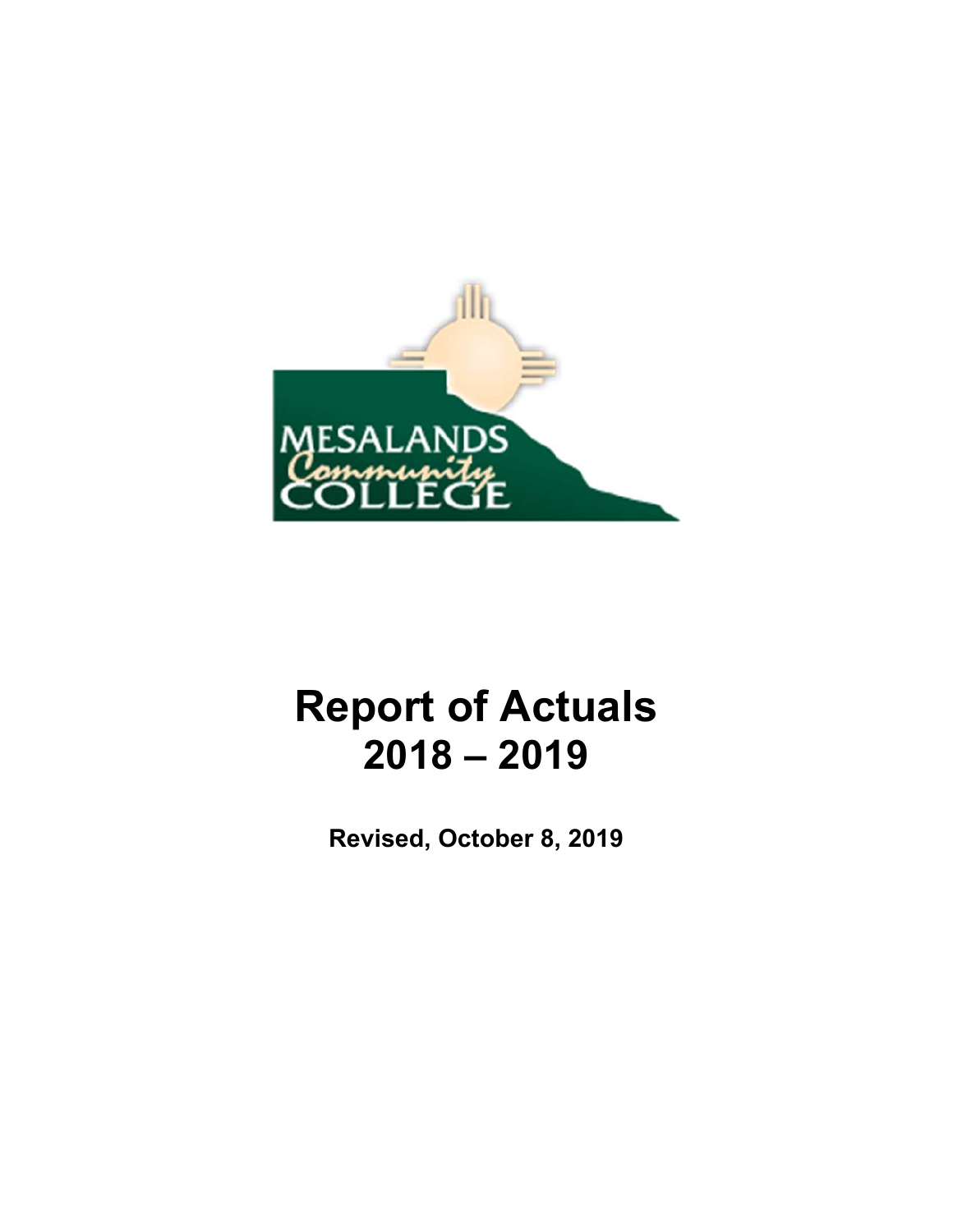#### *Exhibit 1a - Details of Transfers Details of Transfers*

|                                | <b>Budget</b> | <b>Revised Budget</b> | <b>Actuals</b> |
|--------------------------------|---------------|-----------------------|----------------|
| <b>Section A</b>               | 2018-2019     | 2018-2019             | 2018-2019      |
|                                |               |                       |                |
|                                |               |                       |                |
| <b>Required Transfers</b>      |               |                       |                |
| Instruction and General        | (\$33,000)    | (\$33,000)            | (\$33,000)     |
| Student Aid, Grants, Stipends  | \$28,000      | \$28,000              | \$28,000       |
| Renewals and Replacements      | \$5,000       | \$5,000               | \$5,000        |
|                                |               |                       |                |
|                                |               |                       |                |
| <b>Non-Mandatory Transfers</b> |               |                       |                |
| Instruction and General        | (\$69,800)    | (\$220,800)           | (\$220,800)    |
| <b>Athletics</b>               | \$45,000      | \$196,000             | \$196,000      |
| Student Aid, Grants, Stipends  | \$106,500     | \$106,500             | \$106,500      |
| Renewals and Replacements      | \$0           | \$0                   | \$0            |
| Public Service                 | (\$81,700)    | (\$81,700)            | (\$81,700)     |
| Retirement of Indebtedness     |               |                       |                |
| <b>Total Net Transfers</b>     | \$0.00        | \$0.00                | \$0.00         |
|                                |               |                       |                |
|                                |               |                       |                |
|                                |               |                       |                |
|                                |               |                       |                |
|                                |               |                       |                |
|                                |               |                       |                |
|                                |               |                       |                |
|                                |               |                       |                |
|                                |               |                       |                |
|                                |               |                       |                |
|                                |               |                       |                |
|                                |               |                       |                |
|                                |               |                       |                |
|                                |               |                       |                |
|                                |               |                       |                |
|                                |               |                       |                |
|                                |               |                       |                |
|                                |               |                       |                |
|                                |               |                       |                |
|                                |               |                       |                |
|                                |               |                       |                |
|                                |               |                       |                |
|                                |               |                       |                |
|                                |               |                       |                |
|                                |               |                       |                |
|                                |               |                       |                |
|                                |               |                       |                |
|                                |               |                       |                |
|                                |               |                       |                |
|                                |               |                       |                |
|                                |               |                       |                |
|                                |               |                       |                |
|                                |               |                       |                |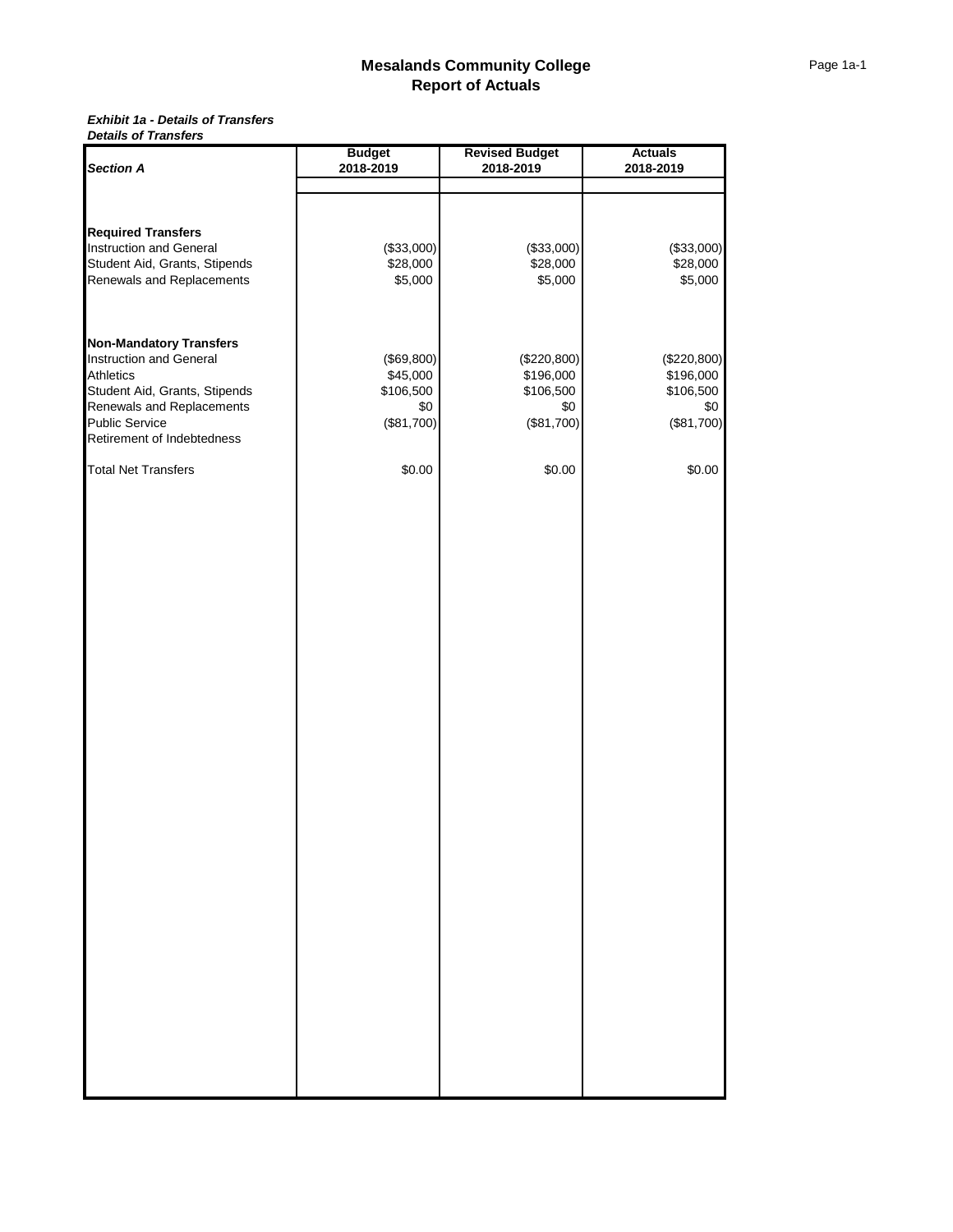#### *Exhibit 1 - Summary of Current and Plant Funds*

|                                                         | <b>Budget</b>       |                   | <b>Revised Budget</b> |                   | <b>Actuals</b>      |                   |
|---------------------------------------------------------|---------------------|-------------------|-----------------------|-------------------|---------------------|-------------------|
|                                                         | 2018-2019           |                   | 2018-2019             |                   | 2018-2019           |                   |
|                                                         | <b>Unrestricted</b> | <b>Restricted</b> | <b>Unrestricted</b>   | <b>Restricted</b> | <b>Unrestricted</b> | <b>Restricted</b> |
| <b>Revenues</b>                                         |                     |                   |                       |                   |                     |                   |
|                                                         |                     |                   |                       |                   |                     |                   |
| Instruction and General (Ex 2)                          | 5,030,436           | 180,412           | 5,030,436             | 186,911           | 5,078,463           | 178,608           |
| Student Social and Cultural (Ex 15)                     |                     |                   |                       |                   |                     |                   |
| Research                                                |                     |                   |                       |                   |                     |                   |
| Public Service (Ex 17)                                  | 206,380             | 139,442           | 206,380               | 141,826           | 175,137             | 126,661           |
| Internal Service Departments (Ex 18)                    | 1,700               |                   | 1,700                 |                   | 366                 |                   |
| Student Aid, Grants, Stipends (Ex 19)                   | 0                   | 1,151,312         | 0                     | 1,151,312         | $\Omega$            | 1,147,276         |
| Auxiliary Enterprises (Ex 20)                           | 388,790             |                   | 396,290               |                   | 300,406             |                   |
| Intercollegiate Athletics (Ex 21)                       | 168,300             |                   | 168,300               |                   | 149,040             |                   |
| <b>Independent Operations</b>                           |                     |                   | 0                     |                   | O                   |                   |
| Sub-Total of Current Funds                              | 5,795,606           | 1,471,166         | 5,803,106             | 1,480,049         | 5,703,412           | 1,452,545         |
| Capital Outlay (Ex I)                                   | 2,060,063           | 0                 | 2,060,063             |                   | 198,798             |                   |
| Renewals and Replacements (Ex II)                       |                     |                   |                       |                   |                     |                   |
| Retirement of Indebtedness                              |                     |                   |                       |                   |                     |                   |
| <b>Total Revenues</b>                                   | 7,855,669           | 1,471,166         | 7,863,169             | 1,480,049         | 5,902,210           | 1,452,545         |
| <b>Beginning Balances</b>                               |                     |                   |                       |                   |                     |                   |
|                                                         |                     |                   |                       |                   |                     |                   |
| <b>Instruction and General</b>                          | (4,603,448)         | 0                 | 1,859,844             | 282               | 1,402,347           | 282               |
| <b>Student Social and Cultural</b>                      |                     |                   |                       | 0                 |                     |                   |
| Research                                                |                     | 0                 |                       |                   |                     |                   |
| <b>Public Service</b>                                   | 570,721             |                   | 526,451               |                   | 447,650             |                   |
| <b>Internal Service Departments</b>                     | 508,147             | 0                 | 512,250               | $\Omega$          | 473,029             | 0                 |
| Student Aid, Grants, Stipends                           | 215,585             | 0                 | 297,913               | 0                 | 297,913             | 0                 |
| <b>Auxiliary Enterprises</b>                            | 226,194             | 0                 | 191,396               | 0                 | 201,222             | 0                 |
| Intercollegiate Athletics                               | (226, 823)          | 0                 | (208, 444)            | $\Omega$          | 553                 | 0                 |
| <b>Independent Operations</b>                           |                     | 0                 |                       | $\Omega$          |                     | $\Omega$          |
| Sub-Total of Current Funds                              | (3,309,624)         | 0                 | 3,179,410             | 282               | 2,822,714           | 282               |
| Capital Outlay                                          | 299,410             | 0                 | 338,905               | 0                 | 342,017             | 0                 |
| Renewals and Replacements                               | 423,067             | 0                 | 423,068               | 0                 | 423,068             |                   |
| Retirement of Indebtedness                              |                     | O                 |                       |                   |                     |                   |
| <b>Total Beginning Balances</b>                         | (2,587,147)         | 0                 | 3,941,382             | 282               | 3,587,798           | 282               |
| Available                                               |                     |                   |                       |                   |                     |                   |
| Instruction and General                                 | 426,988             | 180,412           | 6,890,280             | 187,193           | 6,480,810           | 178,890           |
| <b>Student Social and Cultural</b>                      |                     |                   |                       |                   |                     |                   |
| Research                                                |                     |                   |                       |                   |                     |                   |
| <b>Public Service</b>                                   | 777,101             | 139,442           | 732,831               | 141,826           | 622,787             | 126,661           |
| <b>Internal Service Departments</b>                     | 509,847             |                   | 513,950               |                   | 473,395             |                   |
| Student Aid, Grants, Stipends                           | 215,585             | 1,151,312         | 297,913               | 1,151,312         | 297,913             | 1,147,276         |
| <b>Auxiliary Enterprises</b>                            | 614,984             |                   | 587,686               |                   | 501,627             |                   |
| Intercollegiate Athletics                               | (58, 523)           |                   | (40, 144)             |                   | 149,593             |                   |
| <b>Independent Operations</b>                           |                     |                   |                       |                   | 0                   |                   |
| Sub-Total of Current Funds                              | 2,485,982           | 1,471,166         | 8,982,516             | 1,480,331         | 8,526,125           | 1,452,827         |
| Capital Outlay                                          | 2,359,473           |                   | 2,398,968             |                   | 540,815             |                   |
| Renewals and Replacements<br>Retirement of Indebtedness | 423,067<br>0        | 0                 | 423,068<br>0          | 0                 | 423,068<br>0        |                   |
| <b>Total Available</b>                                  | 5,268,522           | 1,471,166         | 11,804,551            | 1,480,331         | 9,490,008           | 1,452,827         |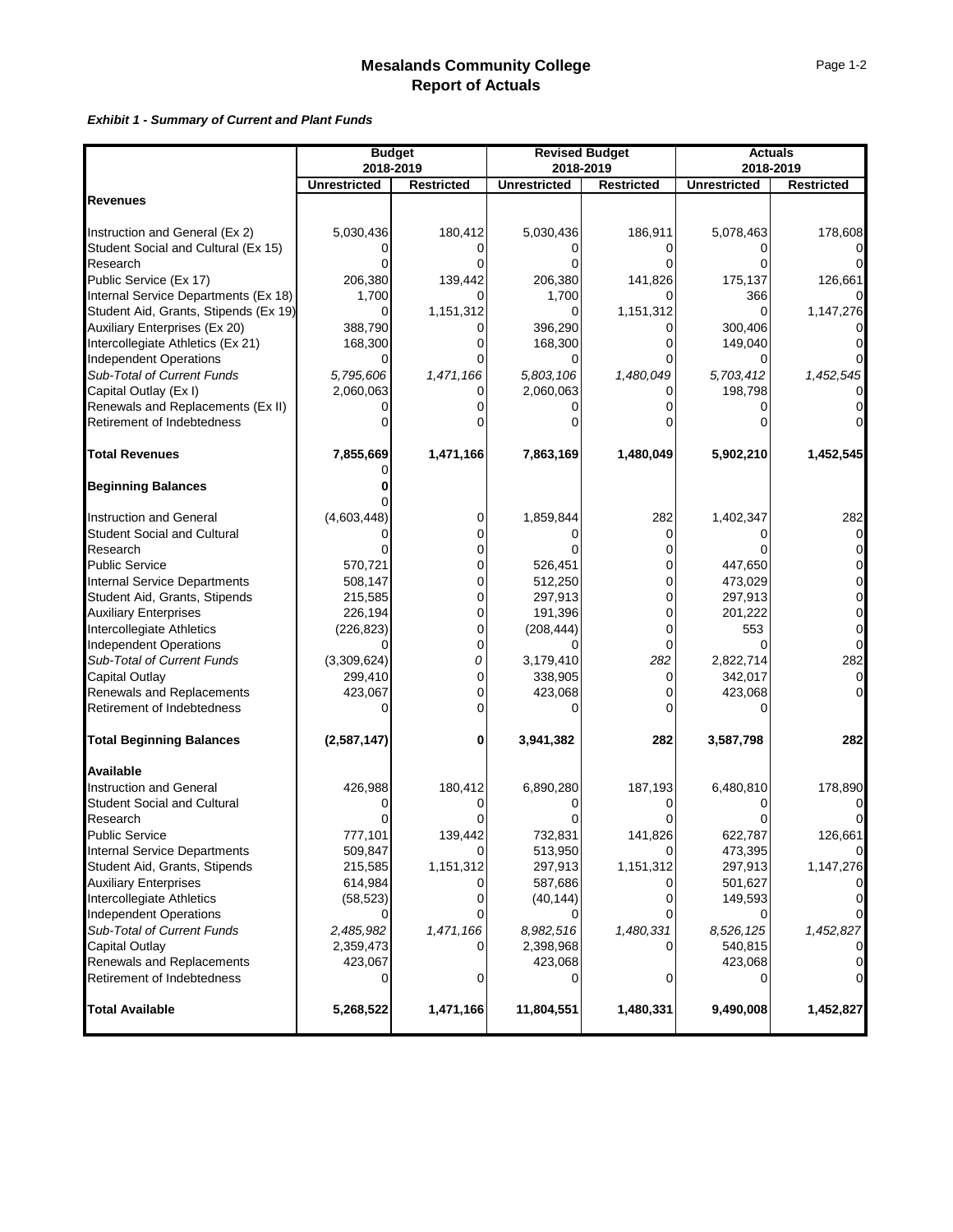*Exhibit 1*

| 0                                                       |                            |                   |                                    |                   |                             |                   |
|---------------------------------------------------------|----------------------------|-------------------|------------------------------------|-------------------|-----------------------------|-------------------|
|                                                         | <b>Budget</b><br>2018-2019 |                   | <b>Revised Budget</b><br>2018-2019 |                   | <b>Actuals</b><br>2018-2019 |                   |
|                                                         | <b>Unrestricted</b>        | <b>Restricted</b> | <b>Unrestricted</b>                | <b>Restricted</b> | <b>Unrestricted</b>         | <b>Restricted</b> |
| <b>Expenditures</b>                                     |                            |                   |                                    |                   |                             |                   |
| <b>Instruction and General</b>                          | 5,044,308                  | 180,412           | 5,234,133                          | 186,911           | 5,234,133                   | 178,816           |
| Student Social and Cultural                             |                            |                   |                                    |                   |                             |                   |
| Research                                                | O                          |                   |                                    | U                 |                             | $\Omega$          |
| <b>Public Service</b>                                   | 63,481                     | 139,442           | 203,481                            | 141,826           | 162,544                     | 126,661           |
| <b>Internal Service Departments</b>                     | 40,921                     |                   | 40,921                             |                   | 40,921                      |                   |
| Student Aid, Grants, Stipends                           | 134,500                    | 1,151,312         | 134,500                            | 1,151,312         | 78,389                      | 1,154,168         |
| <b>Auxiliary Enterprises</b>                            | 356,964                    |                   | 386,464                            |                   | 340,823                     |                   |
| Intercollegiate Athletics                               | 155,303                    |                   | 155,303                            |                   | 139,327                     |                   |
| <b>Independent Operations</b>                           | O                          |                   |                                    |                   |                             |                   |
| Sub-Total of Current Funds                              | 5,795,477                  | 1,471,166         | 6,154,802                          | 1,480,049         | 5,996,137                   | 1,459,645         |
| Capital Outlay                                          | 2,056,951                  |                   | 2,056,951                          |                   | 198,798                     |                   |
| Renewals and Replacements                               | 5,000                      |                   | 5,000                              |                   | 5,000                       |                   |
| Retirement of Indebtedness                              | O                          |                   | U                                  |                   |                             |                   |
| <b>Total Expenditures</b>                               | 7,857,428                  | 1,471,166         | 8,216,753                          | 1,480,049         | 6,199,935                   | 1,459,645         |
| Transfers to or (from)                                  |                            |                   |                                    |                   |                             |                   |
| <b>Instruction and General</b>                          | (102, 800)                 | 0                 | (253, 800)                         | 0                 | (253, 800)                  | 0                 |
| <b>Student Social and Cultural</b>                      | 0                          | 0                 | 0                                  | 0                 | 0                           | 0                 |
| Research                                                | 0                          | 0                 | $\Omega$                           | 0                 | $\Omega$                    | 0                 |
| <b>Public Service</b>                                   | (81,700)                   | 0                 | (81,700)                           | 0                 | (81,700)                    | 0                 |
| Internal Service Departments                            | 0                          | 0                 | 0                                  | 0                 | 0                           | 0                 |
| Student Aid, Grants, Stipends                           | 134,500                    | 0                 | 134,500                            | 0                 | 134,500                     | 0                 |
| <b>Auxiliary Enterprises</b>                            | 0                          | 0                 | 0                                  | 0                 | U                           | 0                 |
| Intercollegiate Athletics                               | 45,000                     | $\Omega$          | 196,000                            | 0                 | 196,000                     | 0                 |
| <b>Independent Operations</b>                           |                            |                   |                                    |                   |                             |                   |
| Sub-Total of Current Funds                              | (5,000)                    | 0                 | (5,000)                            | 0                 | (5,000)                     | 0                 |
| Capital Outlay                                          | 0                          | $\Omega$          | 0                                  | $\Omega$          | 0                           | 0                 |
| Renewals and Replacements                               | 5,000                      | 0                 | 5,000                              | 0                 | 5,000                       | 0                 |
| Retirement of Indebtedness                              | 0                          | 0                 | 0                                  | $\Omega$          | 0                           | 0                 |
| <b>Total Transfers</b>                                  | 0                          | 0                 | 0                                  | 0                 | 0                           | 0                 |
| <b>Ending Balances</b>                                  |                            |                   |                                    |                   |                             |                   |
| Instruction and General                                 | (4,720,120)                | 0                 | 1,402,347                          | 282               | 992,878                     | 74                |
| <b>Student Social and Cultural</b>                      |                            |                   |                                    |                   |                             | $\overline{0}$    |
| Research                                                |                            |                   |                                    |                   |                             | 0                 |
| <b>Public Service</b>                                   | 631,920                    | 0                 | 447,650                            | 0                 | 378,544                     | $\overline{0}$    |
| <b>Internal Service Departments</b>                     | 468,926                    | 0                 | 473,029                            | 0                 | 432,473                     | $\mathbf 0$       |
| Student Aid, Grants, Stipends                           | 215,585                    | 0                 | 297,913                            | 0                 | 354,024                     | $-6,892$          |
| <b>Auxiliary Enterprises</b>                            | 258,020                    | $\overline{0}$    | 201,222                            | $\overline{0}$    | 160,804                     | 0                 |
| Intercollegiate Athletics                               | (168, 826)                 | 0                 | 553                                | 0                 | 206,266                     | 0                 |
| <b>Independent Operations</b>                           |                            | 0                 |                                    | 0                 |                             | $\mathbf 0$       |
| Sub-Total of Current Funds                              | (3, 314, 495)              | 0                 | 2,822,714                          | 282               | 2,524,989                   | $-6,818$          |
| Capital Outlay                                          | 302,522                    | 0                 | 342,017                            |                   | 342,017                     | 0                 |
| Renewals and Replacements<br>Retirement of Indebtedness | 423,067                    | 0<br>0            | 423,068                            | 0<br>0            | 423,068                     | 0<br>$\mathbf 0$  |
|                                                         |                            |                   |                                    |                   |                             |                   |
| <b>Total Balances</b><br><b>Grand Total,</b>            | (2,588,906)                | 0                 | 3,587,798                          | 282               | 3,290,074                   | $-6,818$          |
| <b>Transfers and Balances</b>                           | 5,268,522                  | 1,471,166         | 11,804,551                         | 1,480,331         | 9,490,008                   | 1,452,827         |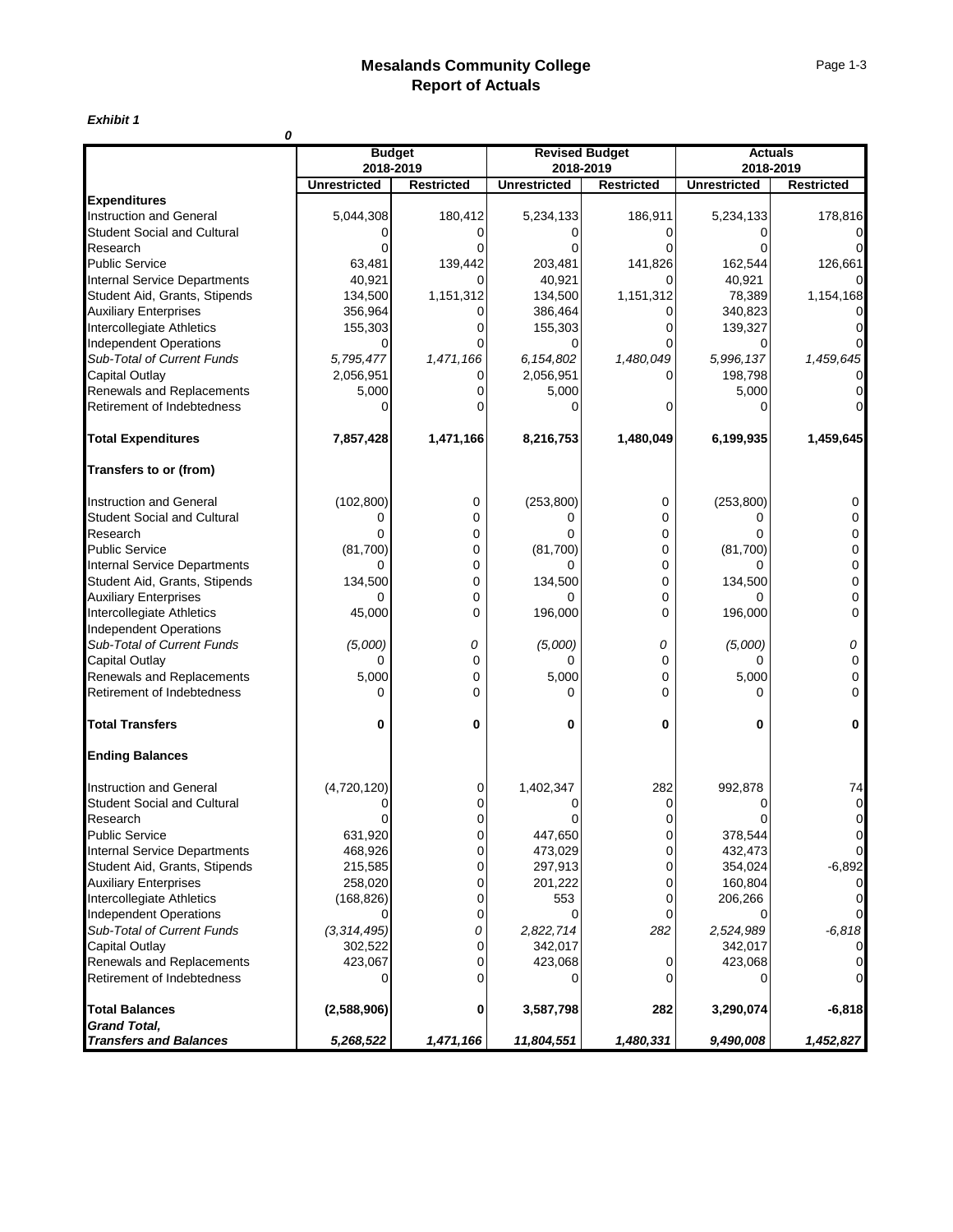*Exhibit 2 - Summary of Instruction and General*

|                                          |                     | <b>Budget</b>     | <b>Revised Budget</b> |                   |                     | <b>Actuals</b>    |
|------------------------------------------|---------------------|-------------------|-----------------------|-------------------|---------------------|-------------------|
|                                          | 2018-2019           |                   | 2018-2019             |                   |                     | 2018-2019         |
|                                          | <b>Unrestricted</b> | <b>Restricted</b> | <b>Unrestricted</b>   | <b>Restricted</b> | <b>Unrestricted</b> | <b>Restricted</b> |
| <b>Revenues</b>                          |                     |                   |                       |                   |                     |                   |
| <b>Tuition and Miscellaneous Fees</b>    | 793,499             | 0                 | 793,499               | $\mathbf{0}$      | 814,343             | $\mathbf 0$       |
| <b>Federal Government Appropriations</b> |                     | 0                 |                       | $\Omega$          |                     | $\mathbf 0$       |
| <b>State Government Appropriations</b>   | 3,877,300           | 0                 | 3,877,300             | $\Omega$          | 3,877,300           | $\mathbf 0$       |
| <b>Local Government Appropriations</b>   | 285,000             |                   | 285,000               |                   | 289,680             | $\Omega$          |
| <b>Federal Govt Grants and Contracts</b> | 0                   | 70,592            | 0                     | 70,592            | 0                   | 58,868            |
| <b>State Govt Grants and Contracts</b>   | 0                   | 109,820           | 0                     | 109,820           | 0                   | 116,717           |
| <b>Local Govt Grants and Contracts</b>   | 0                   |                   | 0                     |                   | 0                   | $\mathbf{0}$      |
| <b>Private Gifts</b>                     | 0                   | 0                 | 0                     | 6,499             | 0                   | 3,023             |
| Endowments, Land, Perm Fund              | $\Omega$            |                   |                       |                   |                     | 0                 |
| Sales and Services                       |                     |                   |                       | $\Omega$          |                     | $\Omega$          |
| <b>Other Sources</b>                     | 74,637              | 0                 | 74,637                | $\Omega$          | 97,140              | $\Omega$          |
| <b>Total Revenues</b>                    | 5,030,436           | 180,412           | 5,030,436             | 186,911           | 5,078,463           | 178,608           |
| <b>Beginning Balances</b>                | (4,603,448)         |                   | 1,859,844             | 282               | 1,402,347           | 282               |
|                                          |                     |                   |                       |                   |                     |                   |
| <b>Total Available</b>                   | 426,988             | 180,412           | 6,890,280             | 187,193           | 6,480,810           | 178,890           |
| <b>Expenditures</b>                      |                     |                   |                       |                   |                     |                   |
| Instruction                              | 1,997,784           | 180,412           | 2,117,609             | 180,412           | 2,117,609           | 175,793           |
| Academic Support                         | 627,993             | $\Omega$          | 642,993               |                   | 642,992             |                   |
| <b>Student Support</b>                   | 719,318             | $\Omega$          | 719,318               | 6,499             | 719,318             | 3,023             |
| <b>Institutional Support</b>             | 1,113,297           | $\overline{0}$    | 1,113,297             | $\Omega$          | 1,113,297           |                   |
| Operation & Maintenance of Plant         | 585,916             | $\Omega$          | 640,916               | $\Omega$          | 640,916             | $\Omega$          |
| <b>Total Expenditures</b>                | 5,044,308           | 180,412           | 5,234,133             | 186,911           | 5,234,133           | 178,816           |
| <b>Transfers To (From)</b>               |                     |                   |                       |                   |                     |                   |
| <b>Mandatory Transfers</b>               |                     |                   |                       |                   |                     |                   |
| CHE Building Renewal & Replacemer        | 5,000               |                   | 5,000                 |                   | 5,000               |                   |
| CHE Equipment R & R                      | $\Omega$            |                   | 0                     |                   | $\Omega$            |                   |
| Equipment                                |                     |                   |                       |                   |                     |                   |
| State Scholarship (3%)                   | 28,000              |                   | 28,000                |                   | 28,000              |                   |
| <b>Student Aid</b>                       | 54,800              |                   | 54,800                |                   | 54,800              |                   |
| <b>Athletics</b>                         | 15,000              |                   | 166,000               |                   | 166,000             |                   |
| Capital Outlay                           |                     |                   |                       |                   |                     |                   |
| <b>Total Net Transfers</b>               | 102,800             | 0                 | 253,800               | 0                 | 253,800             | $\mathbf{0}$      |
| <b>Ending Balance</b>                    | (4,720,120)         | 0                 | 1,402,347             | 282               | 992,878             | 74                |
|                                          |                     |                   |                       |                   |                     |                   |
|                                          |                     |                   |                       |                   |                     |                   |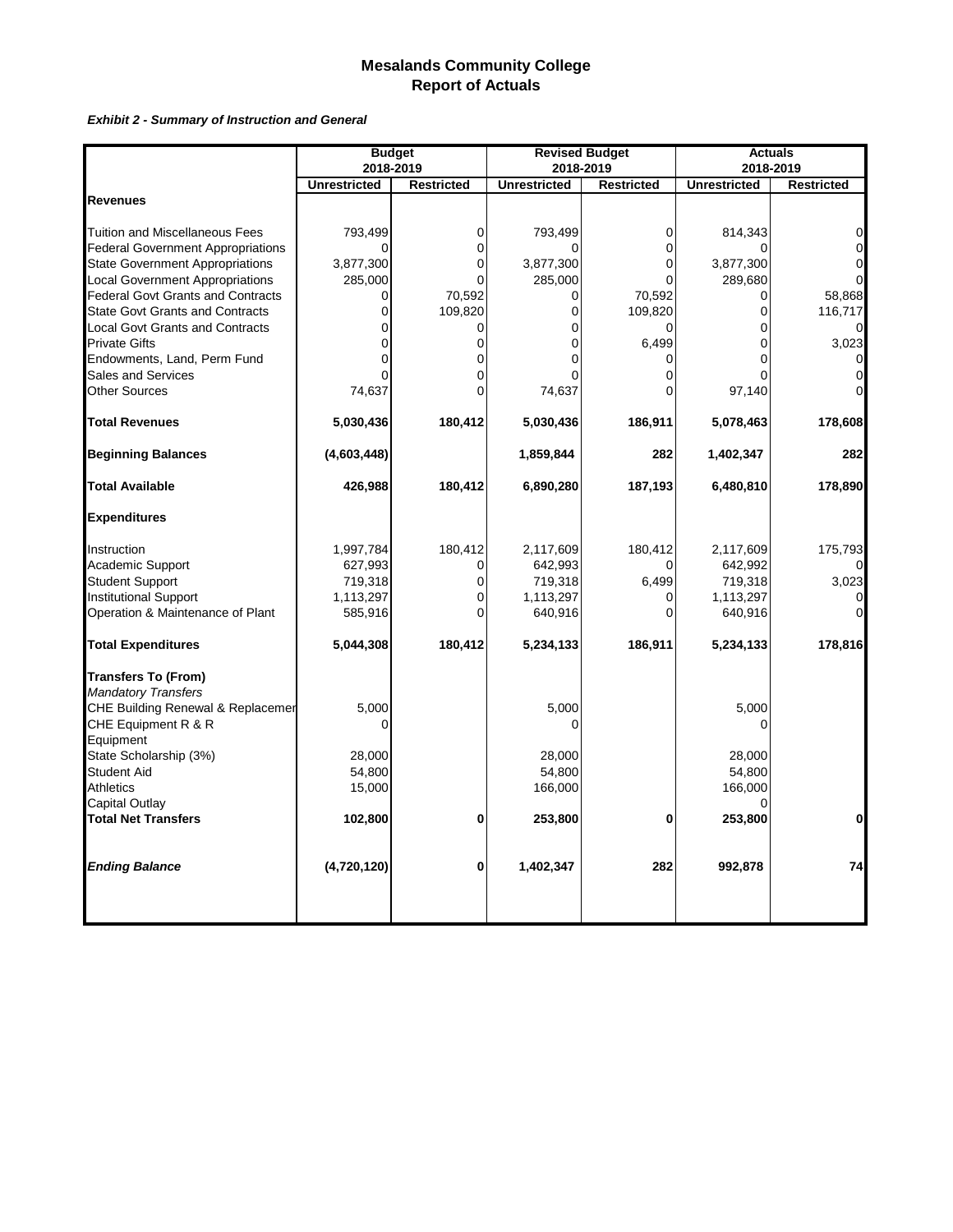| Page 3-5 |  |
|----------|--|
|----------|--|

|                                         | <b>Budget</b><br>2018-2019 | <b>Revised Budget</b><br>2018-2019 | <b>Actuals</b><br>2018-2019 |
|-----------------------------------------|----------------------------|------------------------------------|-----------------------------|
| <b>In-District Resident Tuition</b>     |                            |                                    |                             |
| Summer                                  | 52,579                     | 52,579                             | 34,495                      |
| Fall                                    | 184,027                    | 184,027                            | 224,521                     |
| Spring                                  | 201,554                    | 201,554                            | 212,427                     |
| <b>Total</b>                            | 438,160                    | 438,160                            | 471,443                     |
| <b>Out-of-District Resident Tuition</b> |                            |                                    |                             |
| Summer                                  |                            |                                    |                             |
| Fall                                    |                            |                                    |                             |
| Spring                                  |                            |                                    |                             |
| <b>Total</b>                            | 0                          | 0                                  | $\mathbf 0$                 |
| <b>Total Resident Tuition</b>           | 438,160                    | 438,160                            | 471,443                     |
| <b>Non-Resident Tuition</b>             |                            |                                    |                             |
| Summer                                  | 12,704                     | 12,704                             | 17,866                      |
| Fall                                    | 44,466                     | 44,466                             | 66,362                      |
| Spring                                  | 48,700                     | 48,700                             | 75,236                      |
| <b>Total</b>                            | 105,870                    | 105,870                            | 159,464                     |
| <b>Non-Credit Instruction</b>           |                            |                                    |                             |
| <b>Community Education</b>              | 35,000                     | 35,000                             | 33,682                      |
| <b>Total</b>                            | 35,000                     | 35,000                             | 33,682                      |
| <b>Fees</b>                             |                            |                                    |                             |
| <b>Enrollment Fees</b>                  | 42,608                     | 42,608                             | 32,754                      |
| <b>Laboratory Fees</b>                  | 66,865                     | 66,865                             | 69,488                      |
| <b>Distance Education Fees</b>          | 15,000                     | 15,000                             | 16,448                      |
| <b>Other Fees</b>                       | 89,996                     | 89,996                             | 31,065                      |
| <b>Total</b>                            | 214,469                    | 214,469                            | 149,755                     |
| <b>Total Tuition and Fees</b>           |                            |                                    |                             |
| for Instruction and General             | 793,499                    | 793,499                            | 814,343                     |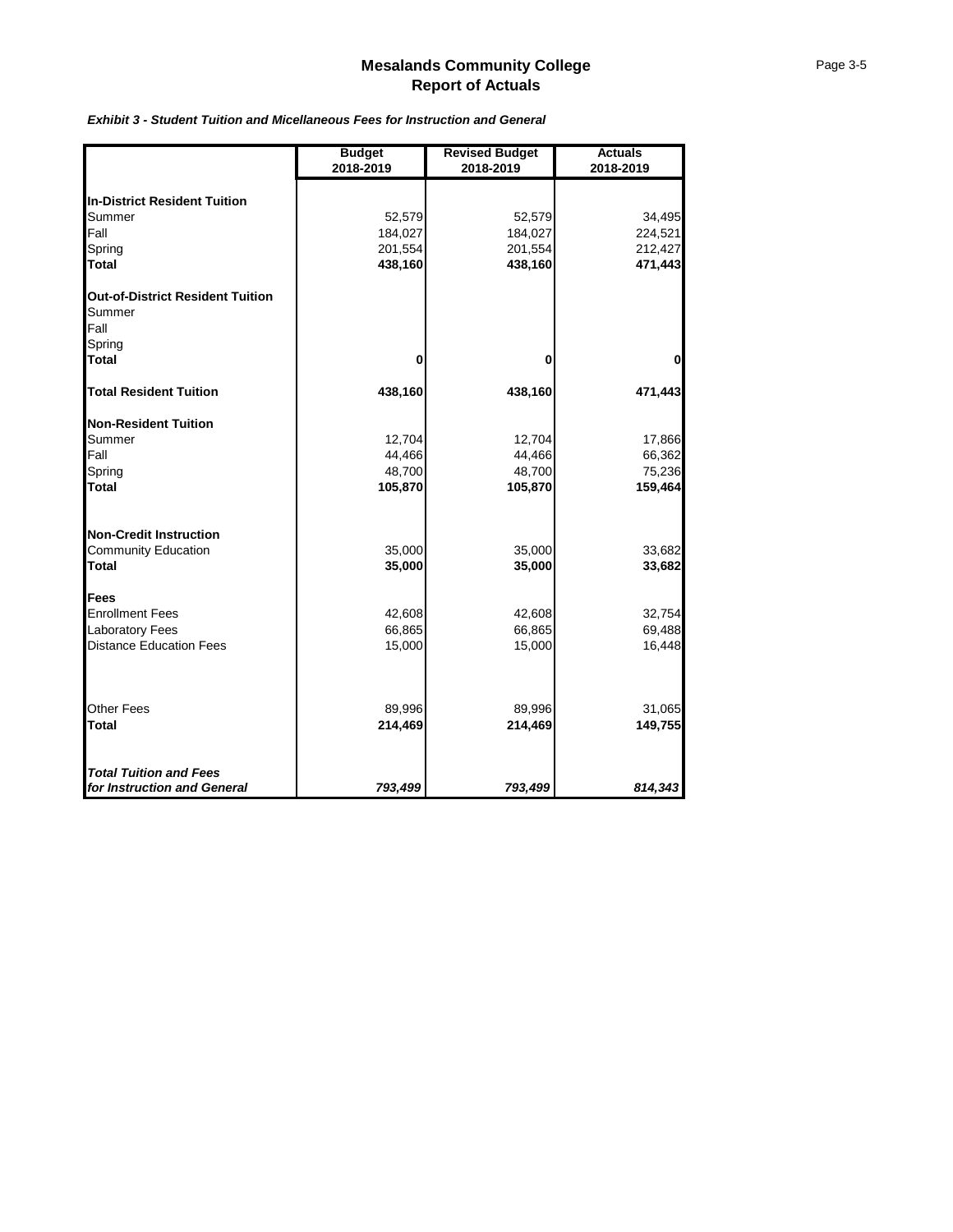|                                                                                                          | <b>Budget</b><br>2018-2019 | <b>Revised Budget</b><br>2018-2019 | <b>Actuals</b><br>2018-2019 |
|----------------------------------------------------------------------------------------------------------|----------------------------|------------------------------------|-----------------------------|
| <b>Federal Appropriations</b>                                                                            |                            |                                    |                             |
| <b>Total</b>                                                                                             | 0                          | 0                                  |                             |
| <b>State Appropriations</b><br>Regular Appropriation<br>Special Projects/Rodeo<br>Special - WindTraining | 3,877,300                  | 3,877,300                          | 3,877,300                   |
| <b>Total</b>                                                                                             | 3,877,300                  | 3,877,300                          | 3,877,300                   |
| <b>Local Appropriations</b><br>Local Tax Levy                                                            | 285,000                    | 285,000                            | 289,680                     |
| <b>Total</b>                                                                                             | 285,000                    | 285,000                            | 289,680                     |
|                                                                                                          |                            |                                    |                             |
| <b>Total Appropriations</b><br>for Instruction and General                                               | 4,162,300                  | 4,162,300                          | 4,166,980                   |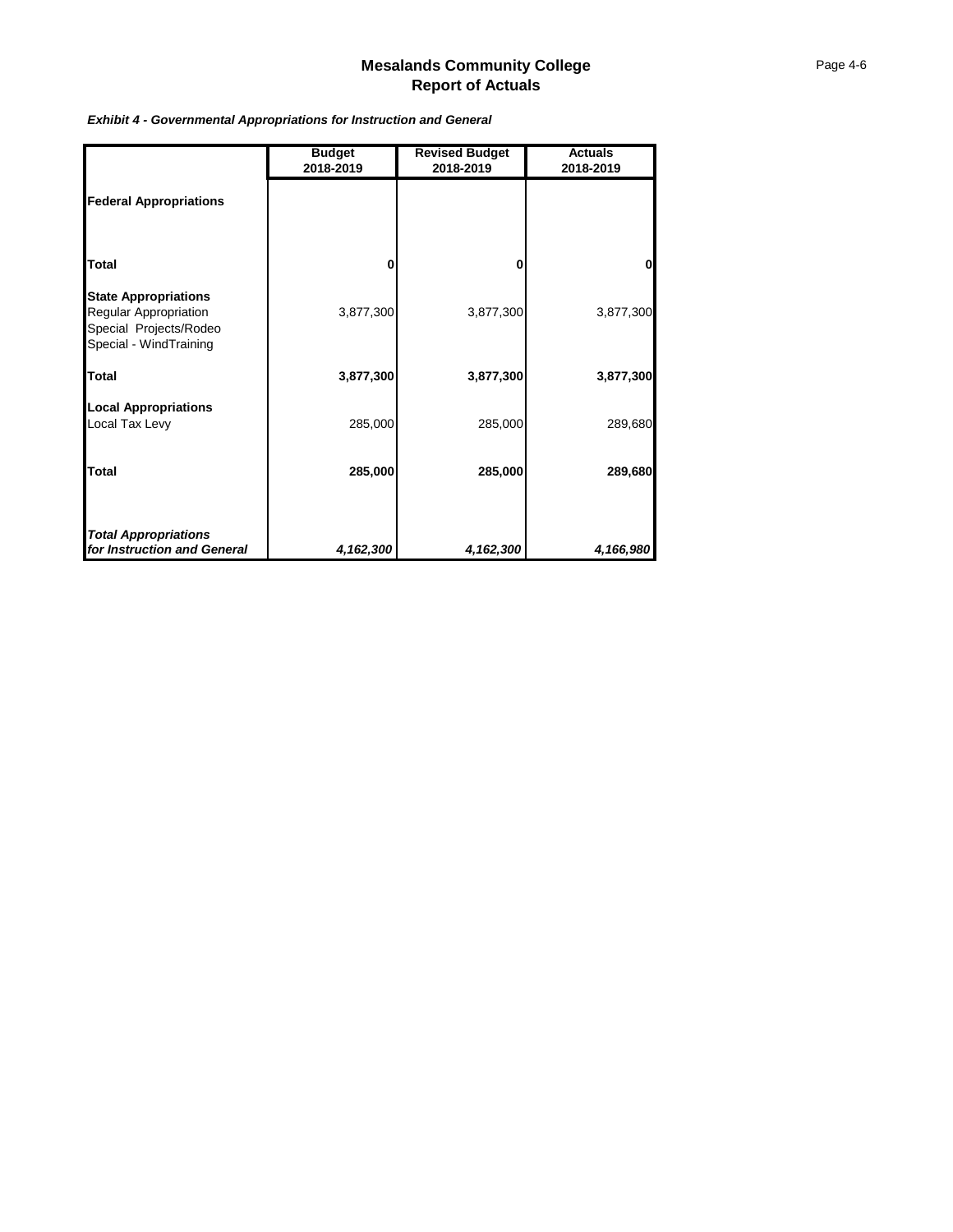| <b>Mesalands Community College</b> |
|------------------------------------|
| <b>Report of Actuals</b>           |
|                                    |

|                                                                                                                                                                   | <b>Budget</b><br>2018-2019 | <b>Revised Budget</b><br>2018-2019 | <b>Actuals</b><br>2018-2019                 |
|-------------------------------------------------------------------------------------------------------------------------------------------------------------------|----------------------------|------------------------------------|---------------------------------------------|
| <b>Unrestricted</b><br><b>Federal Unrestricted</b>                                                                                                                |                            |                                    |                                             |
| <b>Total</b>                                                                                                                                                      | $\mathbf 0$                | $\mathbf{0}$                       | $\mathbf 0$                                 |
| <b>State Unrestricted</b>                                                                                                                                         |                            |                                    |                                             |
| <b>Total</b>                                                                                                                                                      | 0                          | 0                                  | $\bf{0}$                                    |
| <b>Local Unrestricted</b>                                                                                                                                         |                            |                                    |                                             |
| <b>Total</b>                                                                                                                                                      | 0                          | $\bf{0}$                           | $\bf{0}$                                    |
| <b>Total Unrestricted</b>                                                                                                                                         | 0                          | 0                                  | 0                                           |
| <b>Restricted</b><br><b>Federal Restricted</b><br><b>Adult Education 2012</b><br>El Civics 2014<br>SUN PATH 2023<br><b>VA Administration Fees</b><br><b>Total</b> | 62,199<br>8,393<br>70,592  | 62,199<br>Ω<br>8,393<br>70,592     | 48,737<br>$\Omega$<br>10,131<br>0<br>58,868 |
| <b>State Restricted</b><br><b>Adult Education 2011</b><br>Instructional Materials 2013<br>New Mexico Corrections 2017                                             | 69,320<br>500<br>40,000    | 69,320<br>500<br>40,000            | 66,108<br>609<br>50,000                     |
| <b>Total</b>                                                                                                                                                      | 109,820                    | 109,820                            | 116,717                                     |
| <b>Local Restricted</b>                                                                                                                                           |                            |                                    |                                             |
| <b>Total</b>                                                                                                                                                      | 0                          | 0                                  | 0                                           |
| <b>Total Restricted</b>                                                                                                                                           | 180,412                    | 180,412                            | 175,585                                     |

*Exhibit 5 - Government Grants and Contracts for Instruction and General*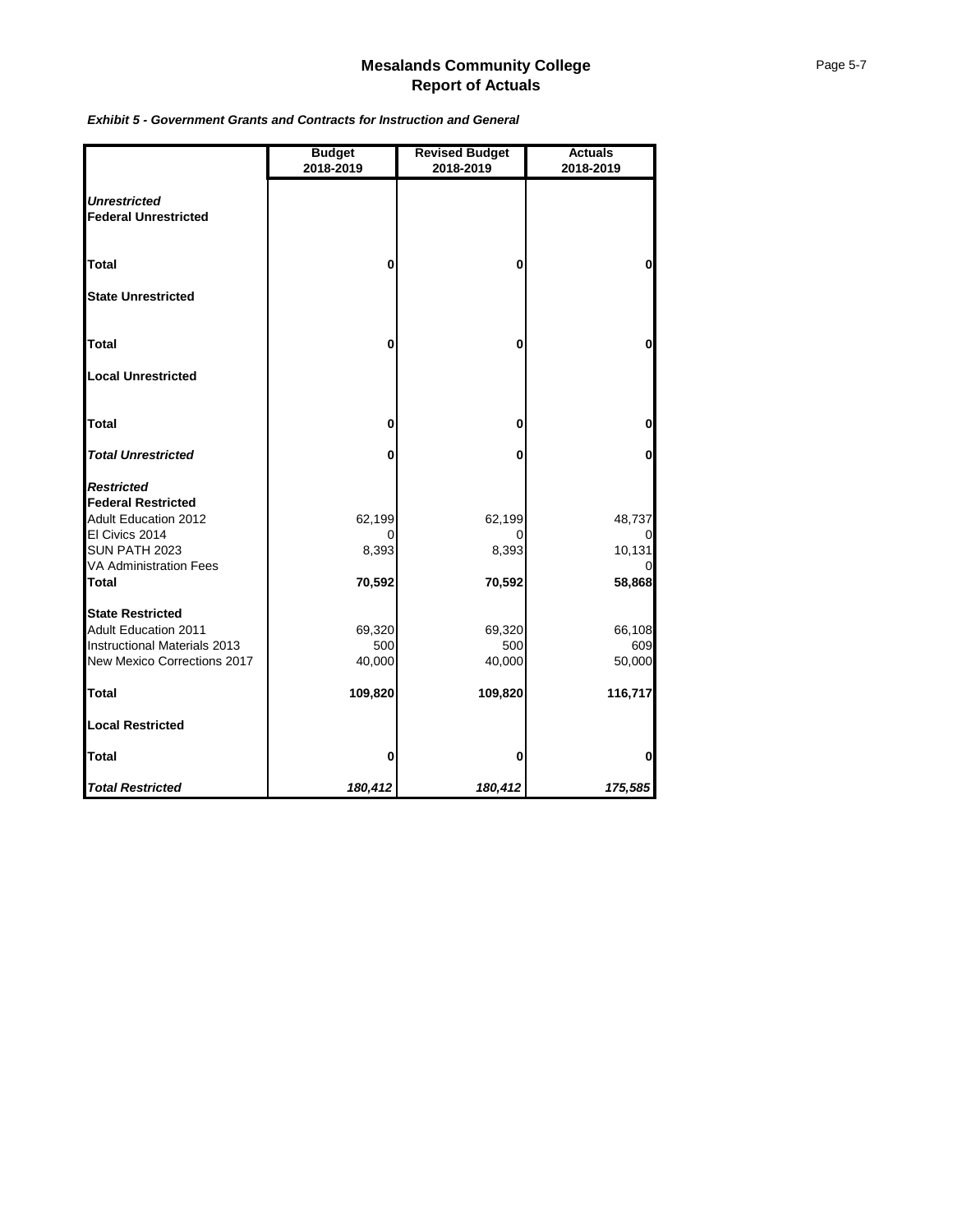*Exhibit 6 - Private Gifts, Grants, and Contracts for I&G*

|                                                | <b>Budget</b><br>2018-2019 | <b>Revised Budget</b><br>2018-2019 | <b>Actuals</b><br>2018-2019 |
|------------------------------------------------|----------------------------|------------------------------------|-----------------------------|
| <b>Unrestricted</b>                            |                            |                                    |                             |
|                                                |                            |                                    |                             |
| <b>Total</b>                                   | 0                          | 0                                  | $\Omega$                    |
| <b>Restricted</b><br><b>ECMC Emergency Aid</b> |                            | 6,499                              | 3,023                       |
| Total                                          | 0                          | 6,499                              | 3,023                       |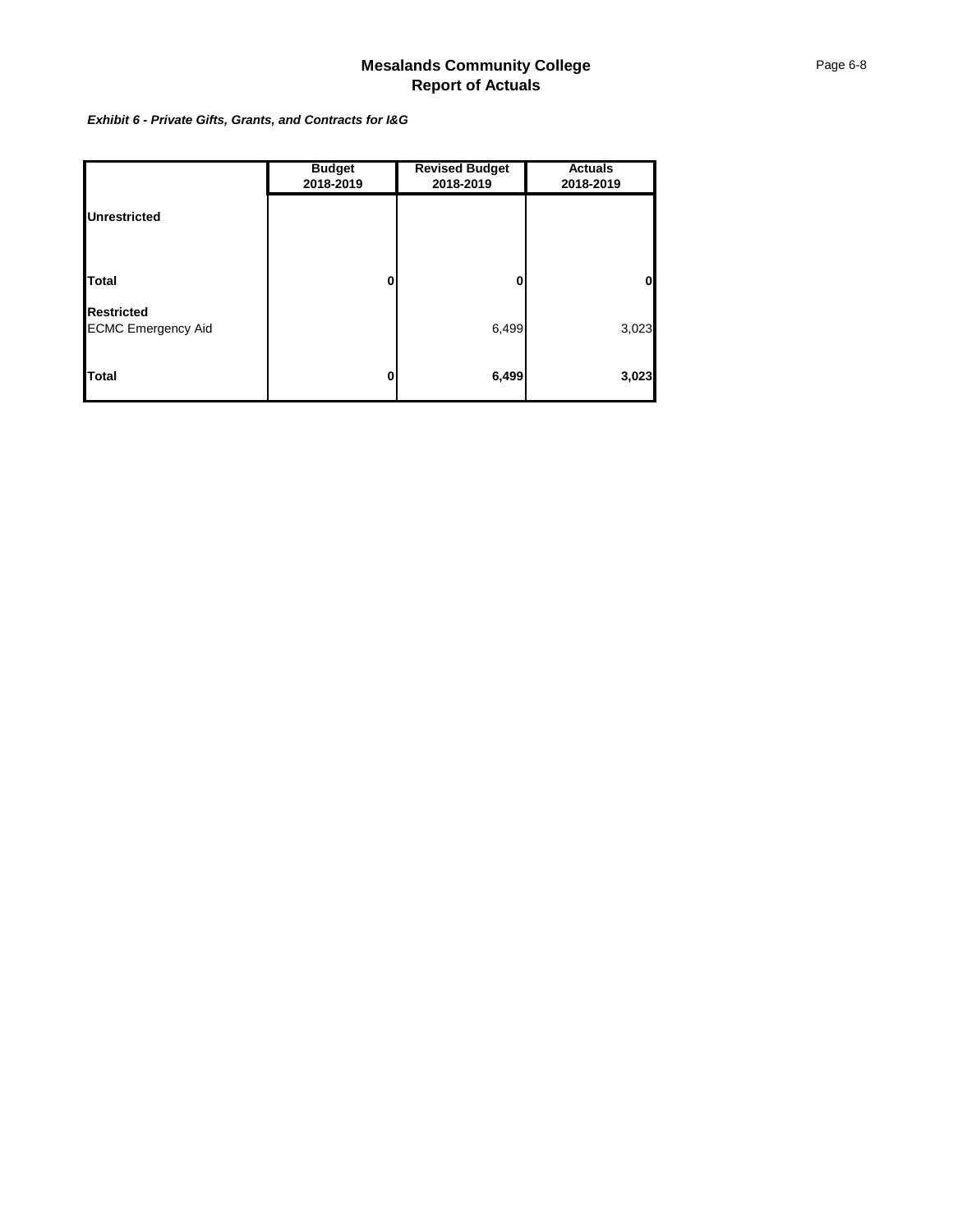#### *Exhibit 9 - Other Sources for I&G*

|                                       | <b>Budget</b><br>2018-2019 | <b>Revised Budget</b><br>2018-2019 | <b>Actuals</b><br>2018-2019 |
|---------------------------------------|----------------------------|------------------------------------|-----------------------------|
|                                       |                            |                                    |                             |
| Interest on Current Fund Balance      | 12,000                     | 12,000                             | 23,158                      |
| Vending Machines                      |                            |                                    |                             |
| Miscellaneous Fees                    | 3,000                      | 3,000                              | 9,038                       |
| <b>Community Education</b>            |                            |                                    |                             |
| <b>Museum Gate Receipts</b>           | 53,673                     | 53,673                             | 58,099                      |
| Farrier                               | 2.464                      | 2.464                              | 3,663                       |
| <b>Testing Fees</b>                   |                            |                                    |                             |
| <b>Duplicating Machines</b>           |                            |                                    |                             |
| <b>Indirect Costs</b>                 | 3,500                      | 3,500                              | 3,182                       |
| <b>Total Other Sources of Revenue</b> |                            |                                    |                             |
| for Instruction and General           | 74,637                     | 74,637                             | 97,140                      |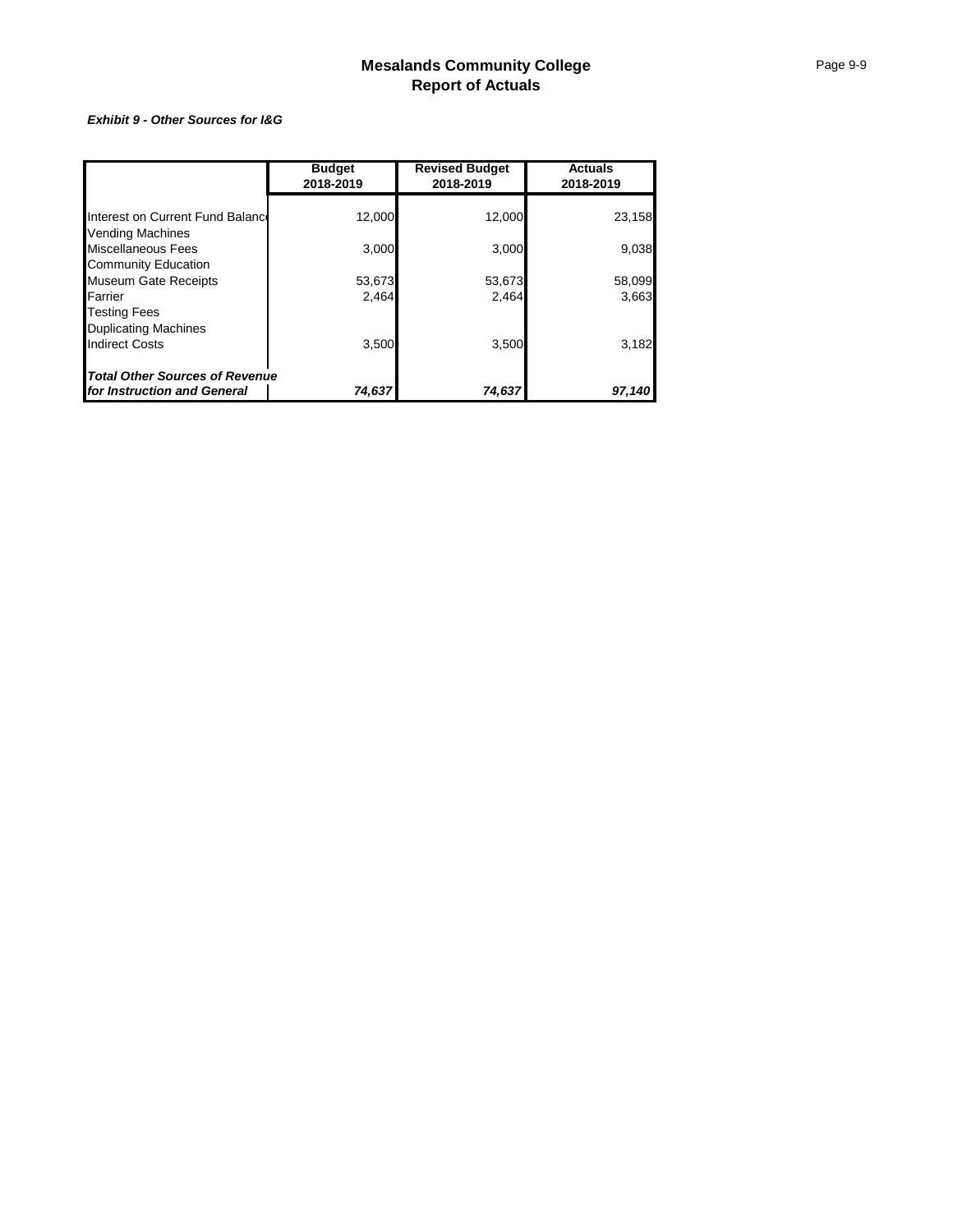|                                                          | <b>Budget</b>       |                   |                     | <b>Revised Budget</b> | <b>Actuals</b>      |                   |
|----------------------------------------------------------|---------------------|-------------------|---------------------|-----------------------|---------------------|-------------------|
| <b>Academic Instruction</b>                              | 2018-2019           |                   | 2018-2019           |                       | 2018-2019           |                   |
|                                                          | <b>Unrestricted</b> | <b>Restricted</b> | <b>Unrestricted</b> | <b>Restricted</b>     | <b>Unrestricted</b> | <b>Restricted</b> |
|                                                          |                     |                   |                     |                       |                     |                   |
| Agriculture Science 5000                                 | 36,720              | 0                 | 36,720              | 0                     | 36,776              | 0                 |
| Allied Health 5002                                       | 56,167              | 0                 | 56,167              | 0                     | 61,108              | $\Omega$          |
| Health & Wellness 5005                                   | 23,900              | 0                 | 23,900              | 0                     | 23,719              | 0                 |
| <b>Building Trades 5015</b>                              | 40,109              | 0                 | 40,109              | 0                     | 37,349              | 0                 |
| <b>Business Education 5020</b>                           | 25,000              | 0                 | 25,000              | 0                     | 878                 |                   |
| English 5035                                             | 46,286              | 0                 | 46,286              | 0                     | 46,162              | $\Omega$          |
| Farrier Science 5040                                     | 46,480              | 0                 | 46,480              | 0                     | 45,825              | 0                 |
| Fine Arts 5045                                           | 220,326             | 0                 | 245,151             | 0                     | 233,832             | 0                 |
| History 5050                                             | 0                   | 0                 |                     | 0                     |                     | 0                 |
| Animal Science 5055                                      | 40,988              | 0                 | 40,988              | 0                     | 44,608              | 0                 |
| Mathematics 5060                                         | 46,265              | 0                 | 46,265              | 0                     | 46,488              | $\mathbf{O}$      |
| PreCollegiate 5070                                       | 43,067              | 0                 | 43,067              | 0                     | 43,584              | 0                 |
| Science/Geology 5075                                     | 60,265              | 0                 | 60,265              | 0                     | 54,820              | 0                 |
| Wind Energy 5088                                         | 105,611             | 0                 | 110,611             | 0                     | 116,021             | 0                 |
| Part-time Instruction 5090                               | 430,750             | 0                 | 450,750             | 0                     | 675,534             | 0                 |
| Summer Instruction 5091                                  | 10,300              | 0                 | 10,300              | 0                     | 301                 | 0                 |
| Off Campus Programs 5092                                 | 83,000              | 0                 | 153,000             | 0                     | 138,210             | $\Omega$          |
| Distance Education 5094                                  | 58,771              | 0                 | 58,771              | 0                     | 68,054              | 0                 |
| Division Chairs 5095                                     | 30,000              |                   | 30,000              |                       | 23,658              |                   |
| Community Education 5096                                 | 5,900               |                   | 5,900               | O                     | 2,440               |                   |
| <b>Adult Education State 2011</b>                        | Ω                   | 69,320            | 0                   | 69,320                | Ω                   | 66,108            |
| Adult Education Fed 2012                                 | 0                   | 62,199            | 0                   | 62,199                | 0                   | 49,189            |
| EL Civics 2014                                           |                     |                   | 0                   |                       |                     |                   |
| <b>Instructional Materials 2013</b>                      |                     | 500               | 0                   | 500                   | 0                   | 365.56            |
| NM Corrections Grant 2017                                | 0                   | 40,000            | 0                   | 40,000                | 0                   | 50,000            |
| SUN PATH 2023                                            | 0                   | 8,393             | 0                   | 8,393                 | 0                   | 10131             |
| Unassigned                                               | 0                   |                   |                     | O                     | 0                   |                   |
| Unassigned                                               |                     |                   |                     |                       |                     |                   |
| Unassigned                                               |                     |                   |                     |                       |                     |                   |
| Total                                                    | 1,409,905           | 180,412           | 1,529,730           | 180,412               | 1,699,369           | 175,793           |
| Items Not Included in 10a                                |                     |                   |                     |                       |                     |                   |
| Group Insurance 6205                                     | 99,090              |                   | 99,090              |                       | 74,662              |                   |
| <b>Educational Retirement 6225</b>                       | 177,457             |                   | 177,457             |                       | 174,637             |                   |
| Retiree Health 6235                                      | 25,539              |                   | 25,539              |                       | 24,729              |                   |
| Social Security 6240                                     | 76,505              |                   | 76,505              |                       | 82,535              |                   |
| Medicare Taxes 6245                                      | 18,516              |                   | 18,516              |                       | 19,680              |                   |
| Unemployment Compensatio                                 | 10,118              |                   | 10,118              |                       |                     |                   |
| <b>Workmen's Compensation</b>                            | 404                 |                   | 404                 |                       |                     |                   |
| <b>Waiver of Tuition</b>                                 |                     |                   |                     |                       |                     |                   |
| <b>Telephone Service</b>                                 | 77,250              |                   | 77,250              |                       |                     |                   |
| Internal Service Departments                             | 103,000             |                   | 103,000             |                       | 41,998              |                   |
| Vacation Accrual                                         |                     |                   |                     |                       |                     |                   |
| <b>Total Items Not Included in</b>                       | 587,879             | 0                 | 587,879             | 0                     | 418,240             | 0                 |
| <b>Grand Total</b><br><b>Expenditures for Instructio</b> | 1,997,784           | 180,412           | 2,117,609           | 180,412               | 2,117,609           | 175,793           |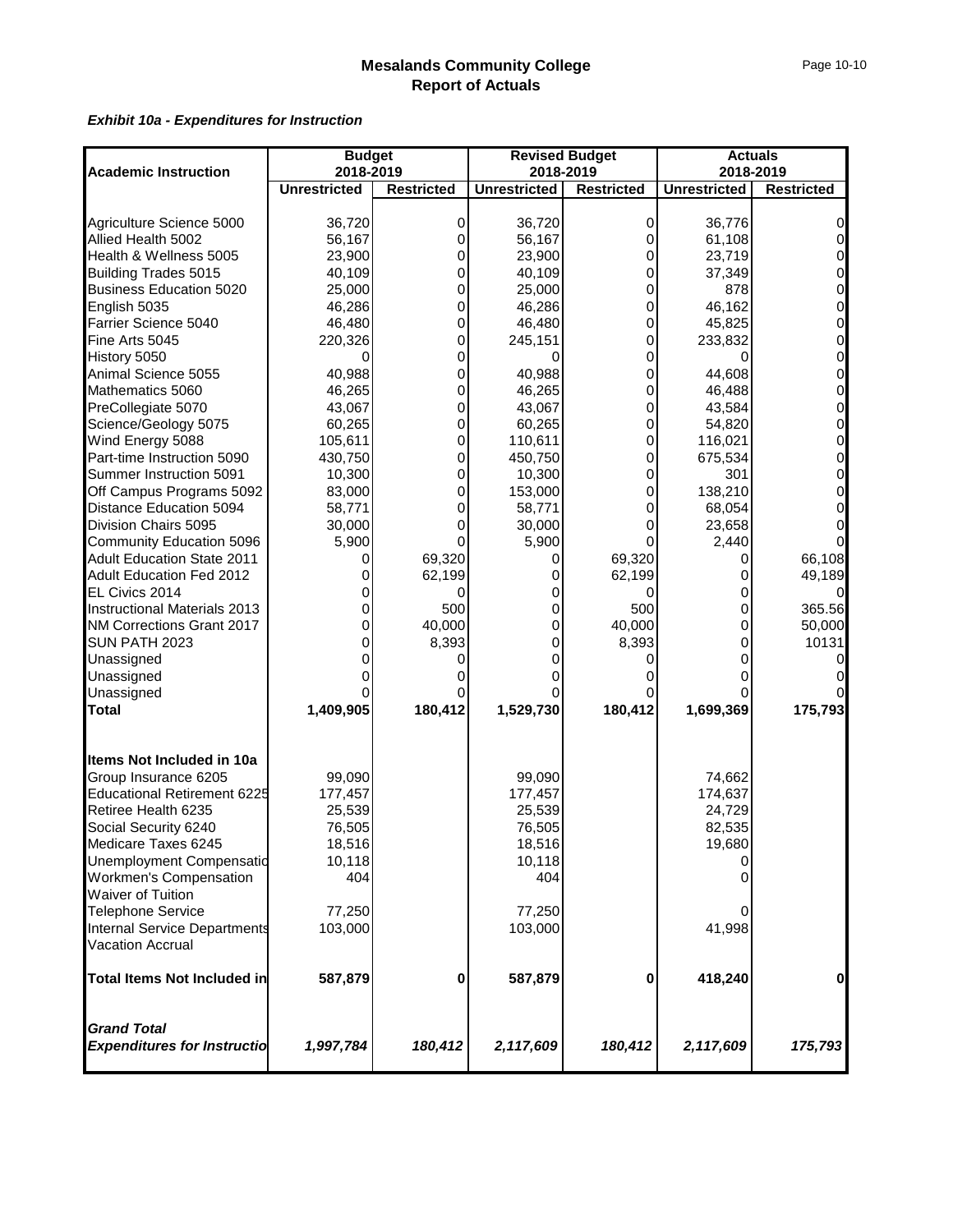|                                                            |            | <b>Budget</b>       |            |                   |            | <b>Revised Budget</b> |            |                   |            | <b>Actuals</b>      |            |                   |
|------------------------------------------------------------|------------|---------------------|------------|-------------------|------------|-----------------------|------------|-------------------|------------|---------------------|------------|-------------------|
| <b>Academic Instruction</b>                                |            | 2018-2019           |            |                   |            | 2018-2019             |            |                   |            | 2018-2019           |            |                   |
|                                                            |            | <b>Unrestricted</b> |            | <b>Restricted</b> |            | <b>Unrestricted</b>   |            | <b>Restricted</b> |            | <b>Unrestricted</b> |            | <b>Restricted</b> |
|                                                            | <b>FTE</b> | Amount              | <b>FTE</b> | Amount            | <b>FTE</b> | Amount                | <b>FTE</b> | Amount            | <b>FTE</b> | Amount              | <b>FTE</b> | Amount            |
| <b>Agriculture Science 5000</b><br><b>Faculty Salaries</b> | 1.0        | 36.720              |            |                   | 1.0        | 36,720                |            |                   | 1.0        | 36,776              |            |                   |
| Supplies and Expenses                                      |            | $\Omega$            |            |                   |            | $\Omega$              |            |                   |            | $\Omega$            |            |                   |
| Travel                                                     |            | $\Omega$            |            |                   |            | $\Omega$              |            |                   |            | $\Omega$            |            |                   |
| <b>Total</b>                                               | 1.0        | 36,720              | 0.0        | $\mathbf{0}$      | 1.0        | 36,720                | 0.0        | 0                 | 1.0        | 36,776              | 0.0        | 0                 |
|                                                            |            |                     |            |                   |            |                       |            |                   |            |                     |            |                   |
| Allied Health 5002                                         |            |                     |            |                   |            |                       |            |                   |            |                     |            |                   |
| <b>Faculty Salaries</b>                                    | 0.8        | 56,017              |            |                   | 0.8        | 56,017                |            |                   | 1.0        | 57,786              |            |                   |
| <b>Professional Salaries</b>                               |            |                     |            |                   |            |                       |            |                   |            |                     |            |                   |
| <b>Support Staff Salaries</b>                              |            |                     |            |                   |            |                       |            |                   |            |                     |            |                   |
| Supplies and Expenses                                      |            | 150                 |            |                   |            | 150                   |            |                   |            | 2,693               |            |                   |
| Travel<br>Equipment                                        |            |                     |            |                   |            |                       |            |                   |            | 629                 |            |                   |
| <b>Total</b>                                               | 0.8        | 56,167              | 0.0        | 0                 | 0.8        | 56,167                | 0.0        | 0                 | 1.0        | 61,108              | 0.0        | 0                 |
|                                                            |            |                     |            |                   |            |                       |            |                   |            |                     |            |                   |
| Health & Wellness 5005                                     |            |                     |            |                   |            |                       |            |                   |            |                     |            |                   |
| <b>Faculty Salaries</b>                                    |            |                     |            |                   |            |                       |            |                   |            |                     |            |                   |
| <b>Professional Salaries</b>                               | 1.0        | 20,400              |            |                   | 1.0        | 20,400                |            |                   | 1.0        | 20,015              |            |                   |
| <b>Support Staff Salaries</b>                              |            |                     |            |                   |            |                       |            |                   |            |                     |            |                   |
| Supplies and Expenses                                      |            | 3,000               |            |                   |            | 3,000                 |            |                   |            | 2,405               |            |                   |
| Travel                                                     |            | 500                 |            |                   |            | 500                   |            |                   |            | 1,299               |            |                   |
| Equipment                                                  |            |                     |            |                   |            | O                     |            |                   |            |                     |            |                   |
| <b>Total</b>                                               | 1.0        | 23,900              | 0.0        | $\mathbf{0}$      | 1.0        | 23,900                | 0.0        | 0                 | 1.0        | 23,719              | 0.0        | 0                 |
| <b>Building Trades 5015</b>                                |            |                     |            |                   |            |                       |            |                   |            |                     |            |                   |
| <b>Faculty Salaries</b>                                    | 1.0        | 38,459              |            |                   | 1.0        | 38,459                |            |                   | 0.0        | 36,849              |            |                   |
| <b>Professional Salaries</b>                               |            |                     |            |                   |            |                       |            |                   |            |                     |            |                   |
| Supplies and Expenses                                      |            | 1,500               |            |                   |            | 1,500                 |            |                   |            | 500                 |            |                   |
| Travel                                                     |            | 150                 |            |                   |            | 150                   |            |                   |            | 0                   |            |                   |
| Equipment                                                  |            |                     |            |                   |            |                       |            |                   |            |                     |            |                   |
| <b>Total</b>                                               | 1.0        | 40,109              | 0.0        | $\mathbf{0}$      | 1.0        | 40,109                | 0.0        | 0                 | 0.0        | 37,349              | 0.0        | 0                 |
| <b>Business Education 5020</b>                             |            |                     |            |                   |            |                       |            |                   |            |                     |            |                   |
| <b>Faculty Salaries</b>                                    | 1.0        | 25,000              |            |                   | 1.0        | 25,000                |            |                   | 1.0        | 0                   |            |                   |
| <b>Professional Salaries</b>                               |            |                     |            |                   |            |                       |            |                   |            |                     |            |                   |
| Supplies and Expenses                                      |            | 0                   |            |                   |            | 0                     |            |                   |            | 810                 |            |                   |
| Travel                                                     |            | 0                   |            |                   |            | $\Omega$              |            |                   |            | 68                  |            |                   |
| Equipment                                                  |            |                     |            |                   |            |                       |            |                   |            |                     |            |                   |
| <b>Total</b>                                               | 1.0        | 25,000              | 0.0        | $\mathbf{0}$      | 1.0        | 25,000                | 0.0        | 0                 | 1.0        | 878                 | 0.0        | 0                 |
| English 5035                                               |            |                     |            |                   |            |                       |            |                   |            |                     |            |                   |
| <b>Faculty Salaries</b>                                    | 1.0        | 43,290              |            |                   | 1.0        | 43,290                |            |                   | 1.0        | 43,290              |            |                   |
| Supplies and Expenses                                      |            | 2,846               |            |                   |            | 2,846                 |            |                   |            | 2,872               |            |                   |
| Travel                                                     |            | 150                 |            |                   |            | 150                   |            |                   |            |                     |            |                   |
| Total                                                      | 1.0        | 46,286 0.0          |            | oı                | 1.0        | 46,286   0.0          |            | o                 | 1.0        | 46,162   0.0        |            |                   |
|                                                            |            |                     |            |                   |            |                       |            |                   |            |                     |            |                   |
| <b>Farrier Science 5040</b>                                |            |                     |            |                   |            |                       |            |                   |            |                     |            |                   |
| <b>Faculty Salaries</b><br><b>Support Staff Salaries</b>   | 1.0        | 42,330              |            |                   | 1.0        | 42,330                |            |                   | 1.0        | 42,330              |            |                   |
| Supplies and Expenses                                      |            | 4,000               |            |                   |            | 4,000                 |            |                   |            | 3,495               |            |                   |
| Travel                                                     |            | 150                 |            |                   |            | 150                   |            |                   |            |                     |            |                   |
| Equipment                                                  |            |                     |            |                   |            |                       |            |                   |            | $\Omega$            |            |                   |
| <b>Total</b>                                               | 1.0        | 46,480              | 0.0        | $\mathbf{0}$      | 1.0        | 46,480                | 0.0        | 0                 | 1.0        | 45,825              | 0.0        | $\mathbf{0}$      |
|                                                            |            |                     |            |                   |            |                       |            |                   |            |                     |            |                   |
| Fine Arts 5045                                             |            |                     |            |                   |            |                       |            |                   |            |                     |            |                   |
| <b>Faculty Salaries</b><br><b>Professional Salaries</b>    | 5.0        | 188,890             |            |                   | 4.0        | 188,890               |            |                   | 4.0        | 167,995             |            |                   |
| <b>Support Staff Salaries</b>                              | 1.0        | 13,936              |            |                   | 0.5        | 13,936                |            |                   | 0.5        | 14,038              |            |                   |
| Supplies and Expenses                                      |            | 15,000              |            |                   |            | 26,200                |            |                   |            | 29,574              |            |                   |
| Travel                                                     |            | 2,500               |            |                   |            | 2,500                 |            |                   |            | 8,525               |            |                   |
| Equipment                                                  |            | O                   |            |                   |            | 13,625                |            |                   |            | 13,701              |            |                   |
| <b>Total</b>                                               | 6.0        | 220,326             | 0.0        | $\mathbf{0}$      | 4.5        | 245,151               | 0.0        | 0                 | 4.5        | 233,832             | 0.0        | $\mathbf{0}$      |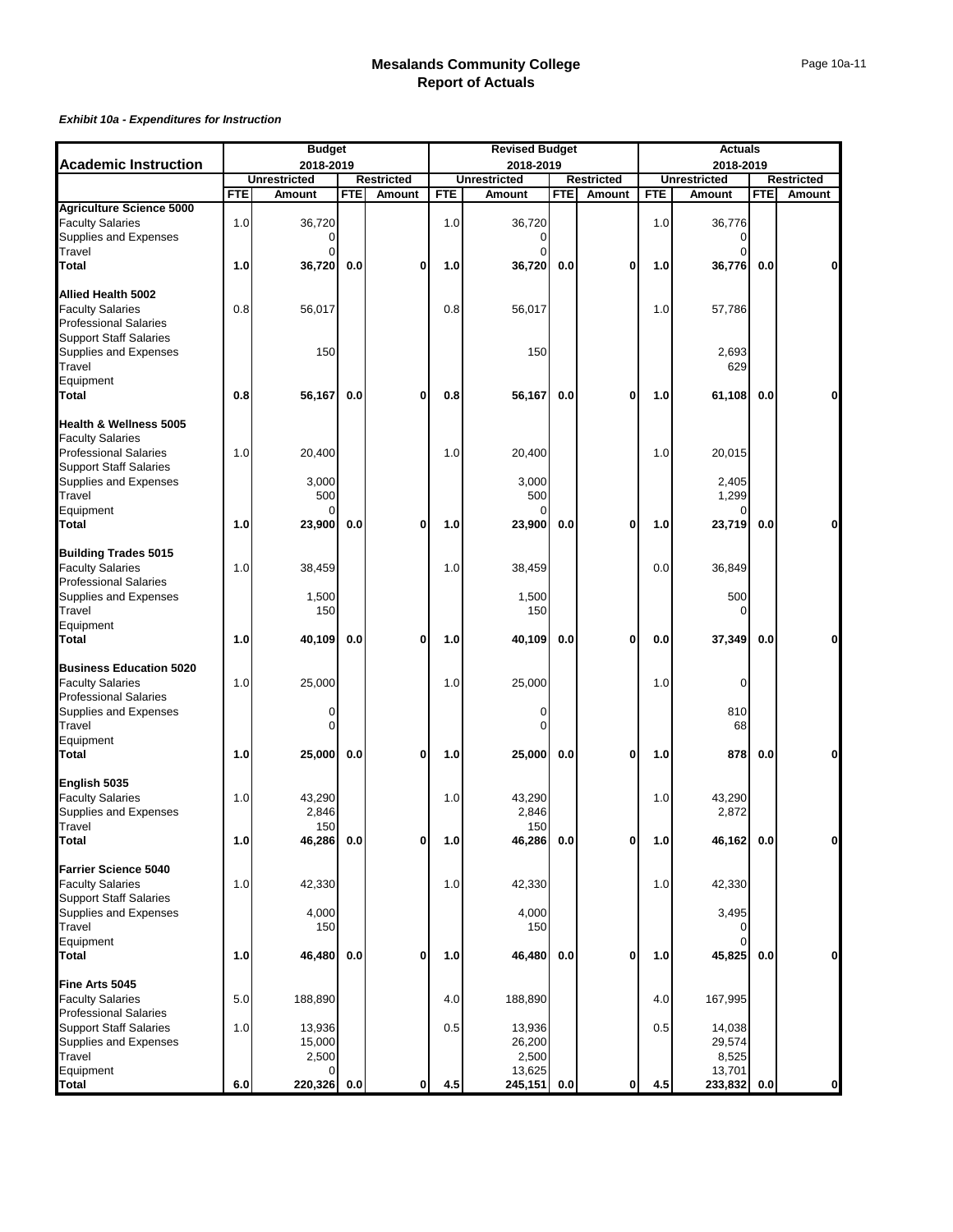|                              |            | <b>Budget</b>       |            |                   |            | <b>Revised Budget</b> |     |                   |            | <b>Actuals</b>      |     |                   |
|------------------------------|------------|---------------------|------------|-------------------|------------|-----------------------|-----|-------------------|------------|---------------------|-----|-------------------|
| <b>Academic Instruction</b>  |            | 2018-2019           |            |                   |            | 2018-2019             |     |                   |            | 2018-2019           |     |                   |
|                              |            | <b>Unrestricted</b> |            | <b>Restricted</b> |            | <b>Unrestricted</b>   |     | <b>Restricted</b> |            | <b>Unrestricted</b> |     | <b>Restricted</b> |
|                              | <b>FTE</b> | Amount              | <b>FTE</b> | Amount            | <b>FTE</b> | Amount                | FTE | Amount            | <b>FTE</b> | Amount              | FTE | Amount            |
| <b>History 5050</b>          |            |                     |            |                   |            |                       |     |                   |            |                     |     |                   |
|                              |            |                     |            |                   |            |                       |     |                   |            |                     |     |                   |
| <b>Faculty Salaries</b>      |            |                     |            |                   |            |                       |     |                   |            |                     |     |                   |
| Supplies and Expenses        |            |                     |            |                   |            |                       |     |                   |            |                     |     |                   |
| Travel                       | 0.0        | 0                   |            | $\mathbf{0}$      |            | 0                     |     | 0                 |            | 0                   |     | $\mathbf 0$       |
| <b>Total</b>                 |            |                     | 0.0        |                   | 0.0        |                       | 0.0 |                   | 0.0        |                     | 0.0 |                   |
| <b>Animal Science 5055</b>   |            |                     |            |                   |            |                       |     |                   |            |                     |     |                   |
| <b>Faculty Salaries</b>      | 1.0        | 40,138              |            |                   | 1.0        | 40,138                |     |                   | 1.0        | 43,796              |     |                   |
| Supplies and Expenses        |            | 375                 |            |                   |            | 375                   |     |                   |            | 28                  |     |                   |
| Travel                       |            | 475                 |            |                   |            | 475                   |     |                   |            | 784                 |     |                   |
| Total                        | 1.0        | 40,988              | 0.0        | $\mathbf{0}$      | 1.0        | 40,988                | 0.0 | $\mathbf{0}$      | 1.0        | 44,608              | 0.0 | $\mathbf{0}$      |
|                              |            |                     |            |                   |            |                       |     |                   |            |                     |     |                   |
| <b>Mathematics 5060</b>      |            |                     |            |                   |            |                       |     |                   |            |                     |     |                   |
| <b>Faculty Salaries</b>      | 1.0        | 45,465              |            |                   | 1.0        | 45,465                |     |                   | 1.0        | 45,465              |     |                   |
| <b>Student Salaries</b>      |            |                     |            |                   |            |                       |     |                   |            | O                   |     |                   |
| Supplies and Expenses        |            | 500                 |            |                   |            | 500                   |     |                   |            | 414                 |     |                   |
| Travel                       |            | 300                 |            |                   |            | 300                   |     |                   |            | 610                 |     |                   |
| Total                        | 1.0        | 46,265              | 0.0        | $\mathbf{0}$      | 1.0        | 46,265                | 0.0 | $\mathbf 0$       | 1.0        | 46,488              | 0.0 | $\mathbf{0}$      |
| PreCollegiate 5070           |            |                     |            |                   |            |                       |     |                   |            |                     |     |                   |
| <b>Faculty Salaries</b>      | 1.0        | 41,817              |            |                   | 1.0        | 41,817                |     |                   | 1.0        | 41,817              |     |                   |
| Supplies and Expenses        |            | 950                 |            |                   |            | 950                   |     |                   |            | 1,395               |     |                   |
| Travel                       |            | 300                 |            |                   |            | 300                   |     |                   |            | 372                 |     |                   |
| Total                        | 1.0        | 43,067              | 0.0        | $\mathbf{0}$      | 1.0        | 43,067                | 0.0 | 0                 | 1.0        | 43,584              | 0.0 | 0                 |
|                              |            |                     |            |                   |            |                       |     |                   |            |                     |     |                   |
| Science/Geology 5075         |            |                     |            |                   |            |                       |     |                   |            |                     |     |                   |
| <b>Faculty Salaries</b>      | 0.8        | 37,319              |            |                   | 0.8        | 37,319                |     |                   | 0.8        | 37,268              |     |                   |
| <b>Professional Salaries</b> | 0.5        | 21,246              |            |                   | 0.5        | 21,246                |     |                   |            | 15,322              |     |                   |
| Supplies and Expenses        |            | 900                 |            |                   |            | 900                   |     |                   |            | 637                 |     |                   |
| Travel                       |            | 500                 |            |                   |            | 500                   |     |                   |            | 1,593               |     |                   |
| Equipment                    |            | 300                 |            |                   |            | 300                   |     |                   |            | O                   |     |                   |
| <b>Total</b>                 | 1.3        | 60,265              | 0.0        | $\mathbf{0}$      | 1.3        | 60,265                | 0.0 | 0                 | 0.8        | 54,820              | 0.0 | 0                 |
| Wind Energy 5088             |            |                     |            |                   |            |                       |     |                   |            |                     |     |                   |
| <b>Faculty Salaries</b>      | 2.0        | 103,861             |            |                   | 2.0        | 103,861               |     |                   | 2.0        | 104,356             |     |                   |
| Supplies and Expenses        |            | 1,500               |            |                   |            | 3,750                 |     |                   |            | 9,272               |     |                   |
| Travel                       |            | 250                 |            |                   |            | 3,000                 |     |                   |            | 2,393               |     |                   |
| Equipment                    |            |                     |            |                   |            |                       |     |                   |            |                     |     |                   |
| Total                        | 2.0        | 105,611             | 0.0        | $\mathbf{0}$      | 2.0        | 110,611               | 0.0 | $\mathbf{0}$      | 2.0        | 116,021             | 0.0 | 0                 |
|                              |            |                     |            |                   |            |                       |     |                   |            |                     |     |                   |
| Part-time Instruction 5090   |            |                     |            |                   |            |                       |     |                   |            |                     |     |                   |
| <b>Faculty Salaries</b>      | 6.0        | 410,000             |            |                   | 6.0        | 410,000               |     |                   | 6.0        | 595,484             |     |                   |
| Supplies and Expenses        |            | 20,000              |            |                   |            | 20,000                |     |                   |            | 58,733              |     |                   |
| Travel                       |            | 750                 |            |                   |            | 750                   |     |                   |            | 112                 |     |                   |
| Equipment                    |            |                     |            |                   |            | 20,000                |     |                   |            | 21,205              |     |                   |
| <b>Total</b>                 | 6.0        | 430,750             | 0.0        | οI                | 6.0        | 450,750               | 0.0 | 0                 | 6.0        | 675,534             | 0.0 | $\mathbf{0}$      |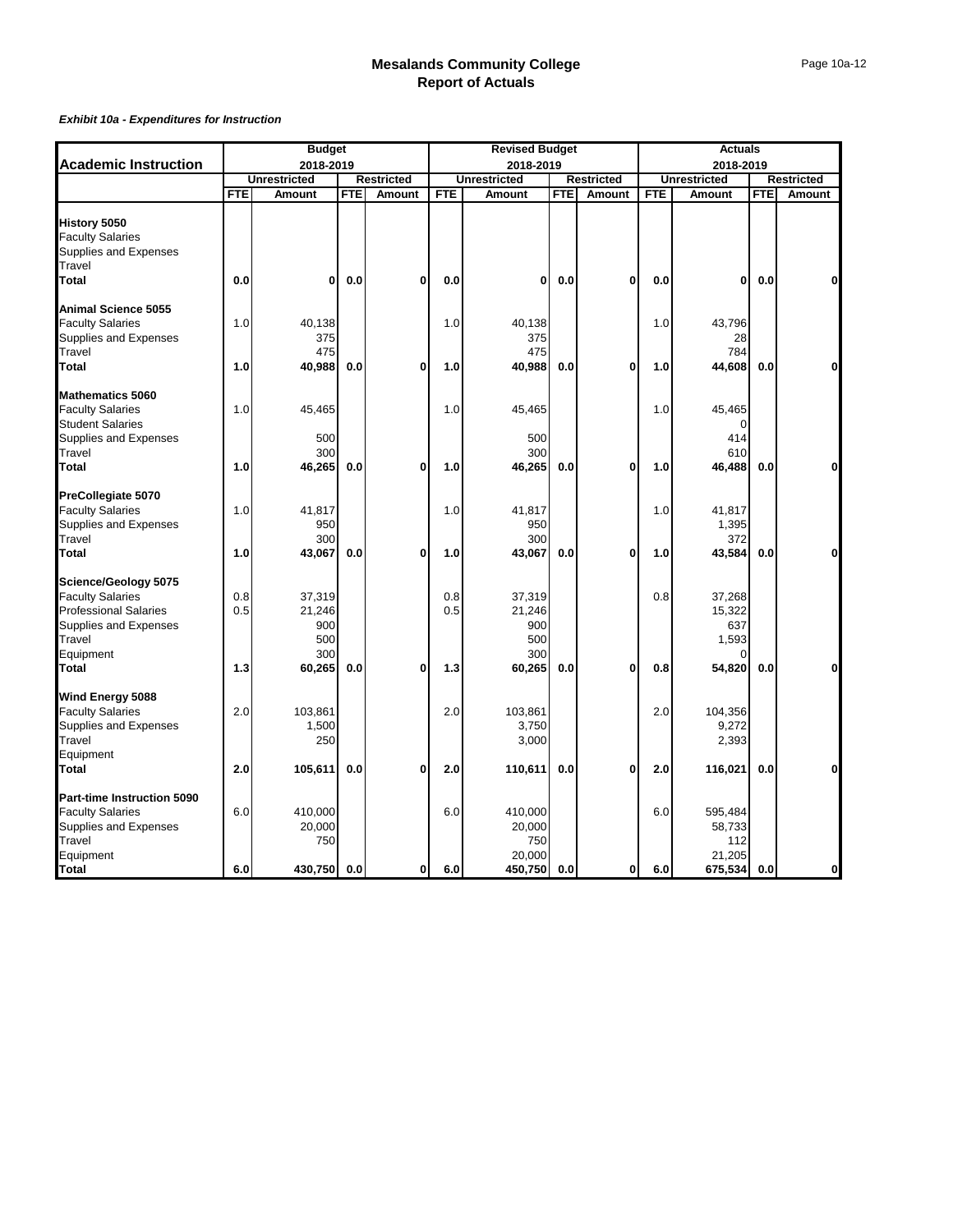|                                                               |            | <b>Budget</b>       |            |                       |     | <b>Revised Budget</b> |            |                       |     | <b>Actuals</b>      |            |                   |
|---------------------------------------------------------------|------------|---------------------|------------|-----------------------|-----|-----------------------|------------|-----------------------|-----|---------------------|------------|-------------------|
| <b>Academic Instruction</b>                                   |            | 2018-2019           |            |                       |     | 2018-2019             |            |                       |     | 2018-2019           |            |                   |
|                                                               |            | <b>Unrestricted</b> |            | Restricted            |     | <b>Unrestricted</b>   |            | Restricted            |     | <b>Unrestricted</b> |            | <b>Restricted</b> |
|                                                               | <b>FTE</b> | Amount              | <b>FTE</b> | Amount                | FTE | Amount                | <b>FTE</b> | Amount                | FTE | Amount              | <b>FTE</b> | Amount            |
| <b>Summer Instruction 5091</b><br><b>Faculty Salaries</b>     |            |                     |            |                       |     |                       |            |                       |     |                     |            |                   |
| <b>Support Staff Salaries</b>                                 | 1.0        | 7,800               |            |                       | 1.0 | 7,800                 |            |                       | 1.0 | 0                   |            |                   |
| Supplies and Expenses                                         |            | 2,000               |            |                       |     | 2,000                 |            |                       |     | 301                 |            |                   |
| Travel                                                        |            | 500                 |            |                       |     | 500                   |            |                       |     | $\Omega$            |            |                   |
| Equipment                                                     |            |                     |            |                       |     |                       |            |                       |     |                     |            |                   |
| <b>Total</b>                                                  | 1.0        | 10,300              | 0.0        | 0                     | 1.0 | 10,300                | 0.0        | 0                     | 1.0 | 301                 | 0.0        | 0                 |
| Off Campus Programs 5092                                      |            |                     |            |                       |     |                       |            |                       |     |                     |            |                   |
| Supplies and Expenses                                         |            | 81,000              |            |                       |     | 151,000               |            |                       |     | 138,210             |            |                   |
| Travel                                                        |            | 2,000               |            |                       |     | 2,000                 |            |                       |     | $\Omega$            |            |                   |
| Equipment                                                     |            |                     |            |                       |     |                       |            |                       |     |                     |            |                   |
| <b>Total</b>                                                  | 0.0        | 83,000              | 0.0        | 0                     | 0.0 | 153,000               | 0.0        | 0                     | 0.0 | 138,210             | 0.0        | 0                 |
|                                                               |            |                     |            |                       |     |                       |            |                       |     |                     |            |                   |
| <b>Distance Education 5094</b>                                |            |                     |            |                       |     |                       |            |                       |     |                     |            |                   |
| <b>Faculty Salaries</b>                                       |            |                     |            |                       |     |                       |            |                       |     |                     |            |                   |
| <b>Professional Salaries</b><br><b>Support Staff Salaries</b> | 1.0        | 56,271              |            |                       | 1.0 | 56,271                |            |                       | 1.0 | 63,284              |            |                   |
| Supplies and Expenses                                         |            | 1,000               |            |                       |     | 1,000                 |            |                       |     | 3,244               |            |                   |
| Travel                                                        |            | 1,500               |            |                       |     | 1,500                 |            |                       |     | 1,526               |            |                   |
| Equipment                                                     |            |                     |            |                       |     |                       |            |                       |     |                     |            |                   |
| <b>Total</b>                                                  | 1.0        | 58,771              | 0.0        | $\bf{0}$              | 1.0 | 58,771                | 0.0        | 0                     | 1.0 | 68,054              | 0.0        | $\mathbf{0}$      |
|                                                               |            |                     |            |                       |     |                       |            |                       |     |                     |            |                   |
| <b>Division Chairs 5095</b>                                   |            |                     |            |                       |     |                       |            |                       |     |                     |            |                   |
| <b>Professional Salaries</b>                                  |            |                     |            |                       |     |                       |            |                       |     |                     |            |                   |
| Supplies and Expenses                                         |            | 30,000              |            |                       |     | 30,000                |            |                       |     | 23,658              |            |                   |
| Travel<br><b>Total</b>                                        | $0.0\,$    | 30,000              | $0.0\,$    | 0                     | 0.0 | 30,000                | 0.0        | 0                     | 0.0 | 23,658              | 0.0        | 0                 |
|                                                               |            |                     |            |                       |     |                       |            |                       |     |                     |            |                   |
| <b>Community Education 5096</b>                               |            |                     |            |                       |     |                       |            |                       |     |                     |            |                   |
| <b>Support Staff Salaries</b>                                 | 0.0        | 0                   |            |                       | 0.0 | $\Omega$              |            |                       | 0.0 | $\Omega$            |            |                   |
| <b>Other Salaries</b>                                         |            | 5,000               |            |                       |     | 5,000                 |            |                       |     | 598                 |            |                   |
| Supplies and Expenses                                         |            | 900                 |            |                       |     | 900                   |            |                       |     | 1,842               |            |                   |
| Travel                                                        |            |                     |            |                       |     |                       |            |                       |     |                     |            |                   |
| Equipment<br><b>Total</b>                                     | 0.0        | 5,900               | 0.0        | 0                     | 0.0 | 5,900                 | 0.0        | 0                     | 0.0 | 2,440               | 0.0        | 0                 |
|                                                               |            |                     |            |                       |     |                       |            |                       |     |                     |            |                   |
| <b>Adult Education State 2011</b>                             |            |                     |            |                       |     |                       |            |                       |     |                     |            |                   |
| <b>Faculty Salaries</b>                                       |            |                     |            |                       |     |                       |            |                       |     |                     |            |                   |
| <b>Professional Salaries</b>                                  |            |                     | 0.8        | 36,270                |     |                       | 0.8        | 36,270                |     |                     | 0.8        | 35,001            |
| <b>Support Staff Salaries</b>                                 |            |                     | 0.5        | 13,260                |     |                       | 0.5        | 13,260                |     |                     | 0.5        | 11,603            |
| Supplies and Expenses                                         |            |                     |            | 0                     |     |                       |            | 0                     |     |                     |            | 1,699             |
| Travel                                                        |            |                     |            | $\mathbf 0$<br>19,790 |     |                       |            | $\mathbf 0$<br>19,790 |     |                     |            | 17,806            |
| Benefits<br><b>Total</b>                                      | 0.0        | 0                   | $1.3$      | 69,320                | 0.0 | $\mathbf{0}$          | 1.3        | 69,320                | 0.0 | $\mathbf{0}$        | $1.3$      | 66,108            |
|                                                               |            |                     |            |                       |     |                       |            |                       |     |                     |            |                   |
| <b>Adult Education Fed 2012</b>                               |            |                     |            |                       |     |                       |            |                       |     |                     |            |                   |
| <b>Faculty Salaries</b>                                       |            |                     |            |                       |     |                       |            |                       |     |                     |            |                   |
| <b>Professional Salaries</b>                                  |            |                     |            |                       |     |                       |            |                       |     |                     |            |                   |
| <b>Support Staff Salaries</b>                                 |            |                     | $1.2$      | 35,181                |     |                       | 1.2        | 35,181                |     |                     | 1.2        | 33,946            |
| Supplies and Expenses<br>Travel                               |            |                     |            | 10,000<br>1,257       |     |                       |            | 10,000<br>1,257       |     |                     |            | 3,016<br>426      |
| <b>Benefits</b>                                               |            |                     |            | 15,761                |     |                       |            | 15,761                |     |                     |            | 11,801            |
| <b>Total</b>                                                  | 0.0        | 0                   | $1.2$      | 62,199                | 0.0 | 0                     | $1.2$      | 62,199                | 0.0 | 0                   | $1.2$      | 49,189            |
|                                                               |            |                     |            |                       |     |                       |            |                       |     |                     |            |                   |
| EL Civics 2014                                                |            |                     |            |                       |     |                       |            |                       |     |                     |            |                   |
| <b>Faculty Salaries</b>                                       |            |                     |            |                       |     |                       |            |                       |     |                     |            |                   |
| Supplies and Expenses<br>Travel                               |            |                     |            |                       |     |                       |            |                       |     |                     |            |                   |
| <b>Total</b>                                                  | 0.0        | $\mathbf 0$         | 0.0        | 0                     | 0.0 | 0                     | $0.0\,$    | 0                     | 0.0 | 0                   | 0.0        | 0                 |
|                                                               |            |                     |            |                       |     |                       |            |                       |     |                     |            |                   |
| <b>Instructional Materials 2013</b>                           |            |                     |            |                       |     |                       |            |                       |     |                     |            |                   |
| Supplies and Expenses                                         |            |                     |            | 500                   |     |                       |            | 500                   |     |                     |            | 366               |
| <b>Total</b>                                                  | 0.0        | 01                  | 0.0        | 500                   | 0.0 | οI                    | 0.0        | 500                   | 0.0 | οI                  | 0.0        | 366               |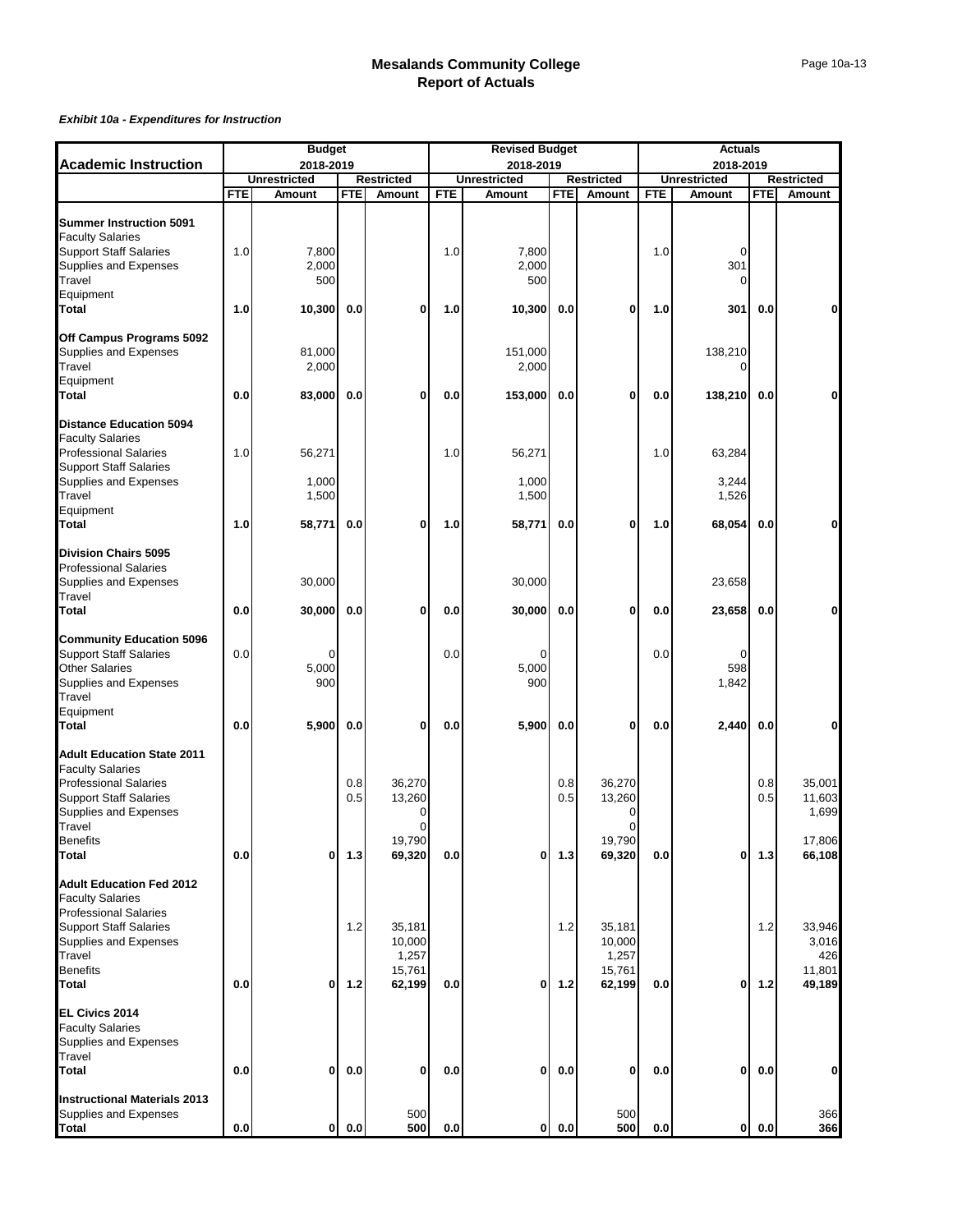#### *Exhibit 10a - Expenditures for Instruction*

|                                                                                                                                                                                           |              | <b>Budget</b>       |            |                                  |            | <b>Revised Budget</b> |            |                                  |            | <b>Actuals</b>      |            |                                        |
|-------------------------------------------------------------------------------------------------------------------------------------------------------------------------------------------|--------------|---------------------|------------|----------------------------------|------------|-----------------------|------------|----------------------------------|------------|---------------------|------------|----------------------------------------|
| <b>Academic Instruction</b>                                                                                                                                                               |              | 2018-2019           |            |                                  |            | 2018-2019             |            |                                  |            | 2018-2019           |            |                                        |
|                                                                                                                                                                                           |              | <b>Unrestricted</b> |            | <b>Restricted</b>                |            | <b>Unrestricted</b>   |            | <b>Restricted</b>                |            | <b>Unrestricted</b> |            | <b>Restricted</b>                      |
|                                                                                                                                                                                           | <b>FTE</b>   | Amount              | FTE        | Amount                           | <b>FTE</b> | Amount                | <b>FTE</b> | Amount                           | <b>FTE</b> | Amount              | <b>FTE</b> | Amount                                 |
| <b>NM Corrections Grant 2017</b><br><b>Faculty Salaries</b><br><b>Professional Salaries</b><br><b>Support Staff Salaries</b><br>Supplies and Expenses<br>Travel<br><b>Total</b>           | 0.0          | 0                   | 0.0        | 40,000<br>0<br>40,000            | 0.0        | 0                     | 0.0        | 40,000<br>$\Omega$<br>40,000     | 0.0        | 0                   | $0.0\,$    | 50,000<br>50,000                       |
| SUN PATH 2023<br><b>Faculty Salaries</b><br><b>Professional Salaries</b><br>Supplies and Expenses<br>Travel<br><b>Benefits</b><br><b>Total</b>                                            | $\mathbf{0}$ | 0                   | 0.1<br>0.1 | 4,983<br>2,000<br>1,410<br>8,393 | 0          | 0                     | 0.1<br>0   | 4,983<br>2,000<br>1,410<br>8,393 | 0          | 0                   | 0.0<br>0   | 7,048<br>869<br>567<br>1,647<br>10,131 |
| Unassigned<br><b>Faculty Salaries</b><br><b>Professional Salaries</b><br><b>Support Staff Salaries</b><br>Supplies and Expenses<br>Travel<br>Equipment<br><b>Benefits</b><br><b>Total</b> | 0.0          | 0.0                 | 0.0        | 0.0                              | 0.0        | 0.0                   | 0.0        | 0.0                              | 0.0        | 0.0                 | 0.0        | 0.0                                    |
| Unassigned<br><b>Faculty Salaries</b><br><b>Professional Salaries</b><br><b>Support Staff Salaries</b><br>Supplies and Expenses<br>Travel<br>Equipment<br><b>Benefits</b><br><b>Total</b> | 0.0          | 0.0                 | 0.0        | 0.0                              | 0.0        | 0.01                  | 0.0        | 0.0                              | 0.0        | 0.0                 | 0.0        | 0.0                                    |
| Unassigned<br><b>Faculty Salaries</b><br><b>Professional Salaries</b><br><b>Support Staff Salaries</b><br>Supplies and Expenses<br>Travel<br>Equipment<br><b>Benefits</b><br>Total        | 0.0          |                     | $0.0$ 0.0  | 0.0                              | 0.0        |                       | $0.0$ 0.0  | 0.0                              | 0.0        |                     | $0.0$ 0.0  | 0.0                                    |

#### *Grand Total*

|                               |                  | <b>Budget</b> |            |                   |            | <b>Revised Budget</b> |            |                   |                  | <b>Actuals</b>      |            |                   |
|-------------------------------|------------------|---------------|------------|-------------------|------------|-----------------------|------------|-------------------|------------------|---------------------|------------|-------------------|
|                               |                  | 2018-2019     |            |                   |            | 2018-2019             |            |                   |                  | 2018-2019           |            |                   |
|                               |                  | Unrestricted  |            | <b>Restricted</b> |            | <b>Unrestricted</b>   |            | <b>Restricted</b> |                  | <b>Unrestricted</b> |            | <b>Restricted</b> |
| <b>Details</b>                | <b>FTE</b>       | Amount        | <b>FTE</b> | Amount            | <b>FTE</b> | Amount                | <b>FTE</b> | Amount            | FTE.             | Amount              | <b>FTE</b> | Amount            |
|                               |                  |               |            |                   |            |                       |            |                   |                  |                     |            |                   |
| <b>Faculty Salaries</b>       | 22.6             | 1,109,306.0   | 0.0        | 0.0               | 21.6       | 1,109,306.0           | 0.0        | 0.0               | 20.8             | 1.253.213.1         | 0.0        | 0.0               |
| <b>Professional Salaries</b>  | 2.5              | 97.917.0      | 0.9        | 41,253.0          | 2.5        | 97.917.0              | 0.9        | 41,253.0          | 2.0              | 98,620.6            | 0.8        | 42,048.5          |
| <b>Support Staff Salaries</b> | 2.0              | 21.736.0      | 1.7        | 48.441.0          | 1.5        | 21.736.0              | 1.7        | 48.441.0          | 1.5              | 14,038.0            | 1.7        | 45.548.5          |
| <b>Student Salaries</b>       | 0.01             | $\Omega$      | 0.01       |                   | 0.0        | 0                     | 0.0        |                   | 0.0              | 0                   | 0.0        | 0                 |
| <b>Other Salaries</b>         | 0.0 <sub>l</sub> | 5.000         | 0.0        |                   | 0.0        | 5.000                 | 0.0        |                   | 0.0              | 598                 | 0.0        |                   |
| Supplies and Expenses         | 0.0 <sub>l</sub> | 165.621.0     | 0.0        | 50.500.0          | 0.0        | 249.071.0             | 0.0        | 50.500.0          | 0.0              | 280.083.0           | 0.0        | 55,949.9          |
| Travel                        | 0.0 <sub>l</sub> | 10,025.0      | 0.0        | 3,257.0           | 0.01       | 12.775.0              | 0.0        | 3,257.0           | 0.0 <sub>l</sub> | 17,909.6            | 0.0        | 993.0             |
| Equipment                     | 0.0 <sub>l</sub> | 300.0         | 0.0        | 0.0               | 0.0        | 33,925.0              | 0.0        | 0.0               | 0.0              | 34,906.2            | 0.0        | 0.0               |
| Benefits (Restricted)         | 0.0 <sub>l</sub> |               | 0.01       | 36.961            | 0.0        |                       | 0.0        | 36.961            | 0.0              |                     | 0.0        | 31,253            |
| <b>Total</b>                  | 27.1             | 1,409,905     | 2.6        | 180,412           | 25.6       | 1,529,730             | 2.6        | 180,412           | 24.3             | 1,699,369           | 2.5        | 175,793           |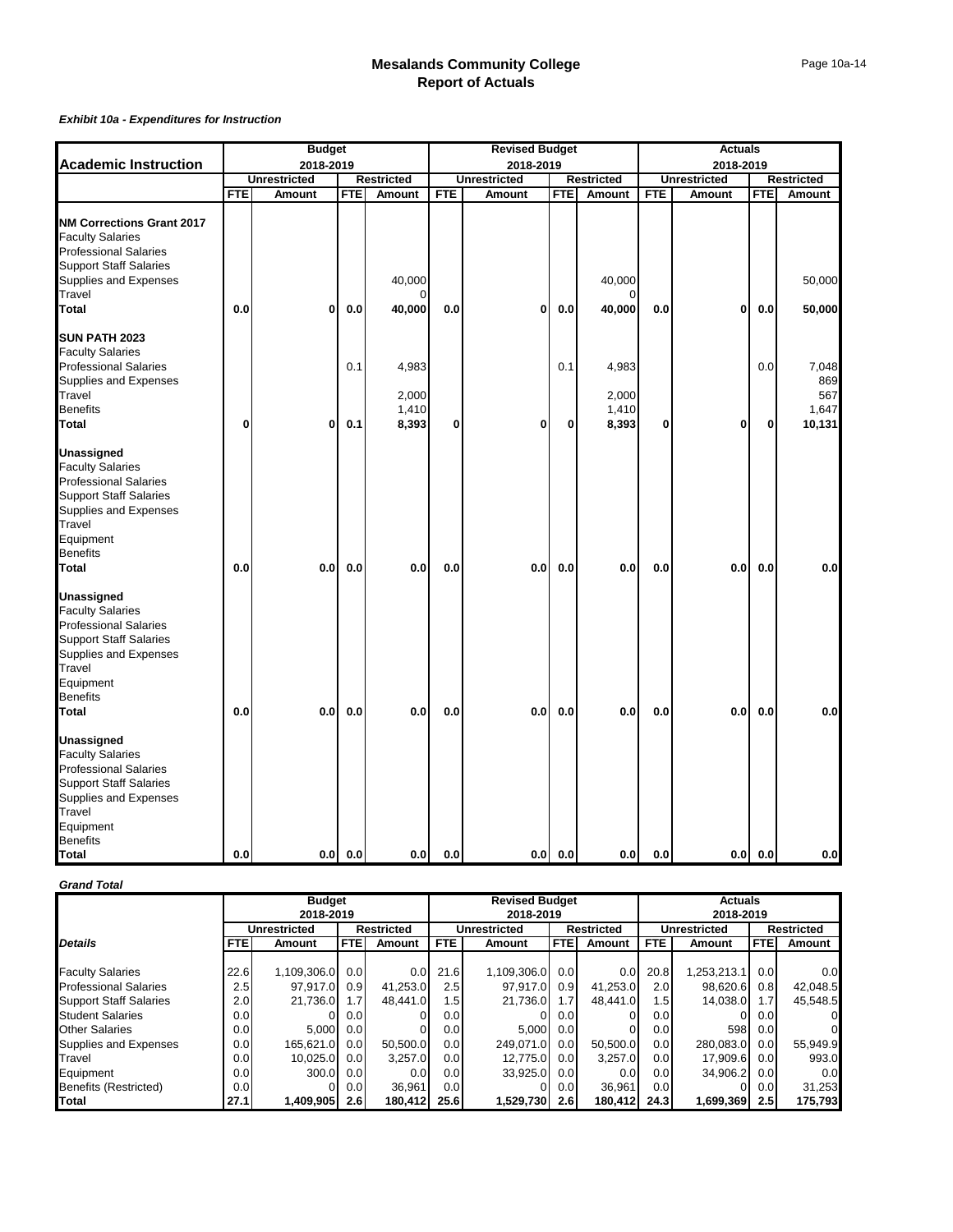*Exhibit 11 - Expenditures for Academic Support*

|                     |                                                                   |                            |                                                                                    |                                    | <b>Actuals</b>                                                              |
|---------------------|-------------------------------------------------------------------|----------------------------|------------------------------------------------------------------------------------|------------------------------------|-----------------------------------------------------------------------------|
|                     |                                                                   |                            |                                                                                    | 2018-2019                          |                                                                             |
| <b>Unrestricted</b> | <b>Restricted</b>                                                 | <b>Unrestricted</b>        | <b>Restricted</b>                                                                  | <b>Unrestricted</b>                | <b>Restricted</b>                                                           |
|                     |                                                                   |                            |                                                                                    |                                    |                                                                             |
| 137,885             | 0                                                                 | 156,627                    | 0                                                                                  | 140,222                            | $\mathbf 0$                                                                 |
| 26,700              | $\Omega$                                                          | 26,700                     | $\overline{0}$                                                                     | 27,943                             | $\overline{0}$                                                              |
| 9,068               | 0                                                                 | 9,068                      | $\overline{0}$                                                                     | 10,419                             | $\overline{0}$                                                              |
| 48,675              | 0                                                                 | 48,675                     | 0                                                                                  | 22,245                             | $\mathbf 0$                                                                 |
| 7,000               | 0                                                                 | 7,000                      | 0                                                                                  | 5,551                              | $\mathbf 0$                                                                 |
| 500                 | 0                                                                 | 500                        | 0                                                                                  | 708                                | $\mathbf 0$                                                                 |
| 20,500              | $\mathbf 0$                                                       | 32,500                     | 0                                                                                  | 35,449                             | $\mathbf 0$                                                                 |
|                     | $\Omega$                                                          |                            | 0                                                                                  |                                    | $\mathbf 0$                                                                 |
|                     | $\Omega$                                                          |                            | $\overline{0}$                                                                     |                                    | $\overline{0}$                                                              |
|                     | $\mathbf 0$                                                       |                            | 0                                                                                  |                                    | $\mathbf 0$                                                                 |
|                     | 0                                                                 |                            | 0                                                                                  |                                    | $\mathbf 0$                                                                 |
|                     | $\mathbf 0$                                                       |                            | 0                                                                                  |                                    | $\mathbf 0$                                                                 |
| 430,689             | $\mathbf 0$                                                       | 445,689                    | 0                                                                                  | 393,913                            | $\mathbf{0}$                                                                |
|                     |                                                                   |                            |                                                                                    |                                    |                                                                             |
| 42,708              |                                                                   | 42,708                     |                                                                                    | 34,009                             | $\overline{0}$                                                              |
| 52,044              |                                                                   |                            |                                                                                    |                                    | $\overline{0}$                                                              |
| 7,488               |                                                                   | 7,488                      |                                                                                    |                                    | $\mathbf 0$                                                                 |
|                     |                                                                   |                            |                                                                                    |                                    | $\overline{0}$                                                              |
|                     |                                                                   |                            |                                                                                    |                                    | $\Omega$                                                                    |
| 4,452               |                                                                   | 4,452                      |                                                                                    |                                    |                                                                             |
| 169                 |                                                                   |                            |                                                                                    |                                    |                                                                             |
|                     |                                                                   |                            |                                                                                    |                                    |                                                                             |
|                     |                                                                   |                            |                                                                                    |                                    |                                                                             |
|                     |                                                                   |                            |                                                                                    |                                    |                                                                             |
| 197,304             | 0                                                                 | 197,304                    | 0                                                                                  | 249,079                            | $\mathbf{0}$                                                                |
|                     |                                                                   |                            |                                                                                    |                                    |                                                                             |
| 627,993             | 0                                                                 | 642,993                    | 0                                                                                  | 642,992                            | 0                                                                           |
|                     |                                                                   |                            |                                                                                    |                                    |                                                                             |
|                     |                                                                   |                            |                                                                                    |                                    |                                                                             |
|                     |                                                                   |                            |                                                                                    |                                    |                                                                             |
|                     |                                                                   |                            |                                                                                    |                                    |                                                                             |
|                     |                                                                   |                            |                                                                                    |                                    |                                                                             |
|                     |                                                                   |                            |                                                                                    |                                    |                                                                             |
|                     |                                                                   |                            |                                                                                    |                                    |                                                                             |
|                     | 57,021<br>43,293<br>80,047<br>23,214<br>5,429<br>20,600<br>41,200 | <b>Budget</b><br>2018-2019 | 57,021<br>22,951<br>84,647<br>52,044<br>23,214<br>5,429<br>169<br>20,600<br>41,200 | <b>Revised Budget</b><br>2018-2019 | 44,140<br>17,520<br>89,717<br>43,975<br>6,174<br>18,247<br>4,579<br>142,096 |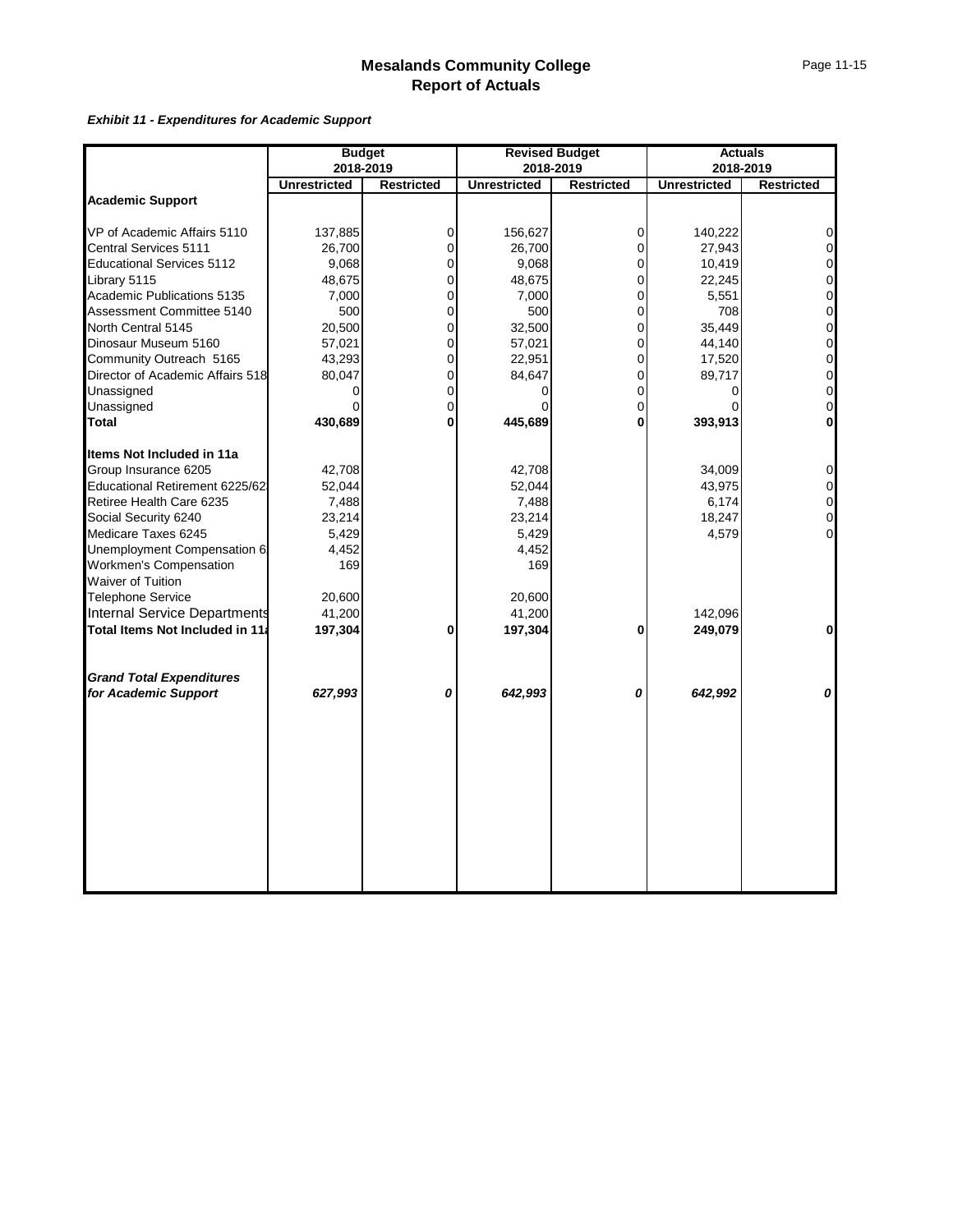#### *Exhibit 11a - Expenditures for Academic Support*

|                                                      |            |                                      | <b>Budget</b> |                                    |            | <b>Revised Budget</b>         |            |                             |            |                                      | <b>Actuals</b> |                             |
|------------------------------------------------------|------------|--------------------------------------|---------------|------------------------------------|------------|-------------------------------|------------|-----------------------------|------------|--------------------------------------|----------------|-----------------------------|
|                                                      |            | 2018-2019                            |               |                                    |            |                               | 2018-2019  |                             |            |                                      | 2018-2019      |                             |
|                                                      | <b>FTE</b> | <b>Unrestricted</b><br><b>Amount</b> | <b>FTE</b>    | <b>Restricted</b><br><b>Amount</b> | <b>FTE</b> | <b>Unrestricted</b><br>Amount | <b>FTE</b> | <b>Restricted</b><br>Amount | <b>FTE</b> | <b>Unrestricted</b><br><b>Amount</b> | <b>FTE</b>     | <b>Restricted</b><br>Amount |
| VP of Academic Affairs 5110                          |            |                                      |               |                                    |            |                               |            |                             |            |                                      |                |                             |
| <b>Professional Salaries</b>                         | 1.0        | 90,058                               |               |                                    | 1.0        | 90.058                        |            |                             | 1.0        | 90,195                               |                |                             |
| <b>Support Staff Salaries</b>                        | 1.0        | 35,735                               |               |                                    | 1.0        | 35,735                        |            |                             | 1.0        | 35,790                               |                |                             |
| <b>Other Salaries</b>                                |            | 1,892                                |               |                                    |            | 1,892                         |            |                             |            | 1,225                                |                |                             |
| Supplies and Expenses                                |            | 6,200                                |               |                                    |            | 19,942                        |            |                             |            | 8,371                                |                |                             |
| Travel                                               |            | 4,000                                |               |                                    |            | 9,000                         |            |                             |            | 4,641                                |                |                             |
| Total                                                | 2.0        | 137,885                              | 0.0           | 0                                  | 2.0        | 156,627                       | 0.0        | 0                           | 2.0        | 140,222                              | 0.0            | 0                           |
|                                                      |            |                                      |               |                                    |            |                               |            |                             |            |                                      |                |                             |
| <b>Central Services 5111</b>                         |            |                                      |               |                                    |            |                               |            |                             |            |                                      |                |                             |
| <b>Support Staff Salaries</b>                        | 1.0        | 25.460                               |               |                                    | 1.0        | 25,460                        |            |                             | 1.0        | 25,498                               |                |                             |
| Supplies and Expenses                                |            | 1,140                                |               |                                    |            | 1,140                         |            |                             |            | 2,294                                |                |                             |
| Travel                                               |            | 100                                  |               |                                    |            | 100                           |            |                             |            | 150                                  |                |                             |
| Equipment                                            |            |                                      |               |                                    |            |                               |            |                             |            |                                      |                |                             |
| <b>Total</b>                                         | 1.0        | 26,700                               | 0.0           | 0.0                                | 1.0        | 26,700                        | 0.0        | 0.0                         | 1.0        | 27,943                               | 0.0            | 0                           |
| <b>Educational Services 5112</b>                     |            |                                      |               |                                    |            |                               |            |                             |            |                                      |                |                             |
| <b>Professional Salaries</b>                         | 0.2        | 9,068                                |               |                                    | 0.2        | 9,068                         |            |                             | 0.2        | 10,407                               |                |                             |
| <b>Support Staff Salaries</b>                        |            |                                      |               |                                    |            |                               |            |                             |            |                                      |                |                             |
| Supplies and Expenses                                |            |                                      |               |                                    |            |                               |            |                             |            | 12                                   |                |                             |
| Travel                                               |            |                                      |               |                                    |            |                               |            |                             |            |                                      |                |                             |
| Total                                                | 0.2        | 9,068                                | 0.0           | 0                                  | 0.2        | 9,068                         | 0.0        | 0                           | 0.2        | 10,419                               | 0.0            | 0                           |
|                                                      |            |                                      |               |                                    |            |                               |            |                             |            |                                      |                |                             |
| Library 5115<br><b>Professional Salaries</b>         | 1.0        | 40,000                               |               |                                    | 1.0        | 40,000                        |            |                             | 1.0        | 6,500                                |                |                             |
| <b>Support Staff Salaries</b>                        |            |                                      |               |                                    |            |                               |            |                             |            |                                      |                |                             |
| Supplies and Expenses                                |            | 3,500                                |               |                                    |            | 3,500                         |            |                             |            | 15,422                               |                |                             |
| Travel                                               |            | 175                                  |               |                                    |            | 175                           |            |                             |            | 0                                    |                |                             |
| Collection                                           |            | 5,000                                |               |                                    |            | 5,000                         |            |                             |            | 323                                  |                |                             |
| <b>Total</b>                                         | 1.0        | 48,675                               | 0.0           | 0                                  | 1.0        | 48,675                        | 0.0        | 0                           | 1.0        | 22,245                               | 0.0            | 0                           |
|                                                      |            |                                      |               |                                    |            |                               |            |                             |            |                                      |                |                             |
| <b>Academic Publications 5135</b>                    |            |                                      |               |                                    |            |                               |            |                             |            |                                      |                |                             |
| <b>Professional Salaries</b>                         |            |                                      |               |                                    |            |                               |            |                             |            |                                      |                |                             |
| <b>Support Staff Salaries</b>                        |            |                                      |               |                                    |            |                               |            |                             |            |                                      |                |                             |
| Supplies and Expenses                                |            | 7,000                                |               |                                    |            | 7,000                         |            |                             |            | 5,551                                |                |                             |
| <b>Total</b>                                         | 0.0        | 7,000                                | 0.0           | 0                                  | 0.0        | 7,000                         | 0.0        | 0                           | 0.0        | 5,551                                | 0.0            | 0                           |
| <b>Assessment Committee 5140</b>                     |            |                                      |               |                                    |            |                               |            |                             |            |                                      |                |                             |
| <b>Professional Salaries</b>                         |            |                                      |               |                                    |            |                               |            |                             |            |                                      |                |                             |
| <b>Support Staff Salaries</b>                        |            |                                      |               |                                    |            |                               |            |                             |            |                                      |                |                             |
| Supplies and Expenses                                |            | 500                                  |               |                                    |            | 500                           |            |                             |            | 708                                  |                |                             |
| Travel                                               |            |                                      |               |                                    |            |                               |            |                             |            |                                      |                |                             |
| Total                                                | 0.0        | 500                                  | 0.0           | $\mathbf{0}$                       | $0.0\,$    | 500                           | 0.0        | 0                           | $0.0\,$    | 708                                  | 0.0            | $\mathbf 0$                 |
| North Central 5145                                   |            |                                      |               |                                    |            |                               |            |                             |            |                                      |                |                             |
| <b>Professional Salaries</b>                         |            | 5,500                                |               |                                    |            | 5,500                         |            |                             |            |                                      |                |                             |
| <b>Support Staff Salaries</b>                        |            |                                      |               |                                    |            |                               |            |                             |            | 5,000                                |                |                             |
| Supplies and Expenses                                |            | 3,000                                |               |                                    |            | 10,000                        |            |                             |            | 8,121                                |                |                             |
| Travel                                               |            | 12,000                               |               |                                    |            | 17,000                        |            |                             |            | 22,328                               |                |                             |
| <b>Total</b>                                         | 0.0        | 20,500                               | 0.0           | $\bf{0}$                           | 0.0        | 32,500                        | 0.0        | 0                           | 0.0        | 35,449                               | 0.0            | $\mathbf 0$                 |
|                                                      |            |                                      |               |                                    |            |                               |            |                             |            |                                      |                |                             |
| Dinosaur Museum 5160<br><b>Professional Salaries</b> | 1.3        | 50,021                               |               |                                    | 1.3        | 50,021                        |            |                             | 0.0        | 23,828                               |                |                             |
| <b>Support Staff Salaries</b>                        |            |                                      |               |                                    |            |                               |            |                             | 0.0        | 16,036                               |                |                             |
| Supplies and Expenses                                |            | 5,000                                |               |                                    |            | 5,000                         |            |                             |            | 1,927                                |                |                             |
| Travel                                               |            | 2,000                                |               |                                    |            | 2,000                         |            |                             |            | 2,350                                |                |                             |
| Equipment                                            |            |                                      |               |                                    |            |                               |            |                             |            |                                      |                |                             |
| <b>Total</b>                                         | $1.3$      | 57,021                               | 0.0           | $\mathbf{0}$                       | $1.3$      | 57,021                        | 0.0        | $\mathbf{0}$                | $0.0\,$    | 44,140                               | 0.0            | 0                           |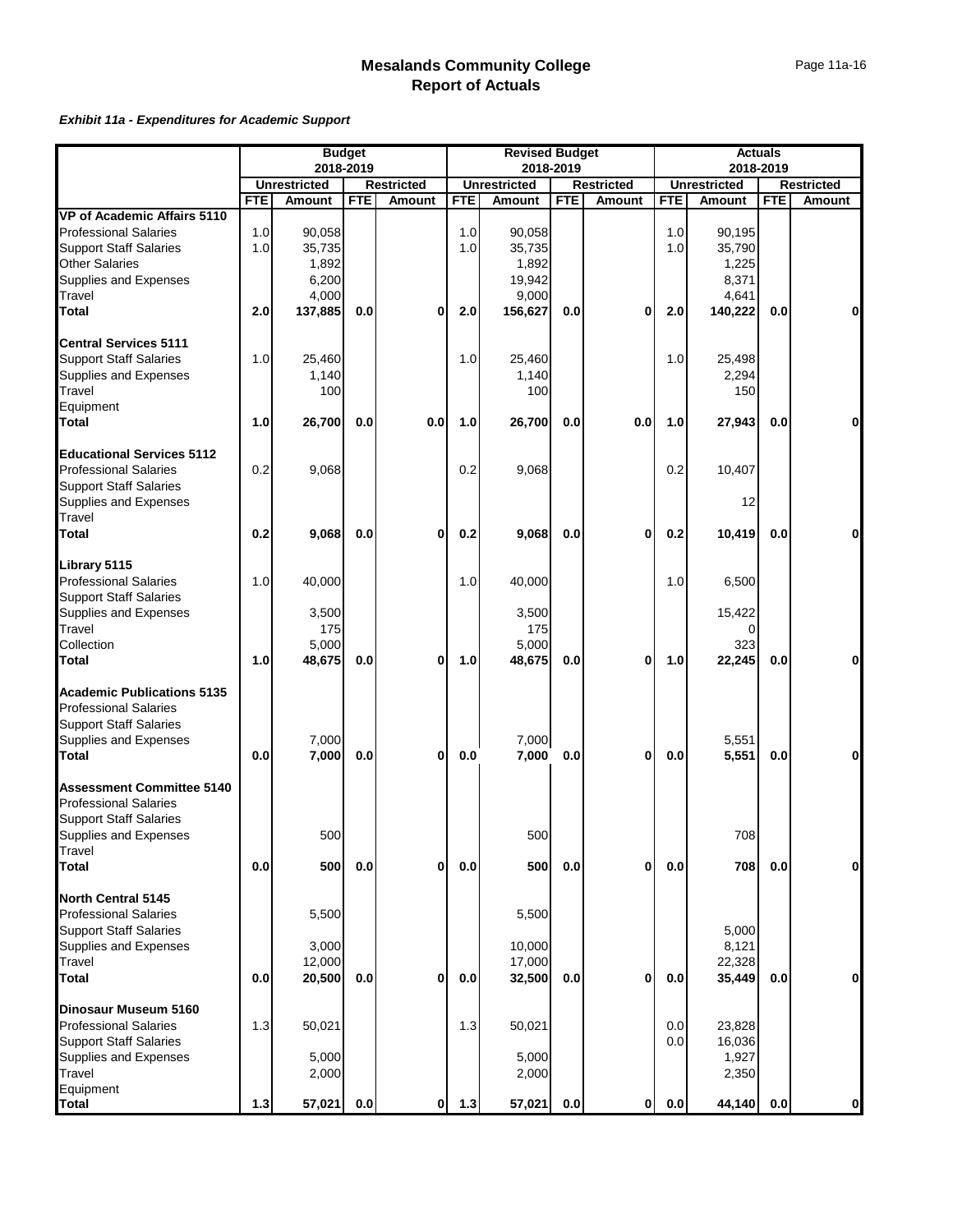#### *Exhibit 11a - Expenditures for Academic Support*

|                                   |            |                     | <b>Budget</b> |                   |            | <b>Revised Budget</b> |            |                   |            |                     | <b>Actuals</b> |                   |
|-----------------------------------|------------|---------------------|---------------|-------------------|------------|-----------------------|------------|-------------------|------------|---------------------|----------------|-------------------|
|                                   |            |                     | 2018-2019     |                   |            |                       | 2018-2019  |                   |            |                     | 2018-2019      |                   |
|                                   |            | <b>Unrestricted</b> |               | <b>Restricted</b> |            | <b>Unrestricted</b>   |            | <b>Restricted</b> |            | <b>Unrestricted</b> |                | <b>Restricted</b> |
|                                   | <b>FTE</b> | <b>Amount</b>       | <b>FTE</b>    | <b>Amount</b>     | <b>FTE</b> | <b>Amount</b>         | <b>FTE</b> | <b>Amount</b>     | <b>FTE</b> | Amount              | <b>FTE</b>     | <b>Amount</b>     |
| <b>Community Outreach 5165</b>    |            |                     |               |                   |            |                       |            |                   |            |                     |                |                   |
| <b>Professional Salaries</b>      | 1.0        | 42,793              |               |                   | 1.0        | 5,761                 |            |                   |            |                     |                |                   |
| <b>Support Staff Salaries</b>     |            |                     |               |                   |            | 13,790                |            |                   | 0.5        | 14,484              |                |                   |
| Supplies and Expenses             |            | 100                 |               |                   |            | 2.400                 |            |                   |            | 1,459               |                |                   |
| Travel                            |            | 400                 |               |                   |            | 1,000                 |            |                   |            | 1,578               |                |                   |
| Total                             | 1.0        | 43,293              | 0.0           | 0                 | 1.0        | 22,951                | 0.0        | $\bf{0}$          | 0.5        | 17,520              | 0.0            | $\bf{0}$          |
| Director of Academic Affairs 5180 |            |                     |               |                   |            |                       |            |                   |            |                     |                |                   |
| <b>Professional Salaries</b>      | 1.0        | 45,044              |               |                   | 1.0        | 45,044                |            |                   | 1.0        | 48,392              |                |                   |
| <b>Support Staff Salaries</b>     | 1.0        | 29,703              |               |                   | 1.0        | 29,703                |            |                   | 1.0        | 29,877              |                |                   |
| Supplies and Expenses             |            | 3,800               |               |                   |            | 7,650                 |            |                   |            | 9,279               |                |                   |
| <b>Travel</b>                     |            | 1,500               |               |                   |            | 2,250                 |            |                   |            | 2,169               |                |                   |
| <b>Total</b>                      | 2.0        | 80,047              | 0.0           | 0                 | 2.0        | 84,647                | 0.0        | $\mathbf{0}$      | 2.0        | 89,717              | 0.0            | $\mathbf{0}$      |
| <b>Unassigned</b>                 |            |                     |               |                   |            |                       |            |                   |            |                     |                |                   |
| <b>Professional Salaries</b>      |            |                     |               |                   |            |                       |            |                   |            |                     |                |                   |
| <b>Support Staff Salaries</b>     |            |                     |               |                   |            |                       |            |                   |            |                     |                |                   |
| Supplies and Expenses             |            |                     |               |                   |            |                       |            |                   |            |                     |                |                   |
| Travel                            |            |                     |               |                   |            |                       |            |                   |            |                     |                |                   |
| Total                             | 0.0        | 0                   | 0.0           | 0                 | 0.0        | $\bf{0}$              | 0.0        | $\Omega$          | 0.0        | U                   | 0.0            | 0                 |
| <b>Unassigned</b>                 |            |                     |               |                   |            |                       |            |                   |            |                     |                |                   |
| <b>Professional Salaries</b>      |            |                     |               |                   |            |                       |            |                   |            |                     |                |                   |
| <b>Support Staff Salaries</b>     |            |                     |               |                   |            |                       |            |                   |            |                     |                |                   |
| Supplies and Expenses             |            |                     |               |                   |            |                       |            |                   |            |                     |                |                   |
| <b>Travel</b>                     |            |                     |               |                   |            |                       |            |                   |            |                     |                |                   |
| <b>Total</b>                      | 0.0        | 0                   | 0.0           | 0                 | 0.0        | $\mathbf{0}$          | 0.0        | $\mathbf{0}$      | 0.0        | 0                   | 0.0            | 0                 |

#### *Grand Total*

|                             |                  |                     | <b>Budget</b>    |                   |                  | <b>Revised Budget</b> |                  |                   |                  |                     | <b>Actuals</b>   |                   |
|-----------------------------|------------------|---------------------|------------------|-------------------|------------------|-----------------------|------------------|-------------------|------------------|---------------------|------------------|-------------------|
|                             |                  | 2018-2019           |                  |                   |                  |                       | 2018-2019        |                   |                  |                     | 2018-2019        |                   |
|                             |                  | <b>Unrestricted</b> |                  | <b>Restricted</b> |                  | <b>Unrestricted</b>   |                  | <b>Restricted</b> |                  | <b>Unrestricted</b> |                  | <b>Restricted</b> |
| <b>Details</b>              | <b>FTE</b>       | Amount              | FTE.             | Amount            | FTE.             | Amount                | FTE.             | Amount            | FTE.             | Amount              | <b>FTE</b>       | Amount            |
|                             |                  |                     |                  |                   |                  |                       |                  |                   |                  |                     |                  |                   |
| Professional Salaries 6120  | 5.5              | 282.484             | 0.0              |                   | 5.5              | 245,452               | 0.0              | $\Omega$          | 3.2              | 179,322             | 0.0              | $\overline{0}$    |
| Support Staff Salaries 6130 | 3.0              | 90,898              | 0.0 <sub>l</sub> | 0                 | 3.0 <sub>l</sub> | 104,688               | 0.0              | $\Omega$          | 3.5              | 126.684             | 0.01             | $\overline{0}$    |
| <b>Student Salaries</b>     | 0.0 <sub>l</sub> |                     | 0.0              |                   | 0.0              |                       | 0.0              | $\Omega$          | 0.0              |                     | 0.01             | $\overline{0}$    |
| Other Salaries 6180         | 0.0 <sub>l</sub> | 1,892               | 0.0 <sub>l</sub> | 0                 | 0.0              | 1,892                 | 0.0              | $\Omega$          | 0.01             | 1.225               | 0.01             | $\overline{0}$    |
| Supplies and Expenses 6310  | 0.0              | 29,740              | 0.0              |                   | 0.0              | 56,632                | 0.0              |                   | 0.0 <sub>l</sub> | 53.143              | 0.01             | $\overline{0}$    |
| Travel 6500                 | 0.0 <sub>l</sub> | 20,175              | 0.0 <sub>l</sub> |                   | 0.0              | 31,525                | 0.0              |                   | 0.0              | 33,216              | 0.01             | $\overline{0}$    |
| Equipment 6600              | 0.0 <sub>l</sub> |                     | 0.0 <sub>l</sub> |                   | 0.01             |                       | 0.0              | $\Omega$          | 0.0 <sub>l</sub> |                     | 0.01             | 0                 |
| Collection(Library) 6800    | 0.0 <sub>l</sub> | 5,000               | 0.0 <sub>l</sub> |                   | 0.01             | 5,000                 | 0.0              |                   | 0.01             | 323                 | 0.0 <sub>l</sub> | $\overline{0}$    |
| <b>Total</b>                | 8.5              | 430,189             | 0.01             | 0                 | 8.5              | 445,189               | 0.0 <sub>l</sub> | 0                 | 6.7              | 393,913             | 0.01             | $\mathbf{0}$      |
|                             |                  |                     |                  |                   |                  |                       |                  |                   |                  |                     |                  |                   |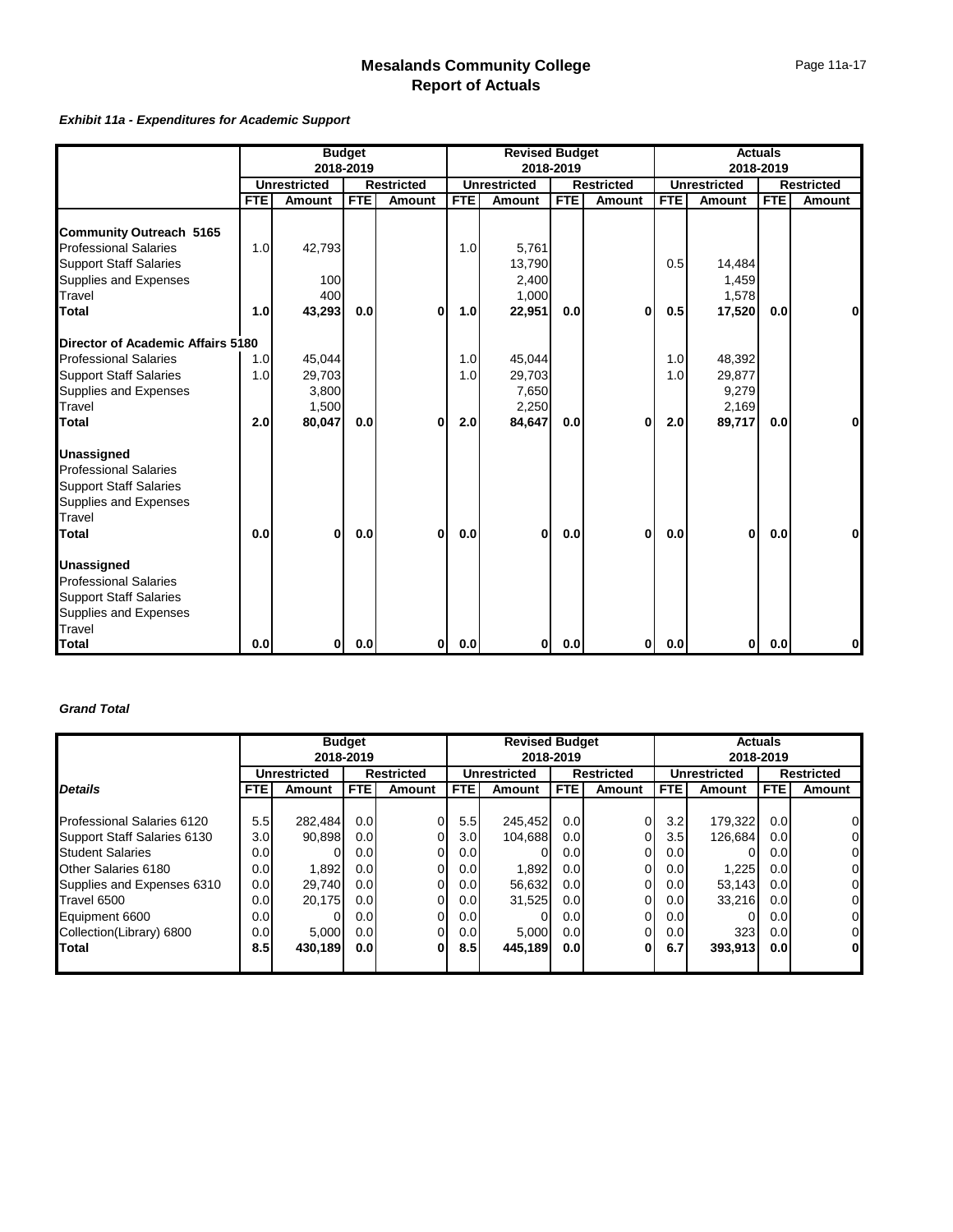#### *Exhibit 12 - Expenditures for Student Affairs*

| <b>Unrestricted</b><br><b>Student Affairs</b><br>VP of Student Affairs 5210<br>Student Activities 5220<br>Outdoor Student Act 5223<br>Group Insurance 6205<br>52,332                                                                                                                                | 2018-2019<br>132,829<br>14,500<br>5,500<br>0<br>121,402<br>52,272<br>68,327<br>98,601<br>3,500<br>3,250<br>0<br>0<br>$\Omega$<br>0<br>500,181 | <b>Restricted</b><br>$\mathbf 0$<br>$\Omega$<br>$\mathbf 0$<br>$\mathbf 0$<br>$\Omega$<br>$\Omega$<br>0<br>$\mathbf 0$<br>$\mathbf 0$<br>0<br>$\mathbf 0$<br>$\mathbf 0$<br>0<br>$\Omega$<br>$\bf{0}$ | 2018-2019<br><b>Unrestricted</b><br>132,829<br>14,500<br>5,500<br>$\Omega$<br>121,402<br>52,272<br>68,327<br>98,601<br>3,500<br>3,250<br>0<br>500,181 | <b>Restricted</b><br>0<br>$\overline{0}$<br>0<br>0<br>$\overline{0}$<br>$\Omega$<br>0<br>$\overline{0}$<br>0<br>U<br>6,499<br>0<br>0<br>0<br>6,499 | <b>Unrestricted</b><br>129,469<br>13,012<br>1,141<br>0<br>117,024<br>53,523<br>84,132<br>97,043<br>0<br>200<br>0<br>0<br>0<br>495,544 | 2018-2019<br><b>Restricted</b><br>$\mathbf 0$<br>$\mathbf 0$<br>$\mathbf 0$<br>$\mathbf 0$<br>$\mathbf 0$<br>0<br>0<br>0<br>$\Omega$<br>3022.64<br>0<br>3,023 |
|-----------------------------------------------------------------------------------------------------------------------------------------------------------------------------------------------------------------------------------------------------------------------------------------------------|-----------------------------------------------------------------------------------------------------------------------------------------------|-------------------------------------------------------------------------------------------------------------------------------------------------------------------------------------------------------|-------------------------------------------------------------------------------------------------------------------------------------------------------|----------------------------------------------------------------------------------------------------------------------------------------------------|---------------------------------------------------------------------------------------------------------------------------------------|---------------------------------------------------------------------------------------------------------------------------------------------------------------|
|                                                                                                                                                                                                                                                                                                     |                                                                                                                                               |                                                                                                                                                                                                       |                                                                                                                                                       |                                                                                                                                                    |                                                                                                                                       |                                                                                                                                                               |
|                                                                                                                                                                                                                                                                                                     |                                                                                                                                               |                                                                                                                                                                                                       |                                                                                                                                                       |                                                                                                                                                    |                                                                                                                                       |                                                                                                                                                               |
|                                                                                                                                                                                                                                                                                                     |                                                                                                                                               |                                                                                                                                                                                                       |                                                                                                                                                       |                                                                                                                                                    |                                                                                                                                       |                                                                                                                                                               |
| Student IDs 5221<br>Enrollment Management 5230<br>Recruitment 5240<br>Financial Aid 5245<br>Career Services 5260<br>Student Events 5262<br>Testing 5265<br><b>ECMC Emergency Funds</b><br><b>Veterans Processing Funds</b><br>Unassigned<br>Unassigned<br><b>Total</b><br>Items Not Included in 12a |                                                                                                                                               |                                                                                                                                                                                                       |                                                                                                                                                       |                                                                                                                                                    |                                                                                                                                       |                                                                                                                                                               |
|                                                                                                                                                                                                                                                                                                     |                                                                                                                                               |                                                                                                                                                                                                       |                                                                                                                                                       |                                                                                                                                                    |                                                                                                                                       |                                                                                                                                                               |
|                                                                                                                                                                                                                                                                                                     |                                                                                                                                               |                                                                                                                                                                                                       |                                                                                                                                                       |                                                                                                                                                    |                                                                                                                                       |                                                                                                                                                               |
|                                                                                                                                                                                                                                                                                                     |                                                                                                                                               |                                                                                                                                                                                                       |                                                                                                                                                       |                                                                                                                                                    |                                                                                                                                       |                                                                                                                                                               |
|                                                                                                                                                                                                                                                                                                     |                                                                                                                                               |                                                                                                                                                                                                       |                                                                                                                                                       |                                                                                                                                                    |                                                                                                                                       |                                                                                                                                                               |
|                                                                                                                                                                                                                                                                                                     |                                                                                                                                               |                                                                                                                                                                                                       |                                                                                                                                                       |                                                                                                                                                    |                                                                                                                                       |                                                                                                                                                               |
|                                                                                                                                                                                                                                                                                                     |                                                                                                                                               |                                                                                                                                                                                                       |                                                                                                                                                       |                                                                                                                                                    |                                                                                                                                       |                                                                                                                                                               |
|                                                                                                                                                                                                                                                                                                     |                                                                                                                                               |                                                                                                                                                                                                       |                                                                                                                                                       |                                                                                                                                                    |                                                                                                                                       |                                                                                                                                                               |
|                                                                                                                                                                                                                                                                                                     |                                                                                                                                               |                                                                                                                                                                                                       |                                                                                                                                                       |                                                                                                                                                    |                                                                                                                                       |                                                                                                                                                               |
|                                                                                                                                                                                                                                                                                                     |                                                                                                                                               |                                                                                                                                                                                                       |                                                                                                                                                       |                                                                                                                                                    |                                                                                                                                       |                                                                                                                                                               |
|                                                                                                                                                                                                                                                                                                     |                                                                                                                                               |                                                                                                                                                                                                       |                                                                                                                                                       |                                                                                                                                                    |                                                                                                                                       |                                                                                                                                                               |
|                                                                                                                                                                                                                                                                                                     |                                                                                                                                               |                                                                                                                                                                                                       |                                                                                                                                                       |                                                                                                                                                    |                                                                                                                                       |                                                                                                                                                               |
|                                                                                                                                                                                                                                                                                                     |                                                                                                                                               |                                                                                                                                                                                                       |                                                                                                                                                       |                                                                                                                                                    |                                                                                                                                       |                                                                                                                                                               |
|                                                                                                                                                                                                                                                                                                     |                                                                                                                                               |                                                                                                                                                                                                       |                                                                                                                                                       |                                                                                                                                                    |                                                                                                                                       |                                                                                                                                                               |
|                                                                                                                                                                                                                                                                                                     |                                                                                                                                               |                                                                                                                                                                                                       |                                                                                                                                                       |                                                                                                                                                    |                                                                                                                                       |                                                                                                                                                               |
|                                                                                                                                                                                                                                                                                                     |                                                                                                                                               |                                                                                                                                                                                                       |                                                                                                                                                       |                                                                                                                                                    |                                                                                                                                       |                                                                                                                                                               |
|                                                                                                                                                                                                                                                                                                     |                                                                                                                                               |                                                                                                                                                                                                       |                                                                                                                                                       |                                                                                                                                                    |                                                                                                                                       |                                                                                                                                                               |
|                                                                                                                                                                                                                                                                                                     |                                                                                                                                               |                                                                                                                                                                                                       | 52,332                                                                                                                                                |                                                                                                                                                    | 48,316                                                                                                                                | 0                                                                                                                                                             |
| Educational Retirement 6225/62                                                                                                                                                                                                                                                                      | 58,106                                                                                                                                        |                                                                                                                                                                                                       | 58,106                                                                                                                                                |                                                                                                                                                    | 55,847                                                                                                                                | 0                                                                                                                                                             |
| Retiree Health Care 6235                                                                                                                                                                                                                                                                            | 8,513                                                                                                                                         |                                                                                                                                                                                                       | 8,513                                                                                                                                                 |                                                                                                                                                    | 8,031                                                                                                                                 | $\mathbf 0$                                                                                                                                                   |
| Social Security 6240                                                                                                                                                                                                                                                                                | 27,009                                                                                                                                        |                                                                                                                                                                                                       | 27,009                                                                                                                                                |                                                                                                                                                    | 25,317                                                                                                                                | $\mathbf 0$                                                                                                                                                   |
| Medicare Taxes 6245                                                                                                                                                                                                                                                                                 | 6,061                                                                                                                                         |                                                                                                                                                                                                       | 6,061                                                                                                                                                 |                                                                                                                                                    | 5,921                                                                                                                                 | $\mathbf 0$                                                                                                                                                   |
| Unemployment Compensation 6:                                                                                                                                                                                                                                                                        | 5,112                                                                                                                                         |                                                                                                                                                                                                       | 5,112                                                                                                                                                 |                                                                                                                                                    | 0                                                                                                                                     | $\mathbf 0$                                                                                                                                                   |
| Workmen's Compensation<br>Waiver of Tuition                                                                                                                                                                                                                                                         | 204                                                                                                                                           |                                                                                                                                                                                                       | 204                                                                                                                                                   |                                                                                                                                                    | 0                                                                                                                                     | $\mathbf 0$                                                                                                                                                   |
|                                                                                                                                                                                                                                                                                                     |                                                                                                                                               |                                                                                                                                                                                                       |                                                                                                                                                       |                                                                                                                                                    |                                                                                                                                       |                                                                                                                                                               |
| Telephone Service<br>Internal Service Departments                                                                                                                                                                                                                                                   | 20,600                                                                                                                                        |                                                                                                                                                                                                       | 20,600                                                                                                                                                |                                                                                                                                                    |                                                                                                                                       |                                                                                                                                                               |
|                                                                                                                                                                                                                                                                                                     | 41,200                                                                                                                                        |                                                                                                                                                                                                       | 41,200                                                                                                                                                |                                                                                                                                                    | 80,342                                                                                                                                |                                                                                                                                                               |
| Total Items Not Included in 12a                                                                                                                                                                                                                                                                     | 219,137                                                                                                                                       | 0                                                                                                                                                                                                     | 219,137                                                                                                                                               | 0                                                                                                                                                  | 223,773                                                                                                                               | $\mathbf 0$                                                                                                                                                   |
| <b>Grand Total Expenditures</b>                                                                                                                                                                                                                                                                     |                                                                                                                                               |                                                                                                                                                                                                       |                                                                                                                                                       |                                                                                                                                                    |                                                                                                                                       |                                                                                                                                                               |
| for Student Support<br>719,318                                                                                                                                                                                                                                                                      |                                                                                                                                               | 0                                                                                                                                                                                                     | 719,318                                                                                                                                               | 6,499                                                                                                                                              | 719,318                                                                                                                               | 3,023                                                                                                                                                         |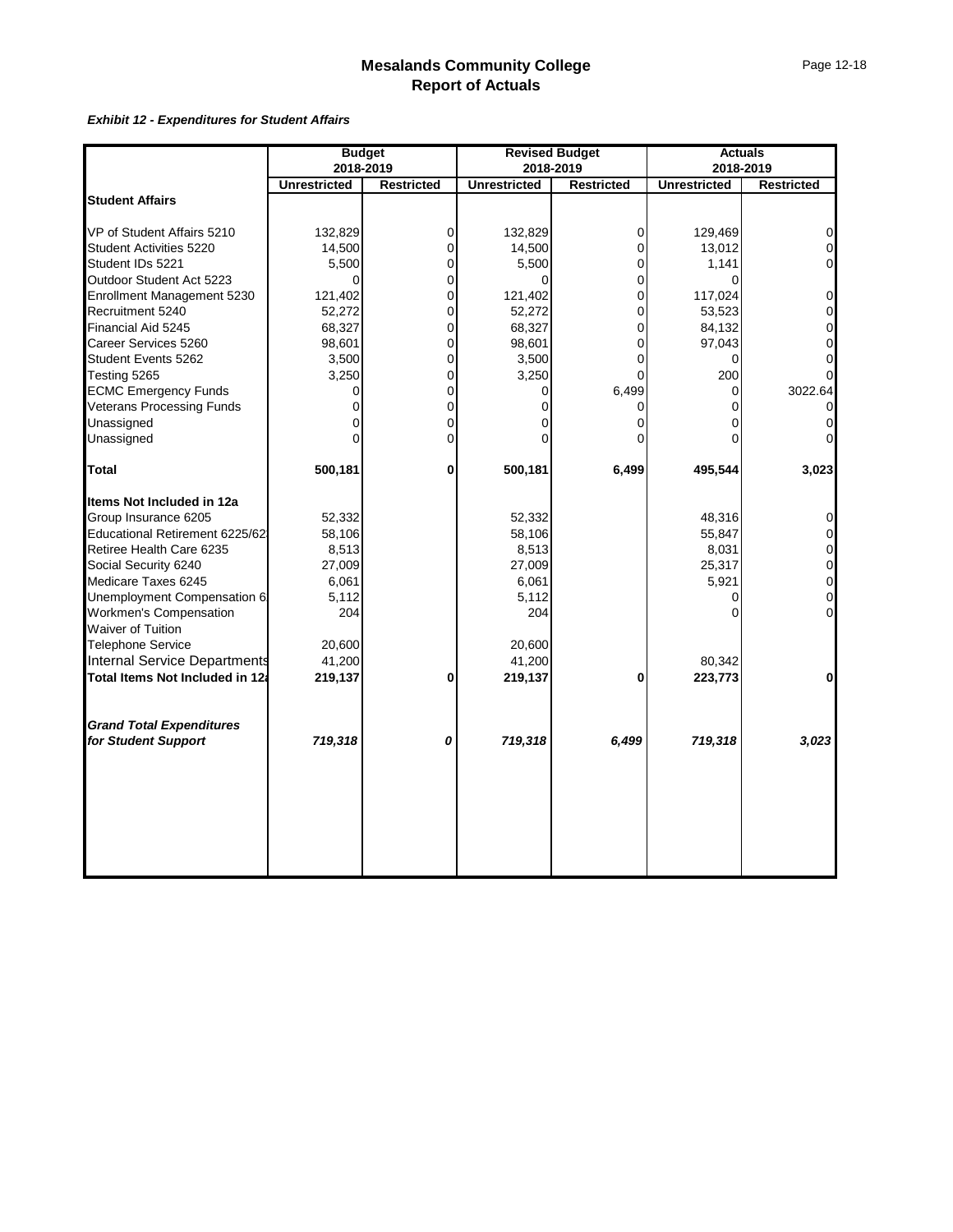#### *Exhibit 12a - Expenditures for Student Affairs*

|                                                | <b>Budget</b><br>2018-2019 |                     |     | <b>Revised Budget</b><br>2018-2019 |     |                     |     | <b>Actuals</b><br>2018-2019 |     |                     |     |                   |
|------------------------------------------------|----------------------------|---------------------|-----|------------------------------------|-----|---------------------|-----|-----------------------------|-----|---------------------|-----|-------------------|
|                                                |                            |                     |     |                                    |     |                     |     |                             |     |                     |     |                   |
| <b>Student Affairs</b>                         |                            | <b>Unrestricted</b> |     | <b>Restricted</b>                  |     | <b>Unrestricted</b> |     | <b>Restricted</b>           |     | <b>Unrestricted</b> |     | <b>Restricted</b> |
| <b>VP of Student Affairs 5210</b>              |                            |                     |     |                                    |     |                     |     |                             |     |                     |     |                   |
| <b>Professional Salaries</b>                   | 1.0                        | 90,058              |     |                                    | 1.0 | 90,058              |     |                             | 1.0 | 90,195              |     |                   |
| <b>Support Staff Salaries</b>                  | 1.0                        | 31,471              |     |                                    | 1.0 | 31,471              |     |                             | 1.0 | 29,165              |     |                   |
| Supplies and Expenses                          |                            | 10,000              |     |                                    |     | 10,000              |     |                             |     | 8,359               |     |                   |
| Travel                                         |                            | 1,300               |     |                                    |     | 1,300               |     |                             |     | 1,749               |     |                   |
| <b>Total</b>                                   | 2.0                        | 132,829             | 0.0 |                                    | 2.0 | 132,829             | 0.0 | 0.0                         | 2.0 | 129,469             | 0.0 | 0.0               |
| <b>Student Activities 5220</b>                 |                            |                     |     |                                    |     |                     |     |                             |     |                     |     |                   |
| <b>Student Salaries</b>                        |                            |                     |     |                                    |     |                     |     |                             |     |                     |     |                   |
| <b>Other Salaries</b>                          |                            |                     |     |                                    |     |                     |     |                             |     |                     |     |                   |
| Supplies and Expenses                          |                            | 13,500              |     |                                    |     | 13,500              |     |                             |     | 12,067              |     |                   |
| Travel                                         |                            | 1,000               |     |                                    |     | 1,000               |     |                             |     | 945                 |     |                   |
| Equipment                                      |                            |                     |     |                                    |     |                     |     |                             |     |                     |     |                   |
| <b>Total</b>                                   | 0.0                        | 14,500              | 0.0 | 0.0                                | 0.0 | 14,500              | 0.0 | 0.0                         | 0.0 | 13,012              | 0.0 | 0.0               |
| Student IDs 5221                               |                            |                     |     |                                    |     |                     |     |                             |     |                     |     |                   |
| Supplies and Expenses<br>Travel                |                            | 5,500               |     |                                    |     | 5,500               |     |                             |     | 1,141               |     |                   |
| Total                                          | 0.0                        | 5,500               | 0.0 | 0.0                                | 0.0 | $\Omega$<br>5,500   | 0.0 | 0.0                         | 0.0 | 0<br>1,141          | 0.0 | 0.0               |
|                                                |                            |                     |     |                                    |     |                     |     |                             |     |                     |     |                   |
| <b>Outdoor Student Act 5223</b>                |                            |                     |     |                                    |     |                     |     |                             |     |                     |     |                   |
| Supplies and Expenses                          |                            |                     |     |                                    |     |                     |     |                             |     |                     |     |                   |
| Travel                                         |                            |                     |     |                                    |     |                     |     |                             |     |                     |     |                   |
| Equipment                                      |                            |                     |     |                                    |     |                     |     |                             |     |                     |     |                   |
| Total                                          | 0.0                        | 0                   | 0.0 | 0.0                                | 0.0 | 0                   | 0.0 | 0.0                         | 0.0 | 0                   | 0.0 | 0.0               |
| <b>Enrollment Management 5230</b>              |                            |                     |     |                                    |     |                     |     |                             |     |                     |     |                   |
| <b>Professional Salaries</b>                   | 1.0                        | 45,924              |     |                                    | 1.0 | 45,924              |     |                             | 1.0 | 45,691              |     |                   |
| <b>Support Staff Salaries</b>                  | 2.5                        | 66,478              |     |                                    | 2.5 | 66,478              |     |                             | 2.5 | 62,255              |     |                   |
| <b>Other Salaries</b>                          |                            | 2,500               |     |                                    |     | 2,500               |     |                             |     | 1,947               |     |                   |
| Supplies and Expenses                          |                            | 5,000               |     |                                    |     | 5,000               |     |                             |     | 7,132               |     |                   |
| Travel                                         |                            | 1,500               |     |                                    |     | 1,500               |     |                             |     | 0                   |     |                   |
| <b>Total</b>                                   | 3.5                        | 121,402             | 0.0 | 0.0                                | 3.5 | 121,402             | 0.0 | 0.0                         | 3.5 | 117,024             | 0.0 | 0.0               |
| Recruitment 5240                               |                            |                     |     |                                    |     |                     |     |                             |     |                     |     |                   |
| <b>Professional Salaries</b>                   | 1.0                        | 41,272              |     |                                    | 1.0 | 41,272              |     |                             | 1.0 | 41,334              |     |                   |
| <b>Other Salaries</b>                          |                            |                     |     |                                    |     |                     |     |                             |     |                     |     |                   |
| Supplies and Expenses                          |                            | 4,500               |     |                                    |     | 4,500               |     |                             |     | 7,127               |     |                   |
| Travel<br><b>Total</b>                         | 1.0                        | 6,500<br>52,272     | 0.0 | 0.0                                | 1.0 | 6,500<br>52,272     | 0.0 | 0.0                         | 1.0 | 5,062<br>53,523     | 0.0 | 0.0               |
|                                                |                            |                     |     |                                    |     |                     |     |                             |     |                     |     |                   |
| <b>Financial Aid 5245</b>                      |                            |                     |     |                                    |     |                     |     |                             |     |                     |     |                   |
| <b>Professional Salaries</b>                   | 1.0                        | 46,227              |     |                                    | 1.0 | 46,227              |     |                             | 1.0 | 46,298              |     |                   |
| <b>Student Salaries</b>                        |                            |                     |     |                                    |     |                     |     |                             |     | 2,850               |     |                   |
| <b>Federal Work Study Salaries</b>             |                            | 10,000              |     |                                    |     | 10,000              |     |                             |     | 18,746              |     |                   |
| <b>State Work Study Salaries</b>               |                            | 7,600               |     |                                    |     | 7,600               |     |                             |     | 10,320              |     |                   |
| <b>Other Salaries</b><br>Supplies and Expenses |                            | 2,500               |     |                                    |     | 2,500               |     |                             |     | 1,298               |     |                   |
|                                                |                            | 1,000               |     |                                    |     | 1,000               |     |                             |     | 2,224               |     |                   |
| Travel<br><b>Total</b>                         | 1.0                        | 1,000<br>68,327     | 0.0 | 0.0                                | 1.0 | 1,000<br>68,327     | 0.0 | 0.0                         | 1.0 | 2,396<br>84,132     | 0.0 | 0.0               |
| <b>Career Services 5260</b>                    |                            |                     |     |                                    |     |                     |     |                             |     |                     |     |                   |
| <b>Professional Salaries</b>                   | 2.0                        | 96.601              |     |                                    | 2.0 | 96,601              |     |                             | 2.0 | 95,281              |     |                   |
| Supplies and Expenses                          |                            | 1,000               |     |                                    |     | 1,000               |     |                             |     | 1,761               |     |                   |
| Travel                                         |                            | 1,000               |     |                                    |     | 1,000               |     |                             |     | 2                   |     |                   |
| <b>Total</b>                                   | 2.0                        | 98,601              | 0.0 | 0                                  | 2.0 | 98,601              | 0.0 | 0                           | 2.0 | 97,043              | 0.0 | οl                |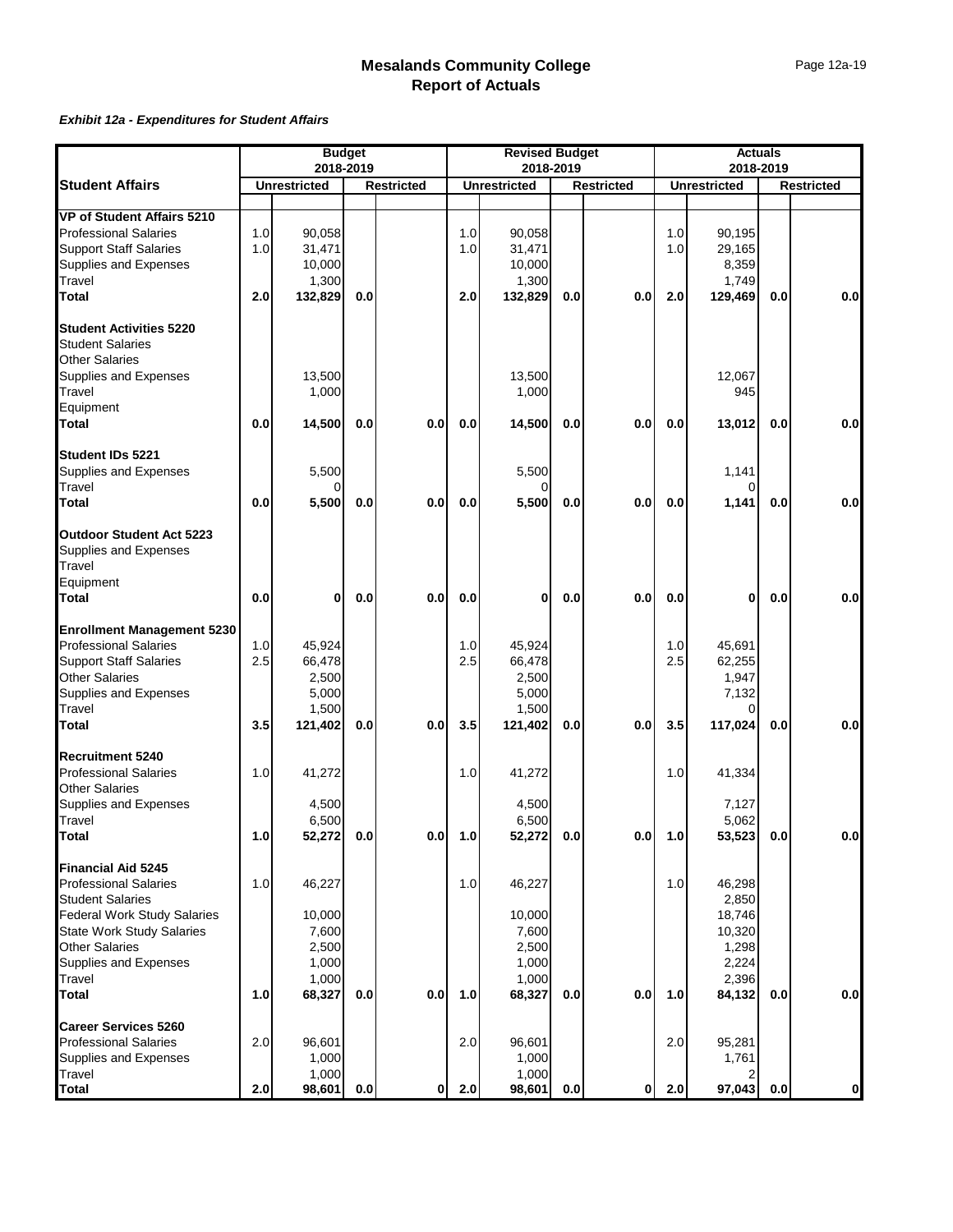#### *Exhibit 12a - Expenditures for Student Affairs*

|                                                                                                                                | <b>Budget</b><br>2018-2019 |                       |     | <b>Revised Budget</b><br>2018-2019 |     |                       |     | <b>Actuals</b><br>2018-2019 |     |                        |     |                   |
|--------------------------------------------------------------------------------------------------------------------------------|----------------------------|-----------------------|-----|------------------------------------|-----|-----------------------|-----|-----------------------------|-----|------------------------|-----|-------------------|
| <b>Student Affairs</b>                                                                                                         |                            | <b>Unrestricted</b>   |     | <b>Restricted</b>                  |     | <b>Unrestricted</b>   |     | <b>Restricted</b>           |     | <b>Unrestricted</b>    |     | <b>Restricted</b> |
|                                                                                                                                |                            |                       |     |                                    |     |                       |     |                             |     |                        |     |                   |
| <b>Student Events 5262</b><br>Supplies and Expenses<br>Travel                                                                  |                            | 3,500                 |     |                                    |     | 3,500                 |     |                             |     | 0                      |     |                   |
| <b>T</b> otal                                                                                                                  | 0.0                        | 3,500                 | 0.0 | 0                                  | 0.0 | 3,500                 | 0.0 | $\bf{0}$                    | 0.0 | 0                      | 0.0 | $\bf{0}$          |
| Testing 5265<br>Supplies and Expenses<br>Travel<br>Total                                                                       | 0.0                        | 3,000<br>250<br>3,250 | 0.0 | 0                                  | 0.0 | 3,000<br>250<br>3,250 | 0.0 | $\bf{0}$                    | 0.0 | 200<br>$\Omega$<br>200 | 0.0 | 0                 |
| <b>ECMC Emergency Funds</b><br>Supplies and Expenses<br>Total                                                                  | 0.0                        | 0                     | 0.0 | 0                                  | 0.0 | 0                     | 0.0 | 6,499<br>6,499              | 0.0 | 0                      | 0.0 | 3,023<br>3,023    |
| <b>Veterans Processing Funds</b><br>Supplies and Expenses<br>Travel<br>Total                                                   | 0.0                        | 0                     | 0.0 | 0                                  | 0.0 | 0                     | 0.0 | $\bf{0}$                    | 0.0 | 0                      | 0.0 | 0                 |
| <b>Unassigned</b><br>Professional Salaries<br><b>Support Staff Salaries</b><br>Supplies and Expenses<br>Travel<br>Total        | 0.0                        | 0                     | 0.0 | 0                                  | 0.0 | 0                     | 0.0 | $\bf{0}$                    | 0.0 | 0                      | 0.0 | 0                 |
| <b>Unassigned</b><br>Professional Salaries<br><b>Support Staff Salaries</b><br>Supplies and Expenses<br>Travel<br><b>Total</b> | 0.0                        | 0                     | 0.0 | $\mathbf{0}$                       | 0.0 | 0                     | 0.0 | $\mathbf{0}$                | 0.0 | $\mathbf{0}$           | 0.0 | 0                 |

#### *Grand Totals*

|                                    |                  | 2018-2019           | <b>Budget</b>    |                   |                  | <b>Revised Budget</b><br>2018-2019 |            |                   | <b>Actuals</b><br>2018-2019 |                     |                  |                   |  |
|------------------------------------|------------------|---------------------|------------------|-------------------|------------------|------------------------------------|------------|-------------------|-----------------------------|---------------------|------------------|-------------------|--|
|                                    |                  | <b>Unrestricted</b> |                  | <b>Restricted</b> |                  | <b>Unrestricted</b>                |            | <b>Restricted</b> |                             | <b>Unrestricted</b> |                  | <b>Restricted</b> |  |
| <b>Details</b>                     | <b>FTE</b>       | <b>Amount</b>       | <b>FTE</b>       | Amount            | FTE              | <b>Amount</b>                      | <b>FTE</b> | Amount            | <b>FTE</b>                  | <b>Amount</b>       | FTE.             | <b>Amount</b>     |  |
|                                    |                  |                     |                  |                   |                  |                                    |            |                   |                             |                     |                  |                   |  |
| <b>Professional Salaries</b>       | 6.0              | 320,082             | 0.0              | 0                 | 6.0              | 320,082                            | 0.0        | 0                 | 6.0                         | 318.799             | 0.0 <sub>l</sub> | 0                 |  |
| <b>Support Staff Salaries</b>      | 3.5              | 97,949              | 0.0 <sub>l</sub> | 01                | 3.5              | 97,949                             | 0.0        |                   | 3.5                         | 91,420              | 0.01             | 01                |  |
| <b>Student Salaries</b>            | 0.0 <sub>l</sub> |                     | 0.0              | 0                 | 0.0 <sub>l</sub> |                                    | 0.01       | 0                 | 0.0                         | 2,850               | 0.01             | 01                |  |
| <b>Federal Work Study Salaries</b> | 0.0              | 10,000              | 0.0 <sub>l</sub> | 0                 | 0.0              | 10,000                             | 0.0        | 0                 | 0.0                         | 18,746              | 0.01             | 01                |  |
| <b>State Work Study Salaries</b>   | 0.0 <sub>l</sub> | 7,600               | 0.0 <sub>l</sub> | 0                 | 0.0 <sub>l</sub> | 7,600                              | 0.01       | 0                 | 0.0 <sub>l</sub>            | 10.320              | 0.01             | 01                |  |
| <b>Other Salaries</b>              | 0.0 <sub>l</sub> | 5,000               | 0.0 <sub>l</sub> | 0                 | 0.0              | 5,000                              | 0.01       | 0                 | 0.0                         | 3.245               | 0.01             | 0                 |  |
| Supplies and Expenses              | 0.0              | 47,000              | 0.0 <sub>l</sub> | 0                 | 0.0 <sub>l</sub> | 47,000                             | 0.01       | 6.499             | 0.0 <sub>l</sub>            | 40.010              | 0.0 <sub>l</sub> | 3022.64           |  |
| Travel                             | 0.0 <sub>l</sub> | 12,550              | 0.0 <sub>l</sub> | 0                 | 0.0              | 12,550                             | 0.01       |                   | 0.0                         | 10.154              | 0.01             | $\Omega$          |  |
| <b>Total</b>                       | 9.5              | 500,181             | 0.0              | -                 | 9.5              | 500,181                            | 0.0        | 6,499             | 9.5                         | 495.544             | 0.01             | 3,023             |  |
|                                    |                  |                     |                  |                   |                  |                                    |            |                   |                             |                     |                  |                   |  |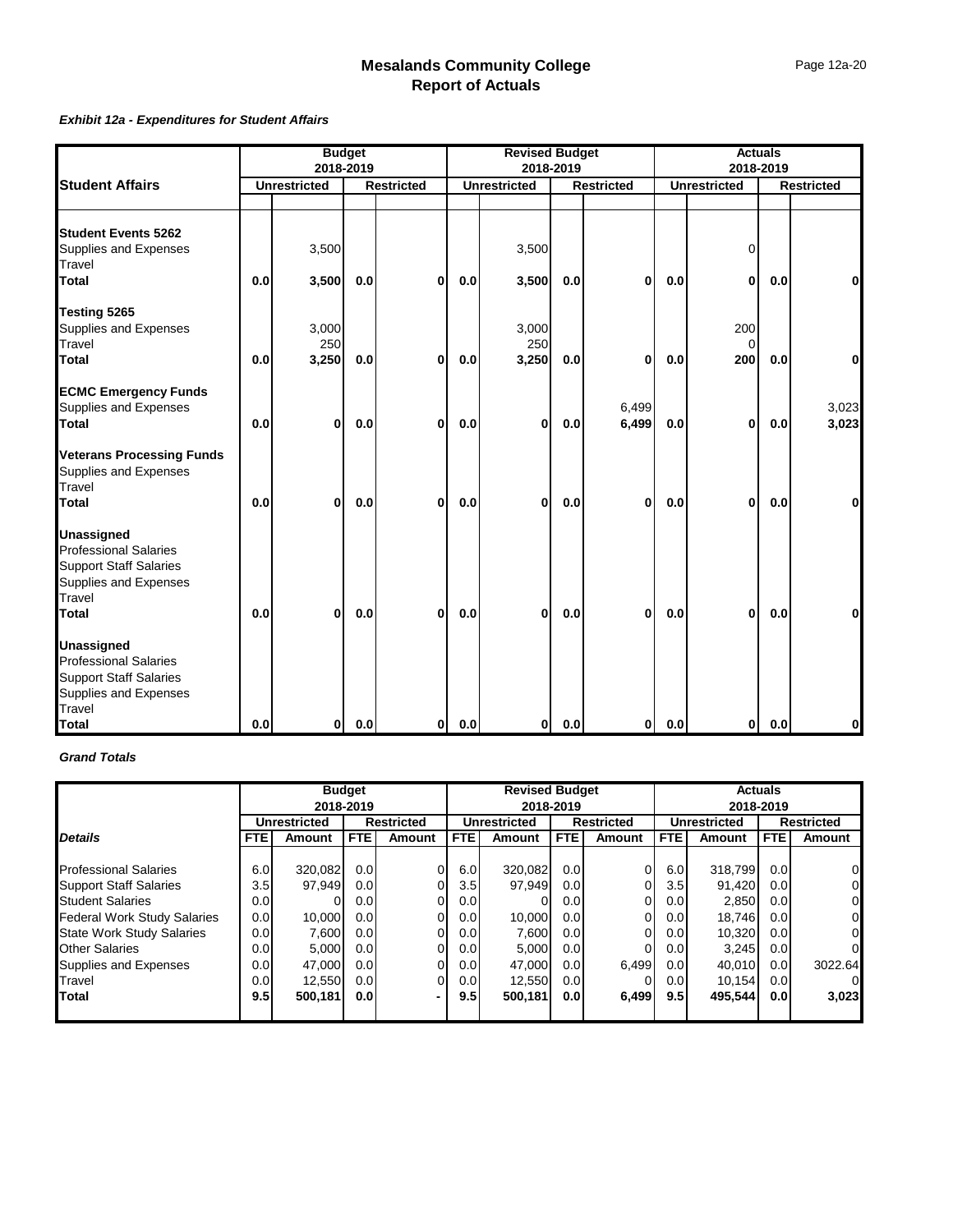*Exhibit 13- Expenditures for Institutional Support*

|                                                    | <b>Budget</b>       |                   |                     | <b>Revised Budget</b> |                     | <b>Actuals</b>      |
|----------------------------------------------------|---------------------|-------------------|---------------------|-----------------------|---------------------|---------------------|
|                                                    | 2018-2019           |                   |                     | 2018-2019             |                     | 2018-2019           |
|                                                    | <b>Unrestricted</b> | <b>Restricted</b> | <b>Unrestricted</b> | <b>Restricted</b>     | <b>Unrestricted</b> | <b>Restricted</b>   |
| <b>Institutional Support</b>                       |                     |                   |                     |                       |                     |                     |
| Executive 5310                                     | 233,408             | $\overline{0}$    | 233,408             | 0                     | 246,721             | $\overline{0}$      |
| Board of Trustees 5320                             | 79,100              | $\pmb{0}$         | 79,100              | 0                     | 60,937              | $\overline{0}$      |
| Public Relations 5330                              | 103,152             | $\mathbf 0$       | 103,152             | $\mathbf 0$           | 105,898             | $\overline{0}$      |
| Institutional Development 5340                     | 55,536              | $\pmb{0}$         | 55,536              | 0                     | 56,495              | $\mathbf 0$         |
| Administrative Affairs 5350                        | 102,981             | 0                 | 102,981             | 0                     | 104,520             | 0                   |
| Human Resources 5360                               | 58,500              | 0                 | 41,460              | 0                     | 40,072              | $\overline{0}$      |
| Business Office 5370                               | 105,906             | $\pmb{0}$         | 122,946             | $\mathsf{O}\xspace$   | 119,387             | $\overline{0}$      |
| Facilities Director 5380                           | 84,108              | 0                 | 84,108              | 0                     | 100,178             | $\mathsf{O}\xspace$ |
| <b>Grant Writer</b>                                | 0                   | 0                 |                     | $\mathsf 0$           | 0                   | $\mathbf 0$         |
| Unassigned                                         | 0                   | $\pmb{0}$         | 0                   | $\mathsf{O}\xspace$   | 0                   | $\mathbf 0$         |
| Unassigned                                         | 0                   | 0                 |                     | 0                     | 0                   | $\overline{0}$      |
| Unassigned                                         | $\Omega$            | 0                 |                     | $\overline{0}$        | 0                   | $\overline{0}$      |
| <b>Total</b>                                       | 822,691             | 0                 | 822,691             | 0                     | 834,209             | $\mathbf{0}$        |
| Items Not Included in 13a                          |                     |                   |                     |                       |                     |                     |
| Group Insurance 6205                               | 68,569              |                   | 68,569              |                       | 58,179              |                     |
| Educational Retirement 6225/62                     | 94,279              |                   | 94,279              |                       | 91,698              |                     |
| Retiree Health Care 6235                           | 13,565              |                   | 13,565              |                       | 13,184              |                     |
| Social Security 6240                               | 37,242              |                   | 37,242              |                       | 36,222              |                     |
| Medicare Taxes 6245                                | 9,835               |                   | 9,835               |                       | 9,598               |                     |
| Unemployment Compensation 6                        | 5,112               |                   | 5,112               |                       | 1,888               |                     |
| Workmen's Compensation<br><b>Waiver of Tuition</b> | 204                 |                   | 204                 |                       | 0                   |                     |
| Telephone Service                                  | 20,600              |                   | 20,600              |                       |                     |                     |
| <b>Internal Service Departments</b>                | 41,200              |                   | 41,200              |                       | 68,320              |                     |
| Total Items Not Included in 13a                    | 290,606             | 0                 | 290,606             | 0                     | 279,088             | $\mathbf{0}$        |
| <b>Grand Total Expenditures</b>                    |                     |                   |                     |                       |                     |                     |
| for Student Support                                | 1,113,297           | 0                 | 1,113,297           | 0                     | 1,113,297           | 0                   |
|                                                    |                     |                   |                     |                       |                     |                     |
|                                                    |                     |                   |                     |                       |                     |                     |
|                                                    |                     |                   |                     |                       |                     |                     |
|                                                    |                     |                   |                     |                       |                     |                     |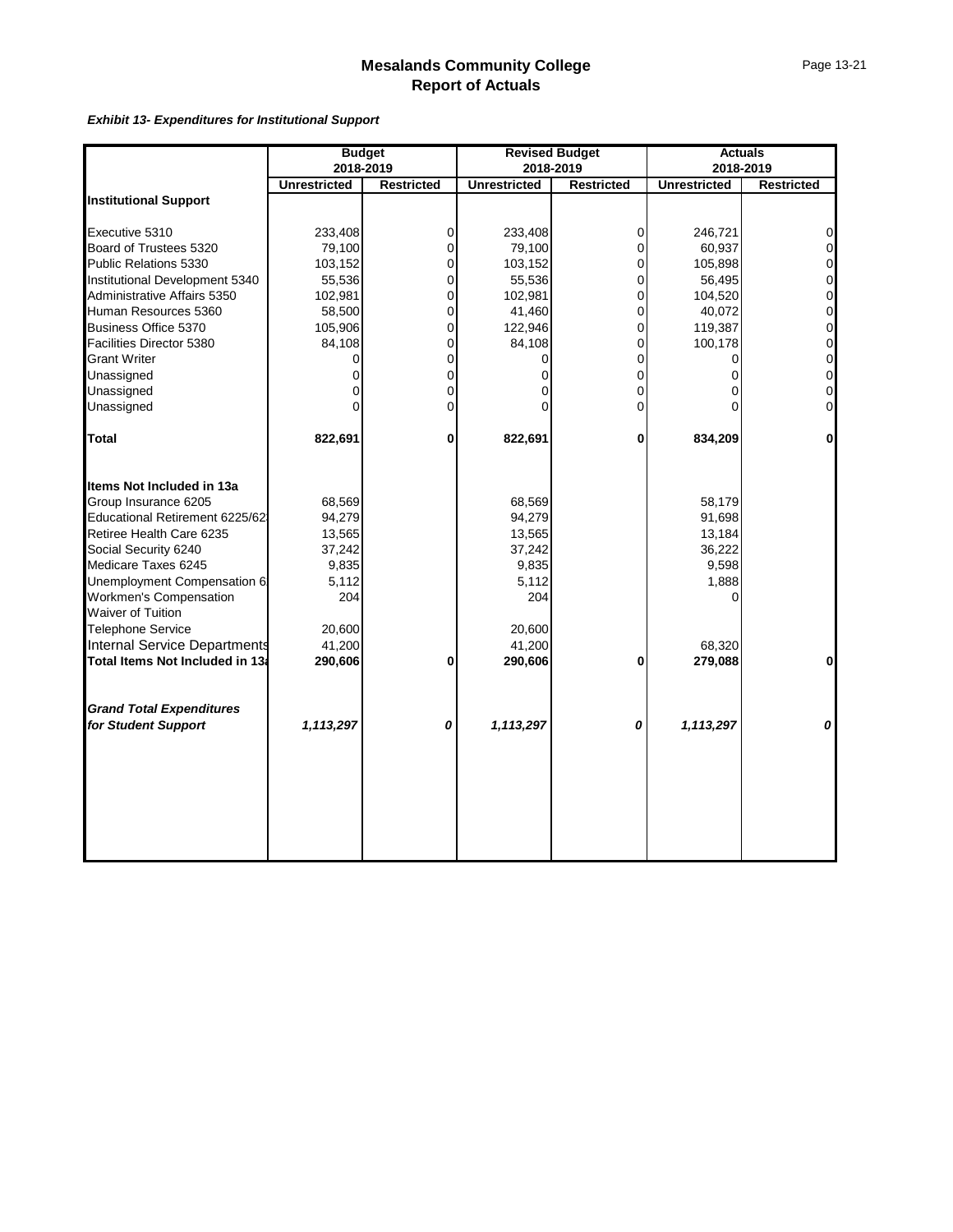#### *Exhibit 13a - Institutional Support Expenditures*

|                                                         |            | 2018-2019           | <b>Budget</b> |                   |            | <b>Revised Budget</b><br>2018-2019 |            |                   |            |                     | <b>Actuals</b><br>2018-2019 |                   |
|---------------------------------------------------------|------------|---------------------|---------------|-------------------|------------|------------------------------------|------------|-------------------|------------|---------------------|-----------------------------|-------------------|
| <b>Institutional Support</b>                            |            | <b>Unrestricted</b> |               | <b>Restricted</b> |            | <b>Unrestricted</b>                |            | <b>Restricted</b> |            | <b>Unrestricted</b> |                             | <b>Restricted</b> |
|                                                         | <b>FTE</b> | <b>Amount</b>       | <b>FTE</b>    | <b>Amount</b>     | <b>FTE</b> | Amount                             | <b>FTE</b> | <b>Amount</b>     | <b>FTE</b> | <b>Amount</b>       | <b>FTE</b>                  | Amount            |
| Executive 5310                                          |            |                     |               |                   |            |                                    |            |                   |            |                     |                             |                   |
| <b>Professional Salaries</b>                            | 1.0        | 150,000             |               |                   | 1.0        | 150,000                            |            |                   | 1.0        | 157,369             |                             |                   |
| <b>Support Staff Salaries</b>                           | 1.0        | 55,408              |               |                   | 1.0        | 55,408                             |            |                   | 1.0        | 54,892              |                             |                   |
| <b>Student Salaries</b>                                 |            |                     |               |                   |            |                                    |            |                   |            | 18                  |                             |                   |
| Supplies and Expenses                                   |            | 8,000               |               |                   |            | 8,000                              |            |                   |            | 24,217              |                             |                   |
| Travel                                                  |            | 20,000              |               |                   |            | 20,000                             |            |                   |            | 10,225              |                             |                   |
| Total                                                   | 2.0        | 233,408             | 0.0           | 0                 | 2.0        | 233,408                            | 0.0        | 0                 | 2.0        | 246,721             | 0.0                         | 0                 |
| <b>Board of Trustees 5320</b>                           |            |                     |               |                   |            |                                    |            |                   |            |                     |                             |                   |
| <b>Professional Salaries</b>                            | 0.5        |                     |               |                   |            |                                    |            |                   | 0.5        |                     |                             |                   |
| <b>Support Staff Salaries</b>                           |            | 4,100               |               |                   | 0.5        | 4,100                              |            |                   |            | 6,032<br>n          |                             |                   |
|                                                         |            |                     |               |                   |            |                                    |            |                   |            |                     |                             |                   |
| Supplies and Expenses                                   |            | 75,000              |               |                   |            | 75,000                             |            |                   |            | 49,776              |                             |                   |
| <b>Travel</b>                                           |            |                     |               |                   |            |                                    |            |                   |            | 5,129               |                             |                   |
| <b>Total</b>                                            | 0.5        | 79,100              | 0.0           | 0.0               | 0.5        | 79,100                             | 0.0        | 0.0               | 0.5        | 60,937              | 0.0                         | 0.0               |
| <b>Public Relations 5330</b>                            |            |                     |               |                   |            |                                    |            |                   |            |                     |                             |                   |
| <b>Professional Salaries</b>                            | 1.0        | 47,652              |               |                   | 1.0        | 47,652                             |            |                   | 1.0        | 47,725              |                             |                   |
| <b>Support Staff Salaries</b>                           |            |                     |               |                   |            |                                    |            |                   |            | 465                 |                             |                   |
| Supplies and Expenses                                   |            | 55,000              |               |                   |            | 55,000                             |            |                   |            | 57,435              |                             |                   |
| Travel                                                  |            | 500                 |               |                   |            | 500                                |            |                   |            | 274                 |                             |                   |
| Total                                                   | 1.0        | 103,152             | 0.0           | 0.0               | 1.0        | 103,152                            | 0.0        | 0.0               | 1.0        | 105,898             | 0.0                         | 0.0               |
| <b>Institutional Development 5340</b>                   |            |                     |               |                   |            |                                    |            |                   |            |                     |                             |                   |
| <b>Professional Salaries</b>                            | 1.0        | 54,632              |               |                   | 1.0        | 54,632                             |            |                   | 1.0        | 54,716              |                             |                   |
| <b>Support Staff Salaries</b>                           |            |                     |               |                   |            |                                    |            |                   |            |                     |                             |                   |
| Supplies and Expenses                                   |            | 404                 |               |                   |            | 404                                |            |                   |            | 592                 |                             |                   |
| Travel                                                  |            | 500                 |               |                   |            | 500                                |            |                   |            | 1,187               |                             |                   |
| <b>Total</b>                                            | 1.0        | 55,536              | 0.0           | 0.0               | 1.0        | 55,536                             | 0.0        | 0.0               | 1.0        | 56,495              | 0.0                         | 0.0               |
| <b>Administrative Affairs 5350</b>                      |            |                     |               |                   |            |                                    |            |                   |            |                     |                             |                   |
|                                                         | 1.0        | 81,429              |               |                   | 1.0        | 81,429                             |            |                   | 1.0        | 81,630              |                             |                   |
| <b>Professional Salaries<br/>Support Staff Salaries</b> | 0.5        | 14,852              |               |                   | 0.5        | 14,852                             |            |                   | 0.5        | 14,874              |                             |                   |
| <b>Other Salaries</b>                                   |            | 2,700               |               |                   |            | 2,700                              |            |                   |            | 898                 |                             |                   |
| Supplies and Expenses                                   |            | 2,500               |               |                   |            | 2,500                              |            |                   |            | 2,490               |                             |                   |
| Travel                                                  |            | 1,500               |               |                   |            | 1,500                              |            |                   |            | 4,629               |                             |                   |
| Total                                                   | 1.5        | 102,981             | 0.0           | 0.0               | 1.5        | 102,981                            | 0.0        | 0.0               | 1.5        | 104,520             | 0.0                         | 0.0               |
| Human Resources 5360                                    |            |                     |               |                   |            |                                    |            |                   |            |                     |                             |                   |
| <b>Professional Salaries</b>                            | 1.0        | 55,000              |               |                   | 1.0        | 37,960                             |            |                   | 1.0        | 34,465              |                             |                   |
| <b>Support Staff Salaries</b>                           |            |                     |               |                   |            |                                    |            |                   |            |                     |                             |                   |
| Supplies and Expenses                                   |            | 2,500               |               |                   |            | 2,500                              |            |                   |            | 5,599               |                             |                   |
| <b>Travel</b>                                           |            | 1,000               |               |                   |            | 1,000                              |            |                   |            |                     |                             |                   |
| <b>Total</b>                                            | 1.0        | 58,500              | 0.0           | 0.0               | 1.0        | 41,460                             | 0.0        | 0.0               | 1.0        | 40,072              | 0.0                         | 0.0               |
| <b>Business Office 5370</b>                             |            |                     |               |                   |            |                                    |            |                   |            |                     |                             |                   |
| <b>Professional Salaries</b>                            |            |                     |               |                   |            | 42,793                             |            |                   |            | 37,098              |                             |                   |
| <b>Support Staff Salaries</b>                           | 3.0        | 97,906              |               |                   | 3.0        | 64,106                             |            |                   | 3.0        | 67,454              |                             |                   |
| Supplies and Expenses                                   |            | 7,500               |               |                   |            | 15,547                             |            |                   |            | 14,734              |                             |                   |
| Travel                                                  |            | 500                 |               |                   |            | 500                                |            |                   |            | 101                 |                             |                   |
| <b>Total</b>                                            | 3.0        | 105,906             | 0.0           | 0.0               | 3.0        | 122,946                            | 0.0        | 0.0               | 3.0        | 119,387             | 0.0                         | 0.0               |
| <b>Facilities Director 5380</b>                         |            |                     |               |                   |            |                                    |            |                   |            |                     |                             |                   |
| <b>Professional Salaries</b>                            | 1.0        | 52,594              |               |                   | 1.0        | 52,594                             |            |                   | 1.0        | 55,706              |                             |                   |
| <b>Support Staff Salaries</b>                           | 1.0        | 30,764              |               |                   | 1.0        | 30,764                             |            |                   | 1.0        | 30,810              |                             |                   |
| Supplies and Expenses                                   |            | 500                 |               |                   |            | 500                                |            |                   |            | 12,947              |                             |                   |
| Travel                                                  |            | 250                 |               |                   |            | 250                                |            |                   |            | 715                 |                             |                   |
| <b>Total</b>                                            | 2.0        | 84108.0             | 0.0           | 0.0               | 2.0        | 84108.0                            | 0.0        | 0.0               | 2.0        | 100178.2            | 0.0                         | 0.0               |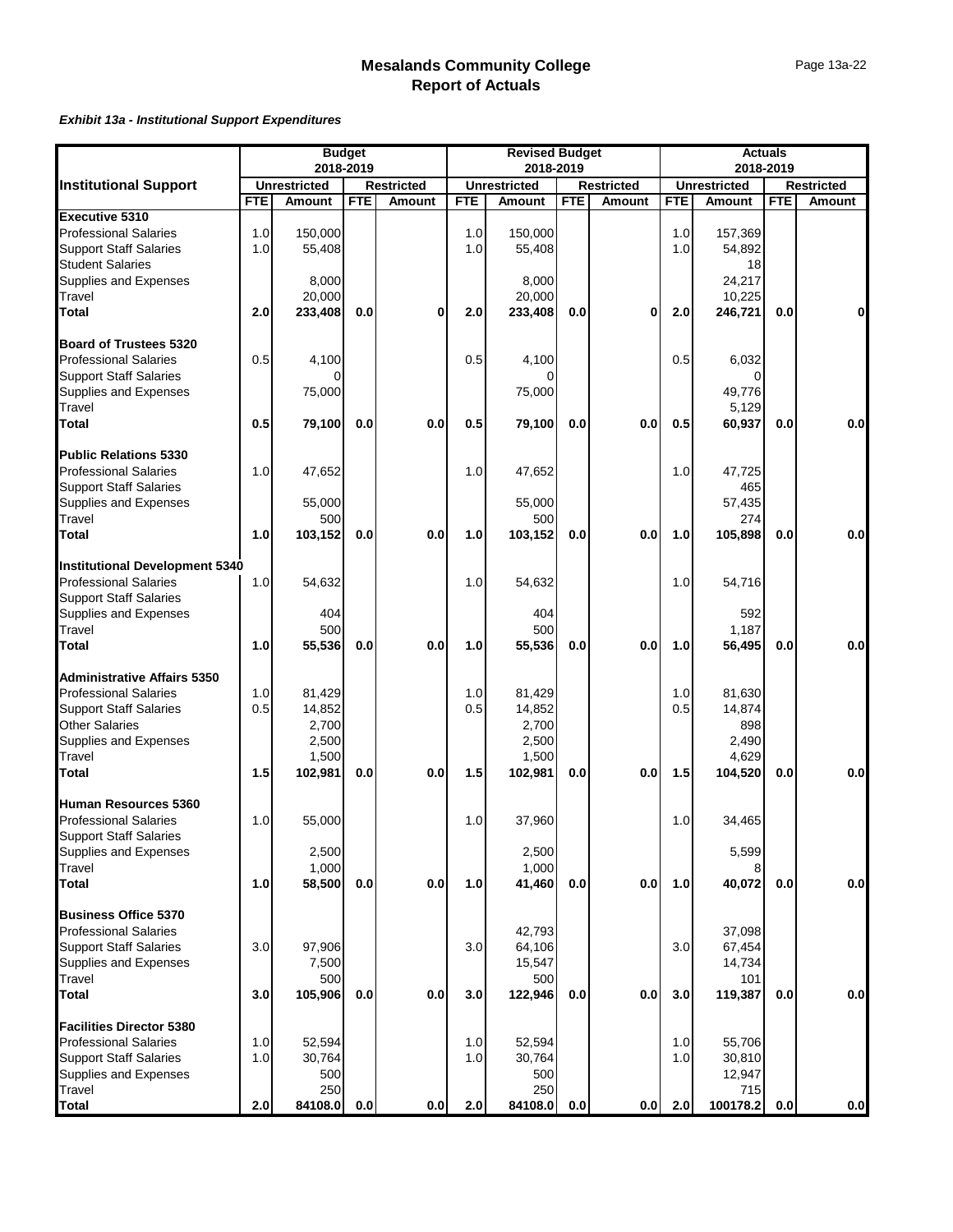#### *Exhibit 13a - Institutional Support Expenditures*

|                                                                                                                                         | <b>Budget</b><br>2018-2019 |                     |            |                   | <b>Revised Budget</b><br>2018-2019 |                     |            |                   | <b>Actuals</b><br>2018-2019 |                     |            |                   |
|-----------------------------------------------------------------------------------------------------------------------------------------|----------------------------|---------------------|------------|-------------------|------------------------------------|---------------------|------------|-------------------|-----------------------------|---------------------|------------|-------------------|
| <b>Institutional Support</b>                                                                                                            |                            | <b>Unrestricted</b> |            | <b>Restricted</b> |                                    | <b>Unrestricted</b> |            | <b>Restricted</b> |                             | <b>Unrestricted</b> |            | <b>Restricted</b> |
|                                                                                                                                         | <b>FTE</b>                 | <b>Amount</b>       | <b>FTE</b> | <b>Amount</b>     | <b>FTE</b>                         | Amount              | <b>FTE</b> | <b>Amount</b>     | <b>FTE</b>                  | <b>Amount</b>       | <b>FTE</b> | Amount            |
| <b>Grant Writer</b><br><b>Professional Salaries</b><br><b>Support Staff Salaries</b><br>Supplies and Expenses<br>Travel<br><b>Total</b> | 0.0                        | 0.0                 | 0.0        | 0.0               | 0.0                                | 0.0                 | 0.0        | 0.0               | 0.0                         | 0.0                 | 0.0        | 0.0               |
| <b>Unassigned</b><br><b>Professional Salaries</b><br><b>Support Staff Salaries</b><br>Supplies and Expenses<br>Travel<br><b>Total</b>   | 0.0                        | 0.0                 | 0.0        | 0                 | 0.0                                | 0.01                | 0.0        | $\bf{0}$          | 0.0                         | 0.0                 | 0.0        | 0                 |
| <b>Unassigned</b><br><b>Professional Salaries</b><br><b>Support Staff Salaries</b><br>Supplies and Expenses<br>Travel<br><b>Total</b>   | 0.0                        | 0.0                 | 0.0        | 0.0               | 0.0                                | 0.0 <sub>l</sub>    | 0.0        | 0.0               | 0.0                         | 0.0                 | 0.0        | 0.0               |
| <b>Unassigned</b><br><b>Professional Salaries</b><br><b>Support Staff Salaries</b><br>Supplies and Expenses<br>Travel<br><b>Total</b>   | 0.0                        | 0.0                 | 0.0        | 0.0               | 0.0                                | 0.0                 | 0.0        | 0.0               | 0.0                         | 0.0                 | 0.0        | 0.0               |

#### *Grand Totals*

|                               |                  | <b>Budget</b>                            |                  |               | <b>Revised Budget</b> |                     |                  |                   | <b>Actuals</b> |                     |                   |              |  |
|-------------------------------|------------------|------------------------------------------|------------------|---------------|-----------------------|---------------------|------------------|-------------------|----------------|---------------------|-------------------|--------------|--|
|                               |                  | 2018-2019                                |                  |               |                       | 2018-2019           |                  |                   |                |                     | 2018-2019         |              |  |
|                               |                  | <b>Restricted</b><br><b>Unrestricted</b> |                  |               |                       | <b>Unrestricted</b> |                  | <b>Restricted</b> |                | <b>Unrestricted</b> | <b>Restricted</b> |              |  |
|                               | <b>FTEI</b>      | Amount                                   | <b>FTE</b>       | <b>Amount</b> | <b>FTE</b>            | Amount              | <b>FTE</b>       | <b>Amount</b>     | FTE.           | Amount              | <b>FTE</b>        | Amount       |  |
| <b>Details</b>                |                  |                                          |                  |               |                       |                     |                  |                   |                |                     |                   |              |  |
| <b>Professional Salaries</b>  | 6.5              | 445,407                                  | 0.01             | 0             | 6.5                   | 471.160             | 0.0 <sub>l</sub> |                   | 6.5            | 474.742             | 0.0               | 0            |  |
| <b>Support Staff Salaries</b> | 5.5              | 198,930                                  | 0.01             | ΩI            | 5.5                   | 165,130             | 0.01             |                   | 5.5            | 168.495             | 0.01              | 0            |  |
| <b>Student Salaries</b>       | 0.0              |                                          | 0.01             | 0l            | 0.0                   |                     | 0.0 <sub>l</sub> |                   | 0.01           | 18                  | 0.01              | 0            |  |
| <b>Other Salaries</b>         | 0.0              | 2,700                                    | 0.01             | ΩI            | 0.0                   | 2.700               | 0.0 <sub>l</sub> |                   | 0.01           | 898                 | 0.01              | 0            |  |
| Supplies and Expenses         | 0.0              | 151,404                                  | 0.01             | ΟI            | 0.0                   | 159,451             | 0.0 <sub>l</sub> |                   | 0.01           | 167.789             | 0.01              | 0            |  |
| Travel                        | 0.0 <sub>l</sub> | 24,250                                   | 0.0 <sub>l</sub> | ΩI            | 0.0                   | 24.250              | 0.0 <sub>l</sub> |                   | 0.0            | 22.267              | 0.01              | 0            |  |
| Total                         | 12.0             | 822,691                                  | 0.01             | 0             | 12.0                  | 822,691             | 0.01             |                   | 12.0           | 834.209             | 0.01              | $\mathbf{0}$ |  |
|                               |                  |                                          |                  |               |                       |                     |                  |                   |                |                     |                   |              |  |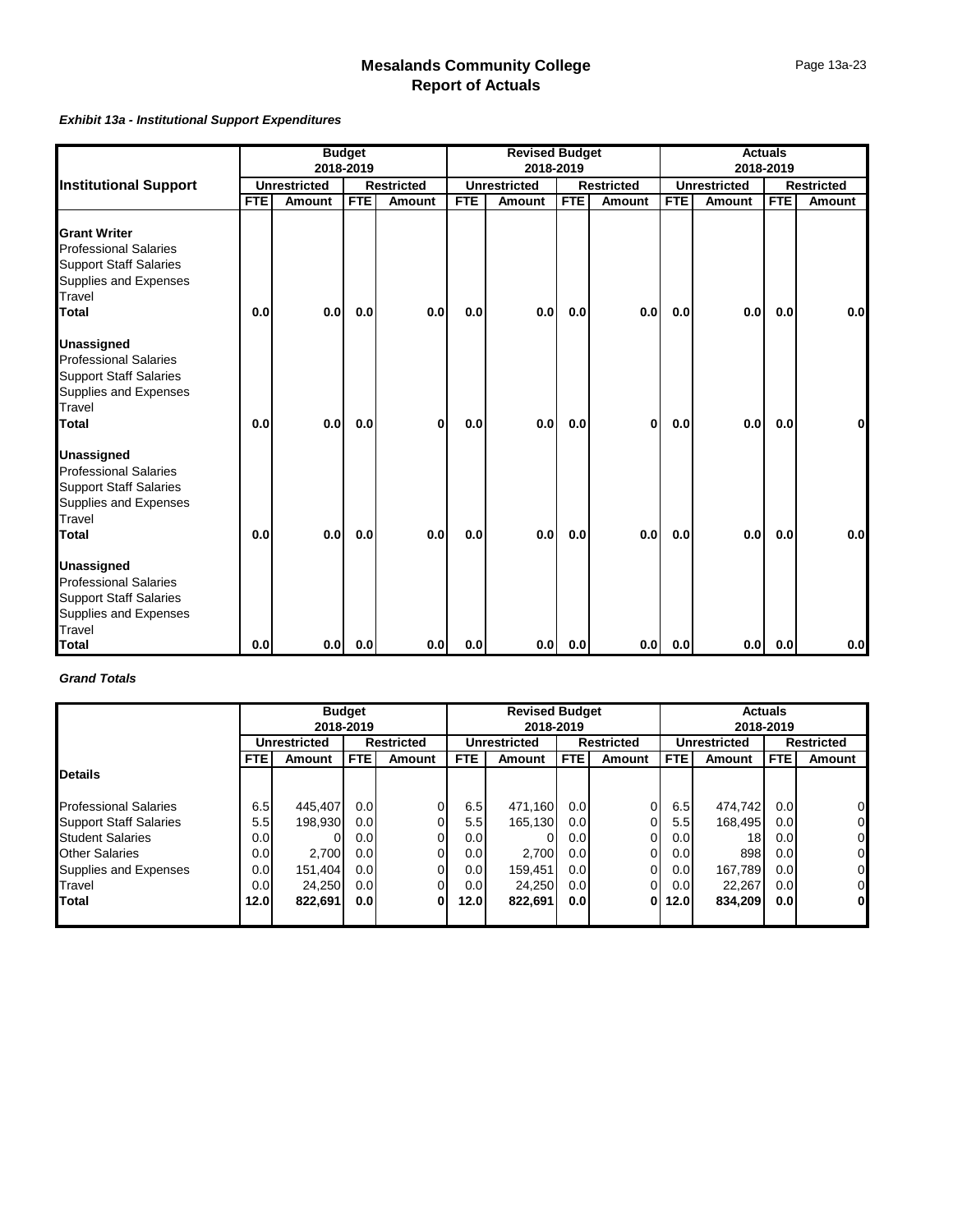*Exhibit 14a - Operation and Maintenance of Plant Expenditures*

|                                 | <b>Budget</b><br>2018-2019 |                   |                     | <b>Revised Budget</b><br>2018-2019 |                     | <b>Actuals</b><br>2018-2019 |
|---------------------------------|----------------------------|-------------------|---------------------|------------------------------------|---------------------|-----------------------------|
|                                 | <b>Unrestricted</b>        | <b>Restricted</b> | <b>Unrestricted</b> | <b>Restricted</b>                  | <b>Unrestricted</b> | Restricted                  |
|                                 |                            |                   |                     |                                    |                     |                             |
|                                 |                            |                   |                     |                                    |                     |                             |
| Maintenance 5410                | 111,053                    | $\mathbf 0$       | 166,053             | 0                                  | 162,268             | $\overline{0}$              |
| Custodial 5420                  | 83,149                     | $\pmb{0}$         | 83,149              | $\mathsf{O}\xspace$                | 89,519              | $\overline{0}$              |
| Grounds 5430                    | 9,000                      | $\pmb{0}$         | 9,000               | $\mathbf 0$                        | 13,577              | $\overline{0}$              |
| <b>Building Repair</b>          | 0                          | $\pmb{0}$         | $\Omega$            | $\mathsf{O}\xspace$                | 0                   | $\overline{0}$              |
| <b>Total</b>                    | 203,202                    | $\mathbf 0$       | 258,202             | $\mathbf{0}$                       | 265,364             | $\mathbf{0}$                |
|                                 |                            |                   |                     |                                    |                     |                             |
| Items Not Included in 14a       |                            |                   |                     |                                    |                     |                             |
| Group Insurance 6205            | 44,413                     |                   | 44,413              |                                    | 33,644              |                             |
| Educational Retirement 6225/62  | 17,994                     |                   | 17,994              |                                    | 18,312              |                             |
| Retiree Health Care 6235        | 2,589                      |                   | 2,589               |                                    | 2,633               |                             |
| Social Security 6240            | 8,026                      |                   | 8,026               |                                    | 8,170               |                             |
| Medicare Taxes 6245             | 1,877                      |                   | 1,877               |                                    | 1,911               |                             |
| Unemployment Compensation 6:    | 2,130                      |                   | 2,130               |                                    | 2,150               |                             |
| Workmen's Compensation          | 85                         |                   | 85                  |                                    |                     |                             |
| Telephone Service               | 5,150                      |                   | 5,150               |                                    |                     |                             |
| Internal Service Departments    | 15,450                     |                   | 15,450              |                                    | 5,017               |                             |
| Electricity 6325                | 63,000                     |                   | 63,000              |                                    | 75,468              |                             |
| Natural Gas 6330                | 15,000                     |                   | 15,000              |                                    | 20,519              |                             |
| Water and Garbage 6335          | 17,000                     |                   | 17,000              |                                    | 25,474              |                             |
|                                 |                            |                   |                     |                                    |                     |                             |
| Property Insurance 6306         | 190,000                    |                   | 190,000             |                                    | 182,254             |                             |
| Total Items Not Included in 14a | 382,714                    | 0                 | 382,714             | 0                                  | 375,552             | $\mathbf{0}$                |
|                                 |                            |                   |                     |                                    |                     |                             |
| <b>Grand Total Expenditures</b> | 585,916                    | 0                 | 640,916             | 0                                  | 640,916             | $\boldsymbol{o}$            |
|                                 |                            |                   |                     |                                    |                     |                             |
|                                 |                            |                   |                     |                                    |                     |                             |
|                                 |                            |                   |                     |                                    |                     |                             |
|                                 |                            |                   |                     |                                    |                     |                             |
|                                 |                            |                   |                     |                                    |                     |                             |
|                                 |                            |                   |                     |                                    |                     |                             |
|                                 |                            |                   |                     |                                    |                     |                             |
|                                 |                            |                   |                     |                                    |                     |                             |
|                                 |                            |                   |                     |                                    |                     |                             |
|                                 |                            |                   |                     |                                    |                     |                             |
|                                 |                            |                   |                     |                                    |                     |                             |
|                                 |                            |                   |                     |                                    |                     |                             |
|                                 |                            |                   |                     |                                    |                     |                             |
|                                 |                            |                   |                     |                                    |                     |                             |
|                                 |                            |                   |                     |                                    |                     |                             |
|                                 |                            |                   |                     |                                    |                     |                             |
|                                 |                            |                   |                     |                                    |                     |                             |
|                                 |                            |                   |                     |                                    |                     |                             |
|                                 |                            |                   |                     |                                    |                     |                             |
|                                 |                            |                   |                     |                                    |                     |                             |
|                                 |                            |                   |                     |                                    |                     |                             |
|                                 |                            |                   |                     |                                    |                     |                             |
|                                 |                            |                   |                     |                                    |                     |                             |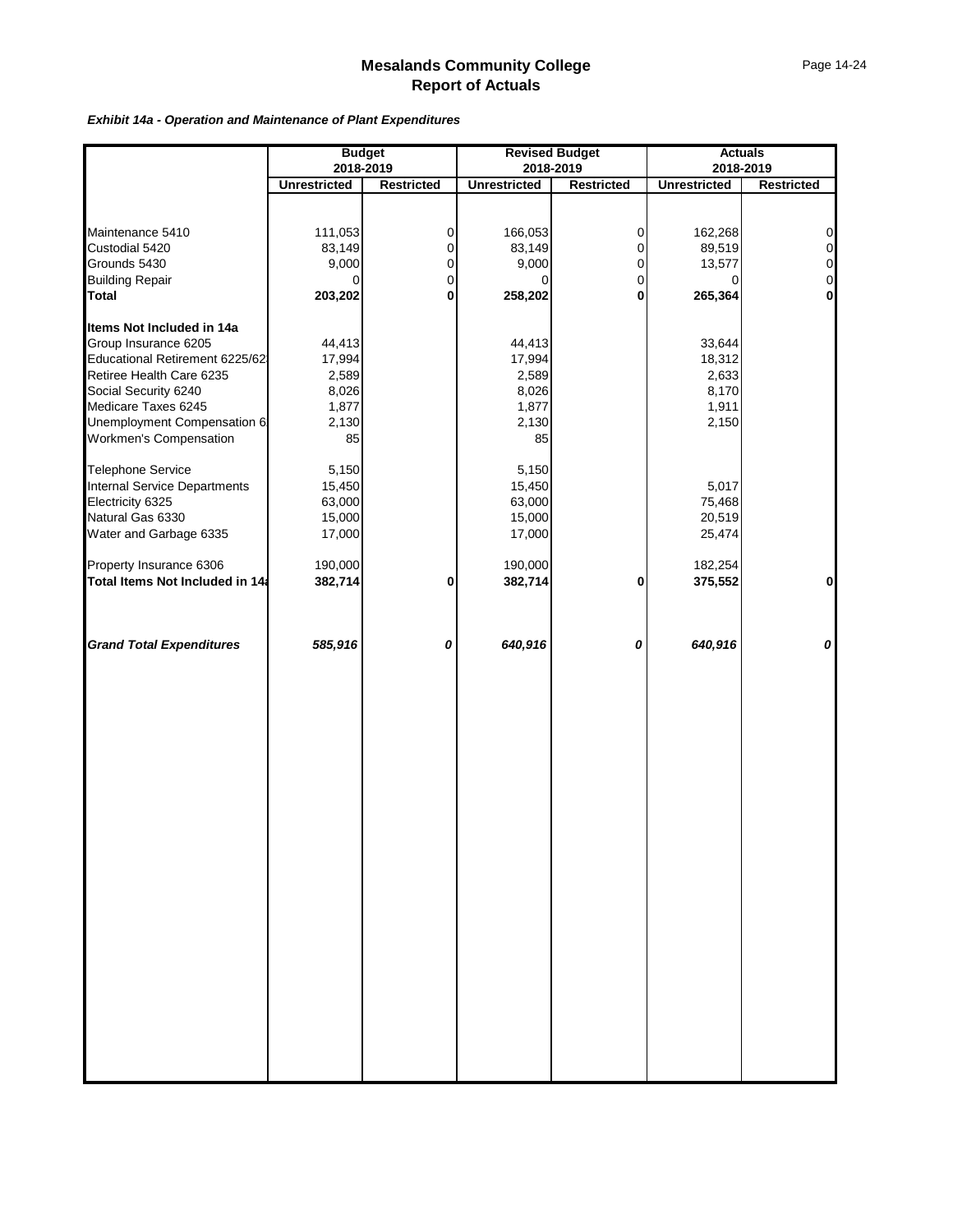#### *Exhibit 14a - Operation and Maintenance of Plant Expenditures*

|                               |            | <b>Budget</b><br>2018-2019 |            |                   |            | <b>Revised Budget</b> |            |                   | <b>Actuals</b> |                     |            |                   |
|-------------------------------|------------|----------------------------|------------|-------------------|------------|-----------------------|------------|-------------------|----------------|---------------------|------------|-------------------|
|                               |            |                            |            |                   |            |                       | 2018-2019  |                   |                |                     | 2018-2019  |                   |
|                               |            | <b>Unrestricted</b>        |            | <b>Restricted</b> |            | <b>Unrestricted</b>   |            | <b>Restricted</b> |                | <b>Unrestricted</b> |            | <b>Restricted</b> |
|                               | <b>FTE</b> | <b>Amount</b>              | <b>FTE</b> | <b>Amount</b>     | <b>FTE</b> | Amount                | <b>FTE</b> | <b>Amount</b>     | <b>FTE</b>     | Amount              | <b>FTE</b> | <b>Amount</b>     |
| <b>Maintenance 5410</b>       |            |                            |            |                   |            |                       |            |                   |                |                     |            |                   |
| <b>Professional Salaries</b>  | 1.0        | 35,290                     |            |                   | 1.0        | 35,290                |            |                   | 1.0            | 35,343              |            |                   |
| <b>Support Staff Salaries</b> | 1.0        | 31,013                     |            |                   | 1.0        | 31,013                |            |                   | 1.0            | 33,714              |            |                   |
| Supplies and Expenses         |            | 40,000                     |            |                   |            | 95,000                |            |                   |                | 93,209              |            |                   |
| Travel                        |            |                            |            |                   |            |                       |            |                   |                |                     |            |                   |
| Equipment                     |            | 4,750                      |            |                   |            | 4,750                 |            |                   |                |                     |            |                   |
| <b>Total</b>                  | 2.0        | 111,053                    | 0.0        | 0.0               | 2.0        | 166,053               | 0.0        | 0.0               | 2.0            | 162,268             | 0.0        | 0.0               |
| Custodial 5420                |            |                            |            |                   |            |                       |            |                   |                |                     |            |                   |
| <b>Professional Salaries</b>  |            |                            |            |                   |            |                       |            |                   |                |                     |            |                   |
| <b>Support Staff Salaries</b> | 2.0        | 63,149                     |            |                   | 2.0        | 63,149                |            |                   | 3.0            | 63,287              |            |                   |
| <b>Other Salaries</b>         | 0.0        | 5,000                      |            |                   | 0.0        | 5,000                 |            |                   | 0.0            |                     |            |                   |
| Supplies and Expenses         |            | 15,000                     |            |                   |            | 15,000                |            |                   |                | 26,232              |            |                   |
| Travel                        |            |                            |            |                   |            |                       |            |                   |                |                     |            |                   |
| Equipment                     |            |                            |            |                   |            |                       |            |                   |                |                     |            |                   |
| <b>Total</b>                  | 2.0        | 83,149                     | 0.0        | 0.0               | 2.0        | 83,149                | 0.0        | 0.0               | 3.0            | 89,519              | 0.0        | 0.0               |
| Grounds 5430                  |            |                            |            |                   |            |                       |            |                   |                |                     |            |                   |
| <b>Professional Salaries</b>  |            |                            |            |                   |            |                       |            |                   |                |                     |            |                   |
| <b>Support Staff Salaries</b> |            |                            |            |                   |            |                       |            |                   |                |                     |            |                   |
| <b>Other Salaries</b>         | 0.0        | 2,000                      |            |                   | 0.0        | 2,000                 |            |                   | 0.0            | U                   |            |                   |
| Supplies and Expenses         |            | 7,000                      |            |                   |            | 7,000                 |            |                   |                | 13,311              |            |                   |
| Travel                        |            |                            |            |                   |            |                       |            |                   |                | 266                 |            |                   |
| Equipment                     |            | 0                          |            |                   |            | $\Omega$              |            |                   |                | O                   |            |                   |
| <b>Total</b>                  | 0.0        | 9,000                      | 0.0        | 0.0               | 0.0        | 9,000                 | 0.0        | 0.0               | 0.0            | 13,577              | 0.0        | 0.0               |
| <b>Building Repair</b>        |            |                            |            |                   |            |                       |            |                   |                |                     |            |                   |
| Supplies and Expenses         |            | 0                          |            |                   |            | $\Omega$              |            |                   |                | U                   |            |                   |
| Travel                        |            |                            |            |                   |            |                       |            |                   |                |                     |            |                   |
| Equipment                     |            |                            |            |                   |            |                       |            |                   |                |                     |            |                   |
| <b>Total</b>                  | 0.0        | 0.0                        | 0.0        | 0.0               | 0.0        | 0.0 <sub>l</sub>      | 0.0        | 0.0               | 0.0            |                     | 0.0 0.0    | 0.0               |

### *Grand Totals*

|                               |                  | <b>Budget</b><br>2018-2019        |                  |                |            | <b>Revised Budget</b><br>2018-2019       |             |               |                     | <b>Actuals</b><br>2018-2019 |                  |                   |  |
|-------------------------------|------------------|-----------------------------------|------------------|----------------|------------|------------------------------------------|-------------|---------------|---------------------|-----------------------------|------------------|-------------------|--|
|                               |                  | <b>Restricted</b><br>Unrestricted |                  |                |            | <b>Restricted</b><br><b>Unrestricted</b> |             |               | <b>Unrestricted</b> |                             |                  | <b>Restricted</b> |  |
|                               | <b>FTE</b>       | <b>Amount</b>                     | <b>FTE</b>       | Amount         | <b>FTE</b> | <b>Amount</b>                            | <b>FTEI</b> | <b>Amount</b> | <b>FTE</b>          | Amount                      | <b>FTE</b>       | <b>Amount</b>     |  |
| <b>Details</b>                |                  |                                   |                  |                |            |                                          |             |               |                     |                             |                  |                   |  |
| <b>Professional Salaries</b>  | 1.0 <sub>l</sub> | 35,290                            | 0.0 <sub>l</sub> | 0              | 1.0        | 35,290                                   | 0.0         | 0             | 1.0                 | 35,343                      | 0.0              | $\overline{0}$    |  |
| <b>Support Staff Salaries</b> | 3.0 <sub>l</sub> | 94,162                            | 0.0 <sub>l</sub> | 0              | 3.0        | 94,162                                   | 0.0         |               | 4.0                 | 97,001                      | 0.01             | $\overline{0}$    |  |
| <b>Student Salaries</b>       | 0.0 <sub>l</sub> | 0                                 | 0.0              | $\Omega$       | 0.0        |                                          | 0.0         | 0             | 0.0 <sub>l</sub>    |                             | 0.01             | $\overline{0}$    |  |
| <b>Other Salaries</b>         | 0.0              | 7,000                             | 0.0              | $\Omega$       | 0.0        | 7,000                                    | 0.0         | $\Omega$      | 0.0                 |                             | 0.0 <sub>l</sub> | $\overline{0}$    |  |
| Supplies and Expenses         | 0.0              | 62,000                            | 0.01             | $\Omega$       | 0.0        | 117,000                                  | 0.0         | 0             | 0.0                 | 132,753                     | 0.0              | $\overline{0}$    |  |
| Travel                        | 0.0              |                                   | 0.0 <sub>l</sub> | $\overline{0}$ | 0.0        |                                          | 0.0         | 0             | 0.0                 | 266                         | 0.0 <sub>l</sub> | $\overline{0}$    |  |
| Equipment                     | 0.0              | 4,750                             | 0.0 <sub>l</sub> | 0              | 0.0        | 4,750                                    | 0.0         | 0             | 0.0                 | o                           | 0.01             | $\overline{0}$    |  |
| <b>ITotal</b>                 | 4.0              | 203,202                           | 0.0 <sub>l</sub> | 0.0            | 4.0        | 258,202                                  | 0.0         | 0.0           | 5.0 <sub>l</sub>    | 265,364                     | 0.0 <sub>l</sub> | 0.0 <sub>l</sub>  |  |
|                               |                  |                                   |                  |                |            |                                          |             |               |                     |                             |                  |                   |  |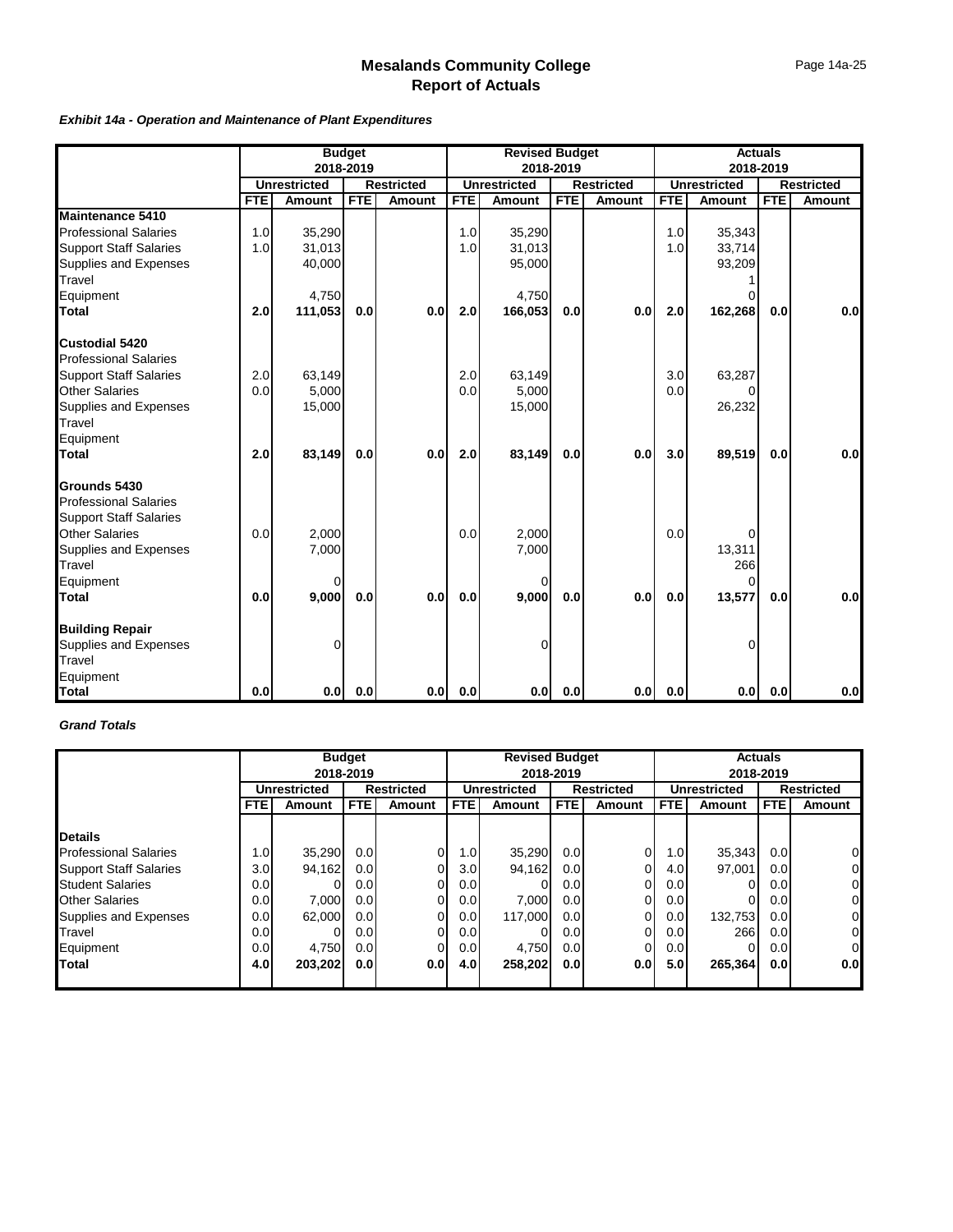*Exhibit 15- Student Social and Cultural Development*

|                                          |                                  | <b>Budget</b>     |                     | <b>Revised Budget</b> |                     | <b>Actuals</b>    |
|------------------------------------------|----------------------------------|-------------------|---------------------|-----------------------|---------------------|-------------------|
|                                          | 2018-2019<br><b>Unrestricted</b> | <b>Restricted</b> |                     | 2018-2019             | <b>Unrestricted</b> | 2018-2019         |
| <b>Revenues</b>                          |                                  |                   | <b>Unrestricted</b> | <b>Restricted</b>     |                     | <b>Restricted</b> |
|                                          |                                  |                   |                     |                       |                     |                   |
| Tuition and Miscellaneous Fees           |                                  |                   |                     |                       |                     |                   |
| <b>Federal Government Appropriations</b> |                                  |                   |                     |                       |                     |                   |
| <b>State Government Appropriations</b>   |                                  |                   |                     |                       |                     |                   |
| <b>Local Government Appropriations</b>   |                                  |                   |                     |                       |                     |                   |
| <b>Federal Govt Grants and Contracts</b> |                                  |                   |                     |                       |                     |                   |
| <b>State Govt Grants and Contracts</b>   |                                  |                   |                     |                       |                     |                   |
| <b>Local Govt Grants and Contracts</b>   |                                  |                   |                     |                       |                     |                   |
| <b>Private Gifts</b>                     |                                  |                   |                     |                       |                     |                   |
| Endowments, Land, Perm Fund              |                                  |                   |                     |                       |                     |                   |
| Sales and Services                       |                                  |                   |                     |                       |                     |                   |
| <b>Other Sources</b>                     |                                  |                   |                     |                       |                     |                   |
|                                          |                                  |                   |                     |                       |                     |                   |
| <b>Total Revenues</b>                    | $\bf{0}$                         | 0                 | $\bf{0}$            | $\bf{0}$              | 0                   | $\bf{0}$          |
| <b>Beginning Balances</b>                |                                  |                   |                     |                       |                     |                   |
| <b>Total Available</b>                   | $\bf{0}$                         | $\bf{0}$          | $\bf{0}$            | $\bf{0}$              | $\bf{0}$            | $\mathbf{0}$      |
| <b>Expenditures</b>                      |                                  |                   |                     |                       |                     |                   |
|                                          |                                  |                   |                     |                       |                     |                   |
| <b>Faculty Salaries</b>                  |                                  |                   |                     |                       |                     |                   |
| <b>Professional Salaries</b>             |                                  |                   |                     |                       |                     |                   |
| <b>Support Staff Salaries</b>            |                                  |                   |                     |                       |                     |                   |
| <b>GA/TA/RA Salaries</b>                 |                                  |                   |                     |                       |                     |                   |
| <b>Student Salaries</b>                  |                                  |                   |                     |                       |                     |                   |
| Federal Work Study Salaries              |                                  |                   |                     |                       |                     |                   |
| <b>State Work Study Salaries</b>         |                                  |                   |                     |                       |                     |                   |
| <b>Other Salaries</b>                    |                                  |                   |                     |                       |                     |                   |
| Supplies                                 |                                  |                   |                     |                       |                     |                   |
| Travel                                   |                                  |                   |                     |                       |                     |                   |
| Equipment                                |                                  |                   |                     |                       |                     |                   |
|                                          |                                  |                   |                     |                       |                     |                   |
| <b>Total Expenditures</b>                | $\bf{0}$                         | $\bf{0}$          | $\bf{0}$            | $\bf{0}$              | $\bf{0}$            | $\bf{0}$          |
| <b>Transfer To or (From)</b>             |                                  |                   |                     |                       |                     |                   |
| <b>Instruction and General</b>           | 0                                | 0                 | 0                   | 0                     | 0                   | 0                 |
|                                          |                                  |                   |                     |                       |                     |                   |
| <b>Ending Balance</b>                    | $\Omega$                         | $\Omega$          | $\bf{0}$            | $\Omega$              | $\bf{0}$            | $\mathbf{0}$      |
|                                          |                                  |                   |                     |                       |                     |                   |
|                                          |                                  |                   |                     |                       |                     |                   |
|                                          |                                  |                   |                     |                       |                     |                   |
|                                          |                                  |                   |                     |                       |                     |                   |
|                                          |                                  |                   |                     |                       |                     |                   |
|                                          |                                  |                   |                     |                       |                     |                   |
|                                          |                                  |                   |                     |                       |                     |                   |
|                                          |                                  |                   |                     |                       |                     |                   |
|                                          |                                  |                   |                     |                       |                     |                   |
|                                          |                                  |                   |                     |                       |                     |                   |
|                                          |                                  |                   |                     |                       |                     |                   |
|                                          |                                  |                   |                     |                       |                     |                   |
|                                          |                                  |                   |                     |                       |                     |                   |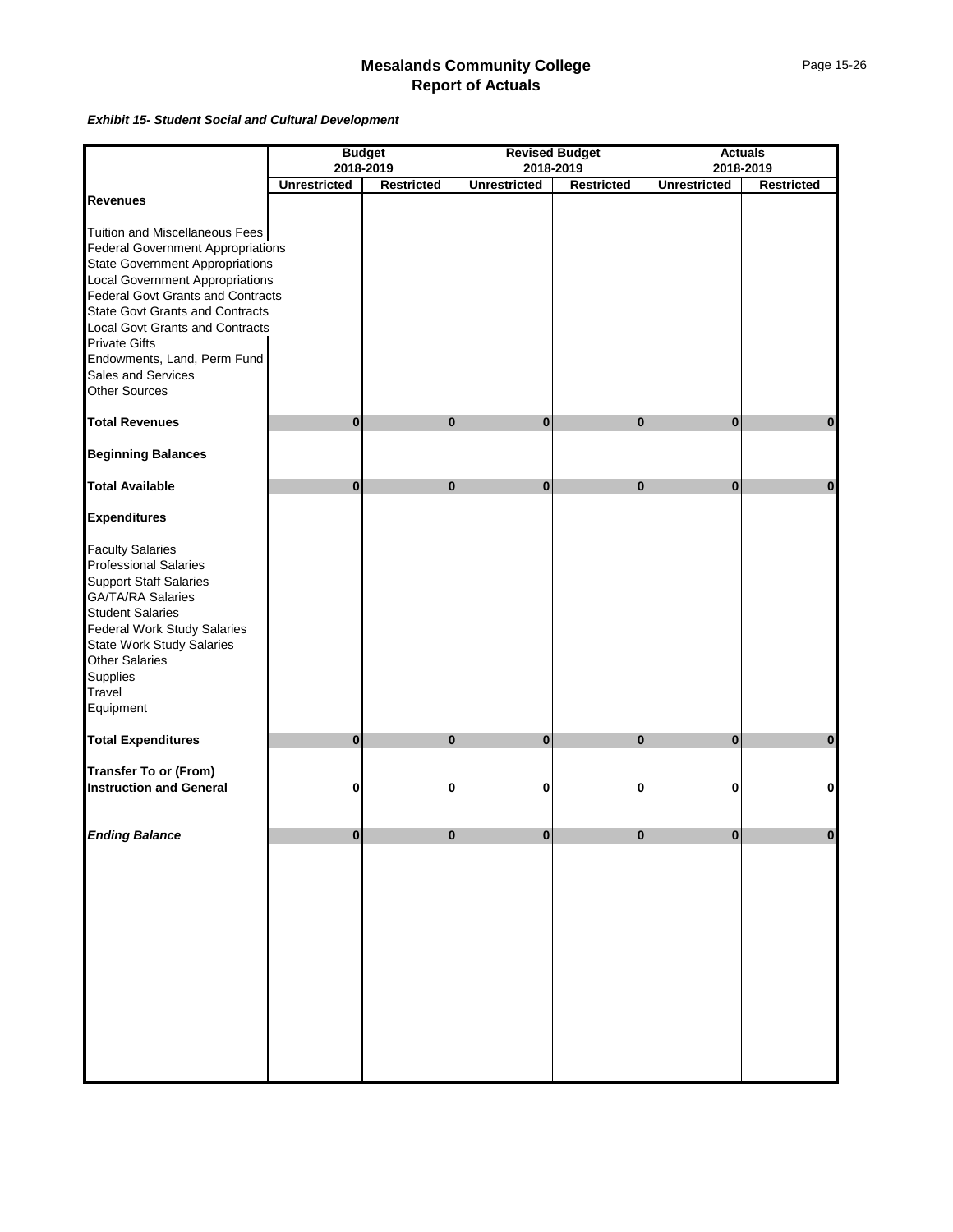|                                        | <b>Budget</b>           |          | <b>Revised Budget</b>          |               | <b>Actuals</b>      |                   |
|----------------------------------------|-------------------------|----------|--------------------------------|---------------|---------------------|-------------------|
|                                        | 2018-2019               |          | 2018-2019                      |               | 2018-2019           |                   |
| <b>Public Service</b>                  | Unrestricted Restricted |          | <b>Unrestricted Restricted</b> |               | <b>Unrestricted</b> | <b>Restricted</b> |
|                                        | <b>Amount</b>           | Amount   | <b>Amount</b>                  | <b>Amount</b> | <b>Amount</b>       | <b>Amount</b>     |
| <b>Revenues</b>                        |                         |          |                                |               |                     |                   |
|                                        |                         |          |                                |               |                     |                   |
| Tuition and Miscellaneous Fees         |                         | 0        | 0                              | 0             | 0                   |                   |
| Federal Government Appropriation       |                         | 0        |                                | 0             |                     |                   |
| <b>State Government Appropriation</b>  | 113,400                 |          | 113,400                        | 0             | 113,400             |                   |
| Local Government Appropriation         |                         |          | 0                              |               |                     |                   |
| Federal Govt Grants and Contra         | 0                       | 20,689   | 0                              | 9,926         | 0                   | 9,926             |
| <b>State Govt Grants and Contracts</b> | 0                       | 118,753  | 0                              | 131,900       | 0                   | 116,735           |
| <b>Local Govt Grants and Contracts</b> |                         |          | 0                              | 0             | 0                   | 0                 |
| <b>Private Gifts</b>                   |                         | 0        | 0                              | 0             | 0                   | 0                 |
| Endowments, Land, Perm Fund            |                         |          |                                | 0             |                     |                   |
| Sales and Services                     | 92,980                  | $\Omega$ | 92,980                         | 0             | 61,737              |                   |
| <b>Other Sources</b>                   |                         | 0        | 0                              | U             | 0                   |                   |
|                                        |                         |          |                                |               |                     |                   |
| <b>Total Revenues</b>                  | 206,380                 | 139,442  | 206,380                        | 141,826       | 175,137             | 126,661           |
| <b>Beginning Balances</b>              | 570,721                 | 0        | 526,451                        | 0             | 587,650             | 0                 |
| <b>Total Available</b>                 | 777,101                 | 139,442  | 732,831                        | 141,826       | 762,787             | 126,661           |
| <b>Expenditures</b>                    |                         |          |                                |               |                     |                   |
| <b>Faculty Salaries</b>                |                         |          | 0                              | 0             | 0                   |                   |
| <b>Professional Salaries</b>           | 25000                   | 56316    | 25000                          | 56316         | 22321               | 56401             |
| <b>Support Staff Salaries</b>          | 14852                   | 32071    | 14852                          | 32071         | 14874               | 27585             |
| <b>Student Salaries</b>                | 0                       | 0        | 0                              | 0             | 0                   |                   |
| <b>Other Salaries</b>                  | 0                       | 3641     | 0                              | 3641          | 0                   |                   |
| Supplies                               | 10800                   | 7633     | 150800                         | 10017         | 121247              | 5787              |
| Travel                                 | 500                     | 3400     | 500                            | 3400          | 181                 | 5001              |
| Equipment                              | 5000                    |          | 5000                           | ი             | 0                   |                   |
| <b>Benefits</b>                        | 7329                    | 36381    | 7329                           | 36381         | 3921                | 31887             |
|                                        |                         |          |                                |               |                     |                   |
| <b>Total Expenditures</b>              | 63,481                  | 139,442  | 203,481                        | 141,826       | 162,544             | 126,661           |
| <b>Transfer To or (From)</b>           |                         |          |                                |               |                     |                   |
| <b>Student Aid</b>                     | (70,000)                | 0        | (70,000)                       | 0             | (51,700)            | 0                 |
| <b>Athletics</b>                       | (11,700)                |          | (11,700)                       |               | (30,000)            |                   |
| <b>Total Transfers</b>                 | (81,700)                |          | (81,700)                       |               | (81,700)            |                   |
| <b>Ending Balance</b>                  | 631,920                 | $\bf{0}$ | 447,650                        | 0             | 518,544             | $\mathbf 0$       |
|                                        |                         |          |                                |               |                     |                   |
|                                        |                         |          |                                |               |                     |                   |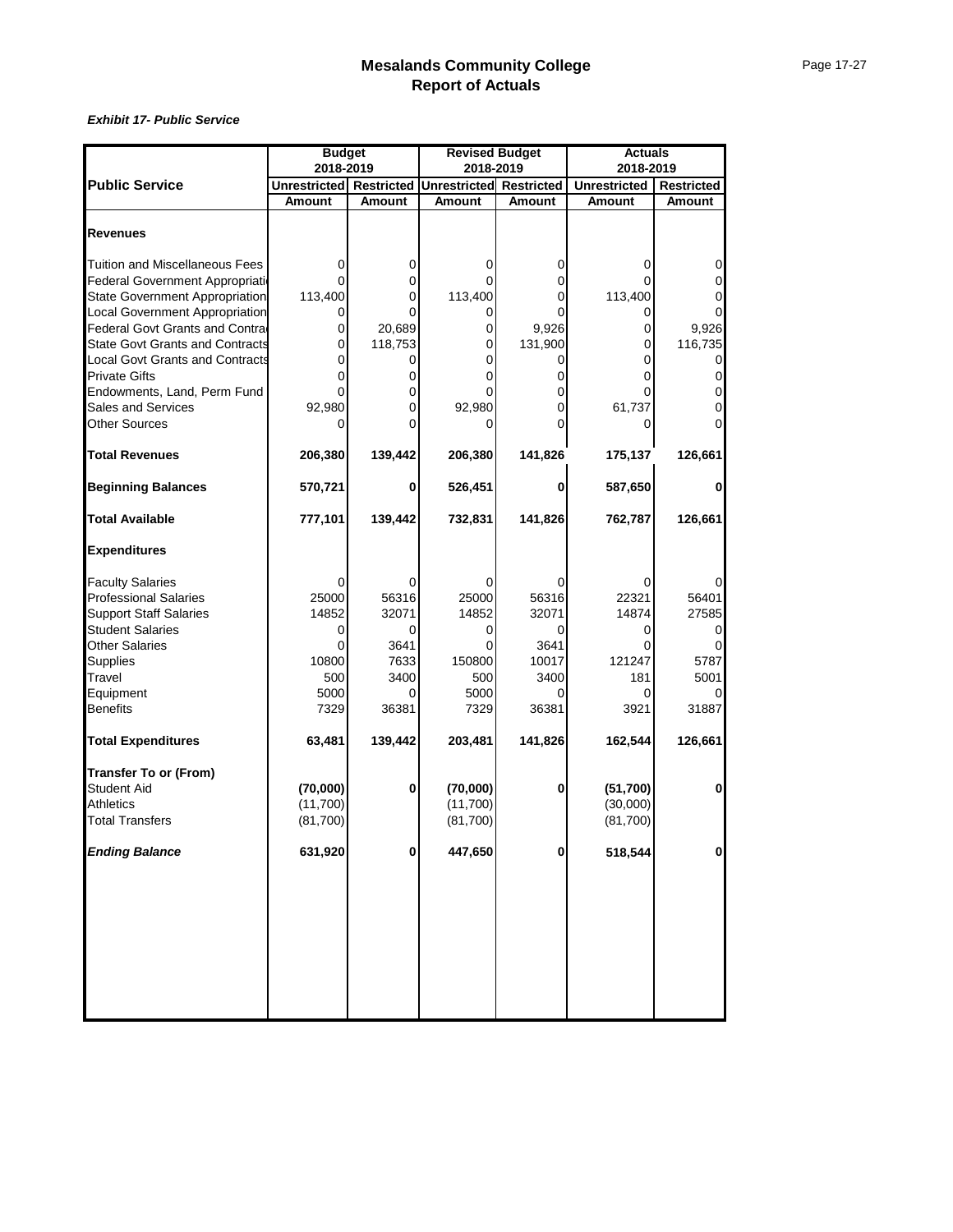|                                          | <b>Budget</b> |                     |            |                   |            | <b>Revised Budget</b> |            |                   |            |                     | <b>Actuals</b> |               |
|------------------------------------------|---------------|---------------------|------------|-------------------|------------|-----------------------|------------|-------------------|------------|---------------------|----------------|---------------|
|                                          |               | 2018-2019           |            |                   |            | 2018-2019             |            |                   |            |                     | 2018-2019      |               |
|                                          |               | <b>Unrestricted</b> |            | <b>Restricted</b> |            | <b>Unrestricted</b>   |            | <b>Restricted</b> |            | <b>Unrestricted</b> |                | Restricted    |
| <b>SBDC Program Income 3760</b>          | <b>FTE</b>    | Amount              | <b>FTE</b> | <b>Amount</b>     | <b>FTE</b> | <b>Amount</b>         | <b>FTE</b> | Amount            | <b>FTE</b> | <b>Amount</b>       | <b>FTE</b>     | <b>Amount</b> |
| <b>Revenues</b>                          |               |                     |            |                   |            |                       |            |                   |            |                     |                |               |
| Tuition and Miscellaneous Fees           |               |                     |            |                   |            |                       |            |                   |            |                     |                |               |
| <b>Federal Government Appropriations</b> |               |                     |            |                   |            |                       |            |                   |            |                     |                |               |
| <b>State Government Appropriations</b>   |               |                     |            |                   |            |                       |            |                   |            |                     |                |               |
| <b>Local Government Appropriations</b>   |               |                     |            |                   |            |                       |            |                   |            |                     |                |               |
| Federal Govt Grants and Contracts        |               |                     |            |                   |            |                       |            |                   |            |                     |                |               |
| <b>State Govt Grants and Contracts</b>   |               |                     |            |                   |            |                       |            |                   |            |                     |                |               |
| <b>Local Govt Grants and Contracts</b>   |               |                     |            |                   |            |                       |            |                   |            |                     |                |               |
| <b>Private Gifts</b>                     |               |                     |            |                   |            |                       |            |                   |            |                     |                |               |
| Endowments, Land, Perm Fund              |               |                     |            |                   |            |                       |            |                   |            |                     |                |               |
| Sales and Services                       |               | 800                 |            |                   |            | 800                   |            |                   |            | 0                   |                |               |
| <b>Other Sources</b>                     |               |                     |            |                   |            |                       |            |                   |            |                     |                |               |
|                                          |               |                     |            |                   |            |                       |            |                   |            |                     |                |               |
| <b>Total Revenues</b>                    |               | 800                 |            | 0                 |            | 800                   |            | 0                 |            | 0                   |                | $\mathbf{0}$  |
| <b>Beginning Balances</b>                |               | 4,539               |            |                   |            | 3,479                 |            |                   |            | 3,479               |                |               |
| <b>Total Available</b>                   |               | 5,339               |            | 0                 |            | 4,279                 |            | 0                 |            | 3,479               |                | Οl            |
| <b>Expenditures</b>                      |               |                     |            |                   |            |                       |            |                   |            |                     |                |               |
| <b>Faculty Salaries</b>                  |               |                     |            |                   |            |                       |            |                   |            |                     |                |               |
| Professional Salaries                    |               |                     |            |                   |            |                       |            |                   |            |                     |                |               |
| <b>Support Staff Salaries</b>            |               |                     |            |                   |            |                       |            |                   |            |                     |                |               |
| <b>Student Salaries</b>                  |               |                     |            |                   |            |                       |            |                   |            |                     |                |               |
| <b>Other Salaries</b>                    |               |                     |            |                   |            |                       |            |                   |            |                     |                |               |
| Supplies                                 |               | 800                 |            |                   |            | 800                   |            |                   |            | 399                 |                |               |
| Travel                                   |               |                     |            |                   |            |                       |            |                   |            |                     |                |               |
| Equipment                                |               |                     |            |                   |            |                       |            |                   |            |                     |                |               |
| <b>Benefits</b>                          |               |                     |            |                   |            |                       |            |                   |            |                     |                |               |
| <b>Total Expenditures</b>                | 0.0           | 800                 | 0.0        | 0                 | 0.0        | 800                   | 0.0        | 0                 | 0.0        | 399                 | 0.0            | 0             |
| <b>Transfer To or (From)</b>             |               |                     |            |                   |            |                       |            |                   |            |                     |                |               |
| <b>Instruction and General</b>           |               |                     |            |                   |            |                       |            |                   |            |                     |                |               |
| <b>Ending Balance</b>                    |               | 5,339               |            | 0                 |            | 3,479                 |            | 0                 |            | 3,080               |                | 0             |
|                                          |               |                     |            |                   |            |                       |            |                   |            |                     |                |               |
|                                          |               |                     |            |                   |            |                       |            |                   |            |                     |                |               |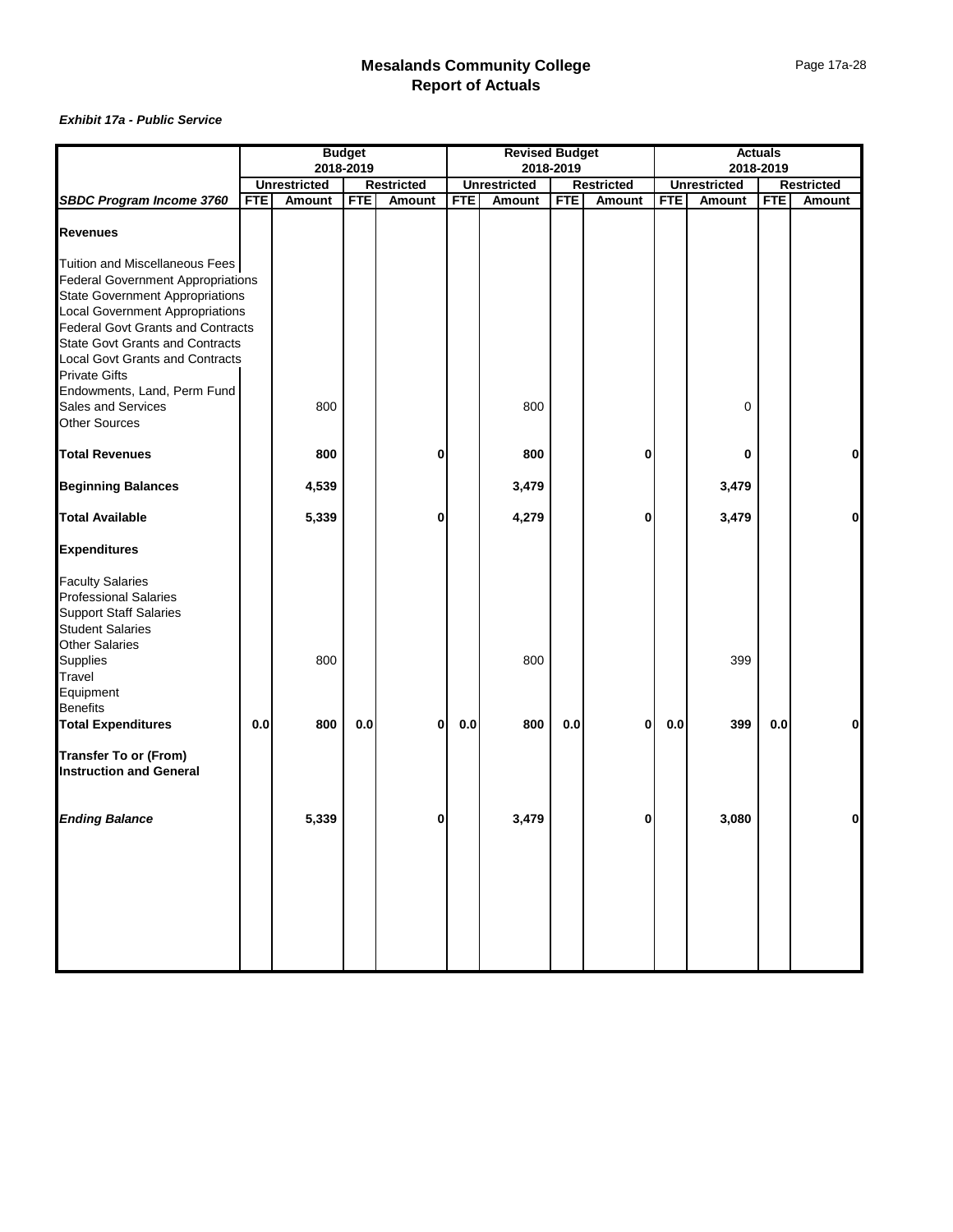|                                                                                                                                                                                                                                                                                                                                                                                                            |            |                     | <b>Budget</b> |                         |            | <b>Revised Budget</b> |            |                          |            |                     | <b>Actuals</b> |                   |
|------------------------------------------------------------------------------------------------------------------------------------------------------------------------------------------------------------------------------------------------------------------------------------------------------------------------------------------------------------------------------------------------------------|------------|---------------------|---------------|-------------------------|------------|-----------------------|------------|--------------------------|------------|---------------------|----------------|-------------------|
|                                                                                                                                                                                                                                                                                                                                                                                                            |            |                     | 2018-2019     |                         |            |                       | 2018-2019  |                          |            |                     | 2018-2019      |                   |
|                                                                                                                                                                                                                                                                                                                                                                                                            |            | <b>Unrestricted</b> |               | <b>Restricted</b>       |            | <b>Unrestricted</b>   |            | <b>Restricted</b>        |            | <b>Unrestricted</b> |                | <b>Restricted</b> |
| Small Bus. Dev. Ctr. 2701                                                                                                                                                                                                                                                                                                                                                                                  | <b>FTE</b> | <b>Amount</b>       | <b>FTE</b>    | Amount                  | <b>FTE</b> | Amount                | <b>FTE</b> | Amount                   | <b>FTE</b> | Amount              | <b>FTE</b>     | Amount            |
| <b>Revenues</b>                                                                                                                                                                                                                                                                                                                                                                                            |            |                     |               |                         |            |                       |            |                          |            |                     |                |                   |
| Tuition and Miscellaneous Fees<br><b>Federal Government Appropriations</b><br><b>State Government Appropriations</b><br><b>Local Government Appropriations</b><br><b>Federal Govt Grants and Contracts</b><br><b>State Govt Grants and Contracts</b><br><b>Local Govt Grants and Contracts</b><br><b>Private Gifts</b><br>Endowments, Land, Perm Fund<br><b>Sales and Services</b><br><b>Other Sources</b> |            |                     |               | 20,689<br>118,753       |            |                       |            | 9,926<br>131,900         |            |                     |                | 9,926<br>116,735  |
| <b>Total Revenues</b>                                                                                                                                                                                                                                                                                                                                                                                      |            | $\bf{0}$            |               | 139,442                 |            | 0                     |            | 141,826                  |            | 0                   |                | 126,661           |
| <b>Beginning Balances</b>                                                                                                                                                                                                                                                                                                                                                                                  |            |                     |               |                         |            |                       |            |                          |            | 0                   |                | $\bf{0}$          |
| <b>Total Available</b>                                                                                                                                                                                                                                                                                                                                                                                     |            | $\bf{0}$            |               | 139,442                 |            | 0                     |            | 141,826                  |            | 0                   |                | 126,661           |
| <b>Expenditures</b>                                                                                                                                                                                                                                                                                                                                                                                        |            |                     |               |                         |            |                       |            |                          |            |                     |                |                   |
| <b>Faculty Salaries</b><br><b>Professional Salaries</b><br><b>Support Staff Salaries</b><br><b>Student Salaries</b>                                                                                                                                                                                                                                                                                        |            |                     | 1.0<br>1.0    | 56,316<br>32,071        |            |                       | 1.0<br>1.0 | 56,316<br>32,071         |            |                     | 1.0<br>0.5     | 56,401<br>27,585  |
| <b>Other Salaries</b><br>Supplies<br>Travel<br>Equipment                                                                                                                                                                                                                                                                                                                                                   |            |                     |               | 3,641<br>7,633<br>3,400 |            |                       |            | 3,641<br>10,017<br>3,400 |            |                     |                | 5,787<br>5,001    |
| <b>Benefits</b><br><b>Total Expenditures</b>                                                                                                                                                                                                                                                                                                                                                               | 0.0        | 0                   | 2.0           | 36,381<br>139,442       | 0.0        | 0                     | 2.0        | 36,381<br>141,826        | 0.0        | 0                   | 1.5            | 31,887<br>126,661 |
| <b>Transfer To or (From)</b><br><b>Instruction and General</b>                                                                                                                                                                                                                                                                                                                                             |            |                     |               |                         |            |                       |            |                          |            |                     |                |                   |
| <b>Ending Balance</b>                                                                                                                                                                                                                                                                                                                                                                                      |            | 0                   |               | 0                       |            | 0                     |            | 0                        |            | 0                   |                | 0                 |
|                                                                                                                                                                                                                                                                                                                                                                                                            |            |                     |               |                         |            |                       |            |                          |            |                     |                |                   |
|                                                                                                                                                                                                                                                                                                                                                                                                            |            |                     |               |                         |            |                       |            |                          |            |                     |                |                   |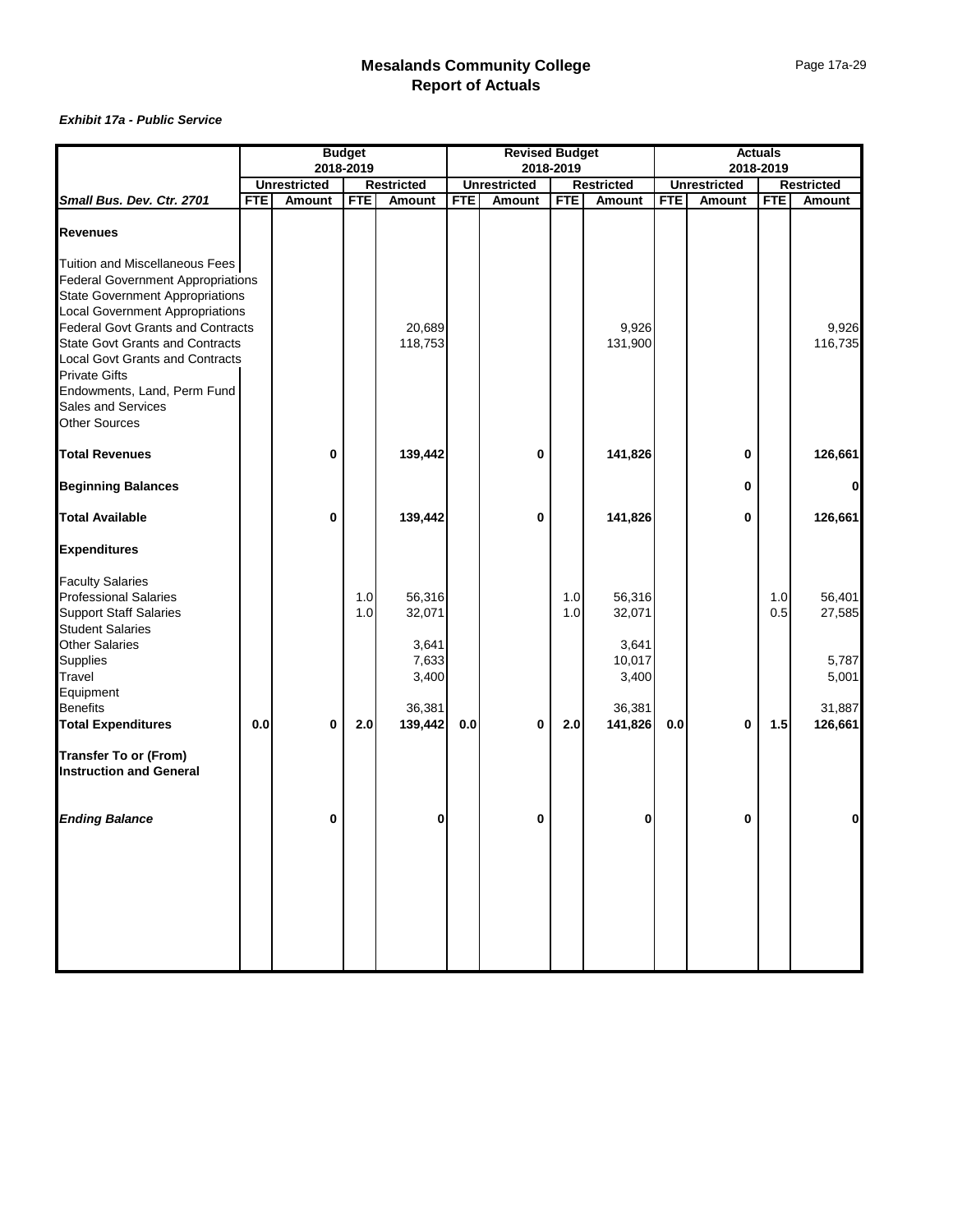|                                                                                                                                                                                                                                                                                                                        |            | <b>Budget</b>          |            |                   | <b>Revised Budget</b> |                        |            |                   |            | <b>Actuals</b>       |            |                |
|------------------------------------------------------------------------------------------------------------------------------------------------------------------------------------------------------------------------------------------------------------------------------------------------------------------------|------------|------------------------|------------|-------------------|-----------------------|------------------------|------------|-------------------|------------|----------------------|------------|----------------|
|                                                                                                                                                                                                                                                                                                                        |            | 2018-2019              |            |                   |                       |                        | 2018-2019  |                   |            |                      | 2018-2019  |                |
|                                                                                                                                                                                                                                                                                                                        |            | <b>Unrestricted</b>    |            | <b>Restricted</b> |                       | <b>Unrestricted</b>    |            | <b>Restricted</b> |            | <b>Unrestricted</b>  |            | Restricted     |
| TURBINE 3750                                                                                                                                                                                                                                                                                                           | <b>FTE</b> | Amount                 | <b>FTE</b> | Amount            | <b>FTE</b>            | Amount                 | <b>FTE</b> | Amount            | <b>FTE</b> | Amount               | <b>FTE</b> | <b>Amount</b>  |
| <b>Revenues</b>                                                                                                                                                                                                                                                                                                        |            |                        |            |                   |                       |                        |            |                   |            |                      |            |                |
| Tuition and Miscellaneous Fees<br><b>Federal Government Appropriations</b><br><b>State Government Appropriations</b><br><b>Local Government Appropriations</b><br><b>Federal Govt Grants and Contracts</b><br><b>State Govt Grants and Contracts</b><br><b>Local Govt Grants and Contracts</b><br><b>Private Gifts</b> |            | 113,400                |            |                   |                       | 113,400                |            |                   |            | 113,400              |            |                |
| Endowments, Land, Perm Fund<br>Sales and Services<br><b>Other Sources</b>                                                                                                                                                                                                                                              |            | 70,000                 |            |                   |                       | 70,000                 |            |                   |            | 37,382               |            |                |
| <b>Total Revenues</b>                                                                                                                                                                                                                                                                                                  |            | 183,400                |            | 0                 |                       | 183,400                |            | 0                 |            | 150,782              |            | 0              |
| <b>Beginning Balances</b>                                                                                                                                                                                                                                                                                              |            | 445,838                |            |                   |                       | 398,089                |            |                   |            | 459,289              |            |                |
| <b>Total Available</b>                                                                                                                                                                                                                                                                                                 |            | 629,238                |            | 0                 |                       | 581,489                |            | $\bf{0}$          |            | 610,071              |            | 0              |
| <b>Expenditures</b>                                                                                                                                                                                                                                                                                                    |            |                        |            |                   |                       |                        |            |                   |            |                      |            |                |
| <b>Faculty Salaries</b><br><b>Professional Salaries</b><br><b>Support Staff Salaries</b><br><b>Student Salaries</b><br><b>Other Salaries</b>                                                                                                                                                                           |            | 25,000                 |            |                   |                       | 25,000                 |            |                   |            | 22,321               |            | $\overline{O}$ |
| Supplies<br>Travel<br>Equipment                                                                                                                                                                                                                                                                                        |            | 10,000<br>500<br>5,000 |            |                   |                       | 10,000<br>500<br>5,000 |            |                   |            | 17,998<br>181        |            |                |
| <b>Benefits</b><br><b>Total Expenditures</b>                                                                                                                                                                                                                                                                           | 0.0        | 40,500                 | 0.0        | 0                 | $0.0\,$               | 40,500                 | 0.0        | $\bf{0}$          | 0.0        | 0<br>40,500          | 0.0        | $\mathbf{0}$   |
| <b>Transfer To or (From)</b><br><b>Student Aid</b><br><b>Athletics</b>                                                                                                                                                                                                                                                 |            | (70,000)<br>(11,700)   |            |                   |                       | (70,000)<br>(11,700)   |            |                   |            | (70,000)<br>(11,700) |            |                |
| <b>Ending Balance</b>                                                                                                                                                                                                                                                                                                  |            | 507,038                |            | 0                 | 0                     | 459,289                | 0          | 0                 | 0          | 487,871              | 0          | 0              |
|                                                                                                                                                                                                                                                                                                                        |            |                        |            |                   |                       |                        |            |                   |            |                      |            |                |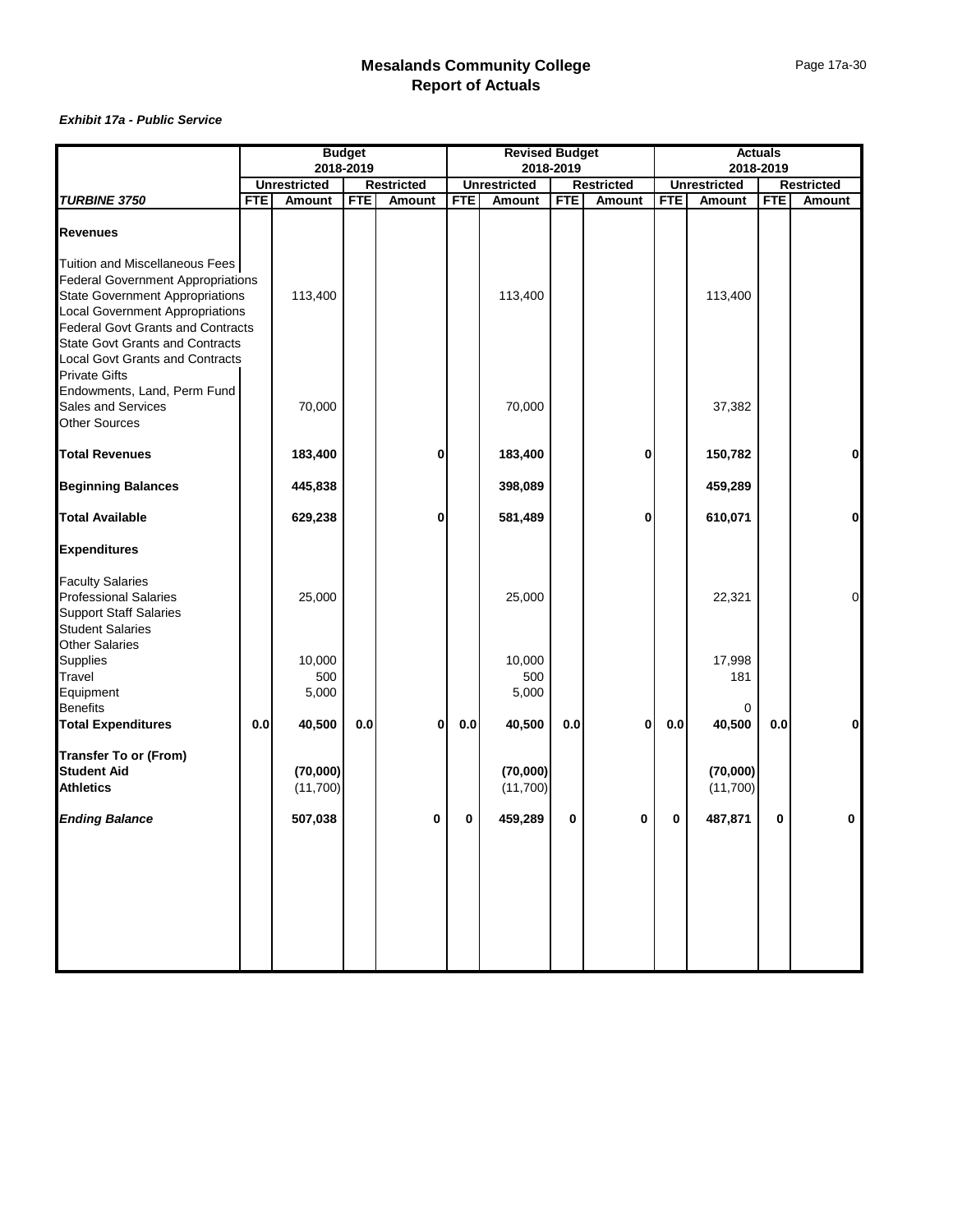|                                                                                  |            |                     | <b>Budget</b> |                   |            | <b>Revised Budget</b> |            |                   |            |                     | <b>Actuals</b> |                   |
|----------------------------------------------------------------------------------|------------|---------------------|---------------|-------------------|------------|-----------------------|------------|-------------------|------------|---------------------|----------------|-------------------|
|                                                                                  |            |                     | 2018-2019     |                   |            |                       | 2018-2019  |                   |            |                     | 2018-2019      |                   |
|                                                                                  |            | <b>Unrestricted</b> |               | <b>Restricted</b> |            | <b>Unrestricted</b>   |            | <b>Restricted</b> |            | <b>Unrestricted</b> |                | <b>Restricted</b> |
| <b>College Advancement 3720</b>                                                  | <b>FTE</b> | Amount              | <b>FTE</b>    | <b>Amount</b>     | <b>FTE</b> | Amount                | <b>FTE</b> | Amount            | <b>FTE</b> | Amount              | <b>FTE</b>     | Amount            |
| <b>Revenues</b>                                                                  |            |                     |               |                   |            |                       |            |                   |            |                     |                |                   |
| Tuition and Miscellaneous Fees<br><b>Federal Government Appropriations</b>       |            |                     |               |                   |            |                       |            |                   |            |                     |                |                   |
| <b>State Government Appropriations</b><br><b>Local Government Appropriations</b> |            |                     |               |                   |            |                       |            |                   |            |                     |                |                   |
| <b>Federal Govt Grants and Contracts</b>                                         |            |                     |               |                   |            |                       |            |                   |            |                     |                |                   |
| <b>State Govt Grants and Contracts</b>                                           |            |                     |               |                   |            |                       |            |                   |            |                     |                |                   |
| <b>Local Govt Grants and Contracts</b><br><b>Private Gifts</b>                   |            |                     |               |                   |            |                       |            |                   |            |                     |                |                   |
| Endowments, Land, Perm Fund                                                      |            |                     |               |                   |            |                       |            |                   |            |                     |                |                   |
| Sales and Services                                                               |            |                     |               |                   |            |                       |            |                   |            | 310                 |                |                   |
| <b>Other Sources</b>                                                             |            |                     |               |                   |            |                       |            |                   |            |                     |                |                   |
| <b>Total Revenues</b>                                                            |            | 0                   |               | 0                 |            | 0                     |            | 0                 |            | 310                 |                | $\mathbf{0}$      |
|                                                                                  |            |                     |               |                   |            |                       |            |                   |            |                     |                |                   |
| <b>Beginning Balances</b>                                                        |            | 9,077               |               |                   |            | 9,077                 |            |                   |            | 9,077               |                |                   |
| <b>Total Available</b>                                                           |            | 9,077               |               |                   |            | 9,077                 |            | 0                 |            | 9,388               |                | $\mathbf{0}$      |
| <b>Expenditures</b>                                                              |            |                     |               |                   |            |                       |            |                   |            |                     |                |                   |
| <b>Faculty Salaries</b>                                                          |            |                     |               |                   |            |                       |            |                   |            |                     |                |                   |
| <b>Professional Salaries</b>                                                     |            |                     |               |                   |            |                       |            |                   |            |                     |                |                   |
| <b>Support Staff Salaries</b>                                                    |            |                     |               |                   |            |                       |            |                   |            |                     |                |                   |
| <b>Student Salaries</b>                                                          |            |                     |               |                   |            |                       |            |                   |            |                     |                |                   |
| <b>Other Salaries</b>                                                            |            |                     |               |                   |            |                       |            |                   |            |                     |                |                   |
| Supplies                                                                         |            | $\Omega$            |               |                   |            | 0                     |            |                   |            |                     |                |                   |
| Travel                                                                           |            |                     |               |                   |            |                       |            |                   |            |                     |                |                   |
| Equipment<br><b>Benefits</b>                                                     |            |                     |               |                   |            |                       |            |                   |            |                     |                |                   |
| <b>Total Expenditures</b>                                                        | 0.0        | $\bf{0}$            | 0.0           | 0                 | $0.0\,$    | 0                     | 0.0        | $\bf{0}$          | 0.0        | 0                   | 0.0            | $\mathbf{0}$      |
|                                                                                  |            |                     |               |                   |            |                       |            |                   |            |                     |                |                   |
| <b>Transfer To or (From)</b><br><b>Instruction and General</b>                   |            |                     |               |                   |            |                       |            |                   |            |                     |                |                   |
|                                                                                  |            |                     |               |                   |            |                       |            |                   |            |                     |                |                   |
| <b>Ending Balance</b>                                                            |            | 9,077               |               | 0                 |            | 9,077                 |            |                   |            | 9,388               |                |                   |
|                                                                                  |            |                     |               |                   |            |                       |            |                   |            |                     |                |                   |
|                                                                                  |            |                     |               |                   |            |                       |            |                   |            |                     |                |                   |
|                                                                                  |            |                     |               |                   |            |                       |            |                   |            |                     |                |                   |
|                                                                                  |            |                     |               |                   |            |                       |            |                   |            |                     |                |                   |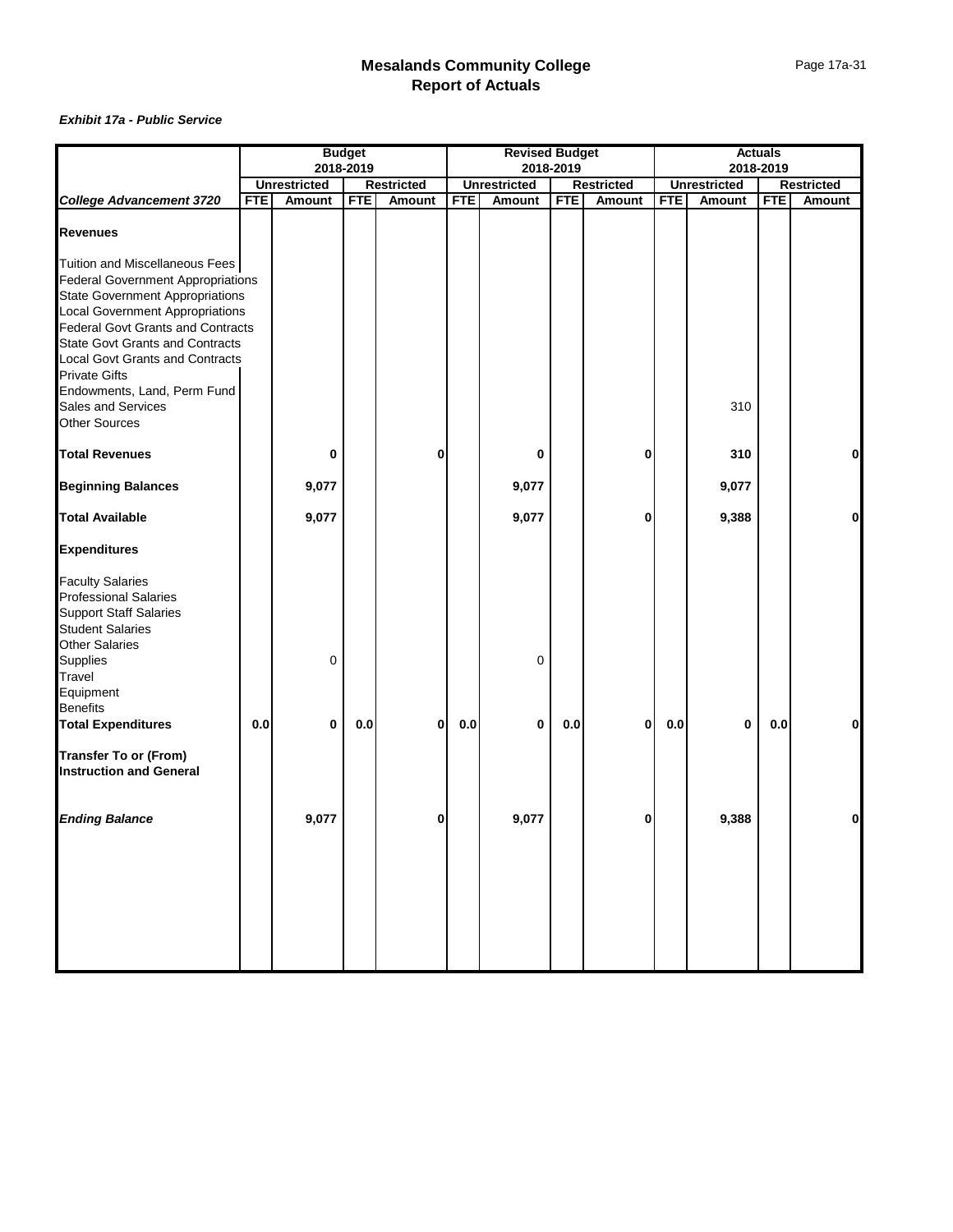|                                                                                          |            | <b>Budget</b>       |            |                   | <b>Revised Budget</b> |                     |            |                   |            | <b>Actuals</b>      |            |               |
|------------------------------------------------------------------------------------------|------------|---------------------|------------|-------------------|-----------------------|---------------------|------------|-------------------|------------|---------------------|------------|---------------|
|                                                                                          |            |                     | 2018-2019  |                   |                       |                     | 2018-2019  |                   |            |                     | 2018-2019  |               |
|                                                                                          |            | <b>Unrestricted</b> |            | <b>Restricted</b> |                       | <b>Unrestricted</b> |            | <b>Restricted</b> |            | <b>Unrestricted</b> |            | Restricted    |
| <b>FOUNDATION 3755</b>                                                                   | <b>FTE</b> | Amount              | <b>FTE</b> | Amount            | <b>FTE</b>            | Amount              | <b>FTE</b> | Amount            | <b>FTE</b> | Amount              | <b>FTE</b> | <b>Amount</b> |
| <b>Revenues</b>                                                                          |            |                     |            |                   |                       |                     |            |                   |            |                     |            |               |
| Tuition and Miscellaneous Fees<br><b>Federal Government Appropriations</b>               |            |                     |            |                   |                       |                     |            |                   |            |                     |            |               |
| <b>State Government Appropriations</b><br><b>Local Government Appropriations</b>         |            |                     |            |                   |                       |                     |            |                   |            |                     |            |               |
| <b>Federal Govt Grants and Contracts</b><br><b>State Govt Grants and Contracts</b>       |            |                     |            |                   |                       |                     |            |                   |            |                     |            |               |
| <b>Local Govt Grants and Contracts</b><br><b>Private Gifts</b>                           |            |                     |            |                   |                       |                     |            |                   |            |                     |            |               |
| Endowments, Land, Perm Fund<br>Sales and Services<br><b>Other Sources</b>                |            | 22,180              |            |                   |                       | 22,180              |            |                   |            | 18,795              |            |               |
| <b>Total Revenues</b>                                                                    |            | 22,180              |            | 0                 |                       | 22,180              |            | 0                 |            | 18,795              |            | $\mathbf{0}$  |
| <b>Beginning Balances</b>                                                                |            | 1,350               |            |                   |                       | 1,350               |            |                   |            | 1,349               |            |               |
| <b>Total Available</b>                                                                   |            | 23,530              |            | 0                 |                       | 23,530              |            | $\bf{0}$          |            | 20,144              |            | οl            |
| <b>Expenditures</b>                                                                      |            |                     |            |                   |                       |                     |            |                   |            |                     |            |               |
| <b>Faculty Salaries</b><br><b>Professional Salaries</b><br><b>Support Staff Salaries</b> | 0.5        | 14,852              |            |                   | 0.5                   | 14,852              |            |                   | 0.5        | 14,874              |            |               |
| <b>Student Salaries</b><br><b>Other Salaries</b><br>Supplies<br>Travel                   |            | $\Omega$            |            |                   |                       | 0                   |            |                   |            | 0                   |            |               |
| Equipment<br><b>Benefits</b>                                                             |            | 7,329               |            |                   |                       | 7,329               |            |                   |            | 3,921               |            |               |
| <b>Total Expenditures</b>                                                                | 0.5        | 22,181              | 0.0        | 0                 | 0.5                   | 22,181              | 0.0        | 0                 | 0.5        | 18,795              | 0.0        | $\mathbf{0}$  |
| <b>Transfer To or (From)</b><br><b>Instruction and General</b>                           |            |                     |            |                   |                       |                     |            |                   |            |                     |            |               |
| <b>Ending Balance</b>                                                                    |            | 1,349               |            | 0                 |                       | 1,349               |            | 0                 |            | 1,349               |            | 0             |
|                                                                                          |            |                     |            |                   |                       |                     |            |                   |            |                     |            |               |
|                                                                                          |            |                     |            |                   |                       |                     |            |                   |            |                     |            |               |
|                                                                                          |            |                     |            |                   |                       |                     |            |                   |            |                     |            |               |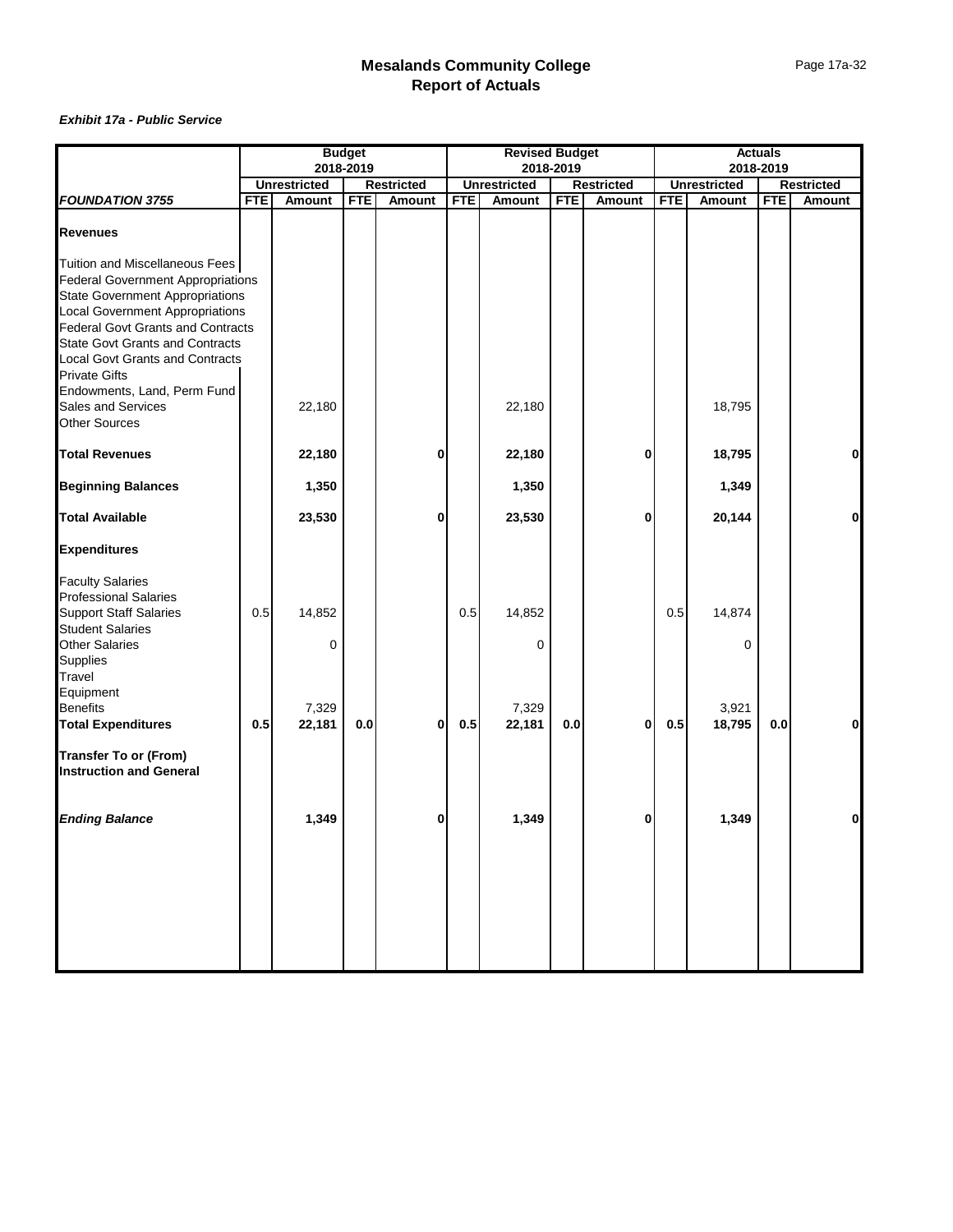|                                                                                                                              |            | <b>Budget</b>       |            |                   | <b>Revised Budget</b> |                     |            |                   |            | <b>Actuals</b>      |            |              |
|------------------------------------------------------------------------------------------------------------------------------|------------|---------------------|------------|-------------------|-----------------------|---------------------|------------|-------------------|------------|---------------------|------------|--------------|
|                                                                                                                              |            |                     | 2018-2019  |                   |                       |                     | 2018-2019  |                   |            |                     | 2018-2019  |              |
|                                                                                                                              |            | <b>Unrestricted</b> |            | <b>Restricted</b> |                       | <b>Unrestricted</b> |            | <b>Restricted</b> |            | <b>Unrestricted</b> |            | Restricted   |
| <b>Building Trades Houses 3756</b>                                                                                           | <b>FTE</b> | Amount              | <b>FTE</b> | <b>Amount</b>     | <b>FTE</b>            | <b>Amount</b>       | <b>FTE</b> | Amount            | <b>FTE</b> | <b>Amount</b>       | <b>FTE</b> | Amount       |
| <b>Revenues</b>                                                                                                              |            |                     |            |                   |                       |                     |            |                   |            |                     |            |              |
| Tuition and Miscellaneous Fees<br><b>Federal Government Appropriations</b>                                                   |            |                     |            |                   |                       |                     |            |                   |            |                     |            |              |
| <b>State Government Appropriations</b><br><b>Local Government Appropriations</b><br><b>Federal Govt Grants and Contracts</b> |            |                     |            |                   |                       |                     |            |                   |            |                     |            |              |
| <b>State Govt Grants and Contracts</b><br><b>Local Govt Grants and Contracts</b><br><b>Private Gifts</b>                     |            |                     |            |                   |                       |                     |            |                   |            |                     |            |              |
| Endowments, Land, Perm Fund<br><b>Sales and Services</b><br><b>Other Sources</b>                                             |            | 0                   |            |                   |                       |                     |            |                   |            | 5,250               |            |              |
| <b>Total Revenues</b>                                                                                                        |            | 0                   |            | 0                 |                       | 0                   |            | ŋ                 |            | 5,250               |            | $\mathbf{0}$ |
| <b>Beginning Balances</b>                                                                                                    |            | 114,456             |            |                   |                       | 114,456             |            |                   |            | 114,456             |            |              |
| <b>Total Available</b>                                                                                                       |            | 114,456             |            | 0                 |                       | 114,456             |            | 0                 |            | 119,706             |            | Οl           |
| <b>Expenditures</b>                                                                                                          |            |                     |            |                   |                       |                     |            |                   |            |                     |            |              |
| <b>Faculty Salaries</b><br><b>Professional Salaries</b><br><b>Support Staff Salaries</b><br><b>Student Salaries</b>          |            |                     |            |                   |                       |                     |            |                   |            |                     |            |              |
| Other Salaries<br><b>Supplies</b><br>Travel                                                                                  |            |                     |            |                   |                       | 140,000             |            |                   |            | 102,850             |            |              |
| Equipment<br><b>Benefits</b>                                                                                                 |            |                     |            |                   |                       |                     |            |                   |            |                     |            |              |
| <b>Total Expenditures</b>                                                                                                    | 0.0        | 0                   | 0.0        | 0                 | $0.0\,$               | 140,000             | 0.0        | 0                 | 0.0        | 102,850             | 0.0        | 0            |
| <b>Transfer To or (From)</b><br><b>Instruction and General</b>                                                               |            |                     |            |                   |                       |                     |            |                   |            |                     |            |              |
| <b>Ending Balance</b>                                                                                                        |            | 114,456             |            | 0                 |                       | (25, 544)           |            | 0                 |            | 16,856              |            | 0            |
|                                                                                                                              |            |                     |            |                   |                       |                     |            |                   |            |                     |            |              |
|                                                                                                                              |            |                     |            |                   |                       |                     |            |                   |            |                     |            |              |
|                                                                                                                              |            |                     |            |                   |                       |                     |            |                   |            |                     |            |              |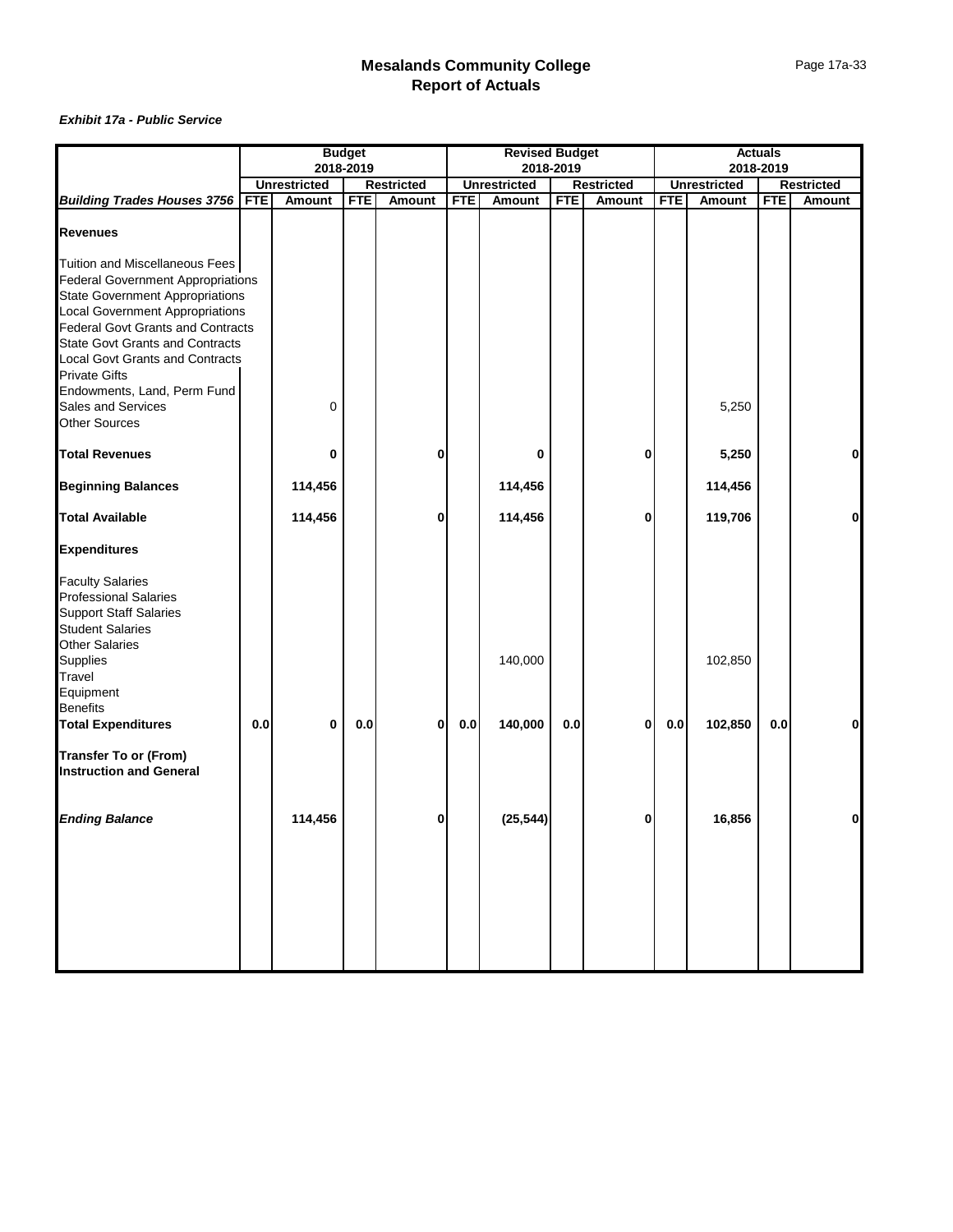|                                        | <b>Budget</b>       |                   | <b>Revised Budget</b> |                   | <b>Actuals</b>                 |                |
|----------------------------------------|---------------------|-------------------|-----------------------|-------------------|--------------------------------|----------------|
|                                        | 2018-2019           |                   | 2018-2019             |                   | 2018-2019                      |                |
|                                        | <b>Unrestricted</b> | <b>Restricted</b> | <b>Unrestricted</b>   | <b>Restricted</b> | <b>Unrestricted Restricted</b> |                |
|                                        | Amount              | Amount            | <b>Amount</b>         | Amount            | Amount                         | <b>Amount</b>  |
|                                        |                     |                   |                       |                   |                                |                |
| <b>Revenues</b>                        |                     |                   |                       |                   |                                |                |
| <b>Tuition and Miscellaneous Fees</b>  | 0                   | 0                 | 0                     | 0                 | 0                              | 0              |
| Federal Government Appropriation       | 0                   | 0                 | 0                     | 0                 | 0                              | 0              |
| <b>State Government Appropriation</b>  |                     | 0                 | 0                     | 0                 | 0                              | $\mathbf 0$    |
| Local Government Appropriation         |                     | 0                 | 0                     | 0                 | 0                              | $\mathbf 0$    |
| Federal Govt Grants and Contra         | 0                   | 0                 | 0                     | 0                 | 0                              | $\mathbf 0$    |
| <b>State Govt Grants and Contracts</b> | 0                   | 0                 | 0                     | 0                 | 0                              | $\mathbf 0$    |
| <b>Local Govt Grants and Contracts</b> |                     | 0                 | 0                     | 0                 | 0                              | $\mathbf 0$    |
| <b>Private Gifts</b>                   |                     | 0                 | 0                     | 0                 | 0                              | $\mathbf 0$    |
| Endowments, Land, Perm Fund            | 0                   | 0                 | 0                     | 0                 | 0                              | $\mathbf 0$    |
| <b>Sales and Services</b>              | 1,700               | 0                 | 1,700                 | 0                 | 366                            | $\mathbf 0$    |
| Other Sources                          |                     | 0                 | 0                     | 0                 | 0                              | $\mathbf 0$    |
|                                        |                     |                   |                       |                   |                                |                |
| <b>Total Revenues</b>                  | 1,700               | 0                 | 1,700                 | 0                 | 366                            | $\mathbf 0$    |
| <b>Beginning Balances</b>              | 508,147             | 0                 | 512,250               | 0                 | 473,029                        | $\overline{0}$ |
| <b>Total Available</b>                 | 509,847             | $\bf{0}$          | 513,950               | 0                 | 473,395                        | 0              |
| <b>Expenditures</b>                    |                     |                   |                       |                   |                                |                |
| <b>Faculty Salaries</b>                |                     | 0                 |                       | 0                 | 0                              | 0              |
| <b>Professional Salaries</b>           | 151,900             | 0                 | 151,900               | $\mathbf 0$       | 152,703                        | 0              |
| <b>Support Staff Salaries</b>          | 21,341              | 0                 | 21,341                | 0                 | 20,809                         | $\mathbf 0$    |
| <b>Student Salaries</b>                |                     | 0                 | 0                     | 0                 | 0                              | $\mathbf 0$    |
| <b>Other Salaries</b>                  |                     | 0                 |                       | 0                 |                                | $\mathbf 0$    |
| Supplies                               | 187,000             | 0                 | 187,000               | $\mathbf 0$       | 150,634                        | $\mathbf 0$    |
| Travel                                 | 1,500               | 0                 | 1,500                 | 0                 | 2,260                          | $\mathbf 0$    |
| Equipment                              |                     | 0                 |                       | 0                 |                                | $\mathbf 0$    |
| <b>Benefits</b>                        | 57,280              | 0                 | 57,280                | 0                 | 52,288                         | $\overline{0}$ |
| <b>Total Expenditures</b>              | 419,021             | 0                 | 419,021               | 0                 | 378,694                        | 0              |
| <b>Internal Department Charges</b>     |                     |                   |                       |                   |                                |                |
| Instruction                            | 175,000             | 0                 | 175,000               | 0                 | 41,998                         | 0              |
| Academic Support                       | 60,200              | 0                 | 60,200                | 0                 | 142,096                        | 0              |
| <b>Student Services</b>                | 60,200              | 0                 | 60,200                | 0                 | 80,342                         | 0              |
| <b>Institutional Support</b>           | 60,200              | $\pmb{0}$         | 60,200                | 0                 | 68,320                         | $\mathbf 0$    |
| Operation & Maintenance of Plar        | 22,500              | 0                 | 22,500                | 0                 | 5,017                          | ol             |
| <b>Total Charges</b>                   | 378,100             | 0                 | 378,100               | 0                 | 337,773                        | $\mathbf{0}$   |
| <b>Expenses Net of</b>                 |                     |                   |                       |                   |                                |                |
| <b>Internal Department Charges</b>     | 40,921              | 0                 | 40,921                | 0                 | 40,921                         | $\mathbf 0$    |
| <b>Ending Balance</b>                  | 468,926             | $\bf{0}$          | 473,029               | 0                 | 432,473                        | $\mathbf{0}$   |
|                                        |                     |                   |                       |                   |                                |                |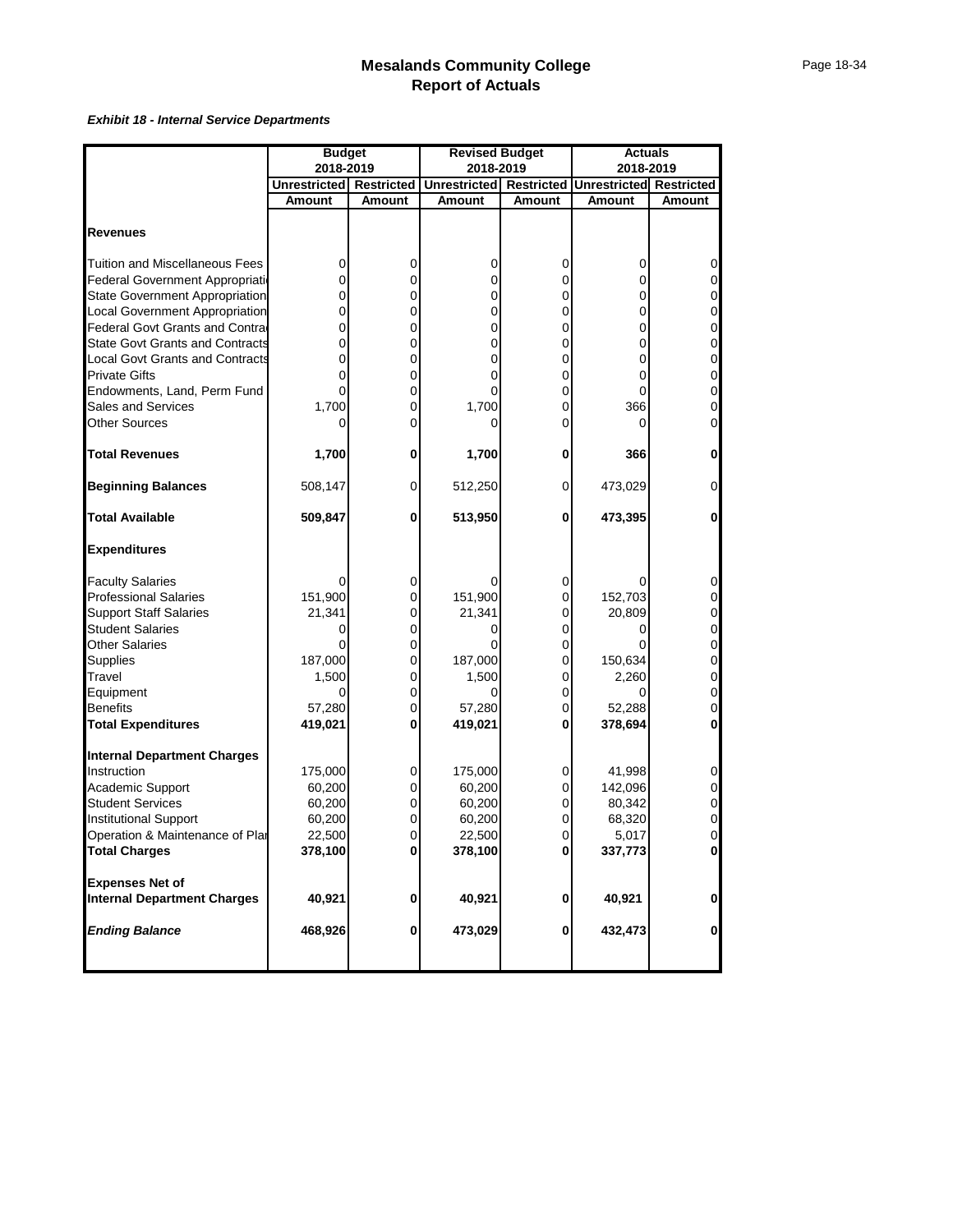|                                                                                                                                                                                                                                                                                                                                                                                    |            |                                                        | <b>Budget</b> |                   |            | <b>Revised Budget</b>                           |            |                   |            |                                       | <b>Actuals</b> |                   |
|------------------------------------------------------------------------------------------------------------------------------------------------------------------------------------------------------------------------------------------------------------------------------------------------------------------------------------------------------------------------------------|------------|--------------------------------------------------------|---------------|-------------------|------------|-------------------------------------------------|------------|-------------------|------------|---------------------------------------|----------------|-------------------|
|                                                                                                                                                                                                                                                                                                                                                                                    |            |                                                        | 2018-2019     |                   |            |                                                 | 2018-2019  |                   |            |                                       | 2018-2019      |                   |
|                                                                                                                                                                                                                                                                                                                                                                                    |            | <b>Unrestricted</b>                                    |               | <b>Restricted</b> |            | <b>Unrestricted</b>                             |            | <b>Restricted</b> |            | <b>Unrestricted</b>                   |                | <b>Restricted</b> |
| <b>Copier Services 3810</b>                                                                                                                                                                                                                                                                                                                                                        | <b>FTE</b> | Amount                                                 | <b>FTE</b>    | <b>Amount</b>     | <b>FTE</b> | Amount                                          | <b>FTE</b> | Amount            | <b>FTE</b> | <b>Amount</b>                         | <b>FTE</b>     | Amount            |
| <b>Revenues</b>                                                                                                                                                                                                                                                                                                                                                                    |            |                                                        |               |                   |            |                                                 |            |                   |            |                                       |                |                   |
| Tuition and Miscellaneous Fees<br><b>Federal Government Appropriations</b><br><b>State Government Appropriations</b><br><b>Local Government Appropriations</b><br><b>Federal Govt Grants and Contracts</b><br><b>State Govt Grants and Contracts</b><br><b>Local Govt Grants and Contracts</b><br><b>Private Gifts</b><br>Endowments, Land, Perm Fund<br><b>Sales and Services</b> |            | 200                                                    |               |                   |            | 200                                             |            |                   |            | 119                                   |                |                   |
| <b>Other Sources</b>                                                                                                                                                                                                                                                                                                                                                               |            |                                                        |               |                   |            |                                                 |            |                   |            |                                       |                |                   |
| <b>Total Revenues</b>                                                                                                                                                                                                                                                                                                                                                              |            | 200                                                    |               | 0                 |            | 200                                             |            | $\bf{0}$          |            | 119                                   |                | $\mathbf 0$       |
| <b>Beginning Balances</b>                                                                                                                                                                                                                                                                                                                                                          |            | 62,141                                                 |               |                   |            | 62,141                                          |            |                   |            | 70,341                                |                |                   |
| <b>Total Available</b>                                                                                                                                                                                                                                                                                                                                                             |            | 62,341                                                 |               | 0                 |            | 62,341                                          |            | $\bf{0}$          |            | 70,460                                |                | $\mathbf 0$       |
| <b>Expenditures</b>                                                                                                                                                                                                                                                                                                                                                                |            |                                                        |               |                   |            |                                                 |            |                   |            |                                       |                |                   |
| Supplies<br>Travel<br>Equipment                                                                                                                                                                                                                                                                                                                                                    |            | 2,000                                                  |               |                   |            | 2,000                                           |            |                   |            | 5,101                                 |                |                   |
| <b>Total Expenditures</b>                                                                                                                                                                                                                                                                                                                                                          | 0.0        | 2,000                                                  | 0.0           | $\bf{0}$          | 0.0        | 2,000                                           | $0.0\,$    | $\bf{0}$          | 0.0        | 5,101                                 | 0.0            | $\mathbf 0$       |
| <b>Internal Department Charges</b><br>Instruction<br><b>Academic Support</b><br><b>Student Services</b><br><b>Institutional Support</b><br>Operation & Maintenance of Plant<br><b>Total Charges</b>                                                                                                                                                                                |            | 2,500<br>2,500<br>2,500<br>2,500<br>$\Omega$<br>10,000 |               | 0                 |            | 2,500<br>2,500<br>2,500<br>2,500<br>0<br>10,000 |            | 0                 |            | 0<br>1,701<br>1,700<br>1,700<br>5,101 |                | $\bf{0}$          |
| <b>Expenses Net</b><br>of Internal Department Charges                                                                                                                                                                                                                                                                                                                              |            | (8,000)                                                |               | 0                 |            | (8,000)                                         |            | $\bf{0}$          |            | (0)                                   |                | $\mathbf 0$       |
| <b>Ending Balance</b>                                                                                                                                                                                                                                                                                                                                                              |            | 70,341                                                 |               | 0                 |            | 70,341                                          |            | $\bf{0}$          |            | 70,460                                |                | $\mathbf 0$       |
|                                                                                                                                                                                                                                                                                                                                                                                    |            |                                                        |               |                   |            |                                                 |            |                   |            |                                       |                |                   |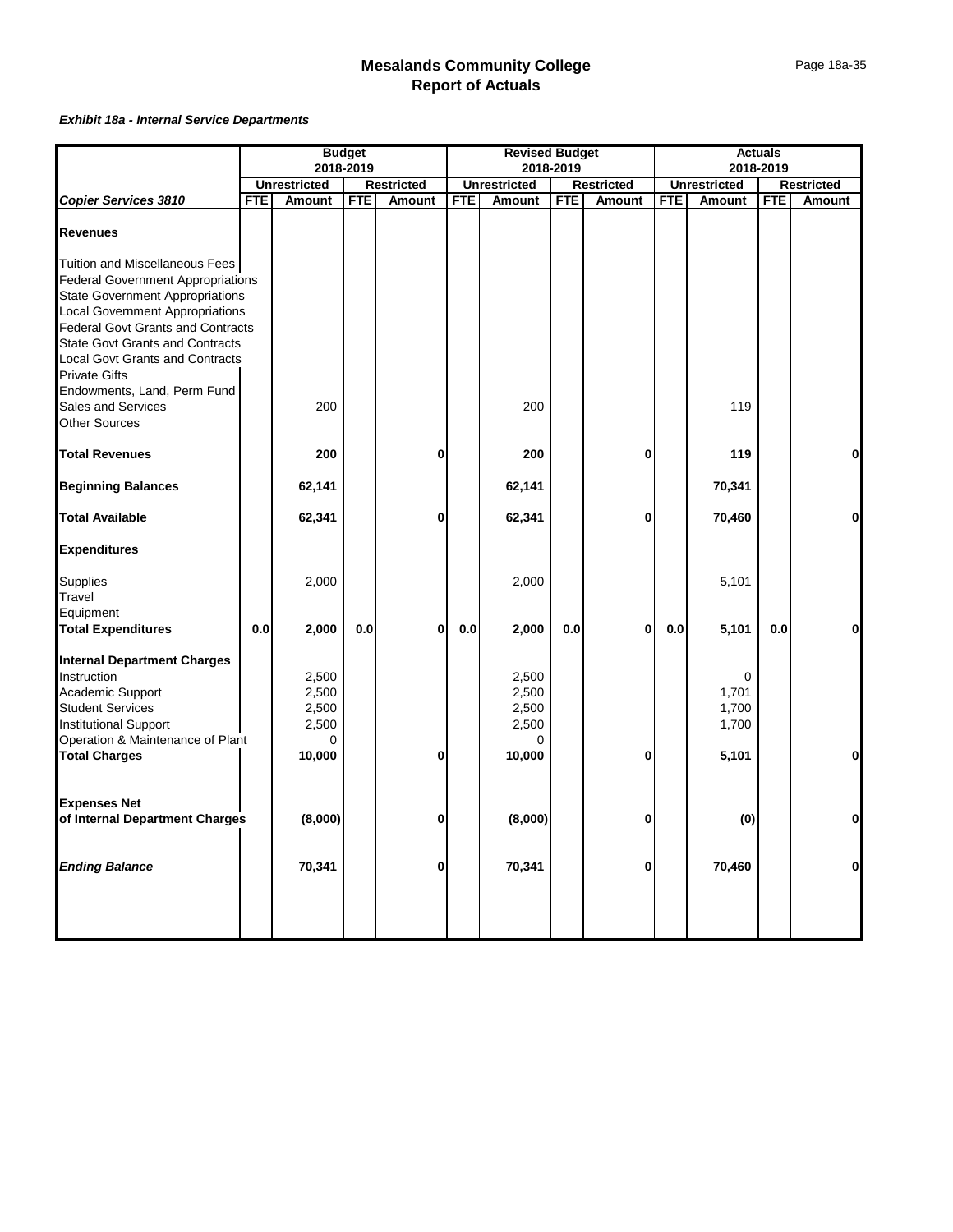|                                                                                                                                                                                                                                                                                                                                                                                                     |            |                                                     | <b>Budget</b> |                   |            | <b>Revised Budget</b>                               |            |                   |            |                                   | <b>Actuals</b> |                   |
|-----------------------------------------------------------------------------------------------------------------------------------------------------------------------------------------------------------------------------------------------------------------------------------------------------------------------------------------------------------------------------------------------------|------------|-----------------------------------------------------|---------------|-------------------|------------|-----------------------------------------------------|------------|-------------------|------------|-----------------------------------|----------------|-------------------|
|                                                                                                                                                                                                                                                                                                                                                                                                     |            |                                                     | 2018-2019     |                   |            |                                                     | 2018-2019  |                   |            |                                   | 2018-2019      |                   |
|                                                                                                                                                                                                                                                                                                                                                                                                     |            | <b>Unrestricted</b>                                 |               | <b>Restricted</b> |            | <b>Unrestricted</b>                                 |            | <b>Restricted</b> |            | <b>Unrestricted</b>               |                | <b>Restricted</b> |
| Auto Services 3820                                                                                                                                                                                                                                                                                                                                                                                  | <b>FTE</b> | Amount                                              | <b>FTE</b>    | <b>Amount</b>     | <b>FTE</b> | Amount                                              | <b>FTE</b> | Amount            | <b>FTE</b> | Amount                            | <b>FTE</b>     | Amount            |
| <b>Revenues</b>                                                                                                                                                                                                                                                                                                                                                                                     |            |                                                     |               |                   |            |                                                     |            |                   |            |                                   |                |                   |
| Tuition and Miscellaneous Fees<br><b>Federal Government Appropriations</b><br><b>State Government Appropriations</b><br><b>Local Government Appropriations</b><br><b>Federal Govt Grants and Contracts</b><br><b>State Govt Grants and Contracts</b><br><b>Local Govt Grants and Contracts</b><br><b>Private Gifts</b><br>Endowments, Land, Perm Fund<br>Sales and Services<br><b>Other Sources</b> |            |                                                     |               |                   |            |                                                     |            |                   |            |                                   |                |                   |
| <b>Total Revenues</b>                                                                                                                                                                                                                                                                                                                                                                               |            | 0                                                   |               | 0                 |            | 0                                                   |            | $\bf{0}$          |            | 0                                 |                | $\mathbf 0$       |
| <b>Beginning Balances</b>                                                                                                                                                                                                                                                                                                                                                                           |            | 121,875                                             |               |                   |            | 121,875                                             |            |                   |            | 121,875                           |                |                   |
| <b>Total Available</b>                                                                                                                                                                                                                                                                                                                                                                              |            | 121,875                                             |               | 0                 |            | 121,875                                             |            | 0                 |            | 121,875                           |                | $\bf{0}$          |
| <b>Expenditures</b><br>Supplies<br>Travel<br>Equipment                                                                                                                                                                                                                                                                                                                                              |            | 15,000                                              |               |                   |            | 15,000                                              |            |                   |            | 12,229                            |                |                   |
| <b>Benefits</b><br><b>Total Expenditures</b>                                                                                                                                                                                                                                                                                                                                                        | 0.0        | 15,000                                              | 0.0           | $\bf{0}$          | 0.0        | 15,000                                              | 0.0        | $\bf{0}$          | 0.0        | 12,229                            | 0.0            | $\bf{0}$          |
| <b>Internal Department Charges</b><br>Instruction<br>Academic Support<br><b>Student Services</b><br>Institutional Support<br>Operation & Maintenance of Plant<br><b>Total Charges</b>                                                                                                                                                                                                               |            | 5,000<br>2,500<br>2,500<br>2,500<br>2,500<br>15,000 |               | $\bf{0}$          |            | 5,000<br>2,500<br>2,500<br>2,500<br>2,500<br>15,000 |            | $\bf{0}$          |            | 3,500<br>5,000<br>3,730<br>12,230 |                | $\mathbf 0$       |
| <b>Expenses Net of</b><br><b>Internal Department Charges</b>                                                                                                                                                                                                                                                                                                                                        |            | 0                                                   |               | 0                 |            | 0                                                   |            | 0                 |            | (1)                               |                | $\mathbf 0$       |
| <b>Ending Balance</b>                                                                                                                                                                                                                                                                                                                                                                               |            | 121,875                                             |               | 0                 |            | 121,875                                             |            | $\bf{0}$          |            | 121,876                           |                | $\bf{0}$          |
|                                                                                                                                                                                                                                                                                                                                                                                                     |            |                                                     |               |                   |            |                                                     |            |                   |            |                                   |                |                   |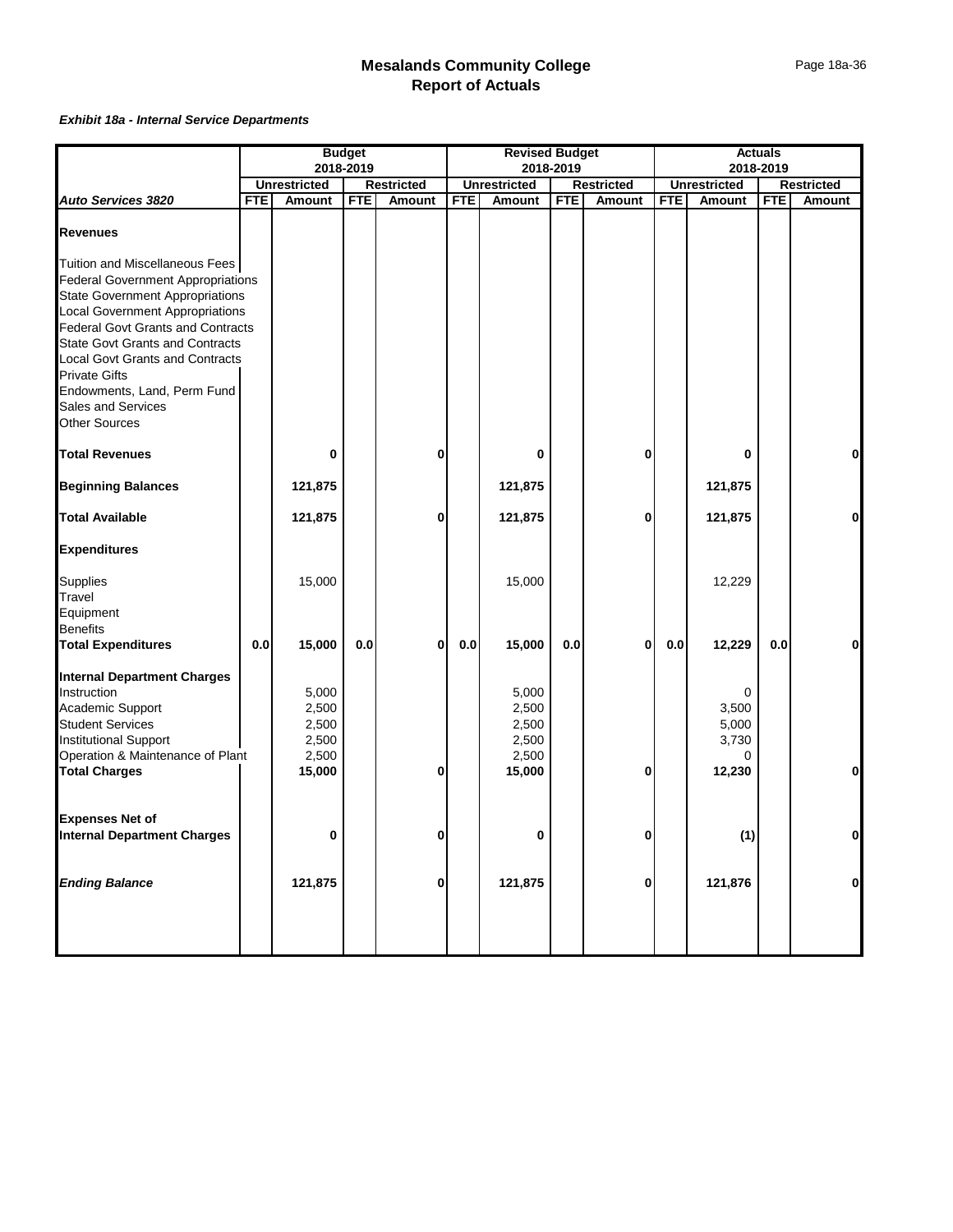|                                                                                                                                                                                                                                                                                                                                                                                    |            |                                            | <b>Budget</b> |                   |            | <b>Revised Budget</b>                      |            |                   |            |                                  | <b>Actuals</b> |                   |
|------------------------------------------------------------------------------------------------------------------------------------------------------------------------------------------------------------------------------------------------------------------------------------------------------------------------------------------------------------------------------------|------------|--------------------------------------------|---------------|-------------------|------------|--------------------------------------------|------------|-------------------|------------|----------------------------------|----------------|-------------------|
|                                                                                                                                                                                                                                                                                                                                                                                    |            |                                            | 2018-2019     |                   |            |                                            | 2018-2019  |                   |            |                                  | 2018-2019      |                   |
|                                                                                                                                                                                                                                                                                                                                                                                    |            | <b>Unrestricted</b>                        |               | <b>Restricted</b> |            | <b>Unrestricted</b>                        |            | <b>Restricted</b> |            | <b>Unrestricted</b>              |                | <b>Restricted</b> |
| <b>Mail Services3830</b>                                                                                                                                                                                                                                                                                                                                                           | <b>FTE</b> | Amount                                     | <b>FTE</b>    | Amount            | <b>FTE</b> | Amount                                     | <b>FTE</b> | Amount            | <b>FTE</b> | Amount                           | <b>FTE</b>     | Amount            |
| <b>Revenues</b>                                                                                                                                                                                                                                                                                                                                                                    |            |                                            |               |                   |            |                                            |            |                   |            |                                  |                |                   |
| Tuition and Miscellaneous Fees<br><b>Federal Government Appropriations</b><br><b>State Government Appropriations</b><br><b>Local Government Appropriations</b><br><b>Federal Govt Grants and Contracts</b><br><b>State Govt Grants and Contracts</b><br><b>Local Govt Grants and Contracts</b><br><b>Private Gifts</b><br>Endowments, Land, Perm Fund<br><b>Sales and Services</b> |            | 500                                        |               |                   |            | 500                                        |            |                   |            | 247                              |                |                   |
| <b>Other Sources</b>                                                                                                                                                                                                                                                                                                                                                               |            |                                            |               |                   |            |                                            |            |                   |            |                                  |                |                   |
| <b>Total Revenues</b>                                                                                                                                                                                                                                                                                                                                                              |            | 500                                        |               | 0                 |            | 500                                        |            | $\bf{0}$          |            | 247                              |                | $\mathbf 0$       |
| <b>Beginning Balances</b>                                                                                                                                                                                                                                                                                                                                                          |            | 80,447                                     |               |                   |            | 80,447                                     |            |                   |            | 86,947                           |                |                   |
| <b>Total Available</b>                                                                                                                                                                                                                                                                                                                                                             |            | 80,947                                     |               | 0                 |            | 80,947                                     |            | $\bf{0}$          |            | 87,194                           |                | $\mathbf 0$       |
| <b>Expenditures</b>                                                                                                                                                                                                                                                                                                                                                                |            |                                            |               |                   |            |                                            |            |                   |            |                                  |                |                   |
| Supplies<br>Travel<br>Equipment                                                                                                                                                                                                                                                                                                                                                    |            | 15,000                                     |               |                   |            | 15,000                                     |            |                   |            | 3,402                            |                |                   |
| <b>Total Expenditures</b>                                                                                                                                                                                                                                                                                                                                                          | 0.0        | 15,000                                     | 0.0           | $\bf{0}$          | 0.0        | 15,000                                     | 0.0        | $\bf{0}$          | 0.0        | 3,402                            | 0.0            | $\mathbf 0$       |
| <b>Internal Department Charges</b><br>Instruction<br>Academic Support<br><b>Student Services</b><br>Institutional Support<br>Operation & Maintenance of Plant<br><b>Total Charges</b>                                                                                                                                                                                              |            | 7,500<br>4,500<br>4,500<br>4,500<br>21,000 |               | 0                 |            | 7,500<br>4,500<br>4,500<br>4,500<br>21,000 |            | $\bf{0}$          |            | 1,200<br>1,202<br>1,000<br>3,402 |                | $\mathbf 0$       |
|                                                                                                                                                                                                                                                                                                                                                                                    |            |                                            |               |                   |            |                                            |            |                   |            |                                  |                |                   |
| <b>Expenses Net of</b><br><b>Internal Department Charges</b>                                                                                                                                                                                                                                                                                                                       |            | (6,000)                                    |               | 0                 |            | (6,000)                                    |            | 0                 |            | 0                                |                | $\mathbf 0$       |
| <b>Ending Balance</b>                                                                                                                                                                                                                                                                                                                                                              |            | 86,947                                     |               | 0                 |            | 86,947                                     |            | $\bf{0}$          |            | 87,194                           |                | $\mathbf 0$       |
|                                                                                                                                                                                                                                                                                                                                                                                    |            |                                            |               |                   |            |                                            |            |                   |            |                                  |                |                   |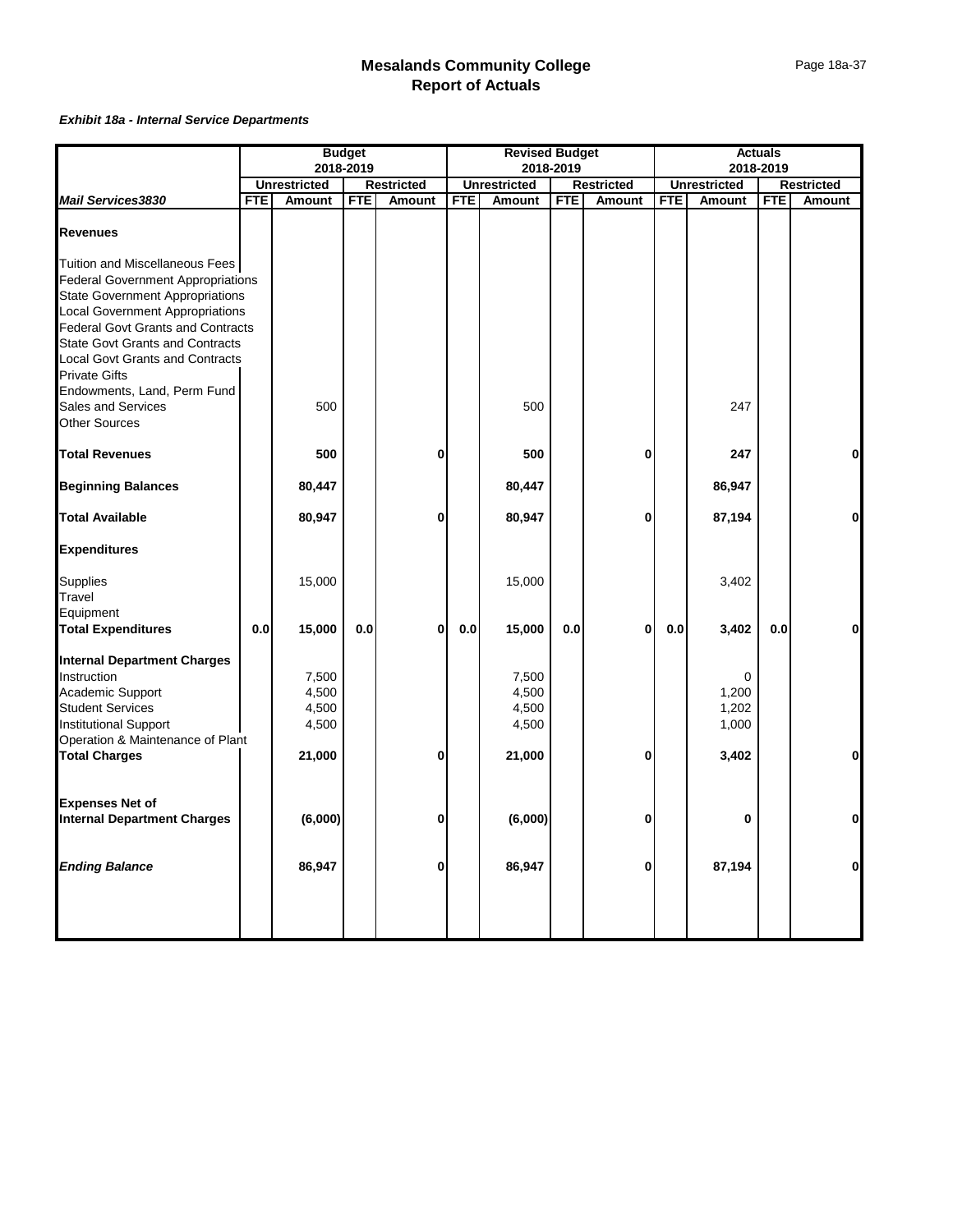|                                                                                                                                                                                                                                                                                                                                                                                                     |            |                                                 | <b>Budget</b> |                             |            | <b>Revised Budget</b>                           |            |                             |            |                                                | <b>Actuals</b> |                             |
|-----------------------------------------------------------------------------------------------------------------------------------------------------------------------------------------------------------------------------------------------------------------------------------------------------------------------------------------------------------------------------------------------------|------------|-------------------------------------------------|---------------|-----------------------------|------------|-------------------------------------------------|------------|-----------------------------|------------|------------------------------------------------|----------------|-----------------------------|
|                                                                                                                                                                                                                                                                                                                                                                                                     |            | 2018-2019                                       |               |                             |            |                                                 | 2018-2019  |                             |            |                                                | 2018-2019      |                             |
| <b>Computer Services 3840</b>                                                                                                                                                                                                                                                                                                                                                                       | <b>FTE</b> | <b>Unrestricted</b><br><b>Amount</b>            | <b>FTE</b>    | <b>Restricted</b><br>Amount | <b>FTE</b> | <b>Unrestricted</b><br><b>Amount</b>            | <b>FTE</b> | <b>Restricted</b><br>Amount | <b>FTE</b> | <b>Unrestricted</b><br>Amount                  | <b>FTE</b>     | <b>Restricted</b><br>Amount |
| <b>Revenues</b>                                                                                                                                                                                                                                                                                                                                                                                     |            |                                                 |               |                             |            |                                                 |            |                             |            |                                                |                |                             |
| Tuition and Miscellaneous Fees<br><b>Federal Government Appropriations</b><br><b>State Government Appropriations</b><br><b>Local Government Appropriations</b><br><b>Federal Govt Grants and Contracts</b><br><b>State Govt Grants and Contracts</b><br><b>Local Govt Grants and Contracts</b><br><b>Private Gifts</b><br>Endowments, Land, Perm Fund<br>Sales and Services<br><b>Other Sources</b> |            |                                                 |               |                             |            |                                                 |            |                             |            |                                                |                |                             |
| <b>Total Revenues</b>                                                                                                                                                                                                                                                                                                                                                                               |            | 0                                               |               | 0                           |            | 0                                               |            | 0                           |            | 0                                              |                | $\mathbf 0$                 |
| <b>Beginning Balances</b>                                                                                                                                                                                                                                                                                                                                                                           |            | 109,322                                         |               |                             |            | 113,425                                         |            |                             |            | 58,504                                         |                |                             |
| <b>Total Available</b>                                                                                                                                                                                                                                                                                                                                                                              |            | 109,322                                         |               | 0                           |            | 113,425                                         |            | 0                           |            | 58,504                                         |                | $\bf{0}$                    |
| <b>Expenditures</b>                                                                                                                                                                                                                                                                                                                                                                                 |            |                                                 |               |                             |            |                                                 |            |                             |            |                                                |                |                             |
| <b>Professional Salaries</b><br><b>Support Staff Salaries</b><br><b>Student Salaries</b><br><b>Other Salaries</b><br>Supplies                                                                                                                                                                                                                                                                       | 3.0<br>0.5 | 151,900<br>21,341<br>110,000                    |               |                             | 3.0<br>0.5 | 151,900<br>21,341<br>110,000                    |            |                             | 3.0<br>0.5 | 152,703<br>20,809<br>85,495                    |                |                             |
| Travel<br>Equipment<br><b>Benefits</b>                                                                                                                                                                                                                                                                                                                                                              |            | 1,500<br>57,280                                 |               |                             |            | 1,500<br>57,280                                 |            |                             |            | 2,260<br>52,288                                |                |                             |
| <b>Total Expenditures</b>                                                                                                                                                                                                                                                                                                                                                                           | 3.5        | 342,021                                         | 0.0           | 0                           | 3.5        | 342,021                                         | 0.0        | $\bf{0}$                    | 3.5        | 313,555                                        | 0.0            | $\mathbf 0$                 |
| <b>Internal Department Charges</b><br>Instruction<br>Academic Support<br><b>Student Services</b><br><b>Institutional Support</b><br>Operation & Maintenance of Plant                                                                                                                                                                                                                                |            | 145,000<br>40,700<br>40,700<br>40,700<br>20,000 |               |                             |            | 145,000<br>40,700<br>40,700<br>40,700<br>20,000 |            |                             |            | 41,998<br>120,892<br>57,637<br>47,088<br>5,017 |                |                             |
| <b>Total Charges</b>                                                                                                                                                                                                                                                                                                                                                                                |            | 225,000                                         |               | $\overline{0}$              |            | 287,100                                         |            | $\Omega$                    |            | 272,632                                        |                | $\Omega$                    |
| <b>Expenses Net of</b><br><b>Internal Department Charges</b>                                                                                                                                                                                                                                                                                                                                        |            | 117,021                                         |               | 0                           |            | 54,921                                          |            | $\bf{0}$                    |            | 40,923                                         |                | $\mathbf 0$                 |
| <b>Ending Balance</b>                                                                                                                                                                                                                                                                                                                                                                               |            | (7,699)                                         |               | 0                           |            | 58,504                                          |            | 0                           |            | 17,581                                         |                | $\mathbf 0$                 |
|                                                                                                                                                                                                                                                                                                                                                                                                     |            |                                                 |               |                             |            |                                                 |            |                             |            |                                                |                |                             |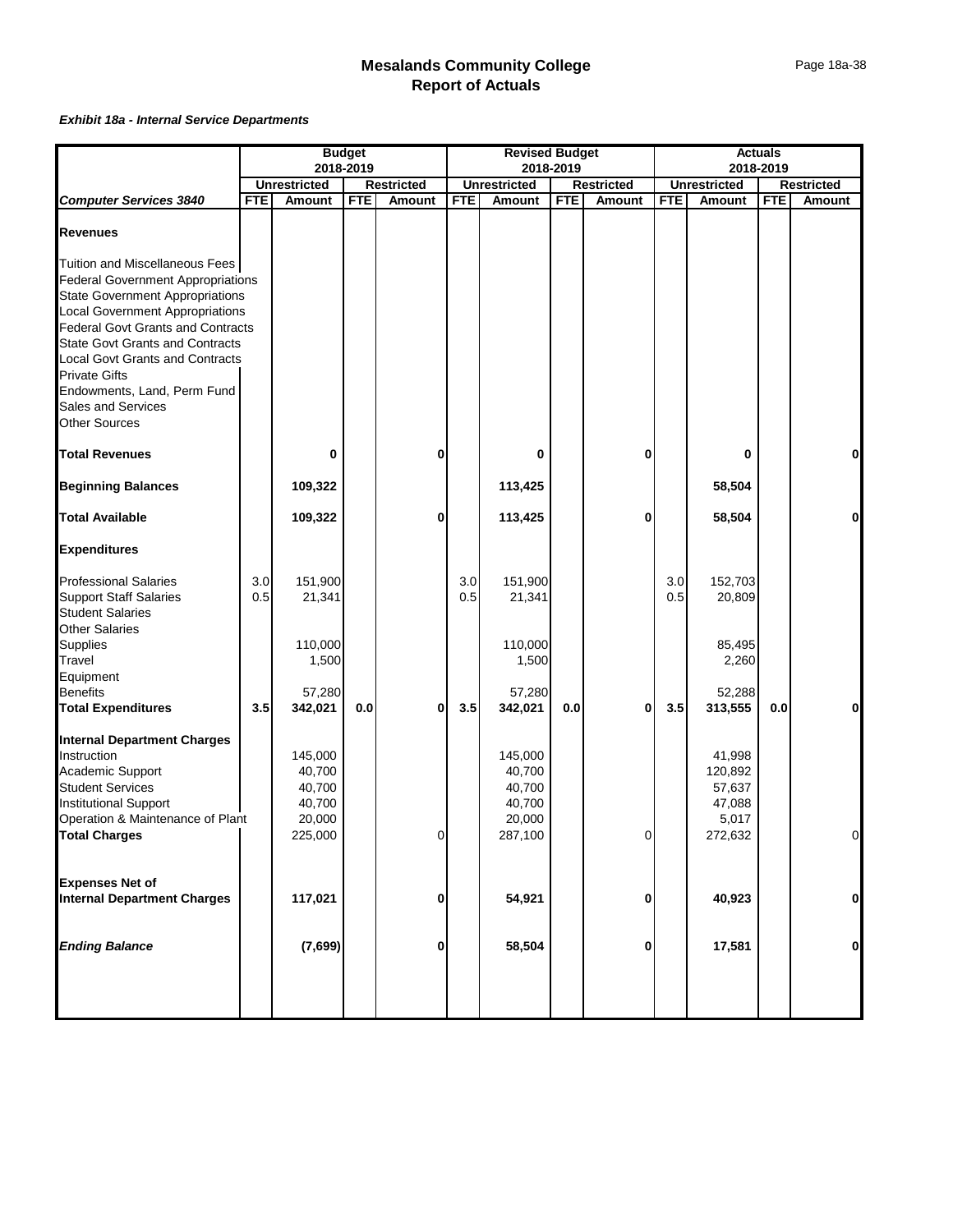|                                                                                                                                                                                                                                                                                                                                                                                    |            |                                                | <b>Budget</b> |                   |            | <b>Revised Budget</b>                          |            |                   |            |                                      | <b>Actuals</b> |                   |
|------------------------------------------------------------------------------------------------------------------------------------------------------------------------------------------------------------------------------------------------------------------------------------------------------------------------------------------------------------------------------------|------------|------------------------------------------------|---------------|-------------------|------------|------------------------------------------------|------------|-------------------|------------|--------------------------------------|----------------|-------------------|
|                                                                                                                                                                                                                                                                                                                                                                                    |            |                                                | 2018-2019     |                   |            |                                                | 2018-2019  |                   |            |                                      | 2018-2019      |                   |
|                                                                                                                                                                                                                                                                                                                                                                                    |            | <b>Unrestricted</b>                            |               | <b>Restricted</b> |            | <b>Unrestricted</b>                            |            | <b>Restricted</b> |            | <b>Unrestricted</b>                  |                | <b>Restricted</b> |
| Telephone Services 3850                                                                                                                                                                                                                                                                                                                                                            | <b>FTE</b> | Amount                                         | <b>FTE</b>    | Amount            | <b>FTE</b> | Amount                                         | <b>FTE</b> | Amount            | <b>FTE</b> | Amount                               | <b>FTE</b>     | Amount            |
| <b>Revenues</b>                                                                                                                                                                                                                                                                                                                                                                    |            |                                                |               |                   |            |                                                |            |                   |            |                                      |                |                   |
| Tuition and Miscellaneous Fees<br><b>Federal Government Appropriations</b><br><b>State Government Appropriations</b><br><b>Local Government Appropriations</b><br><b>Federal Govt Grants and Contracts</b><br><b>State Govt Grants and Contracts</b><br><b>Local Govt Grants and Contracts</b><br><b>Private Gifts</b><br>Endowments, Land, Perm Fund<br><b>Sales and Services</b> |            | 1,000                                          |               |                   |            | 1,000                                          |            |                   |            | $\mathbf 0$                          |                |                   |
| <b>Other Sources</b>                                                                                                                                                                                                                                                                                                                                                               |            |                                                |               |                   |            |                                                |            |                   |            |                                      |                |                   |
| <b>Total Revenues</b>                                                                                                                                                                                                                                                                                                                                                              |            | 1,000                                          |               | 0                 |            | 1,000                                          |            | $\bf{0}$          |            | $\bf{0}$                             |                | 0                 |
| <b>Beginning Balances</b>                                                                                                                                                                                                                                                                                                                                                          |            | 134,362                                        |               |                   |            | 134,362                                        |            |                   |            | 135,362                              |                |                   |
| <b>Total Available</b>                                                                                                                                                                                                                                                                                                                                                             |            | 135,362                                        |               | 0                 |            | 135,362                                        |            | 0                 |            | 135,362                              |                | 0                 |
| <b>Expenditures</b>                                                                                                                                                                                                                                                                                                                                                                |            |                                                |               |                   |            |                                                |            |                   |            |                                      |                |                   |
| <b>Supplies</b><br>Travel<br>Equipment                                                                                                                                                                                                                                                                                                                                             |            | 45,000                                         |               |                   |            | 45,000                                         |            |                   |            | 44,408                               |                |                   |
| <b>Total Expenditures</b>                                                                                                                                                                                                                                                                                                                                                          | 0.0        | 45,000                                         | 0.0           | 0                 | 0.0        | 45,000                                         | 0.0        | $\bf{0}$          | 0.0        | 44,408                               | 0.0            | 0                 |
| <b>Internal Department Charges</b><br>Instruction<br>Academic Support<br><b>Student Services</b><br><b>Institutional Support</b><br>Operation & Maintenance of Plant<br><b>Total Charges</b>                                                                                                                                                                                       |            | 15,000<br>10,000<br>10,000<br>10,000<br>45,000 |               | 0                 |            | 15,000<br>10,000<br>10,000<br>10,000<br>45,000 |            | $\Omega$          |            | 14,803<br>14,803<br>14,802<br>44,408 |                | $\overline{0}$    |
|                                                                                                                                                                                                                                                                                                                                                                                    |            |                                                |               |                   |            |                                                |            |                   |            |                                      |                |                   |
| <b>Expenses Net of</b><br><b>Internal Department Charges</b>                                                                                                                                                                                                                                                                                                                       |            | $\bf{0}$                                       |               | 0                 |            | $\bf{0}$                                       |            | 0                 |            | (0)                                  |                | $\mathbf{0}$      |
| <b>Ending Balance</b>                                                                                                                                                                                                                                                                                                                                                              |            | 135,362                                        |               | 0                 |            | 135,362                                        |            | 0                 |            | 135,362                              |                | $\mathbf{0}$      |
|                                                                                                                                                                                                                                                                                                                                                                                    |            |                                                |               |                   |            |                                                |            |                   |            |                                      |                |                   |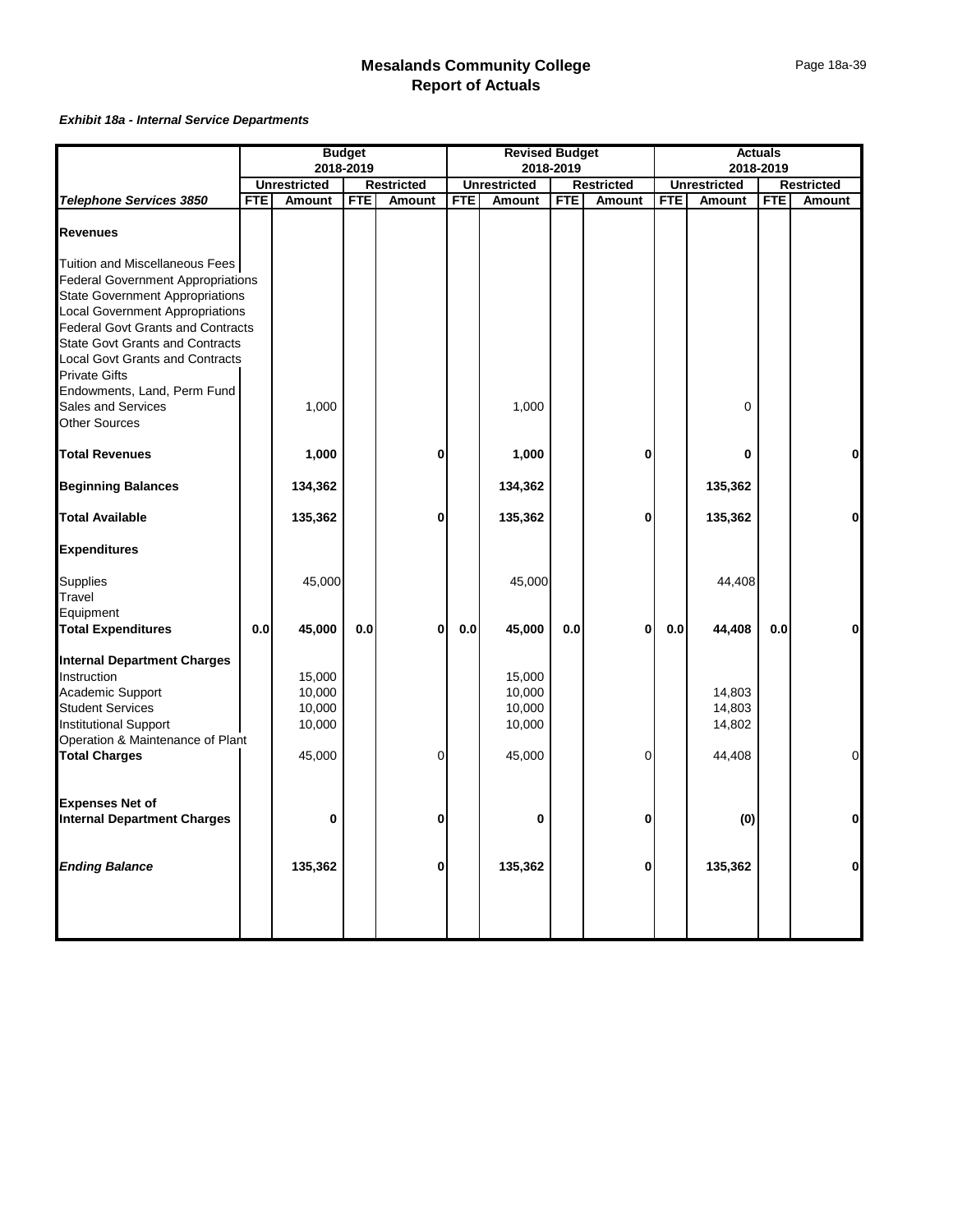#### *Exhibit 19 - Student Aid*

|                                                                                  | <b>Budget</b><br>2018-2019 |                   | 2018-2019           | <b>Revised Budget</b> | <b>Actuals</b><br>2018-2019 |                   |  |  |
|----------------------------------------------------------------------------------|----------------------------|-------------------|---------------------|-----------------------|-----------------------------|-------------------|--|--|
|                                                                                  | <b>Unrestricted</b>        | <b>Restricted</b> | <b>Unrestricted</b> | <b>Restricted</b>     | <b>Unrestricted</b>         | <b>Restricted</b> |  |  |
| <b>Revenues</b>                                                                  |                            |                   |                     |                       |                             |                   |  |  |
|                                                                                  |                            |                   |                     |                       |                             |                   |  |  |
| <b>Federal Government Appropriations</b>                                         |                            |                   |                     |                       |                             |                   |  |  |
| Pell Grants 2901                                                                 |                            | 750,000<br>24,891 |                     | 750,000<br>24,891     |                             | 786,898<br>24,891 |  |  |
| Federal Work Study 2904<br>Federal Direct Loans 2907                             |                            | 100,000           |                     | 100,000               |                             | 146,903           |  |  |
| Veterans Administration 2906                                                     |                            | 19,500            |                     | 19,500                |                             | 22,328            |  |  |
| SEOG Grants 2903                                                                 |                            | 19,747            |                     | 19,747                |                             | 19,844            |  |  |
| <b>Total Federal Govt Appropriation</b>                                          | 0                          | 914,138           |                     | 914,138               | 0                           | 1,000,864         |  |  |
|                                                                                  |                            |                   |                     |                       |                             |                   |  |  |
| <b>State Government Appropriations</b><br><b>NM 3% Grants 3910</b>               |                            |                   |                     |                       |                             |                   |  |  |
| NM Lottery 2921                                                                  |                            | 40,000            |                     | 40,000                |                             | 24,983            |  |  |
| NM Work Study 2922                                                               |                            | 28,866            |                     | 28,866                |                             | 19,204            |  |  |
| State Student Incentives 2923                                                    |                            | 48,648            |                     | 48,648                |                             | 53,432            |  |  |
| Other State Aid (DVR, WIA, Scholars)                                             |                            | 3,333             |                     | 3,333                 |                             | 4,730             |  |  |
| Legislative Endowment 2925                                                       |                            | 1,290             |                     | 1,290                 |                             | 981               |  |  |
| Vietnam Vets 2926                                                                |                            | 4,000             |                     | 4,000                 |                             |                   |  |  |
| College Affordability 2927                                                       |                            | 11,037            |                     | 11,037                |                             | 1,039             |  |  |
| <b>Total State Govt Appropriations</b>                                           | 0                          | 137, 174          | 0                   | 137, 174              | 0                           | 104,369           |  |  |
|                                                                                  |                            |                   |                     |                       |                             |                   |  |  |
| <b>Local Government Appropriations</b><br><b>Local Govt Grants and Contracts</b> |                            |                   |                     |                       |                             |                   |  |  |
| <b>Private Gifts</b>                                                             |                            | 100,000           |                     | 100,000               |                             | 42,044            |  |  |
| Endowments, Land, Perm Fund                                                      |                            |                   |                     |                       |                             |                   |  |  |
| Other Sources                                                                    |                            |                   |                     |                       |                             |                   |  |  |
| <b>Total Revenues</b>                                                            | 0                          | 1,151,312         | 0                   | 1,151,312             | 0                           | 1,147,276         |  |  |
|                                                                                  |                            |                   |                     |                       |                             |                   |  |  |
| <b>Beginning Balances</b>                                                        | 215,585                    |                   | 297,913             |                       | 297,913                     | 0                 |  |  |
| <b>Total Available</b>                                                           | 215,585                    | 1,151,312         | 297,913             | 1,151,312             | 297,913                     | 1,147,276         |  |  |
| <b>Expenditures</b>                                                              |                            |                   |                     |                       |                             |                   |  |  |
| General Internal Scholarships 39                                                 | 40,000                     |                   | 40,000              |                       | 3,500                       |                   |  |  |
| Pell Grants 2901                                                                 |                            | 750,000           |                     | 750,000               |                             | 785,714           |  |  |
| Federal Work Study 2904                                                          |                            | 24,891            |                     | 24,891                |                             | 24,891            |  |  |
| SEOG Grants 2903                                                                 |                            | 19,747            |                     | 19,747                |                             | 19,844            |  |  |
| NM 3% Grants 3910                                                                | 28,000                     |                   | 28,000              |                       | 23,240                      |                   |  |  |
| NM Lottery 2921                                                                  |                            | 40,000            |                     | 40,000                |                             | 24,983            |  |  |
| NM Work Study 2922                                                               |                            | 28,866            |                     | 28,866                |                             | 19,204            |  |  |
| State Student Incentives 2923                                                    |                            | 48,648            |                     | 48,648                |                             | 53,432            |  |  |
| Other State Aid (DVR, WIA, Scholars)                                             |                            | 3,333             |                     | 3,333                 |                             | 8,244             |  |  |
| Legislative Endowment 2925                                                       |                            | 1,290             |                     | 1,290                 |                             | 981               |  |  |
| Veterans Administration 2906                                                     |                            | 19,500            |                     | 19,500                |                             | 23,857            |  |  |
| Vietnam Vets 2926                                                                |                            | 4,000<br>11,037   |                     | 4,000                 |                             | 1,000             |  |  |
| College Affordability 2927<br>Mesalands Scholarships 3924                        | 3,500                      |                   | 3,500               | 11,037                | 4,690                       |                   |  |  |
| Student Success Grants 3926                                                      | 5,000                      |                   | 5,000               |                       | 0                           |                   |  |  |
| Presidential Scholarships 3925                                                   | 4,000                      |                   | 4,000               |                       | 1,162                       |                   |  |  |
| Stampede Scholarships 3927                                                       | 45,000                     |                   | 45,000              |                       | 24,600                      |                   |  |  |
| Program Scholarships 3928                                                        | 9,000                      |                   | 9,000               |                       | 21,197                      |                   |  |  |
| Private Scholarships 2930                                                        |                            | 100,000           |                     | 100,000               |                             | 45,115            |  |  |
| Federal Direct Loans 2907                                                        |                            | 100,000           |                     | 100,000               |                             | 146,903           |  |  |
| <b>Total Expenditures</b>                                                        | 134,500                    | 1,151,312         | 134,500             | 1,151,312             | 78,389                      | 1,154,168         |  |  |
| <b>Transfer To or (From)</b>                                                     |                            |                   |                     |                       |                             |                   |  |  |
| Instruction and General                                                          | (82, 800)                  | 0                 | (64, 500)           | 0                     | (64, 500)                   | $\mathbf 0$       |  |  |
| <b>Public Service</b>                                                            | (70,000)                   |                   | (70,000)            |                       | (70,000)                    |                   |  |  |
| <b>Total Transfers</b>                                                           | 134,500                    |                   | 134,500             |                       | 134,500                     |                   |  |  |
| <b>Ending Balance</b>                                                            | 233,885                    | 0                 | 297,913             | 0                     | 354,024                     | $-6,892$          |  |  |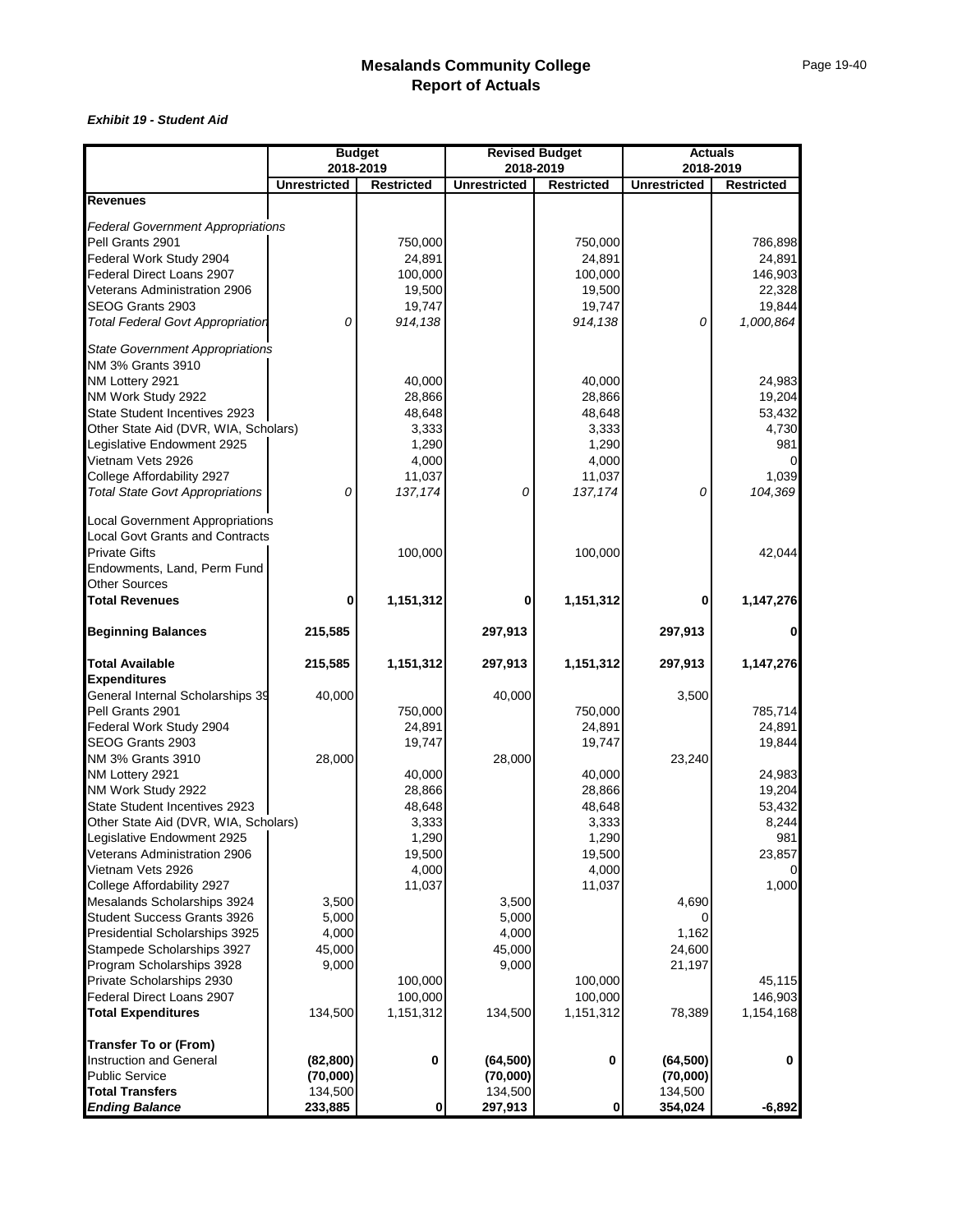|                                        | <b>Budget</b>           |             | <b>Revised Budget</b>          |             | <b>Actuals</b>                 |                |  |
|----------------------------------------|-------------------------|-------------|--------------------------------|-------------|--------------------------------|----------------|--|
|                                        | 2018-2019               |             | 2018-2019                      |             | 2018-2019                      |                |  |
|                                        | Unrestricted Restricted |             | <b>Unrestricted Restricted</b> |             | <b>Unrestricted</b> Restricted |                |  |
|                                        | Amount                  | Amount      | Amount                         | Amount      | <b>Amount</b>                  | Amount         |  |
|                                        |                         |             |                                |             |                                |                |  |
| <b>Revenues</b>                        |                         |             |                                |             |                                |                |  |
|                                        |                         |             |                                |             |                                |                |  |
| <b>Tuition and Miscellaneous Fees</b>  | 0                       | 0           | 0                              | 0           | 0                              | 0              |  |
| Federal Government Appropriation       | 0                       | 0           | 0                              | 0           | 0                              | 0              |  |
| <b>State Government Appropriation</b>  | 0                       | 0           | 0                              | 0           | 0                              | 0              |  |
| <b>Local Government Appropriation</b>  | 0                       | 0           | 0                              | 0           | 0                              | $\mathbf 0$    |  |
| Federal Govt Grants and Contra         | 0                       | $\mathbf 0$ | 0                              | 0           | $\mathbf 0$                    | $\mathbf 0$    |  |
| <b>State Govt Grants and Contracts</b> | 0                       | $\mathbf 0$ | 0                              | 0           | 0                              | 0              |  |
| <b>Local Govt Grants and Contracts</b> | 0                       | $\mathbf 0$ | 0                              | 0           | $\mathbf{0}$                   | $\mathbf 0$    |  |
| <b>Private Gifts</b>                   | 0                       | $\mathbf 0$ | 0                              | 0           | 0                              | $\overline{0}$ |  |
| Endowments, Land, Perm Fund            |                         | 0           |                                | 0           |                                | $\mathbf 0$    |  |
| Sales and Services                     | 388,790                 | $\mathbf 0$ | 396,290                        | 0           | 300,406                        | 0              |  |
| <b>Other Sources</b>                   | 0                       | 0           |                                | 0           |                                | 0              |  |
|                                        |                         |             |                                |             |                                |                |  |
| <b>Total Revenues</b>                  | 388,790                 | 0           | 396,290                        | 0           | 300,406                        | $\mathbf{0}$   |  |
| <b>Beginning Balances</b>              | 226,194                 | 0           | 191,396                        | 0           | 189,732                        | $\mathbf{0}$   |  |
| <b>Total Available</b>                 | 496,194                 | 0           | 587,686                        | 0           | 490,137                        | $\mathbf 0$    |  |
| <b>Expenditures</b>                    |                         |             |                                |             |                                |                |  |
| <b>Professional Salaries</b>           | 55,656                  | 0           | 55,656                         | 0           | 62,403                         | 0              |  |
| <b>Support Staff Salaries</b>          | 0                       | 0           | 0                              | $\mathbf 0$ | 0                              | $\overline{0}$ |  |
| <b>Student Salaries</b>                | 5,300                   | 0           | 5,300                          | 0           | 0                              | 0              |  |
| <b>Other Salaries</b>                  | 3,240                   | 0           | 3,240                          | 0           |                                | $\mathbf 0$    |  |
| Supplies                               | 263,760                 | $\pmb{0}$   | 293,260                        | $\mathbf 0$ | 254,155                        | $\mathbf 0$    |  |
| Travel                                 | 1,000                   | 0           | 1,000                          | 0           | 277                            | $\mathbf 0$    |  |
| Equipment                              | 0                       | 0           | $\Omega$                       | 0           | 0                              | $\mathbf 0$    |  |
| <b>Benefits</b>                        | 28,008                  | $\mathbf 0$ | 28,008                         | 0           | 23,989                         | $\mathbf 0$    |  |
| <b>Total Expenditures</b>              | 356,964                 | 0           | 386,464                        | 0           | 340,823                        | 0              |  |
| <b>Transfer to or (From)</b>           |                         |             |                                |             |                                |                |  |
| <b>Athletics</b>                       | 0                       | 0           | 0                              | 0           | 0                              | $\mathbf 0$    |  |
| <b>Ending Balance</b>                  | 139,230                 | 0           | 201,222                        | 0           | 149,314                        | $\bf{0}$       |  |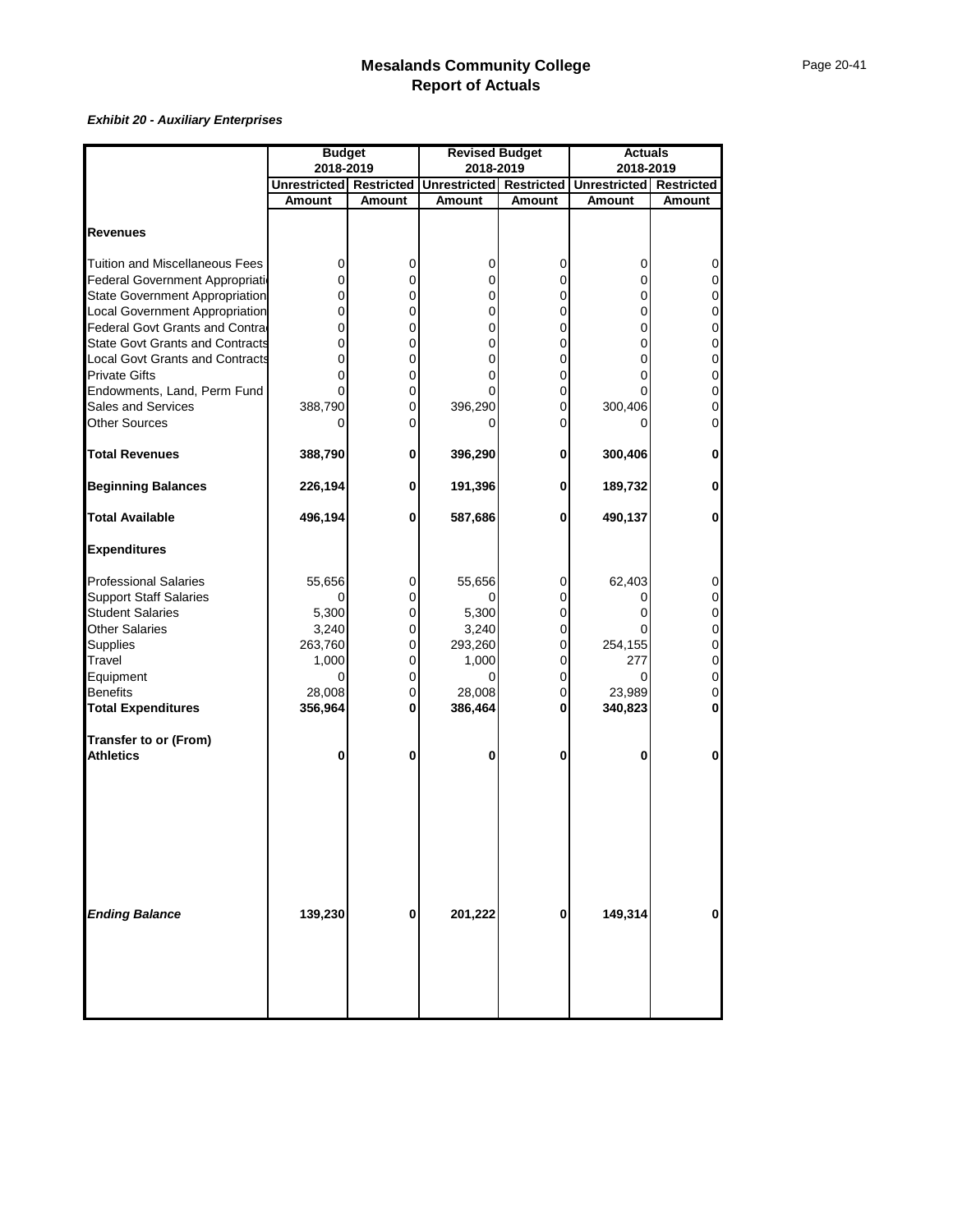|                                                   |            | <b>Budget</b><br>2018-2019    |            | <b>Revised Budget</b><br>2018-2019 |            |                               |            | <b>Actuals</b>                     |            |                               |            |                             |
|---------------------------------------------------|------------|-------------------------------|------------|------------------------------------|------------|-------------------------------|------------|------------------------------------|------------|-------------------------------|------------|-----------------------------|
|                                                   |            |                               |            |                                    |            |                               |            |                                    |            |                               | 2018-2019  |                             |
| Bookstore3010                                     | <b>FTE</b> | <b>Unrestricted</b><br>Amount | <b>FTE</b> | <b>Restricted</b><br><b>Amount</b> | <b>FTE</b> | <b>Unrestricted</b><br>Amount | <b>FTE</b> | <b>Restricted</b><br><b>Amount</b> | <b>FTE</b> | <b>Unrestricted</b><br>Amount | <b>FTE</b> | <b>Restricted</b><br>Amount |
|                                                   |            |                               |            |                                    |            |                               |            |                                    |            |                               |            |                             |
| <b>Revenues</b>                                   |            |                               |            |                                    |            |                               |            |                                    |            |                               |            |                             |
| Tuition and Miscellaneous Fees                    |            |                               |            |                                    |            |                               |            |                                    |            |                               |            |                             |
| <b>Federal Government Appropriations</b>          |            |                               |            |                                    |            |                               |            |                                    |            |                               |            |                             |
| <b>State Government Appropriations</b>            |            |                               |            |                                    |            |                               |            |                                    |            |                               |            |                             |
| <b>Local Government Appropriations</b>            |            |                               |            |                                    |            |                               |            |                                    |            |                               |            |                             |
| <b>Federal Govt Grants and Contracts</b>          |            |                               |            |                                    |            |                               |            |                                    |            |                               |            |                             |
| <b>State Govt Grants and Contracts</b>            |            |                               |            |                                    |            |                               |            |                                    |            |                               |            |                             |
| Local Govt Grants and Contracts                   |            |                               |            |                                    |            |                               |            |                                    |            |                               |            |                             |
| <b>Private Gifts</b>                              |            |                               |            |                                    |            |                               |            |                                    |            |                               |            |                             |
| Endowments, Land, Perm Fund                       |            |                               |            |                                    |            |                               |            |                                    |            |                               |            |                             |
| <b>Sales and Services</b>                         |            | 210,000                       |            |                                    |            | 210,000                       |            |                                    |            | 141,168                       |            |                             |
| <b>Other Sources</b>                              |            |                               |            |                                    |            |                               |            |                                    |            |                               |            |                             |
| <b>Total Revenues</b>                             |            | 210,000                       |            | 0                                  |            | 210,000                       |            | 0                                  |            | 141,168                       |            | $\mathbf{0}$                |
| <b>Beginning Balances</b>                         |            | 126,471                       |            |                                    |            | 109,072                       |            |                                    |            | 118,565                       |            |                             |
| <b>Total Available</b>                            |            | 336,471                       |            | 0                                  |            | 319,072                       |            | 0                                  |            | 259,733                       |            | οl                          |
| <b>Expenditures</b>                               |            |                               |            |                                    |            |                               |            |                                    |            |                               |            |                             |
| <b>Professional Salaries</b>                      | 1.0        | 38,571                        |            |                                    | 1.0        | 38,571                        |            |                                    | 2.3        | 43,388                        |            |                             |
| <b>Support Staff Salaries</b>                     |            |                               |            |                                    |            |                               |            |                                    |            |                               |            |                             |
| <b>Student Salaries</b>                           |            |                               |            |                                    |            |                               |            |                                    |            |                               |            |                             |
| <b>Other Salaries</b>                             |            |                               |            |                                    |            |                               |            |                                    |            |                               |            |                             |
| Supplies                                          |            | 140,000                       |            |                                    |            | 140,000                       |            |                                    |            | 117,755                       |            |                             |
| Travel                                            |            | 1,000                         |            |                                    |            | 1,000                         |            |                                    |            | 277                           |            |                             |
| Equipment                                         |            |                               |            |                                    |            |                               |            |                                    |            |                               |            |                             |
| <b>Benefits</b>                                   |            | 20,936                        |            |                                    |            | 20,936                        |            |                                    |            | 18,161                        |            |                             |
| <b>Total Expenditures</b>                         | 1.0        | 200,507                       | 0.0        | 0                                  | $1.0$      | 200,507                       | 0.0        | 0                                  | 2.3        | 179,581                       | $0.0\,$    | $\mathbf{0}$                |
|                                                   |            |                               |            |                                    |            |                               |            |                                    |            |                               |            |                             |
| <b>Transfers To or (From)</b><br><b>Athletics</b> |            |                               |            | 0                                  |            | $\mathbf{0}$                  |            | 0                                  |            | 0                             |            | οl                          |
|                                                   |            |                               |            |                                    |            |                               |            |                                    |            |                               |            |                             |
|                                                   |            |                               |            |                                    |            |                               |            |                                    |            |                               |            |                             |
|                                                   |            |                               |            |                                    |            |                               |            |                                    |            |                               |            |                             |
|                                                   |            |                               |            |                                    |            |                               |            |                                    |            |                               |            |                             |
| <b>Ending Balance</b>                             |            | 135,964                       |            | 0                                  |            | 118,565                       |            | 0                                  |            | 80,152                        |            | οl                          |
|                                                   |            |                               |            |                                    |            |                               |            |                                    |            |                               |            |                             |
|                                                   |            |                               |            |                                    |            |                               |            |                                    |            |                               |            |                             |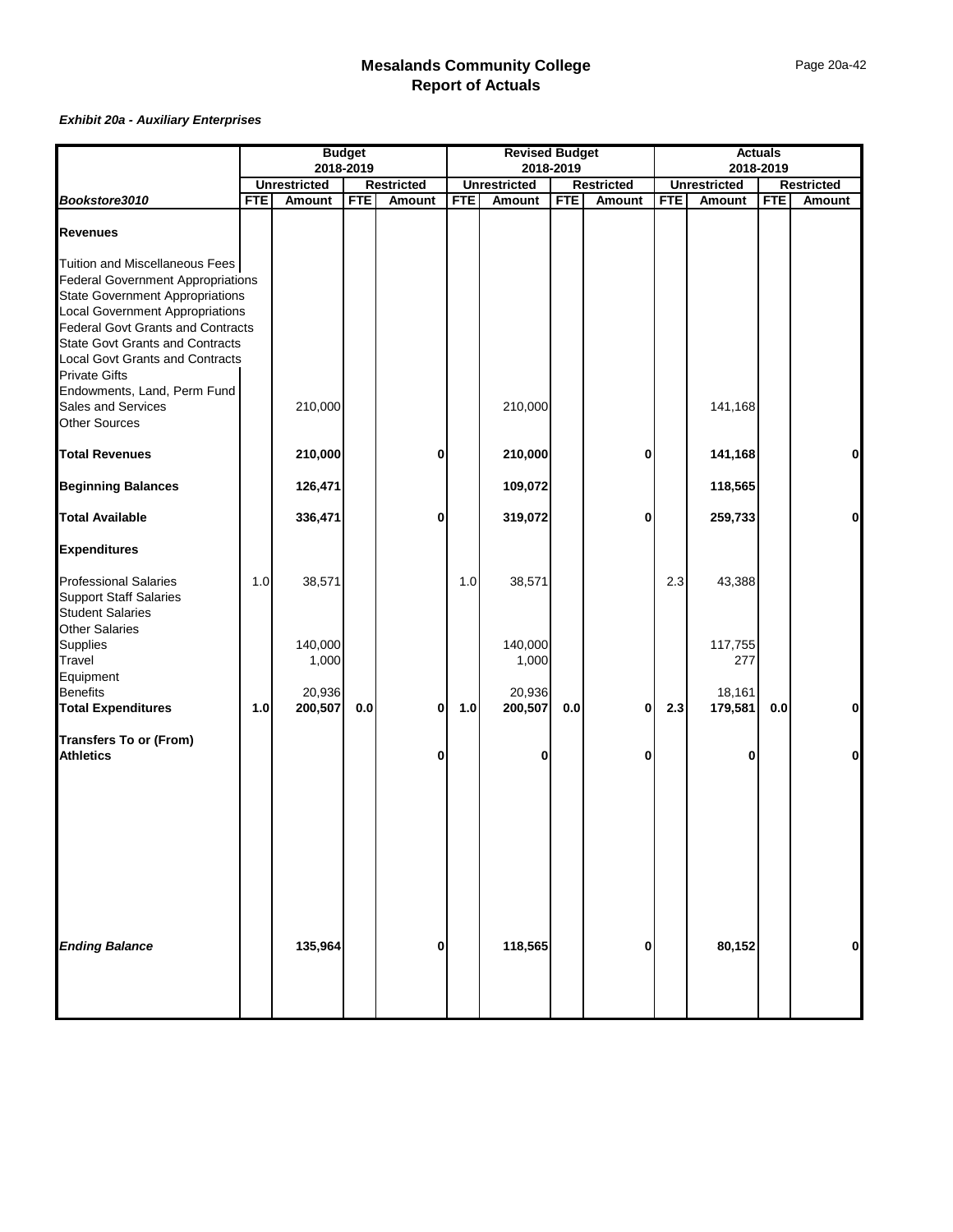|                                                                                                                                                                                                                                                                                                                                                                                                     |            | <b>Budget</b>       |            | <b>Revised Budget</b><br>2018-2019 |            |                     |            | <b>Actuals</b>    |            |                     |            |                   |
|-----------------------------------------------------------------------------------------------------------------------------------------------------------------------------------------------------------------------------------------------------------------------------------------------------------------------------------------------------------------------------------------------------|------------|---------------------|------------|------------------------------------|------------|---------------------|------------|-------------------|------------|---------------------|------------|-------------------|
|                                                                                                                                                                                                                                                                                                                                                                                                     |            | 2018-2019           |            |                                    |            |                     |            |                   |            |                     | 2018-2019  |                   |
|                                                                                                                                                                                                                                                                                                                                                                                                     |            | <b>Unrestricted</b> |            | <b>Restricted</b>                  |            | <b>Unrestricted</b> |            | <b>Restricted</b> |            | <b>Unrestricted</b> |            | <b>Restricted</b> |
| Food Services 3020                                                                                                                                                                                                                                                                                                                                                                                  | <b>FTE</b> | Amount              | <b>FTE</b> | Amount                             | <b>FTE</b> | Amount              | <b>FTE</b> | Amount            | <b>FTE</b> | Amount              | <b>FTE</b> | Amount            |
| <b>Revenues</b>                                                                                                                                                                                                                                                                                                                                                                                     |            |                     |            |                                    |            |                     |            |                   |            |                     |            |                   |
| Tuition and Miscellaneous Fees<br><b>Federal Government Appropriations</b><br><b>State Government Appropriations</b><br><b>Local Government Appropriations</b><br><b>Federal Govt Grants and Contracts</b><br><b>State Govt Grants and Contracts</b><br><b>Local Govt Grants and Contracts</b><br><b>Private Gifts</b><br>Endowments, Land, Perm Fund<br>Sales and Services<br><b>Other Sources</b> |            | 0                   |            |                                    |            | 7,500               |            |                   |            | 0                   |            |                   |
| <b>Total Revenues</b>                                                                                                                                                                                                                                                                                                                                                                               |            | 0                   |            | 0                                  |            | 7,500               |            | 0                 |            | 0                   |            | $\mathbf{0}$      |
| <b>Beginning Balances</b>                                                                                                                                                                                                                                                                                                                                                                           |            | 15,473              |            |                                    |            | 15,473              |            |                   |            | 15,473              |            |                   |
| <b>Total Available</b>                                                                                                                                                                                                                                                                                                                                                                              |            | 15,473              |            | 0                                  |            | 22,973              |            | 0                 |            | 15,473              |            | $\mathbf 0$       |
| <b>Expenditures</b>                                                                                                                                                                                                                                                                                                                                                                                 |            |                     |            |                                    |            |                     |            |                   |            |                     |            |                   |
| <b>Professional Salaries</b><br><b>Support Staff Salaries</b><br><b>Student Salaries</b><br><b>Other Salaries</b><br>Supplies<br>Travel<br>Equipment<br>Benefits<br><b>Total Expenditures</b>                                                                                                                                                                                                       | 0.0        | 0<br>0              | 0.0        | 0                                  | 0.0        | 7,500<br>7,500      | 0.0        | 0                 | 0.0        | 200<br>200          | 0.0        | 0                 |
| <b>Transfers To or (From)</b>                                                                                                                                                                                                                                                                                                                                                                       |            |                     |            |                                    |            | 0                   |            |                   |            |                     |            |                   |
| <b>Plant Capital Outlay</b><br><b>Ending Balance</b>                                                                                                                                                                                                                                                                                                                                                |            | 0<br>15,473         |            | 0<br>0                             |            | 0<br>15,473         |            | 0<br>0            |            | 0<br>15,273         |            | Οl<br>0           |
|                                                                                                                                                                                                                                                                                                                                                                                                     |            |                     |            |                                    |            |                     |            |                   |            |                     |            |                   |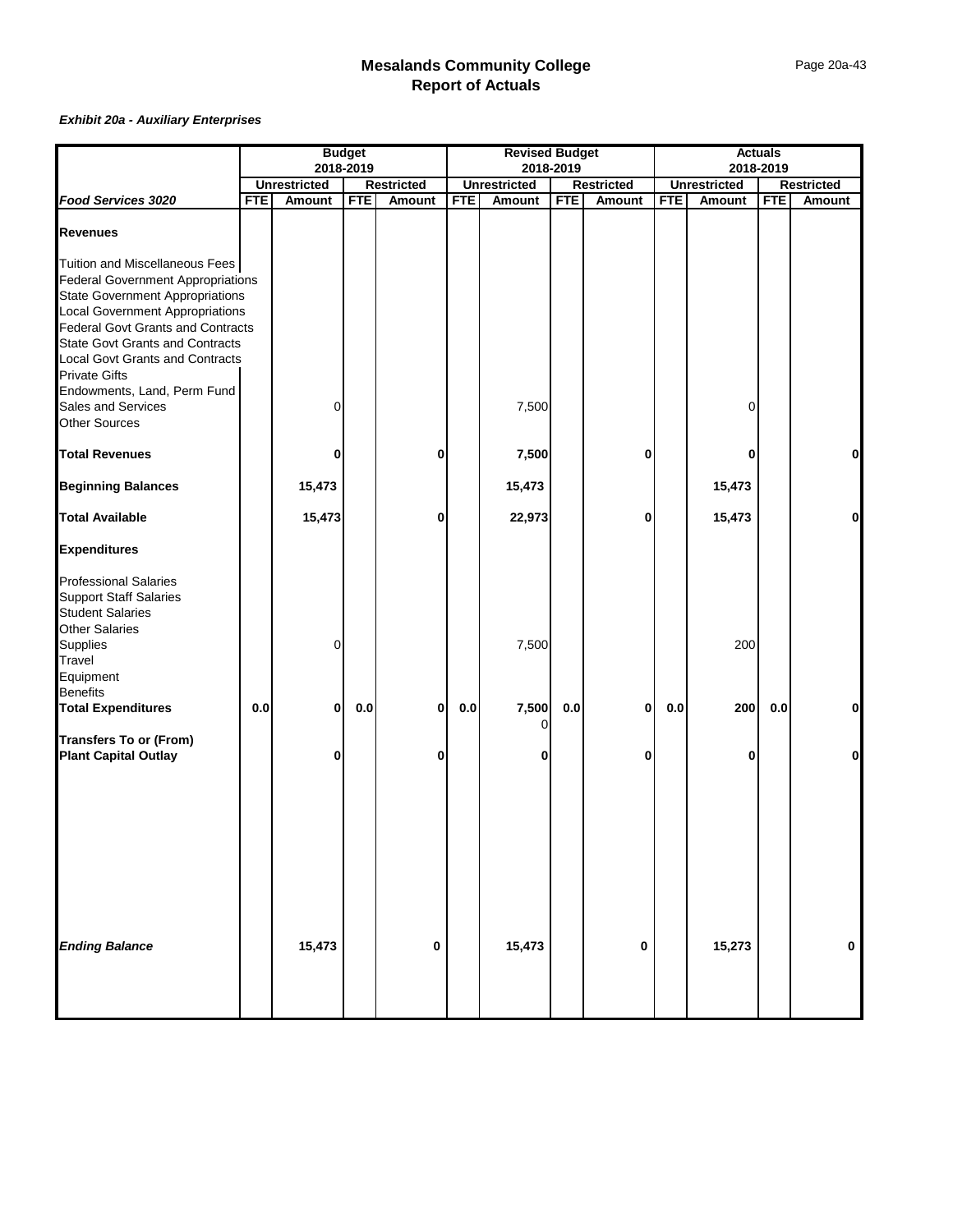|                                                               | <b>Budget</b> |                     | <b>Revised Budget</b><br>2018-2019 |                   |            |                     | <b>Actuals</b> |                   |            |                     |            |                   |
|---------------------------------------------------------------|---------------|---------------------|------------------------------------|-------------------|------------|---------------------|----------------|-------------------|------------|---------------------|------------|-------------------|
|                                                               |               | 2018-2019           |                                    |                   |            |                     |                |                   |            | 2018-2019           |            |                   |
|                                                               |               | <b>Unrestricted</b> |                                    | <b>Restricted</b> |            | <b>Unrestricted</b> |                | <b>Restricted</b> |            | <b>Unrestricted</b> |            | <b>Restricted</b> |
| Museum Shop 3030                                              | <b>FTE</b>    | Amount              | <b>FTE</b>                         | <b>Amount</b>     | <b>FTE</b> | Amount              | <b>FTE</b>     | Amount            | <b>FTE</b> | Amount              | <b>FTE</b> | Amount            |
| <b>Revenues</b>                                               |               |                     |                                    |                   |            |                     |                |                   |            |                     |            |                   |
| Tuition and Miscellaneous Fees                                |               |                     |                                    |                   |            |                     |                |                   |            |                     |            |                   |
| <b>Federal Government Appropriations</b>                      |               |                     |                                    |                   |            |                     |                |                   |            |                     |            |                   |
| <b>State Government Appropriations</b>                        |               |                     |                                    |                   |            |                     |                |                   |            |                     |            |                   |
| Local Government Appropriations                               |               |                     |                                    |                   |            |                     |                |                   |            |                     |            |                   |
| <b>Federal Govt Grants and Contracts</b>                      |               |                     |                                    |                   |            |                     |                |                   |            |                     |            |                   |
| <b>State Govt Grants and Contracts</b>                        |               |                     |                                    |                   |            |                     |                |                   |            |                     |            |                   |
| <b>Local Govt Grants and Contracts</b>                        |               |                     |                                    |                   |            |                     |                |                   |            |                     |            |                   |
| <b>Private Gifts</b>                                          |               |                     |                                    |                   |            |                     |                |                   |            |                     |            |                   |
| Endowments, Land, Perm Fund                                   |               |                     |                                    |                   |            |                     |                |                   |            |                     |            |                   |
| Sales and Services                                            |               | 60,000              |                                    |                   |            | 60,000              |                |                   |            | 67,002              |            |                   |
| <b>Other Sources</b>                                          |               |                     |                                    |                   |            |                     |                |                   |            |                     |            |                   |
| <b>Total Revenues</b>                                         |               | 60,000              |                                    | 0                 |            | 60,000              |                | 0                 |            | 67,002              |            | $\mathbf 0$       |
| <b>Beginning Balances</b>                                     |               | 84,250              |                                    |                   |            | 66,851              |                |                   |            | 55,694              |            |                   |
| <b>Total Available</b>                                        |               | 144,250             |                                    | 0                 |            | 126,851             |                | 0                 |            | 122,696             |            | 0                 |
| <b>Expenditures</b>                                           |               |                     |                                    |                   |            |                     |                |                   |            |                     |            |                   |
| <b>Professional Salaries</b><br><b>Support Staff Salaries</b> | 0.5           | 17,085              |                                    |                   | $0.5\,$    | 17,085              |                |                   | 0.5        | 19,015              |            |                   |
| <b>Student Salaries</b>                                       |               |                     |                                    |                   |            |                     |                |                   |            |                     |            |                   |
| <b>Other Salaries</b>                                         |               |                     |                                    |                   |            |                     |                |                   |            |                     |            |                   |
| Supplies                                                      |               | 25,000              |                                    |                   |            | 47,000              |                |                   |            | 37,702              |            |                   |
| Travel                                                        |               |                     |                                    |                   |            |                     |                |                   |            |                     |            |                   |
| Equipment                                                     |               |                     |                                    |                   |            |                     |                |                   |            |                     |            |                   |
| <b>Benefits</b>                                               |               | 7,072               |                                    |                   |            | 7,072               |                |                   |            | 5,828               |            |                   |
| <b>Total Expenditures</b>                                     | 0.5           | 49,157              | $0.0\,$                            | $\bf{0}$          | 0.5        | 71,157              | 0.0            | $\bf{0}$          | 0.5        | 62,544              | 0.0        | $\mathbf 0$       |
| <b>Transfers To or (From)</b>                                 |               | 0                   |                                    | 0                 |            | 0                   |                | 0                 |            | 0                   |            | $\mathbf 0$       |
| <b>Plant Capital Outlay</b>                                   |               |                     |                                    |                   |            |                     |                |                   |            |                     |            |                   |
|                                                               |               |                     |                                    |                   |            |                     |                |                   |            |                     |            |                   |
|                                                               |               |                     |                                    |                   |            |                     |                |                   |            |                     |            |                   |
|                                                               |               |                     |                                    |                   |            |                     |                |                   |            |                     |            |                   |
|                                                               |               |                     |                                    |                   |            |                     |                |                   |            |                     |            |                   |
| <b>Ending Balance</b>                                         |               | 95,093              |                                    | 0                 |            | 55,694              |                | 0                 |            | 60,152              |            | 0                 |
|                                                               |               |                     |                                    |                   |            |                     |                |                   |            |                     |            |                   |
|                                                               |               |                     |                                    |                   |            |                     |                |                   |            |                     |            |                   |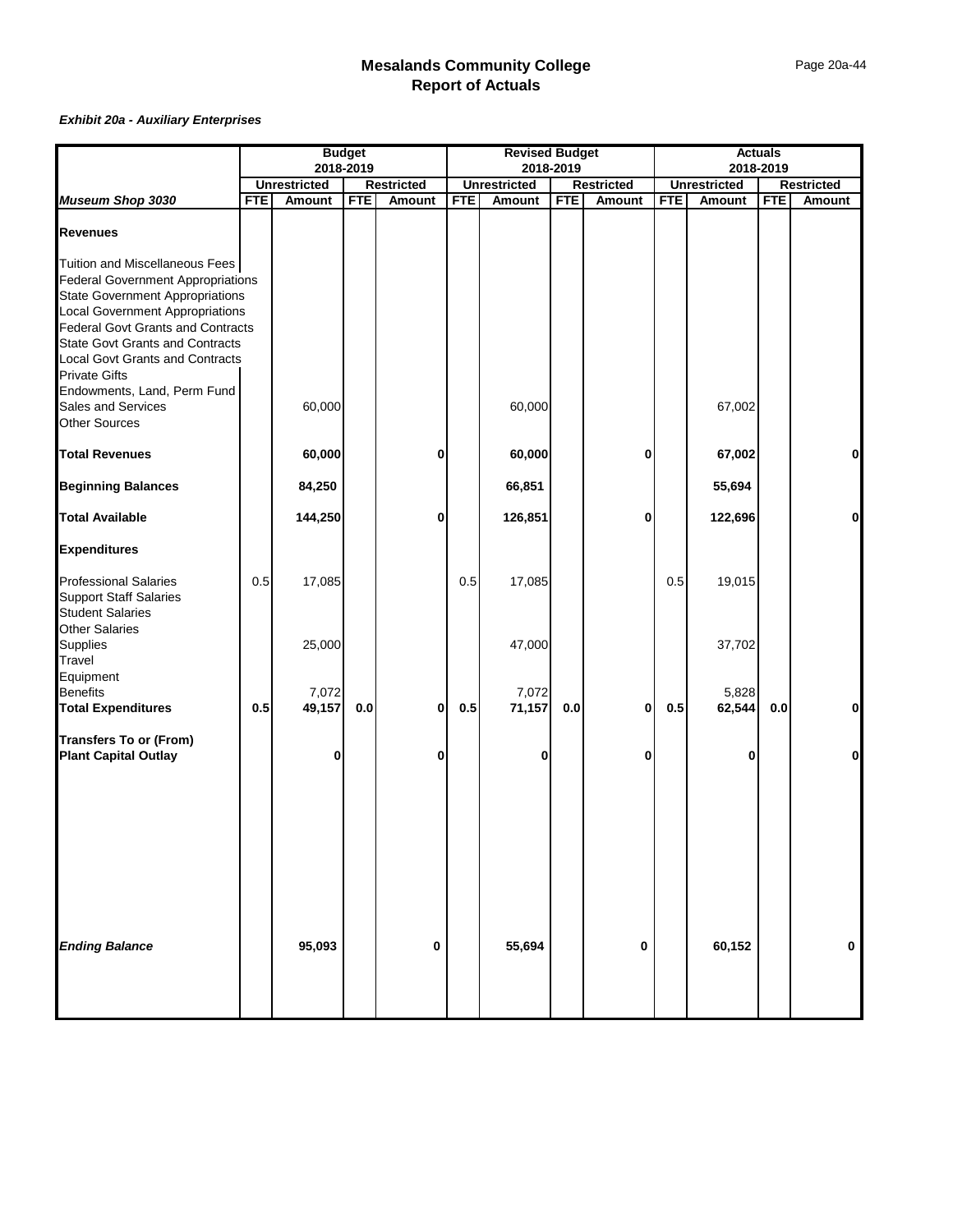|                                                                                                                                                                                                                                                      | <b>Budget</b> |                          | <b>Revised Budget</b><br>2018-2019 |                   |            |                          | <b>Actuals</b> |                   |            |                     |            |                   |
|------------------------------------------------------------------------------------------------------------------------------------------------------------------------------------------------------------------------------------------------------|---------------|--------------------------|------------------------------------|-------------------|------------|--------------------------|----------------|-------------------|------------|---------------------|------------|-------------------|
|                                                                                                                                                                                                                                                      |               | 2018-2019                |                                    |                   |            |                          |                |                   |            |                     | 2018-2019  |                   |
|                                                                                                                                                                                                                                                      |               | <b>Unrestricted</b>      |                                    | <b>Restricted</b> |            | <b>Unrestricted</b>      |                | <b>Restricted</b> |            | <b>Unrestricted</b> |            | <b>Restricted</b> |
| Housing 3040                                                                                                                                                                                                                                         | <b>FTE</b>    | Amount                   | <b>FTE</b>                         | <b>Amount</b>     | <b>FTE</b> | Amount                   | <b>FTE</b>     | Amount            | <b>FTE</b> | Amount              | <b>FTE</b> | Amount            |
| <b>Revenues</b>                                                                                                                                                                                                                                      |               |                          |                                    |                   |            |                          |                |                   |            |                     |            |                   |
| Tuition and Miscellaneous Fees<br><b>Federal Government Appropriations</b><br><b>State Government Appropriations</b><br><b>Local Government Appropriations</b><br><b>Federal Govt Grants and Contracts</b><br><b>State Govt Grants and Contracts</b> |               |                          |                                    |                   |            |                          |                |                   |            |                     |            |                   |
| <b>Local Govt Grants and Contracts</b><br><b>Private Gifts</b>                                                                                                                                                                                       |               |                          |                                    |                   |            |                          |                |                   |            |                     |            |                   |
| Endowments, Land, Perm Fund<br>Sales and Services<br><b>Other Sources</b>                                                                                                                                                                            |               | 118,790                  |                                    |                   |            | 118,790                  |                |                   |            | 92,235              |            |                   |
| <b>Total Revenues</b>                                                                                                                                                                                                                                |               | 118,790                  |                                    | 0                 |            | 118,790                  |                | 0                 |            | 92,235              |            | 0                 |
| <b>Beginning Balances</b>                                                                                                                                                                                                                            |               | 0                        |                                    |                   |            | 0                        |                |                   |            | 0                   |            |                   |
| <b>Total Available</b>                                                                                                                                                                                                                               |               | 118,790                  |                                    | 0                 |            | 118,790                  |                | 0                 |            | 92,235              |            | $\mathbf{0}$      |
| <b>Expenditures</b>                                                                                                                                                                                                                                  |               |                          |                                    |                   |            |                          |                |                   |            |                     |            |                   |
| <b>Professional Salaries</b><br><b>Support Staff Salaries</b><br><b>Student Salaries</b><br><b>Other Salaries</b><br>Supplies<br>Travel<br>Equipment                                                                                                 |               | 5,300<br>3,240<br>98,760 |                                    |                   |            | 5,300<br>3,240<br>98,760 |                |                   |            | 0<br>98,498         |            |                   |
| Benefits<br><b>Total Expenditures</b>                                                                                                                                                                                                                | 0.0           | 107,300                  | 0.0                                | 0                 | $0.0\,$    | 107,300                  | 0.0            | 0                 | 0.0        | 98,498              | 0.0        | 0                 |
| <b>Transfers To or (From)</b><br><b>Plant Capital Outlay</b>                                                                                                                                                                                         |               | 0                        |                                    | 0                 |            | 0                        |                | 0                 |            | 0                   |            | Οl                |
|                                                                                                                                                                                                                                                      |               |                          |                                    |                   |            |                          |                |                   |            |                     |            |                   |
| <b>Ending Balance</b>                                                                                                                                                                                                                                |               | 11,490                   |                                    | 0                 |            | 11,490                   |                | 0                 |            | (6, 263)            |            | 0                 |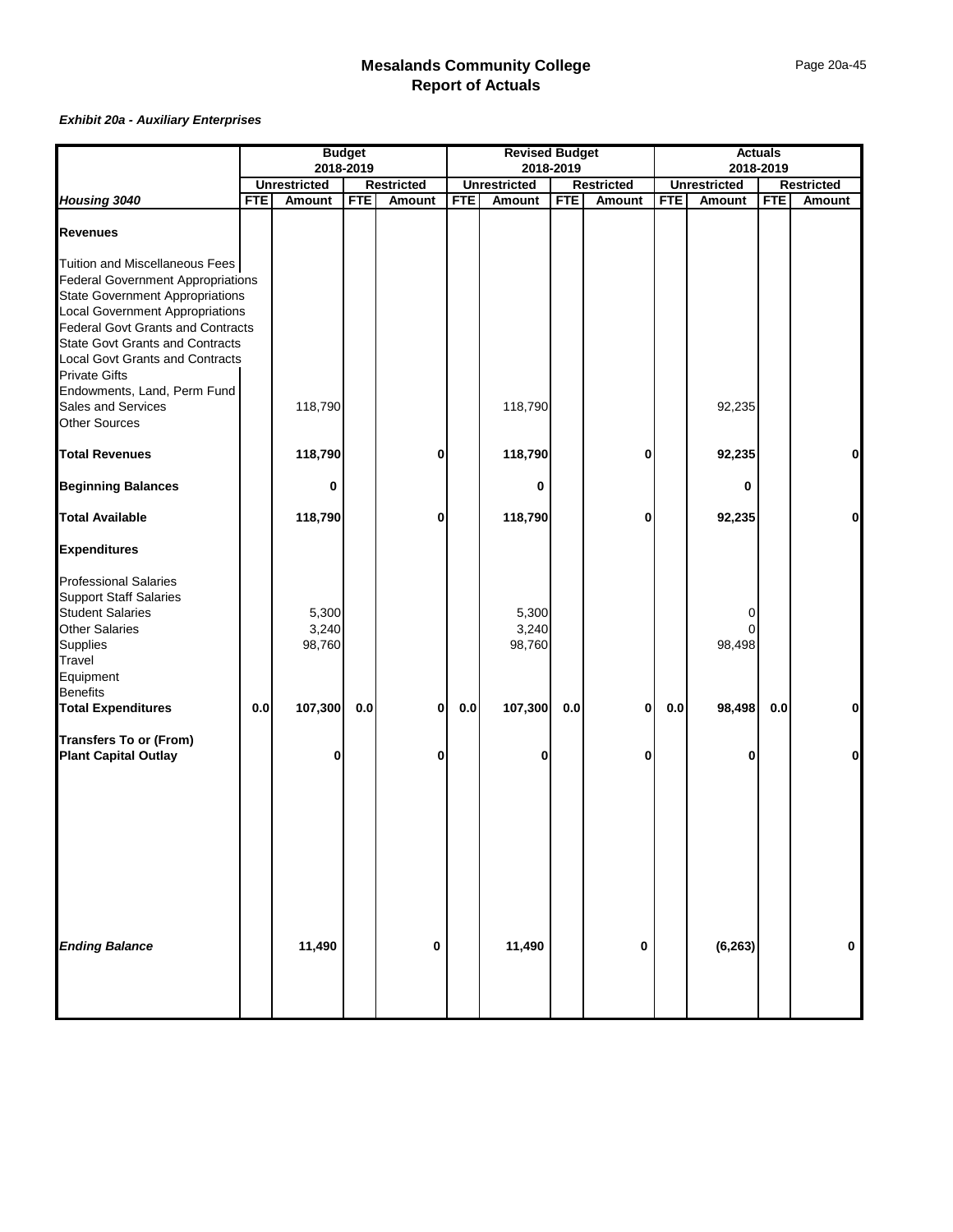|                                                                            | <b>Budget</b> |                     | <b>Revised Budget</b><br>2018-2019 |                   |            |                     | <b>Actuals</b> |                   |            |                     |            |                   |
|----------------------------------------------------------------------------|---------------|---------------------|------------------------------------|-------------------|------------|---------------------|----------------|-------------------|------------|---------------------|------------|-------------------|
|                                                                            |               |                     | 2018-2019                          |                   |            |                     |                |                   |            |                     | 2018-2019  |                   |
|                                                                            |               | <b>Unrestricted</b> |                                    | <b>Restricted</b> |            | <b>Unrestricted</b> |                | <b>Restricted</b> |            | <b>Unrestricted</b> |            | <b>Restricted</b> |
| <b>Student Union 3050</b>                                                  | <b>FTE</b>    | Amount              | <b>FTE</b>                         | Amount            | <b>FTE</b> | Amount              | <b>FTE</b>     | Amount            | <b>FTE</b> | Amount              | <b>FTE</b> | Amount            |
| <b>Revenues</b>                                                            |               |                     |                                    |                   |            |                     |                |                   |            |                     |            |                   |
| Tuition and Miscellaneous Fees<br><b>Federal Government Appropriations</b> |               |                     |                                    |                   |            |                     |                |                   |            |                     |            |                   |
| <b>State Government Appropriations</b>                                     |               |                     |                                    |                   |            |                     |                |                   |            |                     |            |                   |
| Local Government Appropriations                                            |               |                     |                                    |                   |            |                     |                |                   |            |                     |            |                   |
| <b>Federal Govt Grants and Contracts</b>                                   |               |                     |                                    |                   |            |                     |                |                   |            |                     |            |                   |
| <b>State Govt Grants and Contracts</b>                                     |               |                     |                                    |                   |            |                     |                |                   |            |                     |            |                   |
| Local Govt Grants and Contracts                                            |               |                     |                                    |                   |            |                     |                |                   |            |                     |            |                   |
| <b>Private Gifts</b>                                                       |               |                     |                                    |                   |            |                     |                |                   |            |                     |            |                   |
| Endowments, Land, Perm Fund                                                |               |                     |                                    |                   |            |                     |                |                   |            |                     |            |                   |
| Sales and Services                                                         |               |                     |                                    |                   |            |                     |                |                   |            |                     |            |                   |
|                                                                            |               |                     |                                    |                   |            |                     |                |                   |            |                     |            |                   |
| Other Sources                                                              |               |                     |                                    |                   |            |                     |                |                   |            |                     |            |                   |
| <b>Total Revenues</b>                                                      |               | 0                   |                                    | 0                 |            | 0                   |                | 0                 |            | 0                   |            | $\mathbf 0$       |
| <b>Beginning Balances</b>                                                  |               | 0                   |                                    |                   |            | 0                   |                |                   |            | 0                   |            |                   |
| <b>Total Available</b>                                                     |               | 0                   |                                    | 0                 |            | 0                   |                | 0                 |            | 0                   |            | 0                 |
| <b>Expenditures</b>                                                        |               |                     |                                    |                   |            |                     |                |                   |            |                     |            |                   |
| <b>Professional Salaries</b>                                               |               |                     |                                    |                   |            |                     |                |                   |            |                     |            |                   |
| <b>Support Staff Salaries</b>                                              |               |                     |                                    |                   |            |                     |                |                   |            |                     |            |                   |
| <b>Student Salaries</b>                                                    |               |                     |                                    |                   |            |                     |                |                   |            |                     |            |                   |
| <b>Other Salaries</b>                                                      |               |                     |                                    |                   |            |                     |                |                   |            |                     |            |                   |
| Supplies                                                                   |               |                     |                                    |                   |            |                     |                |                   |            |                     |            |                   |
| Travel                                                                     |               |                     |                                    |                   |            |                     |                |                   |            |                     |            |                   |
| Equipment                                                                  |               |                     |                                    |                   |            |                     |                |                   |            |                     |            |                   |
| <b>Benefits</b>                                                            |               |                     |                                    |                   |            |                     |                |                   |            |                     |            |                   |
| <b>Total Expenditures</b>                                                  | 0.0           | 0                   | 0.0                                | $\bf{0}$          | 0.0        | 0                   | $0.0\,$        | $\bf{0}$          | 0.0        | 0                   | 0.0        | $\bf{0}$          |
| <b>Transfers To or (From)</b>                                              |               |                     |                                    |                   |            |                     |                |                   |            |                     |            |                   |
| <b>Plant Capital Outlay</b>                                                |               | 0                   |                                    | 0                 |            | 0                   |                | 0                 |            | 0                   |            | $\mathbf 0$       |
|                                                                            |               |                     |                                    |                   |            |                     |                |                   |            |                     |            |                   |
|                                                                            |               |                     |                                    |                   |            |                     |                |                   |            |                     |            |                   |
|                                                                            |               |                     |                                    |                   |            |                     |                |                   |            |                     |            |                   |
|                                                                            |               |                     |                                    |                   |            |                     |                |                   |            |                     |            |                   |
|                                                                            |               |                     |                                    |                   |            |                     |                |                   |            |                     |            |                   |
|                                                                            |               |                     |                                    |                   |            |                     |                |                   |            |                     |            |                   |
|                                                                            |               |                     |                                    |                   |            |                     |                |                   |            |                     |            |                   |
|                                                                            |               |                     |                                    |                   |            |                     |                |                   |            |                     |            |                   |
|                                                                            |               |                     |                                    |                   |            |                     |                |                   |            |                     |            |                   |
|                                                                            |               |                     |                                    |                   |            |                     |                |                   |            |                     |            |                   |
|                                                                            |               |                     |                                    |                   |            |                     |                |                   |            |                     |            |                   |
| <b>Ending Balance</b>                                                      |               | 0                   |                                    | 0                 |            | 0                   |                | 0                 |            | 0                   |            | 0                 |
|                                                                            |               |                     |                                    |                   |            |                     |                |                   |            |                     |            |                   |
|                                                                            |               |                     |                                    |                   |            |                     |                |                   |            |                     |            |                   |
|                                                                            |               |                     |                                    |                   |            |                     |                |                   |            |                     |            |                   |
|                                                                            |               |                     |                                    |                   |            |                     |                |                   |            |                     |            |                   |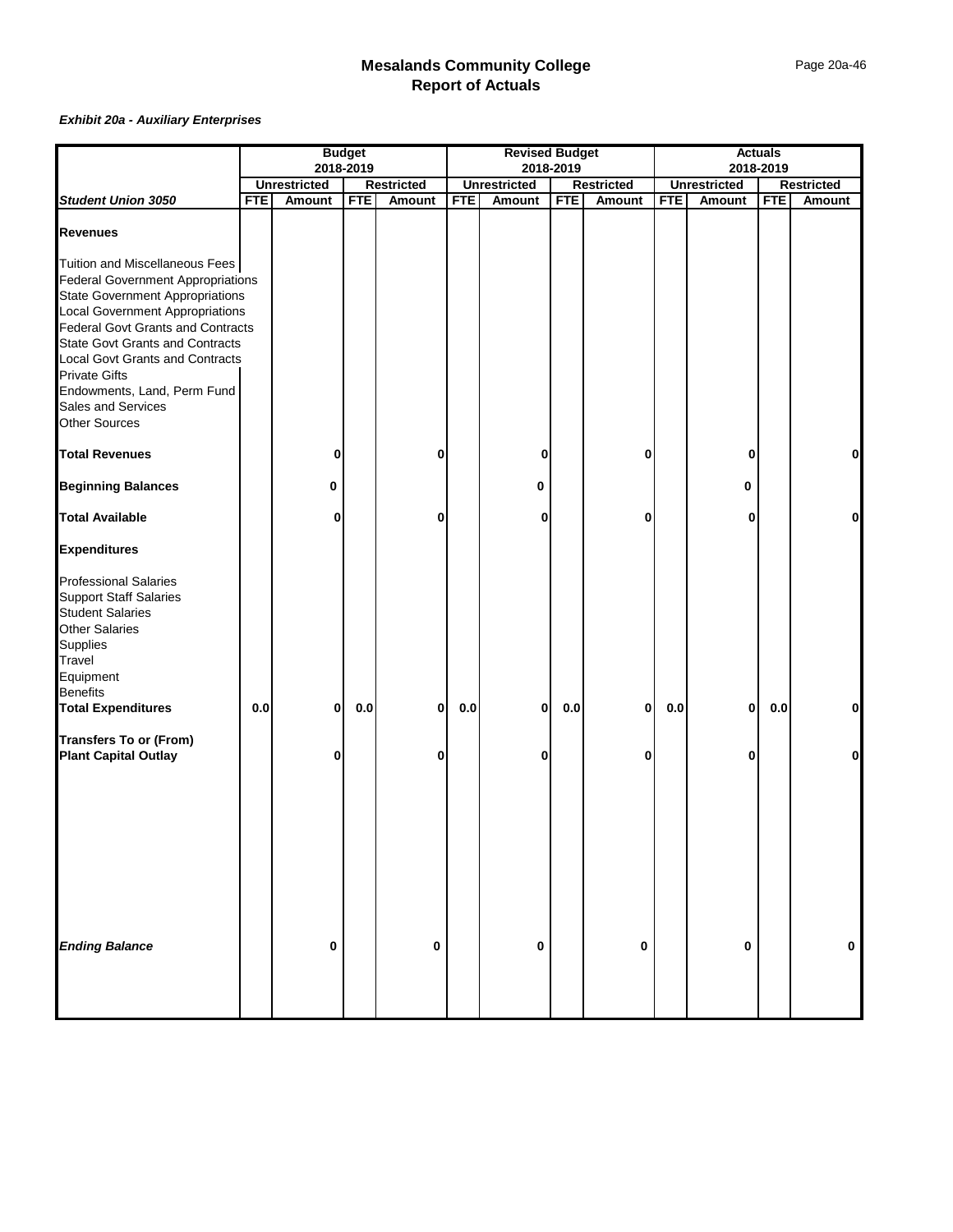#### *Exhibit 21 - Intercollegiate Athletics*

|                                        | <b>Budget</b>                  |               | <b>Revised Budget</b> |                   | <b>Actuals</b>      |                   |  |  |
|----------------------------------------|--------------------------------|---------------|-----------------------|-------------------|---------------------|-------------------|--|--|
|                                        | 2018-2019                      |               | 2018-2019             |                   | 2018-2019           |                   |  |  |
|                                        | <b>Unrestricted Restricted</b> |               | <b>Unrestricted</b>   | <b>Restricted</b> | <b>Unrestricted</b> | <b>Restricted</b> |  |  |
| <b>Intercollegiate Athletics</b>       | <b>Amount</b>                  | <b>Amount</b> | Amount                | <b>Amount</b>     | Amount              | <b>Amount</b>     |  |  |
| <b>Revenues</b>                        |                                |               |                       |                   |                     |                   |  |  |
| Tuition and Miscellaneous Fees         | 0                              | 0             | 0                     | 0                 | ი                   | 0                 |  |  |
| Federal Government Appropriatio        |                                | 0             | O                     | 0                 |                     | $\Omega$          |  |  |
| <b>State Government Appropriation</b>  | 138,300                        | 0             | 138,300               | 0                 | 138,300             | 0                 |  |  |
| Local Government Appropriation         |                                | 0             |                       | 0                 |                     | 0                 |  |  |
| Federal Govt Grants and Contra         | 0                              | 0             | 0                     | 0                 | 0                   | 0                 |  |  |
| <b>State Govt Grants and Contracts</b> | 0                              | 0             | 0                     | 0                 | 0                   | 0                 |  |  |
| Local Govt Grants and Contracts        |                                | 0             |                       | 0                 |                     | 0                 |  |  |
| <b>Private Gifts</b>                   |                                | 0             | U                     | 0                 |                     | 0                 |  |  |
| Endowments, Land, Perm Fund            |                                | 0             | $\Omega$              | 0                 |                     | 0                 |  |  |
| <b>Sales and Services</b>              | 30,000                         | 0             | 30,000                | 0                 | 10,740              | 0                 |  |  |
| Other Sources                          |                                | 0             |                       | 0                 |                     | $\Omega$          |  |  |
| <b>Total Revenues</b>                  | 168,300                        | 0             | 168,300               | 0                 | 149,040             | $\mathbf 0$       |  |  |
| <b>Beginning Balances</b>              | (226, 823)                     | 0             | (208, 444)            | 0                 | 553                 | 0                 |  |  |
| <b>Total Available</b>                 | (58, 523)                      | 0             | (40, 144)             | 0                 | 149,593             | $\mathbf{0}$      |  |  |
| <b>Expenditures</b>                    |                                |               |                       |                   |                     |                   |  |  |
| <b>Faculty Salaries</b>                |                                | 0             |                       | 0                 |                     | 0                 |  |  |
| <b>Professional Salaries</b>           | 23,000                         | 0             | 23,000                | 0                 | 15,000              | $\Omega$          |  |  |
| <b>Support Staff Salaries</b>          | 0                              | 0             | 0                     | 0                 |                     | 0                 |  |  |
| <b>Student Salaries</b>                |                                | 0             |                       | 0                 |                     | 0                 |  |  |
| <b>Other Salaries</b>                  |                                | 0             |                       | 0                 |                     | 0                 |  |  |
| <b>Supplies</b><br>Travel              | 106,000                        | 0<br>0        | 106,000               | 0                 | 88,537              | 0<br>0            |  |  |
| Equipment                              | 20,000                         | 0             | 20,000                | 0<br>0            | 32,256              | 0                 |  |  |
| <b>Benefits</b>                        | 6,303                          | 0             | 6,303                 | 0                 | 3,534               | 0                 |  |  |
| <b>Total Expenditures</b>              | 155,303                        | 0             | 155,303               | 0                 | 139,327             | 0                 |  |  |
| <b>Transfer from Public Service</b>    | 30,000                         |               |                       |                   |                     |                   |  |  |
| Transfer from I&G                      | 15,000                         | 0<br>0        | 30,000<br>166,000     | 0<br>0            | 30,000<br>166,000   | 0<br>0            |  |  |
| <b>Transfer from Auxiliaries</b>       | 0                              | $\Omega$      |                       | 0                 |                     | 0                 |  |  |
| <b>Total Transfers</b>                 | 45,000                         | 0             | 196,000               | 0                 | 196,000             | 0                 |  |  |
| <b>Ending Balance</b>                  | (168, 826)                     | 0             | 553                   | 0                 | 206,266             | 0                 |  |  |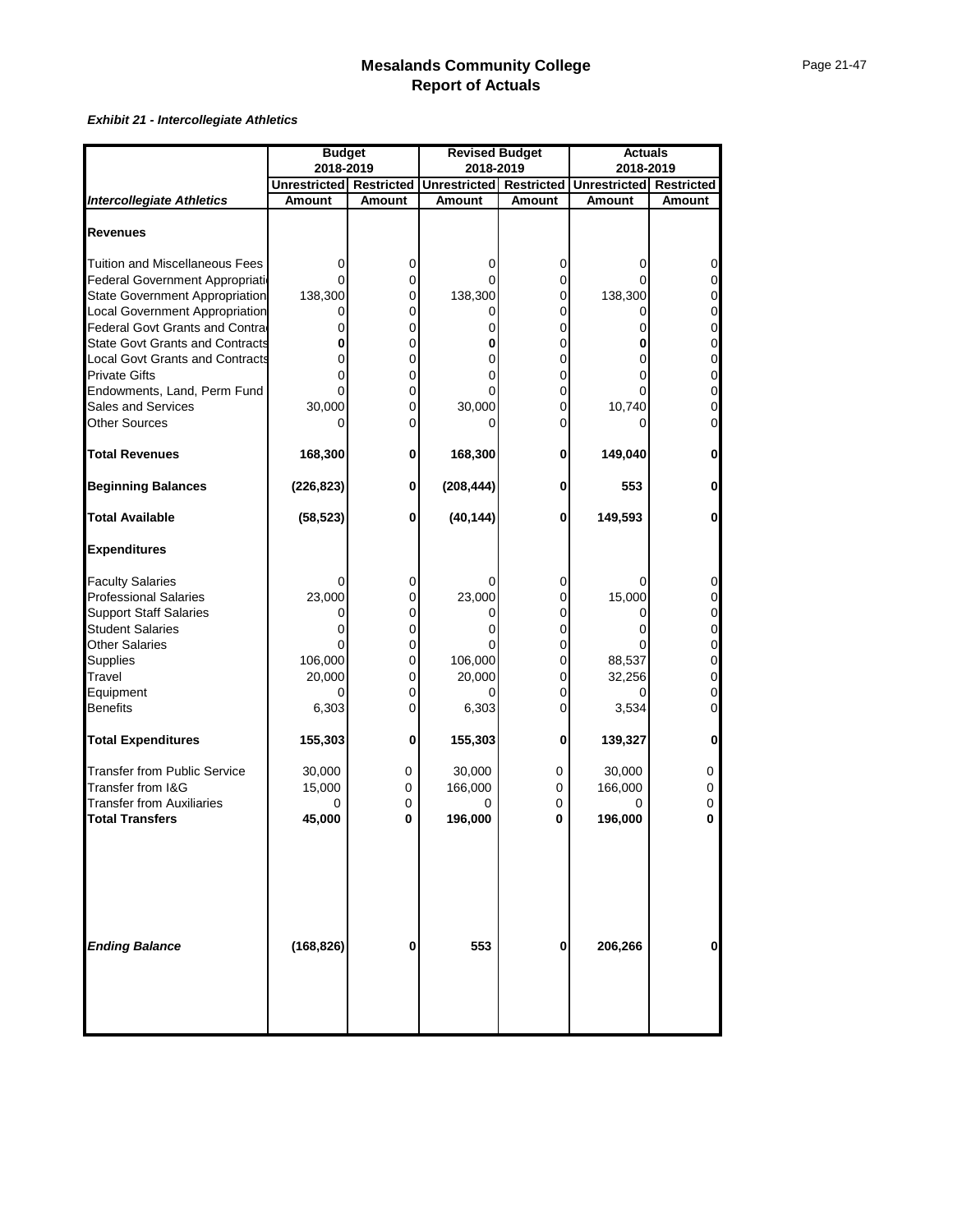#### *Exhibit 21a - Intercollegiate Athletics*

|                                                                                                                                                                                                                                                                                                                                                                         | <b>Budget</b><br>2018-2019 |                     |            | <b>Revised Budget</b><br>2018-2019 |            |                     |            | <b>Actuals</b>    |            |                     |            |                   |
|-------------------------------------------------------------------------------------------------------------------------------------------------------------------------------------------------------------------------------------------------------------------------------------------------------------------------------------------------------------------------|----------------------------|---------------------|------------|------------------------------------|------------|---------------------|------------|-------------------|------------|---------------------|------------|-------------------|
|                                                                                                                                                                                                                                                                                                                                                                         |                            | <b>Unrestricted</b> |            | <b>Restricted</b>                  |            | <b>Unrestricted</b> |            | <b>Restricted</b> |            | <b>Unrestricted</b> | 2018-2019  | <b>Restricted</b> |
| Rodeo 3110                                                                                                                                                                                                                                                                                                                                                              | <b>FTE</b>                 | <b>Amount</b>       | <b>FTE</b> | <b>Amount</b>                      | <b>FTE</b> | <b>Amount</b>       | <b>FTE</b> | Amount            | <b>FTE</b> | <b>Amount</b>       | <b>FTE</b> | Amount            |
| <b>Revenues</b>                                                                                                                                                                                                                                                                                                                                                         |                            |                     |            |                                    |            |                     |            |                   |            |                     |            |                   |
| Tuition and Miscellaneous Fees<br>Federal Government Appropriations<br><b>State Government Appropriations</b><br>Local Government Appropriations<br>Federal Govt Grants and Contracts<br><b>State Govt Grants and Contracts</b><br><b>Local Govt Grants and Contracts</b><br>Private Gifts<br>Endowments, Land, Perm Fund<br>Sales and Services<br><b>Other Sources</b> |                            | 138,300             |            |                                    |            | 138,300             |            |                   |            | 138,300             |            |                   |
| <b>Total Revenues</b>                                                                                                                                                                                                                                                                                                                                                   |                            | 138,300             |            | 0                                  |            | 138,300             |            | 0                 |            | 138,300             |            | $\mathbf{0}$      |
| <b>Beginning Balances</b>                                                                                                                                                                                                                                                                                                                                               |                            | (185, 373)          |            |                                    |            | (175, 373)          |            |                   |            | 28,624              |            |                   |
| <b>Total Available</b>                                                                                                                                                                                                                                                                                                                                                  |                            | (47, 073)           |            | 0                                  |            | (37,073)            |            | 0                 |            | 166,924             |            | 0                 |
| <b>Expenditures</b>                                                                                                                                                                                                                                                                                                                                                     |                            |                     |            |                                    |            |                     |            |                   |            |                     |            |                   |
| <b>Faculty Salaries</b><br>Professional Salaries<br><b>Support Staff Salaries</b><br><b>Student Salaries</b><br><b>Other Salaries</b>                                                                                                                                                                                                                                   |                            | 23,000              |            |                                    |            | 23,000              |            |                   |            | 15,000              |            |                   |
| Supplies<br><b>Travel</b>                                                                                                                                                                                                                                                                                                                                               |                            | 81,000<br>20,000    |            |                                    |            | 81,000<br>20,000    |            |                   |            | 59,114<br>32,256    |            |                   |
| Equipment<br>Benefits                                                                                                                                                                                                                                                                                                                                                   |                            | 6,303               |            |                                    |            | 6,303               |            |                   |            | 0<br>3,534          |            |                   |
| <b>Total Expenditures</b>                                                                                                                                                                                                                                                                                                                                               | $0.0\,$                    | 130,303             | 0.0        | 0                                  | 0.0        | 130,303             | 0.0        | $\mathbf{0}$      | 0.0        | 109,904             | 0.0        | 0                 |
| <b>Transfer from Public Service</b><br>Transfer from I&G<br><b>Transfer from Auxiliaries</b>                                                                                                                                                                                                                                                                            |                            | 30,000<br>15,000    |            |                                    |            | 30,000<br>166,000   |            |                   |            | 30,000<br>15,000    |            |                   |
| <b>Total Transfers</b>                                                                                                                                                                                                                                                                                                                                                  |                            | 45,000              |            |                                    |            | 196,000             |            |                   |            | 45,000              |            |                   |
| <b>Ending Balance</b>                                                                                                                                                                                                                                                                                                                                                   |                            | (132, 376)          |            | 0                                  |            | 28,624              |            | 0                 |            | 102,020             |            | $\mathbf 0$       |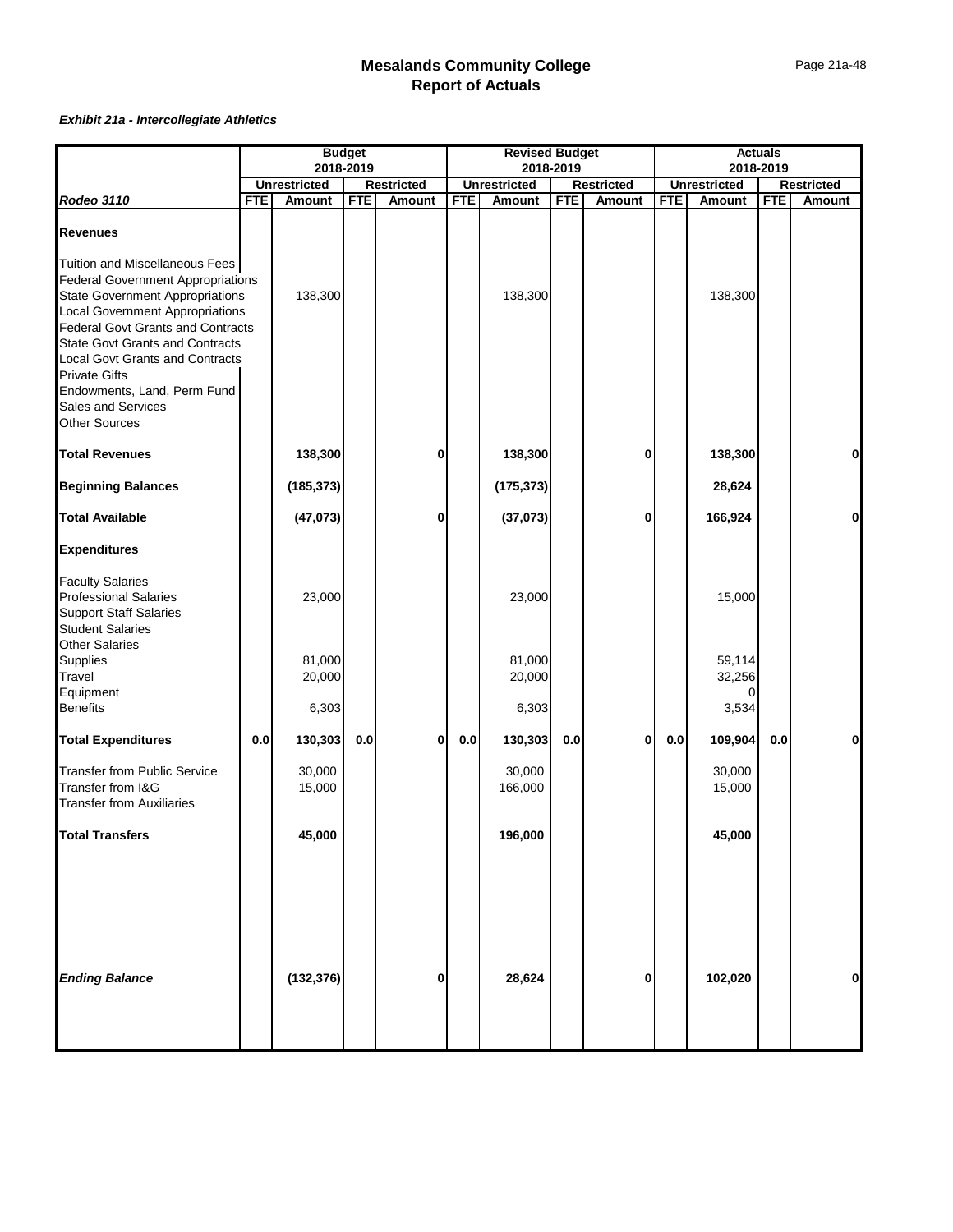#### *Exhibit 21a - Intercollegiate Athletics*

|                                                                                                                                                                                                                                        |     | <b>Budget</b><br>2018-2019 |            | <b>Revised Budget</b><br>2018-2019 |            |                     |            | <b>Actuals</b>    |            |                     |            |                   |
|----------------------------------------------------------------------------------------------------------------------------------------------------------------------------------------------------------------------------------------|-----|----------------------------|------------|------------------------------------|------------|---------------------|------------|-------------------|------------|---------------------|------------|-------------------|
|                                                                                                                                                                                                                                        |     |                            |            |                                    |            |                     |            |                   |            | 2018-2019           |            |                   |
|                                                                                                                                                                                                                                        |     | <b>Unrestricted</b>        |            | <b>Restricted</b>                  |            | <b>Unrestricted</b> |            | <b>Restricted</b> |            | <b>Unrestricted</b> |            | <b>Restricted</b> |
| Regional Collegiate Rodeo 312 FTE                                                                                                                                                                                                      |     | Amount                     | <b>FTE</b> | Amount                             | <b>FTE</b> | Amount              | <b>FTE</b> | Amount            | <b>FTE</b> | Amount              | <b>FTE</b> | <b>Amount</b>     |
| <b>Revenues</b>                                                                                                                                                                                                                        |     |                            |            |                                    |            |                     |            |                   |            |                     |            |                   |
| Tuition and Miscellaneous Fees<br>Federal Government Appropriations<br>State Government Appropriations<br><b>Local Government Appropriations</b><br><b>Federal Govt Grants and Contracts</b><br><b>State Govt Grants and Contracts</b> |     | 0                          |            |                                    |            | 0                   |            |                   |            | 0                   |            |                   |
| <b>Local Govt Grants and Contracts</b><br>Private Gifts<br>Endowments, Land, Perm Fund                                                                                                                                                 |     | 0<br>0                     |            |                                    |            | 0                   |            |                   |            | 0<br>0              |            |                   |
| Sales and Services<br><b>Other Sources</b>                                                                                                                                                                                             |     | 30,000                     |            |                                    |            | 30,000              |            |                   |            | 10,740              |            |                   |
| <b>Total Revenues</b>                                                                                                                                                                                                                  |     | 30,000                     |            | 0                                  |            | 30,000              |            | 0                 |            | 10,740              |            | 0                 |
| <b>Beginning Balances</b>                                                                                                                                                                                                              |     | (41, 450)                  |            |                                    |            | (33,071)            |            |                   |            | (28,071)            |            |                   |
| <b>Total Available</b>                                                                                                                                                                                                                 |     | (11, 450)                  |            | 0                                  |            | (3,071)             |            | 0                 |            | (17, 331)           |            | $\mathbf{0}$      |
| <b>Expenditures</b>                                                                                                                                                                                                                    |     |                            |            |                                    |            |                     |            |                   |            |                     |            |                   |
| <b>Faculty Salaries</b><br><b>Professional Salaries</b><br><b>Support Staff Salaries</b><br><b>Student Salaries</b><br><b>Other Salaries</b><br>Supplies<br><b>Travel</b><br>Equipment<br><b>Benefits</b>                              |     | 25,000<br>በ                |            |                                    |            | 25,000<br>ი         |            |                   |            | 29,423              |            |                   |
| <b>Total Expenditures</b>                                                                                                                                                                                                              | 0.0 | 25,000                     | 0.0        | 0                                  | $0.0\,$    | 25,000              | 0.0        | 0                 | 0.0        | 29,423              | 0.0        | $\mathbf{0}$      |
| <b>Transfer from Public Service</b><br>Transfer from I&G<br><b>Transfer from Auxiliaries</b>                                                                                                                                           |     |                            |            |                                    |            |                     |            |                   |            |                     |            |                   |
| <b>Total Transfers</b>                                                                                                                                                                                                                 |     | 0                          |            |                                    |            | 0                   |            |                   |            | 0                   |            |                   |
| <b>Ending Balance</b>                                                                                                                                                                                                                  |     | $-36,450$                  |            | 0                                  |            | $-28,071$           |            | 0                 |            | $-46,754$           |            | $\mathbf{0}$      |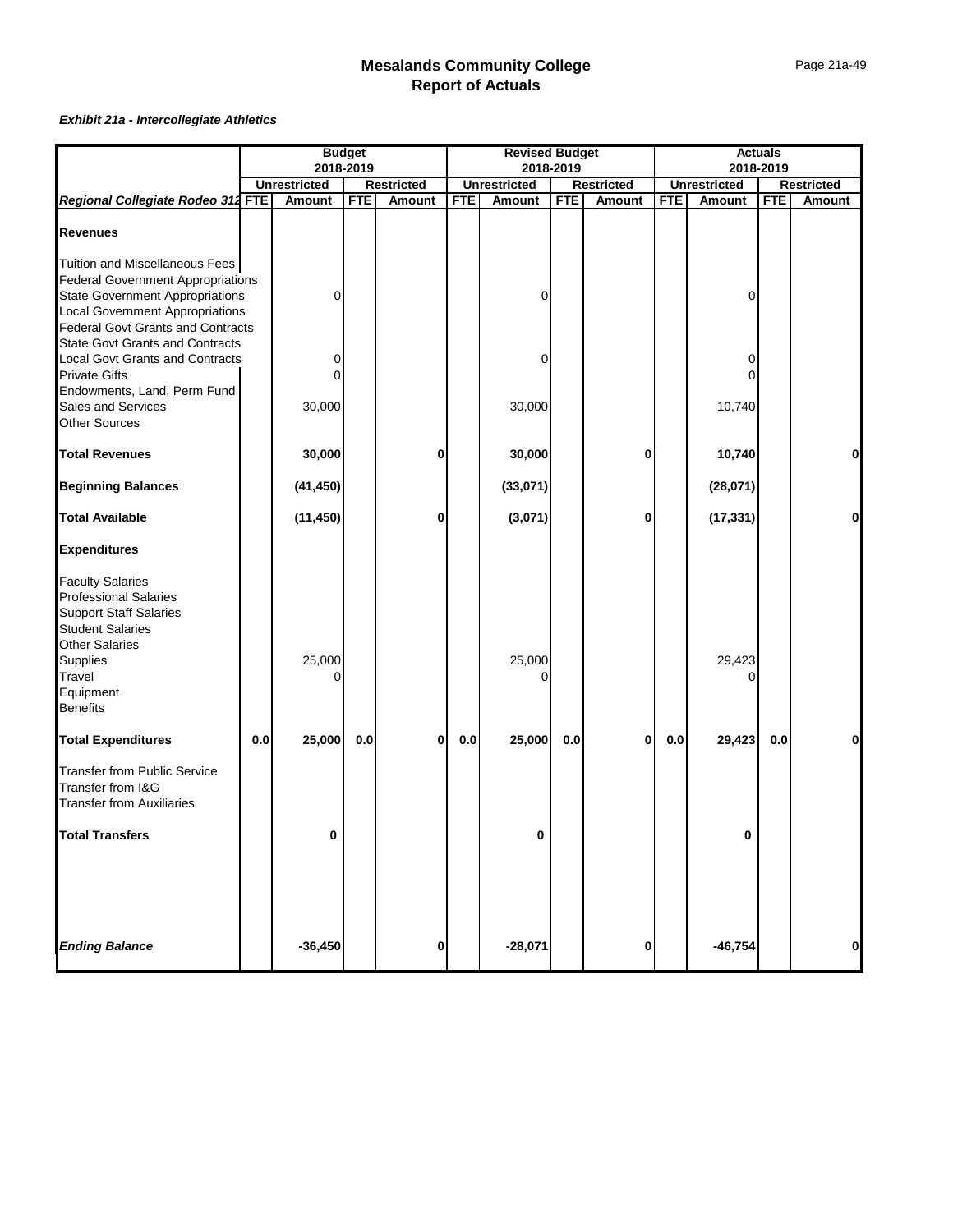|                                                           | <b>Budget</b> | <b>Revised Budget</b> | <b>Actuals</b> |
|-----------------------------------------------------------|---------------|-----------------------|----------------|
|                                                           | 2018-2019     | 2018-2019             | 2018-2019      |
|                                                           |               |                       |                |
| <b>Revenues</b>                                           |               |                       |                |
| State Appropriation                                       | 0             | 0                     | 0              |
| <b>State General Obligation Bonds</b>                     | 2,006,951     | 2,006,951             | 153,121        |
| State Severance Tax Bonds                                 | 0             | 0                     |                |
| <b>Student Fees</b>                                       | 53,112        | 53,112                | 45,677         |
| Interest on Investments                                   | 0             | 0                     | 0              |
| <b>Total Revenues</b>                                     | 2,060,063     | 2,060,063             | 198,798        |
| <b>Beginning Balance</b>                                  | 299,410       | 338,905               | 342,017        |
| <b>Total Available</b>                                    | 2,359,473     | 2,398,968             | 540,815        |
| <b>Expenditures</b>                                       |               |                       |                |
| Master Plan Phase I                                       | 2,000,000     | 2,000,000             | 153,121        |
| <b>Minor Projects</b>                                     | 0             |                       |                |
| Computer/Technology Equipmer                              | 50,000        | 50,000                | 45,677         |
| Residence Halls                                           | 0             | 0                     |                |
| <b>GOB for Library Collection</b>                         | 6,951         | 6,951                 |                |
| <b>Total Expenditures</b>                                 | 2,056,951     | 2,056,951             | 198,798        |
| <b>Transfers</b>                                          |               |                       |                |
| Instruction and General                                   | 0             | 0                     | 0              |
| <b>Student Social and Cultural</b>                        | 0             | 0                     | 0              |
| Research                                                  | 0             | 0                     | 0              |
| <b>Public Service</b>                                     | 0             | 0                     | 0              |
| <b>Internal Service Departments</b>                       | 0             | 0                     | 0              |
| Student Aid, Grants, Stipends                             | 0             | 0                     | 0              |
| <b>Auxiliary Enterprises</b><br>Intercollegiate Athletics | 0<br>0        | 0<br>0                | 0<br>0         |
| <b>Independent Operations</b>                             | 0             | 0                     | 0              |
| Renewals and Replacements                                 | 0             | 0                     | 0              |
| Retirement of Indebtedness                                | 0             | 0                     | 0              |
| <b>Total Net Transfers</b>                                | 0             | 0                     | 0              |
| <b>Ending Balance</b>                                     | 302,522       | 342,017               | 342,017        |
|                                                           |               |                       |                |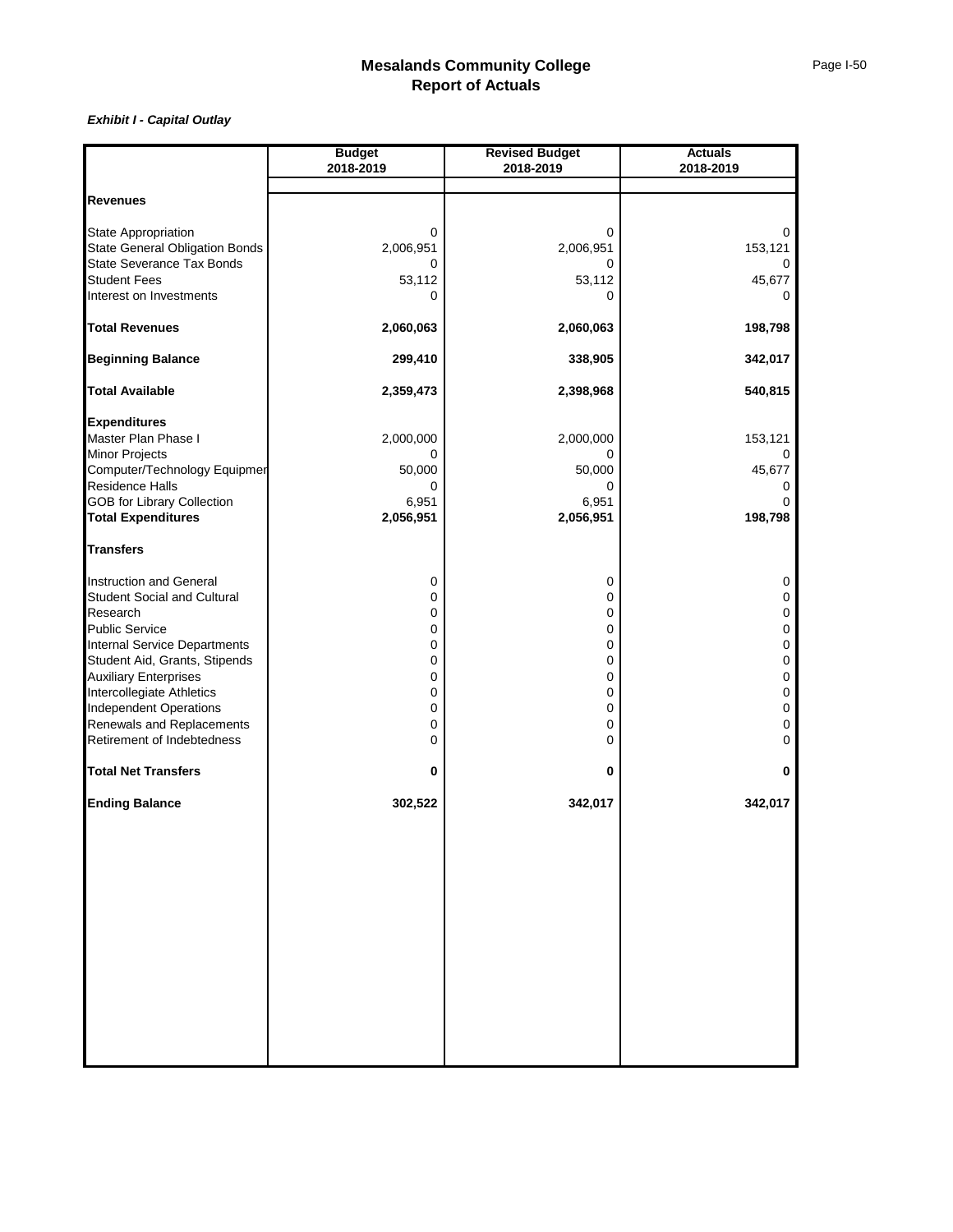| <b>Allocated</b>                    | <b>Budget</b> | <b>Revised Budget</b> | <b>Actuals</b> |
|-------------------------------------|---------------|-----------------------|----------------|
| Master Plan, Phase I & II & III     | 2018-2019     | 2018-2019             | 2018-2019      |
|                                     |               |                       |                |
| <b>Revenues</b>                     |               |                       |                |
|                                     |               |                       |                |
| <b>State Appropriation</b>          |               |                       |                |
| <b>General Obligation Bonds</b>     | 2,000,000     | 2,000,000             | 153,121        |
| State Severance Tax Bonds           | 0             | $\Omega$              | 0              |
| <b>Student Fees</b>                 |               |                       |                |
| Interest on Investments             |               |                       |                |
| <b>Total Revenues</b>               | 2,000,000     | 2,000,000             | 153,121        |
| <b>Beginning Balance</b>            | 0             | 0                     | 0              |
| <b>Total Available</b>              | 2,000,000     | 2,000,000             | 153,121        |
| <b>Expenditures</b>                 |               |                       |                |
| Master Plan                         |               |                       |                |
|                                     | 2,000,000     | 2,000,000             |                |
| Moveable Equipment                  |               |                       | 36,116         |
| Architectural/Engineering Fees      |               |                       | 117,005        |
| <b>Total Expenditures</b>           | 2,000,000     | 2,000,000             | 153,121        |
| <b>Transfers</b>                    |               |                       |                |
| Instruction and General             |               |                       |                |
| Student Social and Cultural         |               |                       |                |
| Research                            |               |                       |                |
| <b>Public Service</b>               |               |                       |                |
| <b>Internal Service Departments</b> |               |                       |                |
| Student Aid, Grants, Stipends       |               |                       |                |
| <b>Auxiliary Enterprises</b>        |               |                       |                |
| Intercollegiate Athletics           |               |                       |                |
| <b>Independent Operations</b>       |               |                       |                |
| Renewals and Replacements           |               |                       |                |
| Retirement of Indebtedness          |               |                       |                |
|                                     |               |                       |                |
| <b>Total Net Transfers</b>          | 0             | 0                     | 0              |
| <b>Ending Balance, Allocated</b>    | 0             | 0                     | 0              |
|                                     |               |                       |                |
|                                     |               |                       |                |
|                                     |               |                       |                |
|                                     |               |                       |                |
|                                     |               |                       |                |
|                                     |               |                       |                |
|                                     |               |                       |                |
|                                     |               |                       |                |
|                                     |               |                       |                |
|                                     |               |                       |                |
|                                     |               |                       |                |
|                                     |               |                       |                |
|                                     |               |                       |                |
|                                     |               |                       |                |
|                                     |               |                       |                |
|                                     |               |                       |                |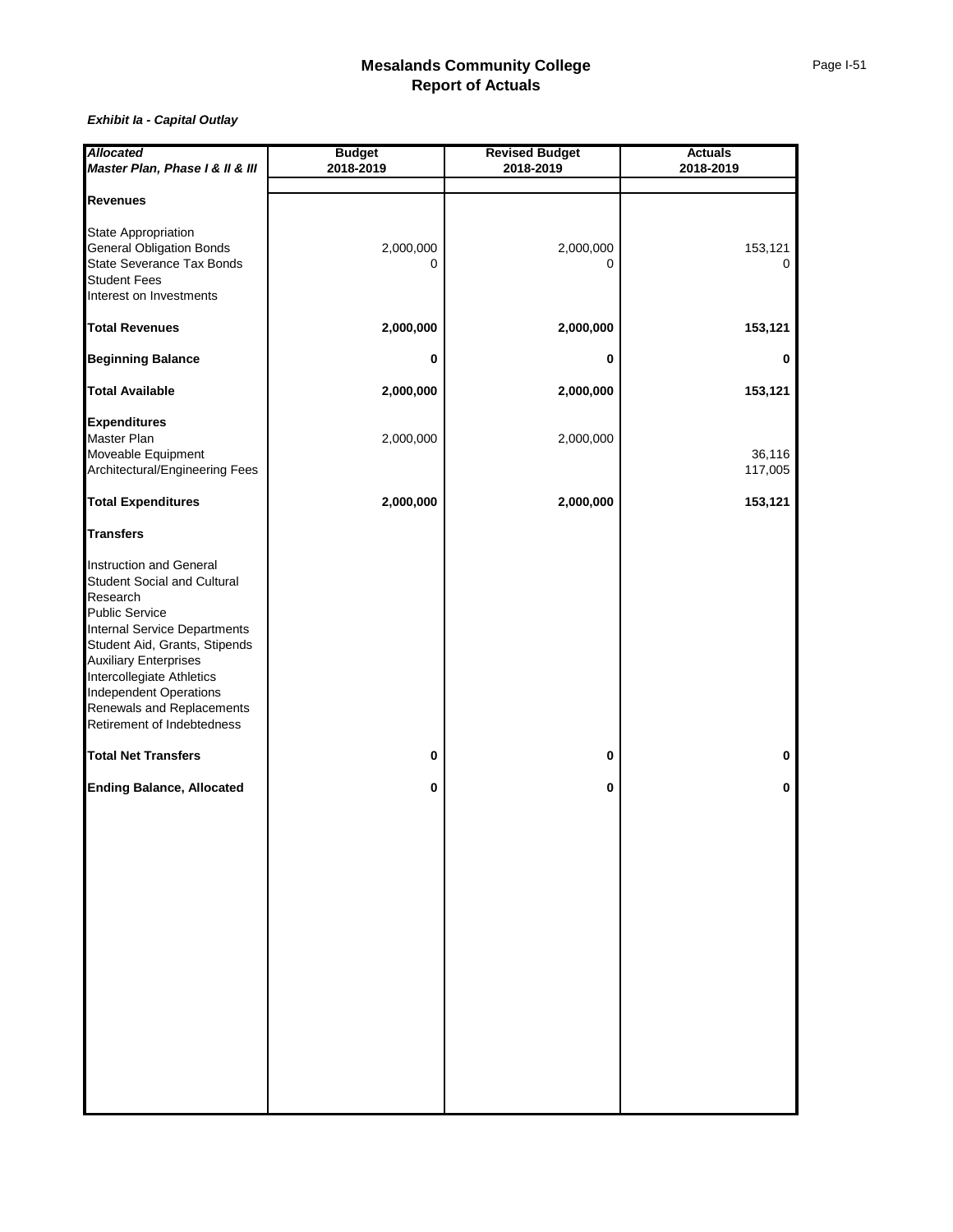| <b>Allocated</b>                                              | <b>Budget</b> | <b>Revised Budget</b> | <b>Actuals</b> |  |  |  |  |
|---------------------------------------------------------------|---------------|-----------------------|----------------|--|--|--|--|
| <b>Intergrated Renewables</b>                                 | 2018-2019     | 2018-2019             | 2018-2019      |  |  |  |  |
|                                                               |               |                       |                |  |  |  |  |
| <b>Revenues</b>                                               |               |                       |                |  |  |  |  |
|                                                               |               |                       |                |  |  |  |  |
| State Appropriation                                           |               |                       | 0              |  |  |  |  |
| <b>General Obligation Bonds</b>                               |               |                       |                |  |  |  |  |
| State Severance Tax Bonds                                     | 0             | 0                     |                |  |  |  |  |
| <b>Student Fees</b>                                           | 0             | $\mathbf 0$           |                |  |  |  |  |
| Interest on Investments                                       |               |                       |                |  |  |  |  |
| <b>Total Revenues</b>                                         | 0             | 0                     | 0              |  |  |  |  |
| <b>Beginning Balance</b>                                      | 0             | 0                     | 0              |  |  |  |  |
| <b>Total Available</b>                                        | 0             | 0                     | 0              |  |  |  |  |
| <b>Expenditures</b>                                           |               |                       |                |  |  |  |  |
| Construction Contract                                         |               | 0                     |                |  |  |  |  |
| Moveable Equipment                                            | $\mathbf 0$   |                       | 0<br>0         |  |  |  |  |
| Architectural/Engineering Fees                                |               |                       |                |  |  |  |  |
|                                                               |               |                       |                |  |  |  |  |
| <b>Total Expenditures</b>                                     | 0             | 0                     | 0              |  |  |  |  |
| <b>Transfers</b>                                              |               |                       |                |  |  |  |  |
| Instruction and General                                       |               |                       |                |  |  |  |  |
| <b>Student Social and Cultural</b>                            |               |                       |                |  |  |  |  |
| Research                                                      |               |                       |                |  |  |  |  |
| <b>Public Service</b>                                         |               |                       |                |  |  |  |  |
|                                                               |               |                       |                |  |  |  |  |
| Internal Service Departments<br>Student Aid, Grants, Stipends |               |                       |                |  |  |  |  |
| <b>Auxiliary Enterprises</b>                                  |               |                       |                |  |  |  |  |
| Intercollegiate Athletics                                     |               |                       |                |  |  |  |  |
| <b>Independent Operations</b>                                 |               |                       |                |  |  |  |  |
| Renewals and Replacements                                     |               |                       |                |  |  |  |  |
| Retirement of Indebtedness                                    |               |                       |                |  |  |  |  |
|                                                               |               |                       |                |  |  |  |  |
| <b>Total Net Transfers</b>                                    | 0             | $\pmb{0}$             | 0              |  |  |  |  |
| <b>Ending Balance, Unallocated</b>                            | $\pmb{0}$     | 0                     | 0              |  |  |  |  |
|                                                               |               |                       |                |  |  |  |  |
|                                                               |               |                       |                |  |  |  |  |
|                                                               |               |                       |                |  |  |  |  |
|                                                               |               |                       |                |  |  |  |  |
|                                                               |               |                       |                |  |  |  |  |
|                                                               |               |                       |                |  |  |  |  |
|                                                               |               |                       |                |  |  |  |  |
|                                                               |               |                       |                |  |  |  |  |
|                                                               |               |                       |                |  |  |  |  |
|                                                               |               |                       |                |  |  |  |  |
|                                                               |               |                       |                |  |  |  |  |
|                                                               |               |                       |                |  |  |  |  |
|                                                               |               |                       |                |  |  |  |  |
|                                                               |               |                       |                |  |  |  |  |
|                                                               |               |                       |                |  |  |  |  |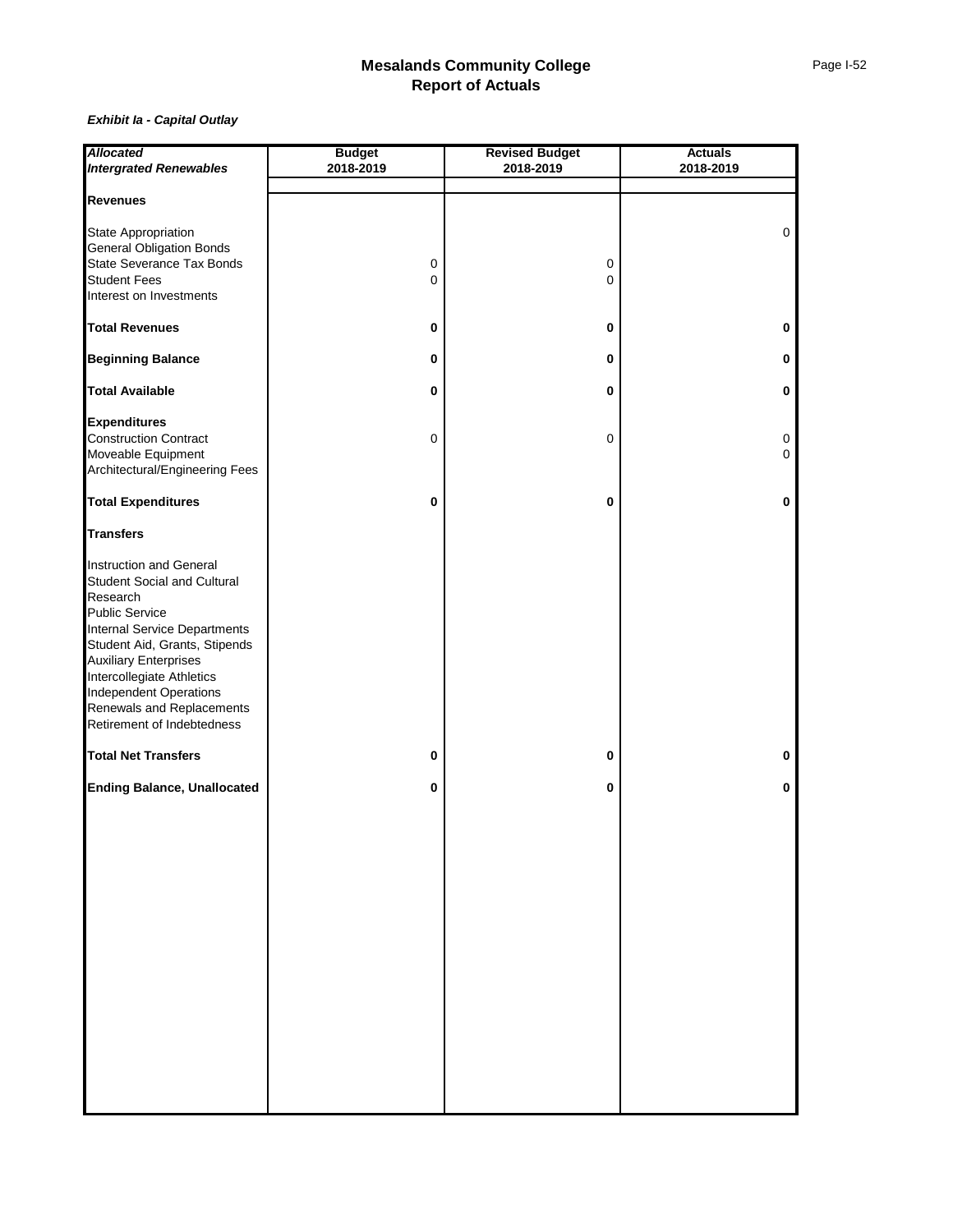| <b>Unallocated</b>                                  | <b>Budget</b> | <b>Revised Budget</b> | <b>Actuals</b> |  |  |  |
|-----------------------------------------------------|---------------|-----------------------|----------------|--|--|--|
| Computer/Technology Equip.                          | 2018-2019     | 2018-2019             | 2018-2019      |  |  |  |
|                                                     |               |                       |                |  |  |  |
| <b>Revenues</b>                                     |               |                       |                |  |  |  |
| <b>State Appropriation</b>                          |               |                       |                |  |  |  |
| <b>General Obligation Bonds</b>                     |               |                       |                |  |  |  |
| State Severance Tax Bonds                           |               |                       | 0              |  |  |  |
| <b>Student Fees</b>                                 | 53,112        | 53,112                | 45,677         |  |  |  |
| Interest on Investments                             |               |                       |                |  |  |  |
|                                                     |               |                       |                |  |  |  |
| <b>Total Revenues</b>                               | 53,112        | 53,112                | 45,677         |  |  |  |
| <b>Beginning Balance</b>                            | 299,410       | 338,905               | 342,017        |  |  |  |
| <b>Total Available</b>                              | 352,522       | 392,017               | 387,694        |  |  |  |
|                                                     |               |                       |                |  |  |  |
| <b>Expenditures</b><br><b>Construction Contract</b> |               |                       |                |  |  |  |
| <b>Software Licenses</b>                            | 50,000        | 50,000                | 45,677         |  |  |  |
| Architectural/Engineering Fees                      |               |                       |                |  |  |  |
|                                                     |               |                       |                |  |  |  |
| <b>Total Expenditures</b>                           | 50,000        | 50,000                | 45,677         |  |  |  |
| <b>Transfers</b>                                    |               |                       |                |  |  |  |
| Instruction and General                             |               |                       |                |  |  |  |
| Student Social and Cultural                         |               |                       |                |  |  |  |
| Research                                            |               |                       |                |  |  |  |
| <b>Public Service</b>                               |               |                       |                |  |  |  |
| <b>Internal Service Departments</b>                 |               |                       |                |  |  |  |
| Student Aid, Grants, Stipends                       |               |                       |                |  |  |  |
| <b>Auxiliary Enterprises</b>                        |               |                       |                |  |  |  |
| Intercollegiate Athletics                           |               |                       |                |  |  |  |
| <b>Independent Operations</b>                       |               |                       |                |  |  |  |
| Renewals and Replacements                           |               |                       |                |  |  |  |
| Retirement of Indebtedness                          |               |                       |                |  |  |  |
| <b>Total Net Transfers</b>                          | 0             | 0                     | 0              |  |  |  |
|                                                     |               |                       |                |  |  |  |
| <b>Ending Balance, Unallocated</b>                  | 302,522       | 342,017               | 342,017        |  |  |  |
|                                                     |               |                       |                |  |  |  |
|                                                     |               |                       |                |  |  |  |
|                                                     |               |                       |                |  |  |  |
|                                                     |               |                       |                |  |  |  |
|                                                     |               |                       |                |  |  |  |
|                                                     |               |                       |                |  |  |  |
|                                                     |               |                       |                |  |  |  |
|                                                     |               |                       |                |  |  |  |
|                                                     |               |                       |                |  |  |  |
|                                                     |               |                       |                |  |  |  |
|                                                     |               |                       |                |  |  |  |
|                                                     |               |                       |                |  |  |  |
|                                                     |               |                       |                |  |  |  |
|                                                     |               |                       |                |  |  |  |
|                                                     |               |                       |                |  |  |  |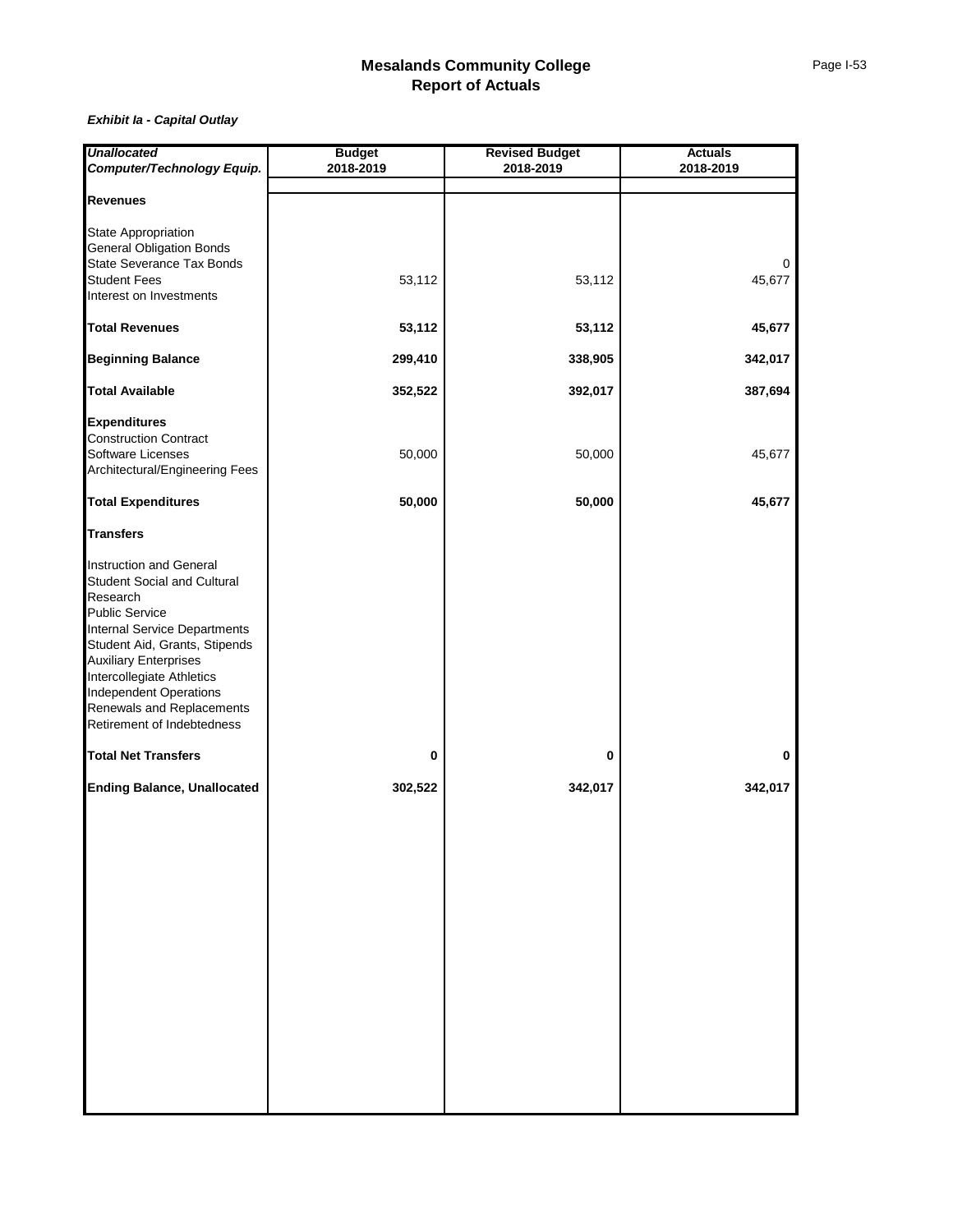| <b>Unallocated</b>                                            | <b>Budget</b> | <b>Revised Budget</b> | <b>Actuals</b> |  |  |  |
|---------------------------------------------------------------|---------------|-----------------------|----------------|--|--|--|
| <b>Residence halls</b>                                        | 2018-2019     | 2018-2019             | 2018-2019      |  |  |  |
|                                                               |               |                       |                |  |  |  |
| <b>Revenues</b>                                               |               |                       |                |  |  |  |
|                                                               |               |                       |                |  |  |  |
| State Appropriation                                           |               |                       |                |  |  |  |
| <b>General Obligation Bonds</b>                               |               |                       |                |  |  |  |
| State Severance Tax Bonds                                     |               |                       |                |  |  |  |
| <b>Student Fees</b>                                           |               |                       |                |  |  |  |
| Interest on Investments                                       |               |                       |                |  |  |  |
| <b>Total Revenues</b>                                         | 0             | $\pmb{0}$             | 0              |  |  |  |
|                                                               |               |                       |                |  |  |  |
| <b>Beginning Balance</b>                                      | 0             | 0                     | 0              |  |  |  |
| <b>Total Available</b>                                        | 0             | 0                     | $\pmb{0}$      |  |  |  |
| <b>Expenditures</b>                                           |               |                       |                |  |  |  |
| <b>Construction Contract</b>                                  |               |                       |                |  |  |  |
| Moveable Equipment                                            |               |                       |                |  |  |  |
| Architectural/Engineering Fees                                |               |                       |                |  |  |  |
|                                                               |               |                       |                |  |  |  |
| <b>Total Expenditures</b>                                     | 0             | 0                     | 0              |  |  |  |
| <b>Transfers</b>                                              |               |                       |                |  |  |  |
| Instruction and General                                       |               |                       |                |  |  |  |
| <b>Student Social and Cultural</b>                            |               |                       |                |  |  |  |
| Research                                                      |               |                       |                |  |  |  |
| <b>Public Service</b>                                         |               |                       |                |  |  |  |
|                                                               |               |                       |                |  |  |  |
| Internal Service Departments<br>Student Aid, Grants, Stipends |               |                       |                |  |  |  |
| <b>Auxiliary Enterprises</b>                                  |               |                       |                |  |  |  |
| Intercollegiate Athletics                                     |               |                       |                |  |  |  |
| <b>Independent Operations</b>                                 |               |                       |                |  |  |  |
| Renewals and Replacements                                     |               |                       |                |  |  |  |
| Retirement of Indebtedness                                    |               |                       |                |  |  |  |
|                                                               |               |                       |                |  |  |  |
| <b>Total Net Transfers</b>                                    | 0             | 0                     | 0              |  |  |  |
| <b>Ending Balance, Unallocated</b>                            | $\mathbf 0$   | 0                     | 0              |  |  |  |
|                                                               |               |                       |                |  |  |  |
|                                                               |               |                       |                |  |  |  |
|                                                               |               |                       |                |  |  |  |
|                                                               |               |                       |                |  |  |  |
|                                                               |               |                       |                |  |  |  |
|                                                               |               |                       |                |  |  |  |
|                                                               |               |                       |                |  |  |  |
|                                                               |               |                       |                |  |  |  |
|                                                               |               |                       |                |  |  |  |
|                                                               |               |                       |                |  |  |  |
|                                                               |               |                       |                |  |  |  |
|                                                               |               |                       |                |  |  |  |
|                                                               |               |                       |                |  |  |  |
|                                                               |               |                       |                |  |  |  |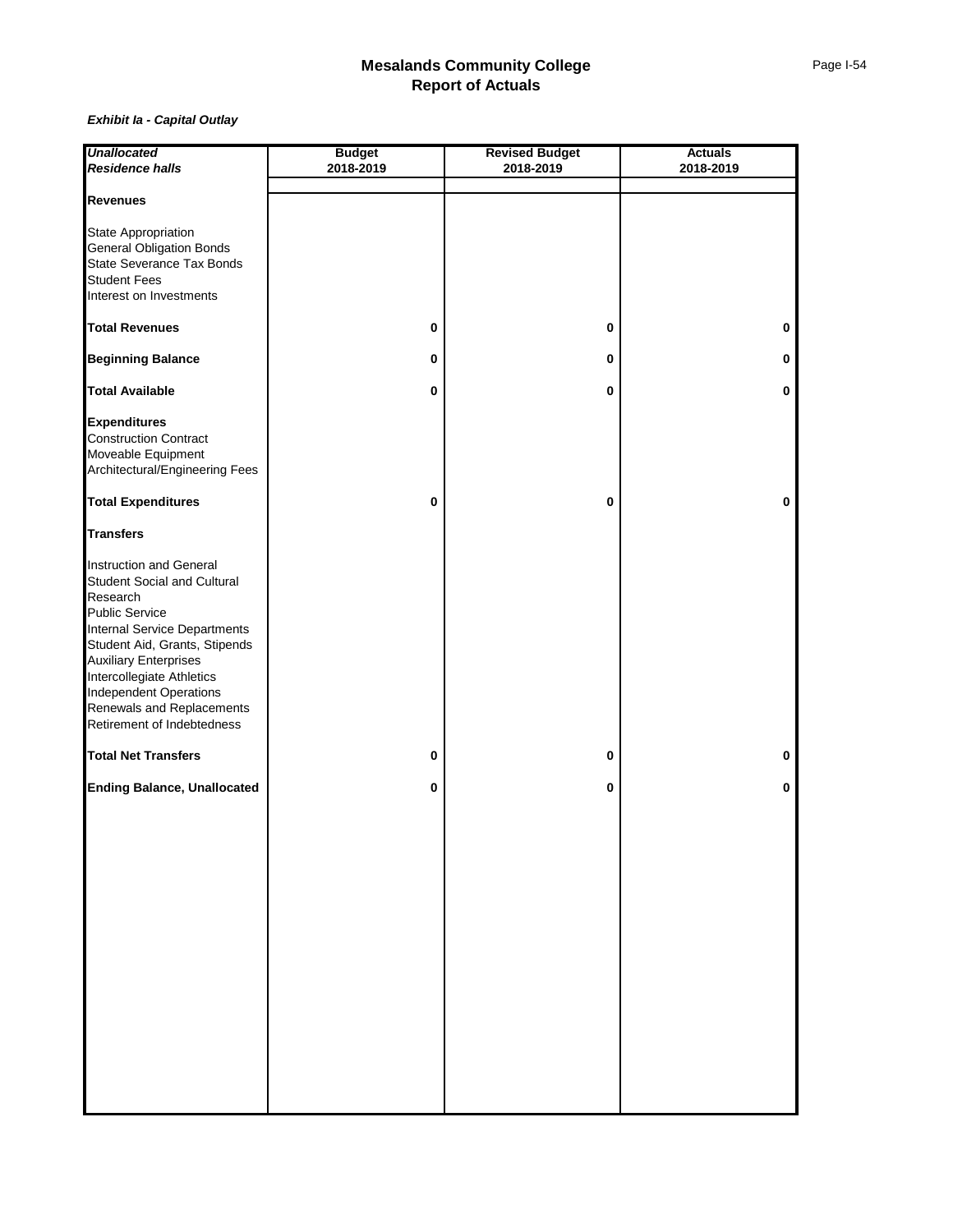| <b>Unallocated</b>                 | <b>Budget</b> | <b>Revised Budget</b> | <b>Actuals</b> |  |  |  |
|------------------------------------|---------------|-----------------------|----------------|--|--|--|
| <b>GOB for Library Collection</b>  | 2018-2019     | 2018-2019             | 2018-2019      |  |  |  |
|                                    |               |                       |                |  |  |  |
| <b>Revenues</b>                    |               |                       |                |  |  |  |
| State Appropriation                |               |                       |                |  |  |  |
| <b>General Obligation Bonds</b>    | 6,951         | 6,951                 | 0              |  |  |  |
| State Severance Tax Bonds          |               |                       |                |  |  |  |
| <b>Student Fees</b>                |               |                       |                |  |  |  |
| Interest on Investments            |               |                       |                |  |  |  |
|                                    |               |                       |                |  |  |  |
| <b>Total Revenues</b>              | 6,951         | 6,951                 | 0              |  |  |  |
| <b>Beginning Balance</b>           | 0             | 0                     | 0              |  |  |  |
| <b>Total Available</b>             | 6,951         | 6,951                 | $\mathbf 0$    |  |  |  |
| <b>Expenditures</b>                |               |                       |                |  |  |  |
| <b>Construction Contract</b>       |               |                       |                |  |  |  |
| Moveable Equipment                 |               |                       |                |  |  |  |
| Architectural/Engineering Fees     |               |                       |                |  |  |  |
| Library Collection                 | 6,951         | 6,951                 | 0              |  |  |  |
| <b>Total Expenditures</b>          | 6,951         | 6,951                 | 0              |  |  |  |
|                                    |               |                       |                |  |  |  |
| <b>Transfers</b>                   |               |                       |                |  |  |  |
| Instruction and General            |               |                       |                |  |  |  |
| Student Social and Cultural        |               |                       |                |  |  |  |
| Research                           |               |                       |                |  |  |  |
| <b>Public Service</b>              |               |                       |                |  |  |  |
| Internal Service Departments       |               |                       |                |  |  |  |
| Student Aid, Grants, Stipends      |               |                       |                |  |  |  |
| <b>Auxiliary Enterprises</b>       |               |                       |                |  |  |  |
| Intercollegiate Athletics          |               |                       |                |  |  |  |
| <b>Independent Operations</b>      |               |                       |                |  |  |  |
| Renewals and Replacements          |               |                       |                |  |  |  |
| Retirement of Indebtedness         |               |                       |                |  |  |  |
| <b>Total Net Transfers</b>         | 0             | 0                     | 0              |  |  |  |
|                                    |               |                       |                |  |  |  |
| <b>Ending Balance, Unallocated</b> | $\mathbf 0$   | 0                     | 0              |  |  |  |
|                                    |               |                       |                |  |  |  |
|                                    |               |                       |                |  |  |  |
|                                    |               |                       |                |  |  |  |
|                                    |               |                       |                |  |  |  |
|                                    |               |                       |                |  |  |  |
|                                    |               |                       |                |  |  |  |
|                                    |               |                       |                |  |  |  |
|                                    |               |                       |                |  |  |  |
|                                    |               |                       |                |  |  |  |
|                                    |               |                       |                |  |  |  |
|                                    |               |                       |                |  |  |  |
|                                    |               |                       |                |  |  |  |
|                                    |               |                       |                |  |  |  |
|                                    |               |                       |                |  |  |  |
|                                    |               |                       |                |  |  |  |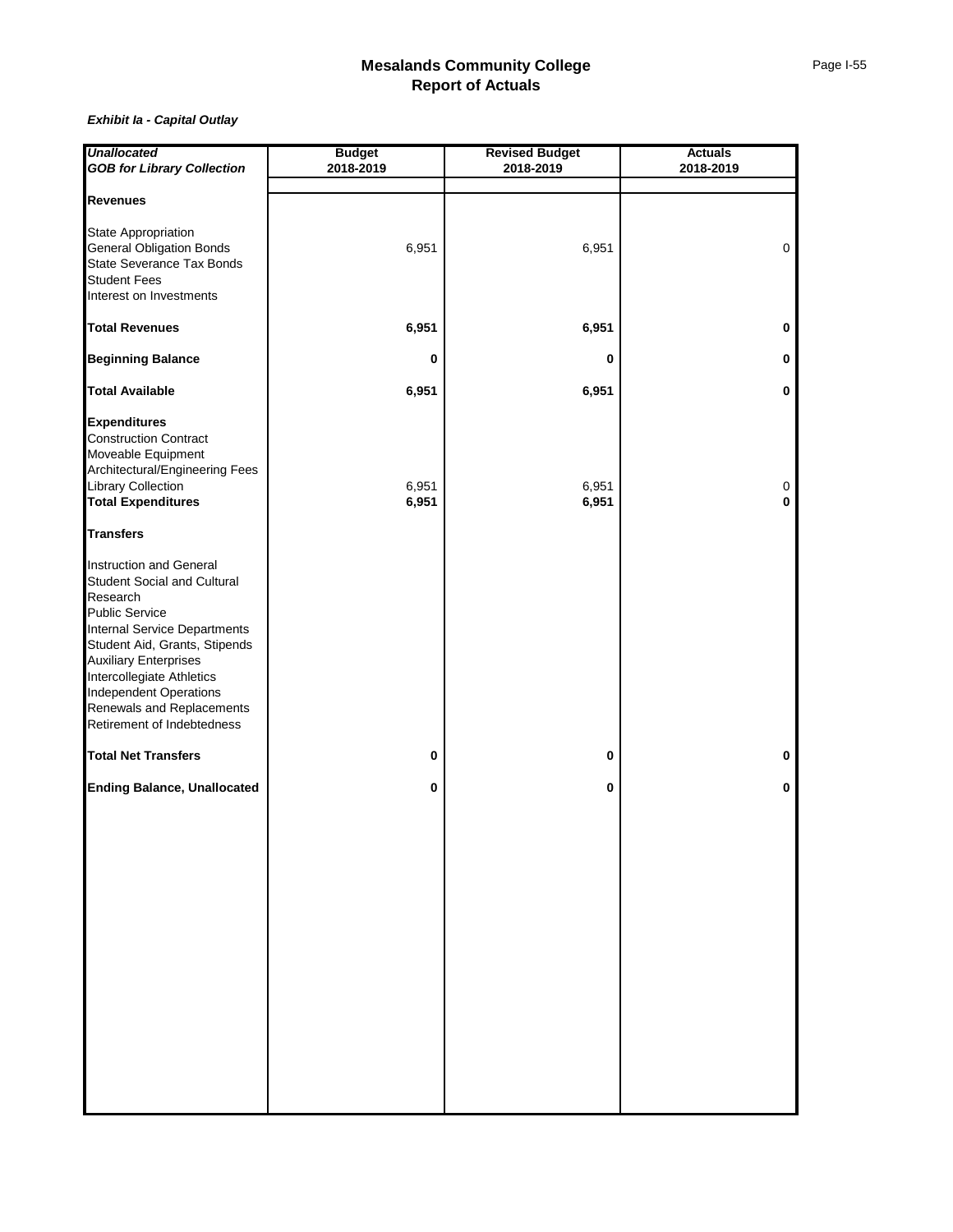#### *Exhibit Il - Renewals and Replacements*

|                                                               | <b>Budget</b> | <b>Revised Budget</b> | <b>Actuals</b> |
|---------------------------------------------------------------|---------------|-----------------------|----------------|
|                                                               | 2018-2019     | 2018-2019             | 2018-2019      |
|                                                               |               |                       |                |
| <b>Revenues</b>                                               |               |                       |                |
| State Appropriation                                           | 0             | 0                     | 0              |
| <b>State General Obligation Bonds</b>                         | 0             | 0                     | 0              |
| State Severance Tax Bonds                                     | 0             | 0                     |                |
| <b>Institutional Bonds</b>                                    | 0             | 0                     | 0              |
| Interest on Investments                                       | 0             | 0                     | $\mathbf 0$    |
| <b>Total Revenues</b>                                         | 0             | 0                     | 0              |
| <b>Beginning Balance</b>                                      | 423,067       | 423,068               | 423,068        |
| <b>Total Available</b>                                        | 423,067       | 423,068               | 423,068        |
| <b>Expenditures</b>                                           |               |                       |                |
| <b>Building Renewal</b>                                       | 5,000         | 5,000                 | 5,000          |
| Equipment Replacement                                         | 0             | 0                     | 0              |
|                                                               |               |                       |                |
| <b>Total Expenditures</b>                                     | 5,000         | 5,000                 | 5,000          |
| <b>Transfers</b>                                              |               |                       |                |
| Instruction and General - In                                  | 5,000         | 5,000                 | 5,000          |
| Student Social and Cultural                                   | 0             | 0                     | 0              |
| Research                                                      | 0             | 0                     | 0              |
| Public Service                                                | 0             | 0                     | 0              |
| Internal Service Departments                                  | 0             | 0                     | $\pmb{0}$      |
| Student Aid, Grants, Stipends<br><b>Auxiliary Enterprises</b> | 0<br>0        | 0<br>0                | 0<br>0         |
| Intercollegiate Athletics                                     | 0             | 0                     | 0              |
| <b>Independent Operations</b>                                 | 0             | 0                     | $\pmb{0}$      |
| Capital Outlay                                                | 0             | 0                     | 0              |
| Retirement of Indebtedness - Ou                               | 0             | 0                     | 0              |
| <b>Total Net Transfers</b>                                    | 5,000         | 5,000                 | 5,000          |
| <b>Ending Balance</b>                                         | 423,067       | 423,068               | 423,068        |
|                                                               |               |                       |                |
|                                                               |               |                       |                |
|                                                               |               |                       |                |
|                                                               |               |                       |                |
|                                                               |               |                       |                |
|                                                               |               |                       |                |
|                                                               |               |                       |                |
|                                                               |               |                       |                |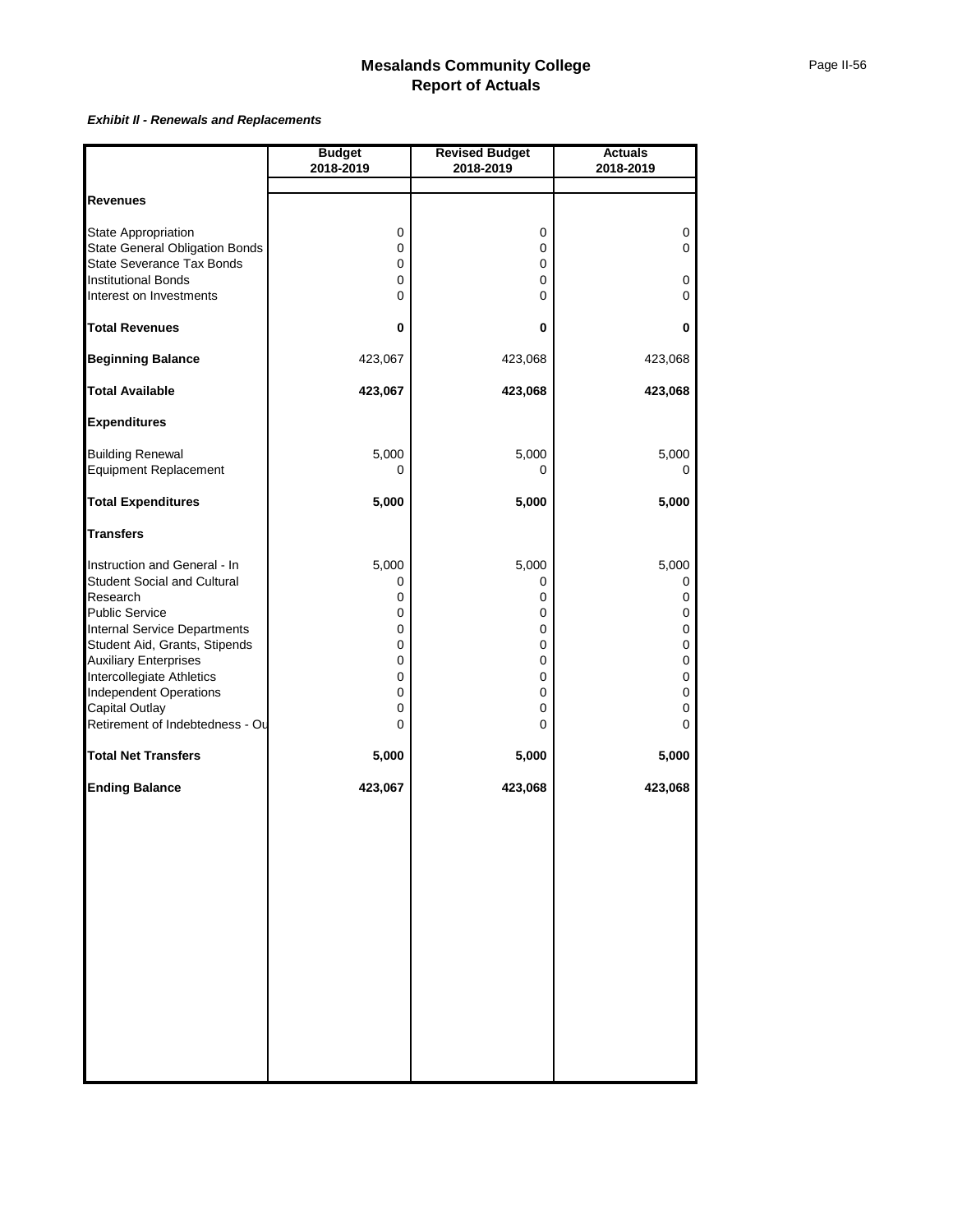#### *Exhibit IIa - Renewals and Replacements*

| <b>Budget</b>                             | <b>Revised Budget</b> | <b>Actuals</b><br>2018-2019 |  |  |
|-------------------------------------------|-----------------------|-----------------------------|--|--|
|                                           |                       |                             |  |  |
|                                           |                       |                             |  |  |
|                                           |                       |                             |  |  |
| 0                                         | 0                     | 0                           |  |  |
| 214,210                                   | 214,210               | 214,210                     |  |  |
| 214,210                                   | 214,210               | 214,210                     |  |  |
| 5,000                                     | 5,000                 | 5,000                       |  |  |
| 5,000                                     | 5,000                 | 5,000                       |  |  |
|                                           |                       |                             |  |  |
| 5,000<br>Retirement of Indebtedness - Out | 5,000                 | 5,000                       |  |  |
| 5,000                                     | 5,000                 | 5,000                       |  |  |
| 214,210                                   | 214,210               | 214,210                     |  |  |
|                                           | 2018-2019             | 2018-2019                   |  |  |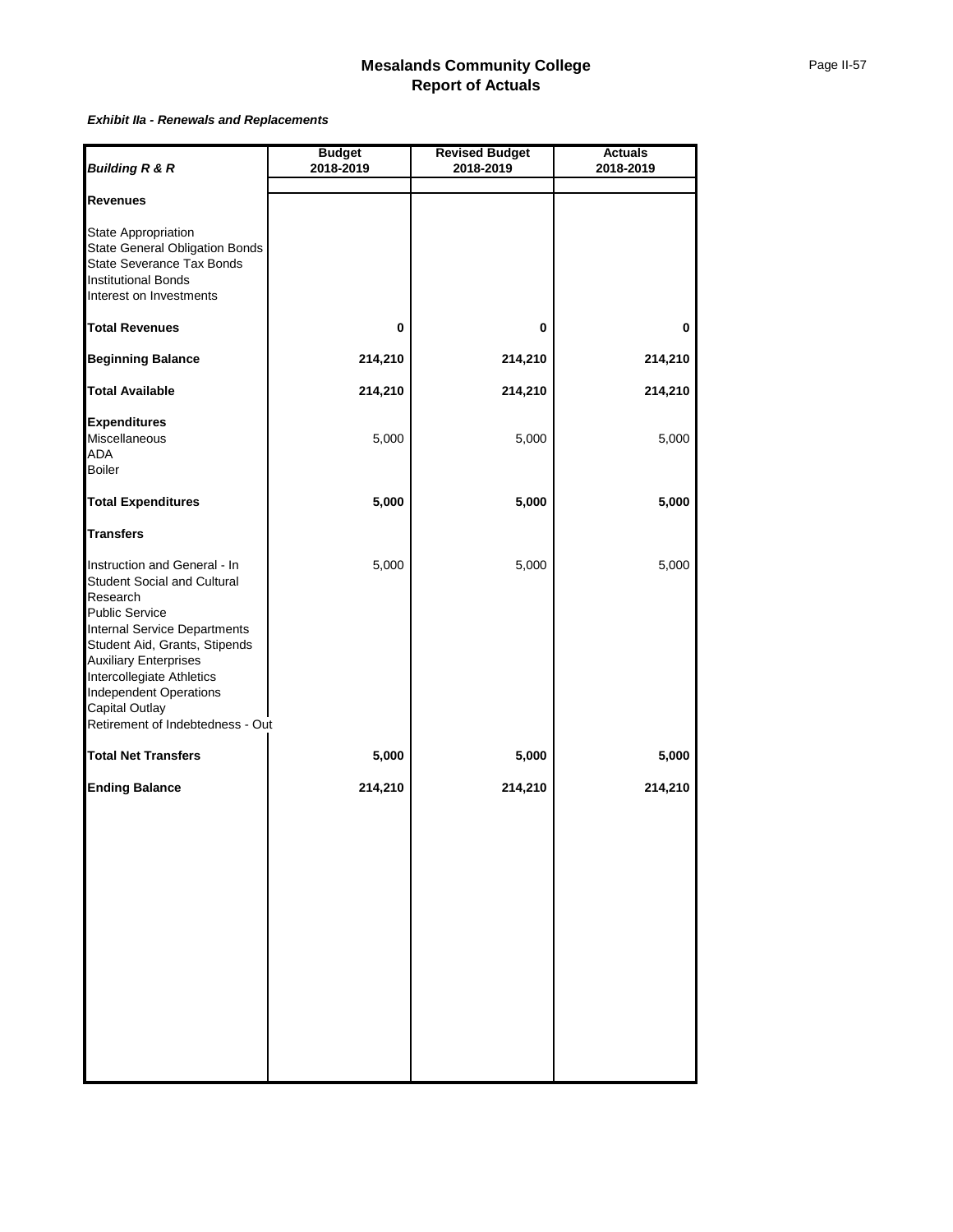#### *Exhibit IIa - Renewals and Replacements*

|                                                                                                                                                                                                                                                                                                                     | <b>Budget</b> | <b>Revised Budget</b> | <b>Actuals</b> |
|---------------------------------------------------------------------------------------------------------------------------------------------------------------------------------------------------------------------------------------------------------------------------------------------------------------------|---------------|-----------------------|----------------|
| Equipment R & R                                                                                                                                                                                                                                                                                                     | 2018-2019     | 2018-2019             | 2018-2019      |
| <b>Revenues</b>                                                                                                                                                                                                                                                                                                     |               |                       |                |
| State Appropriation<br><b>State General Obligation Bonds</b><br>State Severance Tax Bonds<br><b>Institutional Bonds</b><br>Interest on Investments                                                                                                                                                                  |               |                       |                |
| <b>Total Revenues</b>                                                                                                                                                                                                                                                                                               | 0             | 0                     | 0              |
| <b>Beginning Balance</b>                                                                                                                                                                                                                                                                                            | 208,857       | 208,857               | 208,857        |
| <b>Total Available</b>                                                                                                                                                                                                                                                                                              | 208,857       | 208,857               | 208,857        |
| <b>Expenditures</b>                                                                                                                                                                                                                                                                                                 |               |                       |                |
| <b>Equipment Replacement</b>                                                                                                                                                                                                                                                                                        | 0             | 0                     | 0              |
| <b>Total Expenditures</b>                                                                                                                                                                                                                                                                                           | 0             | 0                     | 0              |
| <b>Transfers</b>                                                                                                                                                                                                                                                                                                    |               |                       |                |
| Instruction and General - In<br>Student Social and Cultural<br>Research<br>Public Service<br>Internal Service Departments<br>Student Aid, Grants, Stipends<br><b>Auxiliary Enterprises</b><br>Intercollegiate Athletics<br><b>Independent Operations</b><br>Renewals and Replacements<br>Retirement of Indebtedness | 0             | 0                     | 0              |
| <b>Total Net Transfers</b>                                                                                                                                                                                                                                                                                          | 0             | 0                     | 0              |
| <b>Ending Balance, Allocated</b>                                                                                                                                                                                                                                                                                    | 208,857       | 208,857               | 208,857        |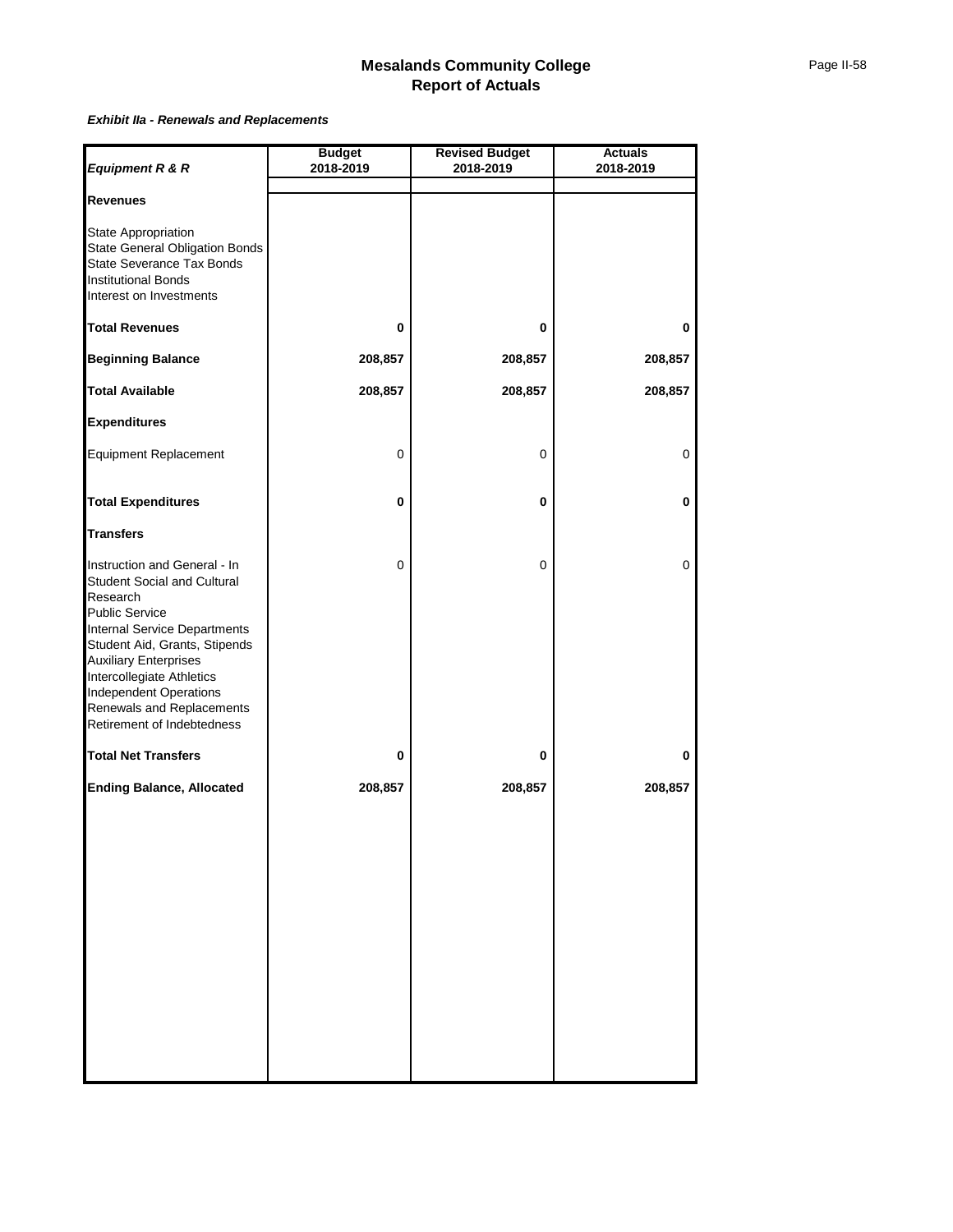#### *Exhibit III - Retirement of Indebtedness*

|                                                                                                                                                                                                                                                                                     | <b>Budget</b>         | <b>Revised Budget</b> | <b>Actuals</b> |
|-------------------------------------------------------------------------------------------------------------------------------------------------------------------------------------------------------------------------------------------------------------------------------------|-----------------------|-----------------------|----------------|
|                                                                                                                                                                                                                                                                                     | 2018-2019             | 2018-2019             | 2018-2019      |
|                                                                                                                                                                                                                                                                                     |                       |                       |                |
| <b>Revenues</b>                                                                                                                                                                                                                                                                     |                       |                       |                |
| <b>Required Student Fees</b><br>Interest Income<br>Other                                                                                                                                                                                                                            | 0                     | 0                     | 0              |
|                                                                                                                                                                                                                                                                                     |                       |                       |                |
| <b>Total Revenues</b>                                                                                                                                                                                                                                                               | 0                     | 0                     | 0              |
| <b>Beginning Balance</b>                                                                                                                                                                                                                                                            | 0                     | 0                     | 0              |
| <b>Total Available</b>                                                                                                                                                                                                                                                              | 0                     | 0                     | 0              |
| <b>Expenditures</b><br>Retirement of Principle<br>Payment of Interest<br>Service Charges/Issuing Costs<br>Lease/Purchase Agreements<br><b>Total Expenditures</b>                                                                                                                    | $\pmb{0}$<br>$\bf{0}$ | 0<br>0                | 0<br>$\bf{0}$  |
| <b>Transfers</b>                                                                                                                                                                                                                                                                    |                       |                       |                |
| Instruction and General<br><b>Student Social and Cultural</b><br>Research<br>Public Service<br><b>Internal Service Departments</b><br>Student Aid, Grants, Stipends<br><b>Auxiliary Enterprises</b><br>Intercollegiate Athletics<br><b>Independent Operations</b><br>Capital Outlay |                       |                       |                |
| Renewals and Replacements - In                                                                                                                                                                                                                                                      | 0                     | 0                     | 0              |
| <b>Total Net Transfers</b>                                                                                                                                                                                                                                                          | 0                     | 0                     | 0              |
| <b>Ending Balance</b>                                                                                                                                                                                                                                                               | 0                     | 0                     | 0              |
|                                                                                                                                                                                                                                                                                     |                       |                       |                |
|                                                                                                                                                                                                                                                                                     |                       |                       |                |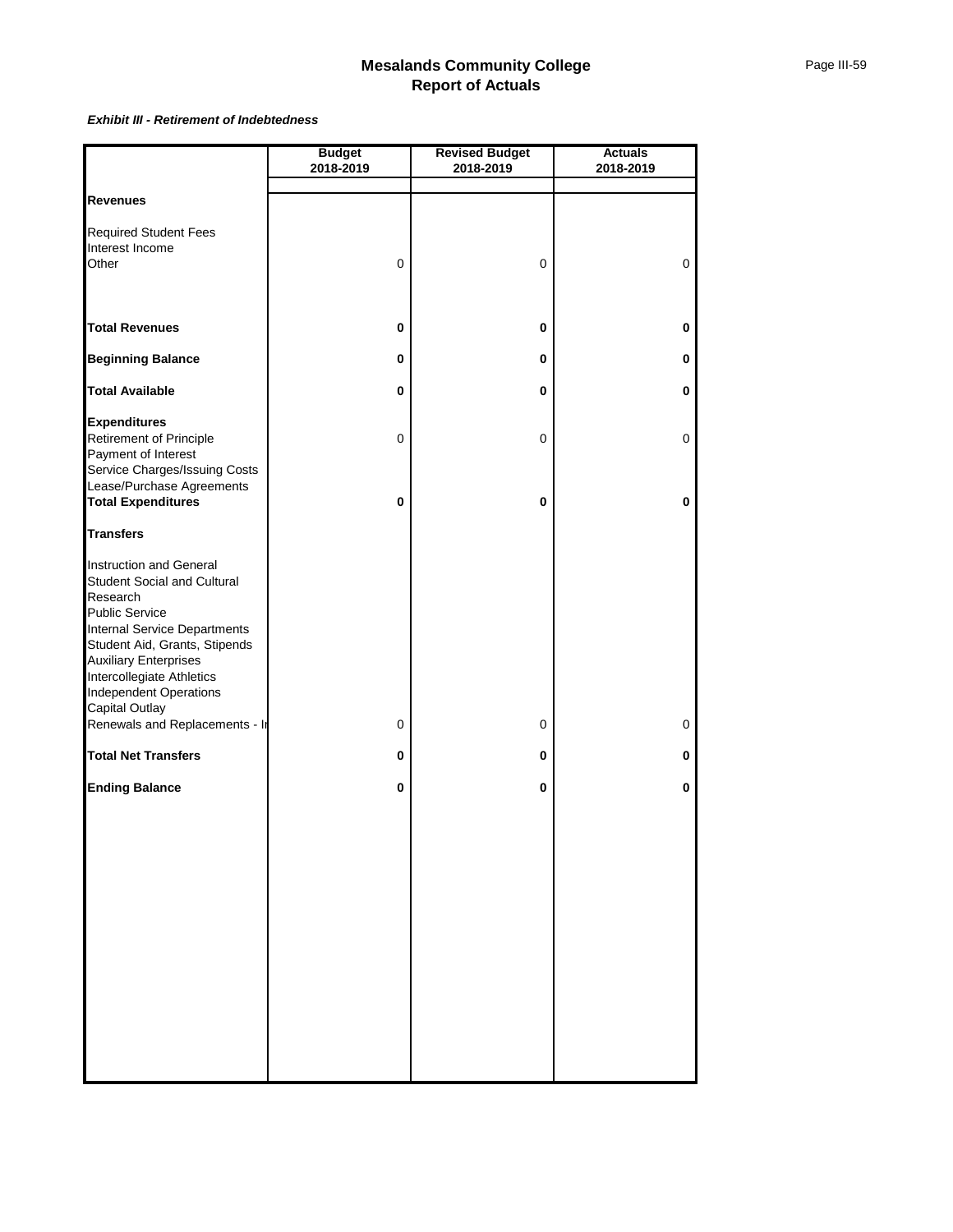#### *Exhibit a - Summary of Current Funds Revenue by Source*

|                                                        | <b>Budget</b><br>2018-2019 |                   |                     | <b>Revised Budget</b><br>2018-2019 | <b>Actuals</b><br>2018-2019 |                               |
|--------------------------------------------------------|----------------------------|-------------------|---------------------|------------------------------------|-----------------------------|-------------------------------|
|                                                        | <b>Unrestricted</b>        | <b>Restricted</b> | <b>Unrestricted</b> | <b>Restricted</b>                  | <b>Unrestricted</b>         | <b>Restricted</b>             |
| <b>Tuition and Fees</b>                                |                            |                   |                     |                                    |                             |                               |
|                                                        |                            |                   |                     |                                    |                             |                               |
| <b>Instruction and General</b>                         | 793,499                    | 0                 | 793,499             | 0                                  | 814,343                     |                               |
| <b>Student Social and Cultural</b>                     | 0                          | 0                 |                     | 0                                  |                             |                               |
| Research                                               | 0                          | 0                 |                     | 0                                  | Ω                           | 0                             |
| <b>Public Service</b>                                  | 0                          | 0                 |                     | 0                                  |                             | $\overline{0}$                |
| <b>Internal Service Departments</b>                    | 0                          | 0                 |                     | 0                                  | 0                           | 0                             |
| Student Aid, Grants, Stipends                          | 0                          | 0                 |                     | 0                                  | 0                           | $\mathbf 0$                   |
| <b>Auxiliary Enterprises</b>                           | 0                          | 0                 |                     | 0                                  | 0                           | 0                             |
| Intercollegiate Athletics                              | 0                          | 0                 |                     | 0                                  | 0                           | 0                             |
| Independent Operations                                 | o                          | 0                 |                     | 0                                  |                             | 0                             |
| <b>Total Tuition and Fees</b>                          | 793,499                    | 0                 | 793,499             | 0                                  | 814,343                     | 0                             |
| <b>Federal Govt Appropriation</b>                      |                            |                   |                     |                                    |                             |                               |
| <b>Instruction and General</b>                         | 0                          | 0                 |                     | 0                                  | 0                           | 0                             |
| <b>Student Social and Cultural</b>                     | 0                          | 0                 | ი                   | 0                                  | 0                           |                               |
| Research                                               | 0                          |                   |                     |                                    | 0                           |                               |
| <b>Public Service</b>                                  | 0                          |                   |                     | 0                                  | 0                           |                               |
| <b>Internal Service Departments</b>                    | 0                          |                   | ი                   | 0                                  | 0                           |                               |
| Student Aid, Grants, Stipends<br>Auxiliary Enterprises | 0                          | 914,138           | 0                   | 914,138                            | 0                           | 1,000,864                     |
|                                                        | 0                          |                   |                     | 0                                  | 0                           | $\Omega$                      |
| Intercollegiate Athletics                              | 0                          |                   |                     | U                                  | 0                           |                               |
| <b>Independent Operations</b>                          | $\Omega$                   |                   |                     | Ω                                  | 0                           |                               |
| <b>Total Federal Govt Appropriati</b>                  | 0                          | 914,138           | 0                   | 914,138                            | 0                           | 1,000,864                     |
| <b>State Govt Appropriation</b>                        |                            |                   |                     |                                    |                             |                               |
| <b>Instruction and General</b>                         | 3,877,300                  | 0                 | 3,877,300           | 0                                  | 3,877,300                   |                               |
| <b>Student Social and Cultural</b>                     | 0                          |                   |                     | 0                                  | O                           |                               |
| Research                                               | 0                          |                   |                     | 0                                  |                             |                               |
| <b>Public Service</b>                                  | 113,400                    |                   | 113,400             | 0                                  | 113,400                     |                               |
| <b>Internal Service Departments</b>                    | 0                          |                   |                     | 0                                  | 0                           |                               |
| Student Aid, Grants, Stipends                          | 0                          | 137,174           |                     | 137,174                            |                             | 104,369                       |
| <b>Auxiliary Enterprises</b>                           | 0                          |                   |                     | 0                                  | 0                           |                               |
| Intercollegiate Athletics                              | 0                          |                   |                     | 0                                  | 138,300                     | 0                             |
| <b>Independent Operations</b>                          | 0                          |                   |                     |                                    |                             |                               |
| <b>Total State Govt Appropriation</b>                  | 3,990,700                  | 137,174           | 3,990,700           | 137,174                            | 4,129,000                   | 104,369                       |
| <b>Local Govt Appropriation</b>                        |                            |                   |                     |                                    |                             |                               |
| <b>Instruction and General</b>                         | 285,000                    | 0                 | 285,000             | 0                                  | 289,680                     | 0                             |
| <b>Student Social and Cultural</b>                     | 0                          | 0                 |                     | 0                                  |                             | 0                             |
| Research                                               | 0                          | 0                 |                     | 0                                  | ი                           | 0                             |
| <b>Public Service</b>                                  | 0                          | 0                 |                     | 0                                  | 0                           | $\mathbf 0$                   |
| <b>Internal Service Departments</b>                    | 0                          | 0                 |                     | 0                                  | 0                           | 0                             |
| Student Aid, Grants, Stipends                          | 0                          | 0                 |                     | 0                                  | 0                           | $\overline{0}$                |
| <b>Auxiliary Enterprises</b>                           | 0                          | 0                 |                     | 0                                  | 0                           | $\mathbf 0$                   |
| Intercollegiate Athletics<br>Independent Operations    | 0<br>0                     | 0<br>O            |                     | 0<br>ი                             | 0<br>0                      | $\mathbf 0$<br>$\overline{0}$ |
| <b>Local Govt Appropriation</b>                        | 285,000                    | 0                 | 285,000             | 0                                  | 289,680                     | 0                             |
|                                                        |                            |                   |                     |                                    |                             |                               |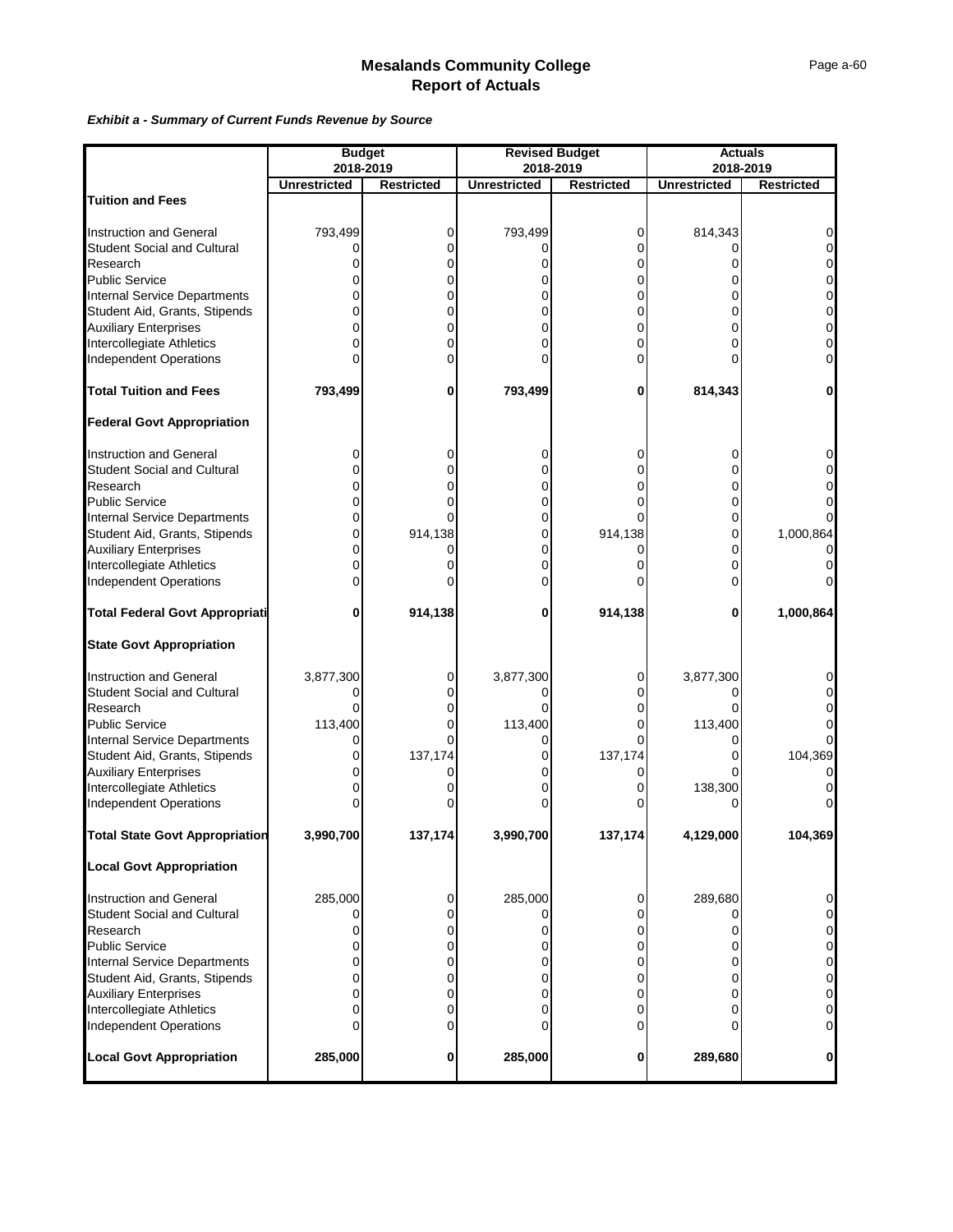#### *Exhibit a - Summary of Current Funds Revenue by Source*

|                                            |                                  | <b>Budget</b>     |                     | <b>Revised Budget</b> | <b>Actuals</b><br>2018-2019 |                   |  |
|--------------------------------------------|----------------------------------|-------------------|---------------------|-----------------------|-----------------------------|-------------------|--|
|                                            | 2018-2019<br><b>Unrestricted</b> |                   | <b>Unrestricted</b> | 2018-2019             | <b>Unrestricted</b>         | <b>Restricted</b> |  |
| <b>Federal Govt Grants &amp; Contracts</b> |                                  | <b>Restricted</b> |                     | <b>Restricted</b>     |                             |                   |  |
|                                            |                                  |                   |                     |                       |                             |                   |  |
| <b>Instruction and General</b>             | 0                                | 70,592            | 0                   | 70,592                | 0                           | 58,868            |  |
| <b>Student Social and Cultural</b>         | 0                                |                   |                     |                       | 0                           |                   |  |
| Research                                   | 0                                | $\Omega$          | 0                   |                       | 0                           |                   |  |
| <b>Public Service</b>                      | 0                                | 20,689            |                     | 9,926                 | 0                           | 9,926             |  |
|                                            | 0                                |                   |                     |                       |                             |                   |  |
| Internal Service Departments               |                                  |                   |                     |                       | 0                           |                   |  |
| Student Aid, Grants, Stipends              | 0                                |                   | 0                   |                       | 0                           |                   |  |
| <b>Auxiliary Enterprises</b>               | 0                                |                   |                     |                       | 0                           |                   |  |
| Intercollegiate Athletics                  | 0                                |                   |                     |                       | 0                           |                   |  |
| Independent Operations                     | 0                                |                   |                     |                       | 0                           |                   |  |
| <b>Total Fed Govt Grants &amp; Contr</b>   | 0                                | 91,281            | 0                   | 80,518                | 0                           | 68,794            |  |
| <b>State Govt Grants &amp; Contracts</b>   |                                  |                   |                     |                       |                             |                   |  |
| <b>Instruction and General</b>             | 0                                | 109,820           | 0                   | 109,820               | 0                           | 116,717           |  |
| Student Social and Cultural                | 0                                |                   | 0                   | O                     | 0                           |                   |  |
| Research                                   | 0                                |                   |                     |                       | 0                           |                   |  |
|                                            |                                  |                   |                     |                       |                             |                   |  |
| <b>Public Service</b>                      | 0                                | 118,753           |                     | 131,900               | 0                           | 116,735           |  |
| <b>Internal Service Departments</b>        | 0                                |                   |                     |                       | 0                           |                   |  |
| Student Aid, Grants, Stipends              | 0                                |                   | 0                   | 0                     | 0                           |                   |  |
| <b>Auxiliary Enterprises</b>               | 0                                |                   |                     |                       | 0                           |                   |  |
| Intercollegiate Athletics                  | 0                                |                   |                     |                       | 0                           |                   |  |
| Independent Operations                     | 0                                |                   |                     |                       | 0                           |                   |  |
| <b>Total State Govt Grants &amp; Con</b>   | 0                                | 228,573           | 0                   | 241,720               | 0                           | 233,452           |  |
| <b>Local Govt Grants &amp; Contracts</b>   |                                  |                   |                     |                       |                             |                   |  |
| <b>Instruction and General</b>             | 0                                | 0                 |                     |                       | 0                           |                   |  |
| <b>Student Social and Cultural</b>         | 0                                | 0                 | 0                   | 0                     | 0                           | 0                 |  |
| Research                                   | 0                                | 0                 |                     | 0                     | 0                           | 0                 |  |
| <b>Public Service</b>                      | 0                                | 0                 | 0                   | 0                     | 0                           | 0                 |  |
|                                            | 0                                | 0                 | 0                   | 0                     | 0                           | $\overline{0}$    |  |
| <b>Internal Service Departments</b>        |                                  |                   |                     |                       | 0                           | 0                 |  |
| Student Aid, Grants, Stipends              | 0                                | 0                 |                     | 0                     |                             |                   |  |
| <b>Auxiliary Enterprises</b>               | 0                                | 0                 | 0                   | 0                     | 0                           | $\overline{0}$    |  |
| Intercollegiate Athletics                  | 0                                | 0                 | 0                   | 0                     | 0                           | $\Omega$          |  |
| <b>Independent Operations</b>              | 0                                |                   |                     |                       | 0                           | $\overline{0}$    |  |
| <b>Total Local Govt Grants &amp; Con</b>   |                                  |                   | 0                   | 0                     |                             |                   |  |
| <b>Private Gifts</b>                       |                                  |                   |                     |                       |                             |                   |  |
| <b>Instruction and General</b>             | 0                                | 0                 | 0                   | 6,499                 | 0                           | 3,023             |  |
| <b>Student Social and Cultural</b>         | 0                                |                   |                     |                       | 0                           |                   |  |
| Research                                   | 0                                |                   |                     | ი                     | 0                           |                   |  |
| <b>Public Service</b>                      | 0                                |                   | 0                   | ი                     | 0                           |                   |  |
| <b>Internal Service Departments</b>        | 0                                |                   |                     |                       |                             |                   |  |
|                                            |                                  |                   | 0                   |                       | 0                           |                   |  |
| Student Aid, Grants, Stipends              | 0                                | 100,000           |                     | 100,000               | 0                           | 42,044            |  |
| <b>Auxiliary Enterprises</b>               | 0                                |                   | 0                   | o                     | 0                           |                   |  |
| Intercollegiate Athletics                  | 0                                |                   | 0                   | 0                     | 0                           |                   |  |
| <b>Independent Operations</b>              | $\Omega$                         |                   |                     | 0                     | 0                           | 0                 |  |
| <b>Total Private Gifts</b>                 | 0                                | 100,000           | 0                   | 106,499               | 0                           | 45,066            |  |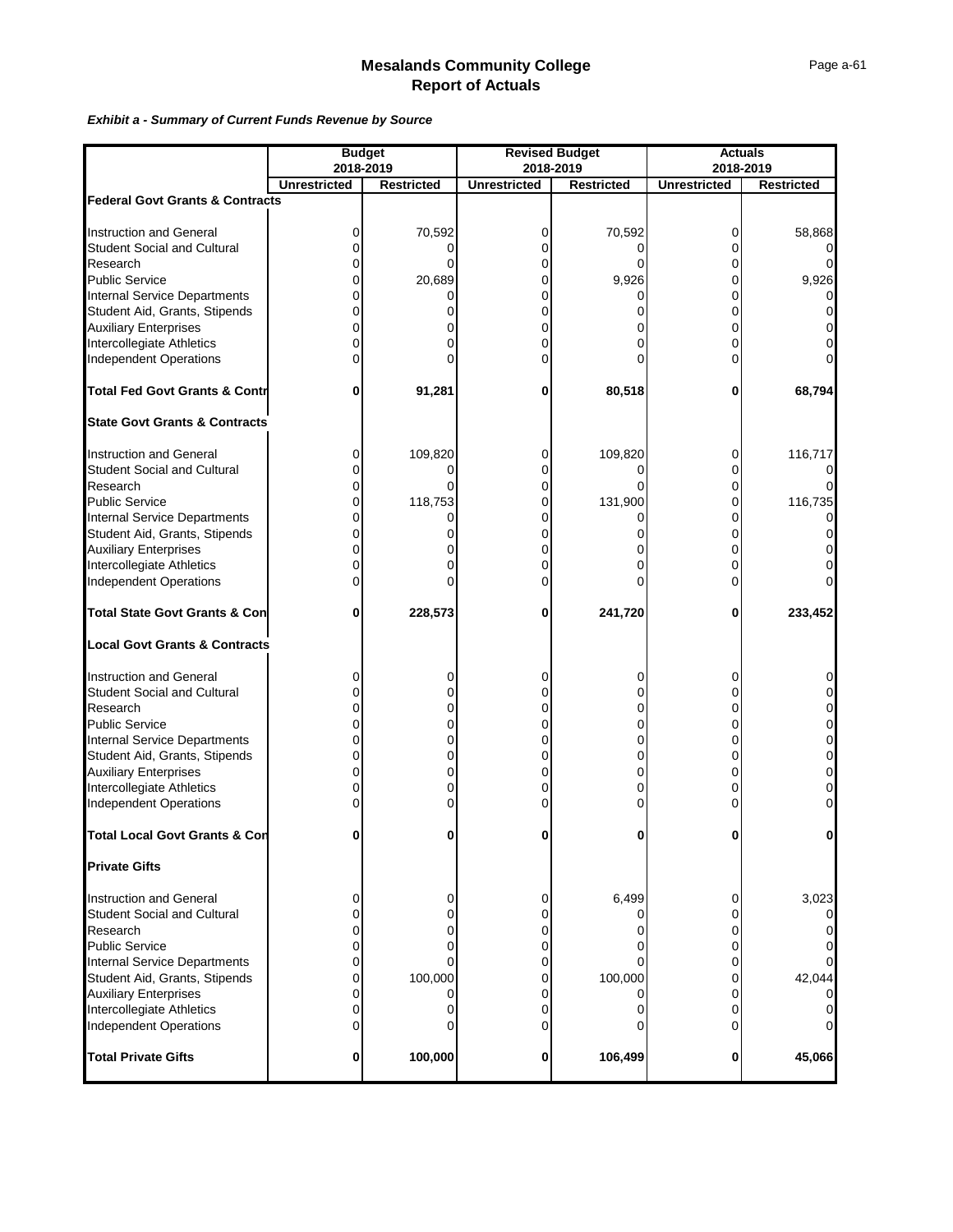#### *Exhibit a - Summary of Current Funds Revenue by Source*

|                                                            | <b>Budget</b><br>2018-2019 |                   |                     | <b>Revised Budget</b><br>2018-2019 | <b>Actuals</b><br>2018-2019 |                   |  |  |
|------------------------------------------------------------|----------------------------|-------------------|---------------------|------------------------------------|-----------------------------|-------------------|--|--|
|                                                            | <b>Unrestricted</b>        | <b>Restricted</b> | <b>Unrestricted</b> | <b>Restricted</b>                  | <b>Unrestricted</b>         | <b>Restricted</b> |  |  |
| Endowments, Land, Perm Fund                                |                            |                   |                     |                                    |                             |                   |  |  |
|                                                            |                            |                   |                     |                                    |                             |                   |  |  |
| <b>Instruction and General</b>                             | 0                          | 0                 | 0                   | 0                                  | 0                           |                   |  |  |
| <b>Student Social and Cultural</b>                         | ი                          | 0                 | 0                   | 0                                  | 0                           |                   |  |  |
| Research                                                   | o                          | $\overline{0}$    | 0                   | $\Omega$                           | 0                           |                   |  |  |
| <b>Public Service</b>                                      |                            | 0                 |                     | 0                                  | 0                           |                   |  |  |
| <b>Internal Service Departments</b>                        |                            | 0                 | 0                   | 0                                  | 0                           | 0                 |  |  |
| Student Aid, Grants, Stipends                              | ი                          | 0                 | 0                   | 0                                  | 0                           | 0                 |  |  |
| <b>Auxiliary Enterprises<br/>Intercollegiate Athletics</b> |                            | 0                 | 0                   | 0                                  | 0                           | 0                 |  |  |
|                                                            | ი                          | 0                 | 0                   | 0                                  | $\Omega$                    | 0                 |  |  |
| Independent Operations                                     |                            | $\Omega$          | ი                   | 0                                  | $\Omega$                    |                   |  |  |
| <b>Total Endow, Land, Perm Fund</b>                        | 0                          | 0                 | 0                   | 0                                  | 0                           | 0                 |  |  |
| <b>Sales and Service</b>                                   |                            |                   |                     |                                    |                             |                   |  |  |
| <b>Instruction and General</b>                             | 0                          | 0                 | 0                   | 0                                  | 0                           |                   |  |  |
| <b>Student Social and Cultural</b>                         | ი                          | 0                 | 0                   | 0                                  | ∩                           |                   |  |  |
| Research                                                   |                            | $\overline{0}$    |                     | 0                                  |                             |                   |  |  |
| <b>Public Service</b>                                      | 92,980                     | $\overline{0}$    | 92,980              | 0                                  | 61,737                      | 0                 |  |  |
| <b>Internal Service Departments</b>                        | 1,700                      | $\overline{0}$    | 1,700               | 0                                  | 366                         | 0                 |  |  |
|                                                            | 0                          | $\overline{0}$    | 0                   | 0                                  | 0                           | 0                 |  |  |
| Student Aid, Grants, Stipends<br>Auxiliary Enterprises     | 388,790                    | $\mathbf 0$       | 396,290             | 0                                  | 300,406                     |                   |  |  |
| Intercollegiate Athletics                                  | 0                          | 0                 |                     | 0                                  |                             | 0                 |  |  |
| <b>Independent Operations</b>                              | Ω                          | $\Omega$          |                     | 0                                  |                             |                   |  |  |
| <b>Total Sales and Service</b>                             | 483,470                    | 0                 | 490,970             | 0                                  | 362,509                     | 0                 |  |  |
| <b>Other Sources</b>                                       |                            |                   |                     |                                    |                             |                   |  |  |
| <b>Instruction and General</b>                             | 74,637                     | 0                 | 74,637              | 0                                  | 97,140                      |                   |  |  |
| <b>Student Social and Cultural</b>                         | 0                          | $\overline{0}$    | 0                   | 0                                  | 0                           |                   |  |  |
| Research                                                   |                            | 0                 |                     | 0                                  |                             |                   |  |  |
| <b>Public Service</b>                                      |                            | 0                 |                     | 0                                  | 0                           |                   |  |  |
| <b>Internal Service Departments</b>                        | o                          | $\mathbf 0$       | 0                   | 0                                  | $\Omega$                    | 0                 |  |  |
| Student Aid, Grants, Stipends                              |                            | 0                 | 0                   | 0                                  | 0                           |                   |  |  |
| <b>Auxiliary Enterprises</b>                               |                            | 0                 | 0                   | 0                                  | 0                           | 0                 |  |  |
| Intercollegiate Athletics                                  |                            | 0                 | 0                   | 0                                  | 0                           | 0                 |  |  |
| <b>Independent Operations</b>                              |                            | 0                 |                     | 0                                  |                             |                   |  |  |
| <b>Total Other Sources</b>                                 | 74,637                     | $\mathbf{0}$      | 74,637              | $\mathbf{0}$                       | 97,140                      |                   |  |  |
| <b>Total Current Funds Revenue</b>                         |                            |                   |                     |                                    |                             |                   |  |  |
| <b>Instruction and General</b>                             | 5,030,436                  | 180,412           | 5,030,436           | 186,911                            | 5,078,463                   | 178,608           |  |  |
| <b>Student Social and Cultural</b>                         |                            | 0                 |                     | $\overline{0}$                     |                             |                   |  |  |
| Research                                                   | 0                          | 0                 |                     | $\Omega$                           | ∩                           |                   |  |  |
| <b>Public Service</b>                                      | 206,380                    | 139,442           | 206,380             | 141,826                            | 175,137                     | 126,661           |  |  |
| <b>Internal Service Departments</b>                        | 1,700                      |                   | 1,700               |                                    | 366                         |                   |  |  |
| Student Aid, Grants, Stipends                              | 0                          | 1,151,312         | 0                   | 1,151,312                          | $\Omega$                    | 1,147,276         |  |  |
| <b>Auxiliary Enterprises</b>                               | 388,790                    | 0                 | 396,290             | 0                                  | 300,406                     |                   |  |  |
| Intercollegiate Athletics                                  | 0                          | 0                 |                     | $\overline{0}$                     | 138,300                     |                   |  |  |
| <b>Independent Operations</b>                              |                            | $\Omega$          |                     | 0                                  | 0                           |                   |  |  |
| <b>Grand Total</b>                                         | 5,627,306                  | 1,471,166         | 5,634,806           | 1,480,049                          | 5,692,672                   | 1,452,545         |  |  |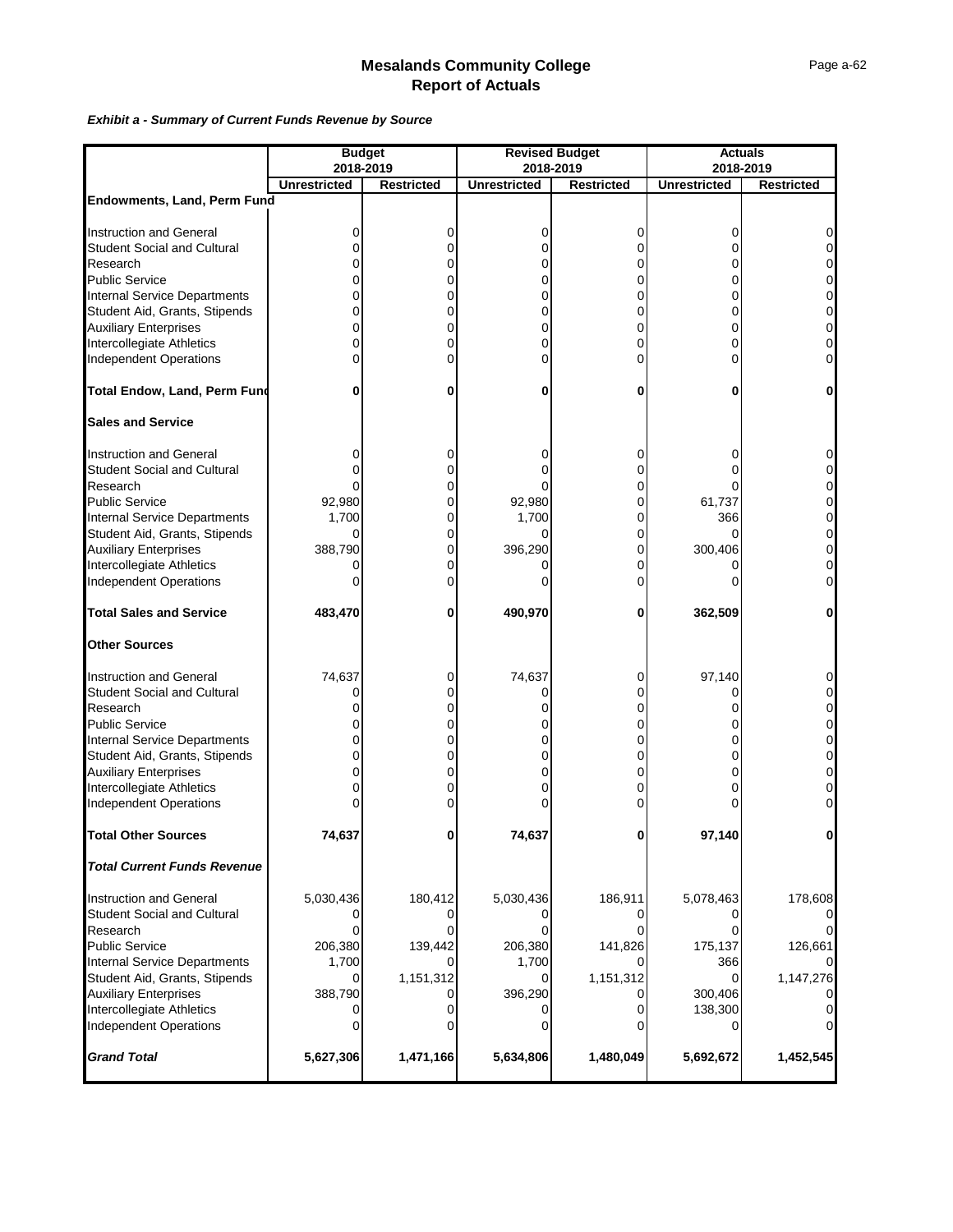#### *Exhibit b - Summary of Salaries in All Current Funds*

|                                                      |            | <b>Budget</b>       |            |                | <b>Revised Budget</b> |                     |            | <b>Actuals</b>    |            |                     |            |                               |
|------------------------------------------------------|------------|---------------------|------------|----------------|-----------------------|---------------------|------------|-------------------|------------|---------------------|------------|-------------------------------|
|                                                      |            | 2018-2019           |            |                |                       | 2018-2019           |            |                   | 2018-2019  |                     |            |                               |
|                                                      |            | <b>Unrestricted</b> |            | Restricted     |                       | <b>Unrestricted</b> |            | <b>Restricted</b> |            | <b>Unrestricted</b> |            | <b>Restricted</b>             |
|                                                      | <b>FTE</b> | Amount              | <b>FTE</b> | Amount         | <b>FTE</b>            | <b>Amount</b>       | <b>FTE</b> | <b>Amount</b>     | <b>FTE</b> | <b>Amount</b>       | <b>FTE</b> | <b>Amount</b>                 |
| <b>Faculty Salaries</b>                              |            |                     |            |                |                       |                     |            |                   |            |                     |            |                               |
| Instruction                                          | 22.6       | 1,109,306           | 0.0        | 0              | 21.6                  | 1,109,306           | 0.0        | $\mathbf 0$       | 20.8       | 1,253,213           | 0.0        | $\overline{O}$                |
| <b>Student Social and Cultural</b>                   | 0.0        | 0                   | 0.0        | $\overline{0}$ | 0.0                   | 0                   | 0.0        | $\mathbf 0$       | 0.0        | 0                   | 0.0        | $\overline{0}$                |
| <b>Public Service</b>                                | 0.0        | $\overline{0}$      | 0.0        | $\mathbf 0$    | 0.0                   | 0                   | 0.0        | 0                 | 0.0        | 0                   | 0.0        | $\overline{0}$                |
| <b>Internal Service</b>                              | 0.0        | $\Omega$            | 0.0        | 0              | 0.0                   | $\Omega$            | 0.0        | 0                 | 0.0        | 0                   | 0.0        | $\overline{0}$                |
| <b>Total Faculty Salaries</b>                        | 22.6       | 1,109,306           | 0.0        | $\mathbf{0}$   | 21.6                  | 1,109,306           | 0.0        | 0                 | 20.8       | 1,253,213           | 0.0        | $\mathbf{0}$                  |
| <b>Professional Salaries</b>                         |            |                     |            |                |                       |                     |            |                   |            |                     |            |                               |
| Instruction                                          | 2.5        | 97,917              | 0.9        | 41,253         | 2.5                   | 97,917              | 0.9        | 41,253            | 2.0        | 98,621              | 0.8        | 42,049                        |
| Academic Support                                     | 5.5        | 282,484             | 0.0        | 0              | 5.5                   | 245,452             | 0.0        | 0                 | 3.2        | 179,322             | 0.0        | $\overline{0}$                |
| <b>Student Services</b>                              | 6.0        | 320,082             | 0.0        | $\overline{0}$ | 6.0                   | 320,082             | 0.0        | 0                 | 6.0        | 318,799             | 0.0        | $\overline{O}$                |
| <b>Institutional Support</b>                         | 6.5        | 445,407             | 0.0        | 0              | 6.5                   | 471,160             | 0.0        | 0                 | 6.5        | 474,742             | 0.0        | $\overline{0}$                |
| Operation and Maintenance of P                       | 1.0        | 35,290              | 0.0        | $\Omega$       | 1.0                   | 35,290              | 0.0        | $\Omega$          | 1.0        | 35,343              | 0.0        | $\overline{O}$                |
| <b>Student Social and Cultural</b>                   | 0.0        |                     | 0.0        | $\Omega$       | 0.0                   | 0                   | 0.0        | 0                 | 0.0        |                     | 0.0        | $\overline{O}$                |
| <b>Public Service</b>                                | 0.0        | 25,000              | 1.0        | 56,316         | 0.0                   | 25,000              | 1.0        | 56,316            | 0.0        | 22,321              | 1.0        | 56,401                        |
| <b>Internal Service</b>                              | 3.0        | 151,900             | 0.0        | $\overline{0}$ | 3.0                   | 151,900             | 0.0        | $\Omega$          | 3.0        | 152,703             | 0.0        | $\overline{0}$                |
| <b>Auxiliary Enterprises</b>                         | 1.5        | 55,656              | 0.0        | 0              | 1.5                   | 55,656              | 0.0        | 0                 | 2.8        | 62,403              | 0.0        | $\overline{O}$                |
| <b>Total Professional Salaries</b>                   | 26.0       | 1,413,736           | 1.9        | 97,569         | 26.0                  | 1,402,457           | 1.9        | 97,569            | 24.5       | 1,344,253           | 1.8        | 98,450                        |
| <b>Support Staff Salaries</b>                        |            |                     |            |                |                       |                     |            |                   |            |                     |            |                               |
|                                                      |            |                     |            |                |                       |                     |            |                   |            |                     |            |                               |
| Instruction                                          | 2.0        | 21,736              | 1.7        | 48,441         | 1.5                   | 21,736              | 1.7        | 48,441            | 1.5        | 14,038              | 1.7        | 45,549                        |
| Academic Support                                     | 3.0        | 90,898              | 0.0        | $\overline{0}$ | 3.0                   | 104,688             | 0.0        | 0                 | 3.5        | 126,684             | 0.0        | $\overline{0}$                |
| <b>Student Services</b>                              | 3.5        | 97,949              | 0.0        | 0              | 3.5                   | 97,949              | 0.0        | 0                 | 3.5        | 91,420              | 0.0        | $\overline{0}$                |
| Institutional Support                                | 5.5        | 198,930             | 0.0        | 0              | 5.5                   | 165,130             | 0.0        | 0                 | 5.5        | 168,495             | 0.0        | $\overline{0}$                |
| Operation and Maintenance of P                       | 3.0        | 94,162              | 0.0        | $\mathbf{0}$   | 3.0                   | 94,162              | 0.0        | 0                 | 4.0        | 97,001              | 0.0        | $\mathbf 0$<br>$\overline{0}$ |
| <b>Student Social and Cultural</b><br>Public Service | 0.0        | $\Omega$            | 0.0        | $\Omega$       | 0.0                   | 0                   | 0.0        | $\Omega$          | 0.0        | $\Omega$            | 0.0        |                               |
|                                                      | 0.5        | 14,852              | 1.0        | 32,071         | 0.5                   | 14,852              | 1.0        | 32,071            | 0.5        | 14,874              | 0.5        | 27,585                        |
| <b>Internal Service</b>                              | 0.5        | 21,341              | 0.0        | $\overline{0}$ | 0.5                   | 21,341              | 0.0        | 0                 | 0.5        | 20,809              | 0.0        | $\overline{0}$                |
| <b>Auxiliary Enterprises</b>                         | 0.0        | 0                   | 0.0        | 0              | 0.0                   | 0                   | 0.0        | $\Omega$          | 0.0        | $\Omega$            | 0.0        | $\overline{0}$                |
| <b>Total Support Staff Salaries</b>                  | 18.0       | 539,868             | 2.7        | 80,512         | 17.5                  | 519,858             | 2.7        | 80,512            | 19.0       | 533,322             | 2.2        | 73,134                        |
| <b>Student Salaries</b>                              |            |                     |            |                |                       |                     |            |                   |            |                     |            |                               |
| Instruction                                          | 0.0        | 0                   | 0.0        | 0              | 0.0                   | 0                   | 0.0        | 0                 | 0.0        | 0                   | 0.0        | 0                             |
| Academic Support                                     | 0.0        | $\Omega$            | 0.0        | $\Omega$       | 0.0                   | $\Omega$            | 0.0        | $\Omega$          | 0.0        | $\Omega$            | 0.0        | $\overline{0}$                |
| <b>Student Services</b>                              | 0.0        | $\overline{0}$      | 0.0        | $\overline{0}$ | 0.0                   | 0                   | 0.0        | 0                 | 0.0        | 2,850               | 0.0        | $\overline{O}$                |
| <b>Institutional Support</b>                         | 0.0        | 0                   | 0.0        | 0              | 0.0                   | 0                   | 0.0        | 0                 | 0.0        | 18                  | 0.0        | $\overline{0}$                |
| Operation and Maintenance of P                       | 0.0        | 0                   | 0.0        | 0              | 0.0                   | 0                   | 0.0        | 0                 | 0.0        | 0                   | 0.0        | $\overline{0}$                |
| <b>Student Social and Cultural</b>                   | 0.0        | 0                   | 0.0        | 0              | 0.0                   | 0                   | 0.0        | 0                 | 0.0        | 0                   | 0.0        | $\overline{0}$                |
| <b>Public Service</b>                                | 0.0        | 0                   | 0.0        | 0              | 0.0                   | 0                   | 0.0        | 0                 | 0.0        | 0                   | 0.0        | $\overline{0}$                |
| <b>Internal Service</b>                              | 0.0        | 0                   | 0.0        | 0              | 0.0                   | 0                   | 0.0        | 0                 | 0.0        | 0                   | 0.0        | $\overline{O}$                |
| <b>Auxiliary Enterprises</b>                         | 0.0        | 5,300               | 0.0        | 0              | 0.0                   | 5,300               | 0.0        | 0                 | 0.0        | 0                   | 0.0        | $\overline{0}$                |
| <b>Total Student Salaries</b>                        | 0.0        | 5,300               | 0.0        | 0              | 0.0                   | 5,300               | 0.0        | 0                 | 0.0        | 2,868               | 0.0        | $\mathbf{0}$                  |
| <b>Federal Work Study Salaries</b>                   |            |                     |            |                |                       |                     |            |                   |            |                     |            |                               |
| <b>Student Services</b>                              | 0.0        | 10,000              | 0.0        | $\overline{0}$ | 0.0                   | 10,000              | 0.0        | 0                 | 0.0        | 18,746              | 0.0        | $\overline{0}$                |
| <b>Total Federal Work Study</b>                      | 0.0        | 10,000              | 0.0        | 0              | 0.0                   | 10,000              | $0.0\,$    | 0                 | 0.0        | 18,746              | 0.0        | $\mathbf{0}$                  |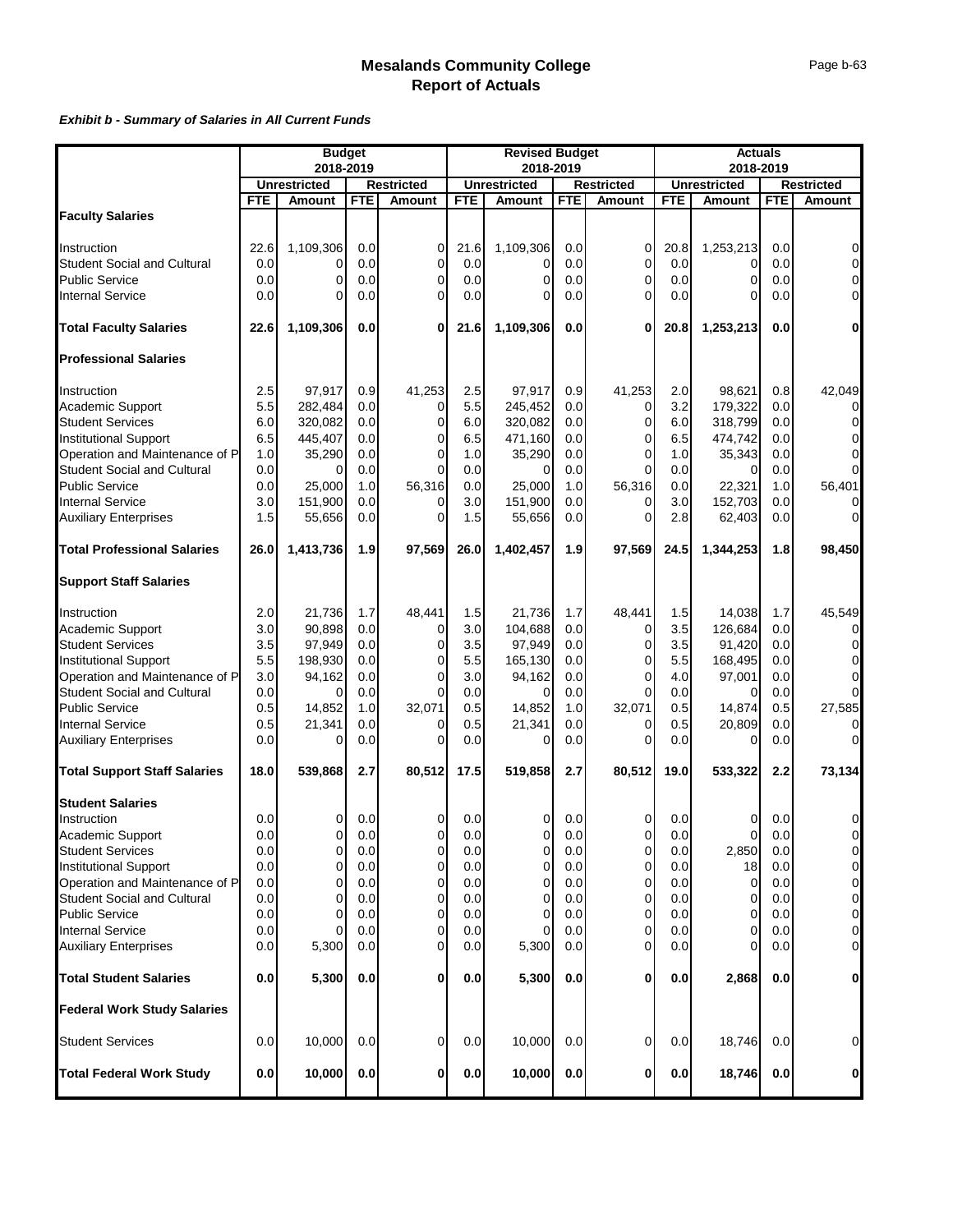#### *Exhibit b - Summary of Salaries in All Current Funds*

|                                       | <b>Budget</b> |                     |                  | <b>Revised Budget</b> |            |                     | <b>Actuals</b> |                   |                  |                     |            |                   |
|---------------------------------------|---------------|---------------------|------------------|-----------------------|------------|---------------------|----------------|-------------------|------------------|---------------------|------------|-------------------|
|                                       | 2018-2019     |                     |                  | 2018-2019             |            |                     | 2018-2019      |                   |                  |                     |            |                   |
|                                       |               | <b>Unrestricted</b> |                  | <b>Restricted</b>     |            | <b>Unrestricted</b> |                | <b>Restricted</b> |                  | <b>Unrestricted</b> |            | <b>Restricted</b> |
|                                       | <b>FTE</b>    | Amount              | FTE              | <b>Amount</b>         | <b>FTE</b> | Amount              | <b>FTE</b>     | Amount            | <b>FTE</b>       | Amount              | <b>FTE</b> | Amount            |
| <b>State Work Study Salaries</b>      |               |                     |                  |                       |            |                     |                |                   |                  |                     |            |                   |
| <b>Student Services</b>               | 0.0           | 7,600               | 0.0              | $\overline{0}$        | 0.0        | 7,600               | 0.0            | $\Omega$          | 0.0              | 10,320              | 0.0        | 0                 |
| <b>Total State Work Study Salarie</b> | 0.0           | 7,600               | 0.0 <sub>l</sub> | $\bf{0}$              | 0.0        | 7,600               | 0.0            | $\bf{0}$          | 0.0              | 10,320              | 0.0        | $\mathbf{0}$      |
| <b>Other Salaries</b>                 |               |                     |                  |                       |            |                     |                |                   |                  |                     |            |                   |
| Instruction                           | 0.0           | 5,000               | 0.0 <sub>l</sub> | $\Omega$              | 0.0        | 5,000               | 0.0            |                   | 0.0              | 598                 | 0.0        | $\overline{0}$    |
| <b>Academic Support</b>               | 0.0           | 1,892               | 0.0 <sub>l</sub> | ∩                     | 0.0        | 1,892               | 0.0            |                   | 0.0              | 1,225               | 0.0        | $\overline{O}$    |
| <b>Student Services</b>               | 0.0           | 5,000               | 0.0 <sub>l</sub> |                       | 0.0        | 5,000               | 0.0            |                   | 0.0              | 3,245               | 0.0        | $\overline{O}$    |
| <b>Institutional Support</b>          | 0.0           | 2,700               | 0.0 <sub>l</sub> |                       | 0.0        | 2,700               | 0.0            |                   | 0.0              | 898                 | 0.0        | $\overline{O}$    |
| Operation and Maintenance of P        | 0.0           | 7,000               | 0.0              |                       | 0.0        | 7,000               | 0.0            |                   | 0.0              |                     | 0.0        | $\overline{0}$    |
| <b>Student Social and Cultural</b>    | 0.0           | $\Omega$            | 0.0              |                       | 0.0        |                     | 0.0            | 0                 | 0.0              | 0                   | 0.0        | $\overline{O}$    |
| <b>Public Service</b>                 | 0.0           | $\Omega$            | 0.0              | 3,641                 | 0.0        |                     | 0.0            | 3,641             | 0.0 <sub>l</sub> |                     | 0.0        | $\overline{O}$    |
| <b>Internal Service</b>               | 0.0           | $\Omega$            | 0.0              |                       | 0.0        |                     | 0.0            |                   | 0.0              | 0                   | 0.0        | $\overline{O}$    |
| <b>Auxiliary Enterprises</b>          | 0.0           | 3,240               | 0.0              |                       | 0.0        | 3,240               | 0.0            |                   | 0.0              |                     | 0.0        | $\overline{O}$    |
| <b>Total Other Salaries</b>           | 0.0           | 24,832              | 0.0              | 3,641                 | 0.0        | 24,832              | 0.0            | 3,641             | 0.0              | 5,967               | 0.0        | $\mathbf{0}$      |

|                                     | <b>Budget</b>       |           |                   | <b>Revised Budget</b> |                     |           | <b>Actuals</b>    |               |                     |           |                   |                |
|-------------------------------------|---------------------|-----------|-------------------|-----------------------|---------------------|-----------|-------------------|---------------|---------------------|-----------|-------------------|----------------|
|                                     | 2018-2019           |           |                   | 2018-2019             |                     |           |                   | 2018-2019     |                     |           |                   |                |
|                                     | <b>Unrestricted</b> |           | <b>Restricted</b> |                       | <b>Unrestricted</b> |           | <b>Restricted</b> |               | <b>Unrestricted</b> |           | <b>Restricted</b> |                |
|                                     | <b>FTE</b>          | Amount    | <b>FTE</b>        | Amount                | <b>FTE</b>          | Amount    | FTE.              | <b>Amount</b> | FTE                 | Amount    | <b>FTE</b>        | Amount         |
| <b>Total Current Funds Salaries</b> |                     |           |                   |                       |                     |           |                   |               |                     |           |                   |                |
| Instruction                         | 27.1                | 1,233,959 | 2.6               | 89,694                | 25.6                | ,233,959  | 2.6               | 89694.0       | 24.3                | .366,470  | 2.5               | 87,597         |
| Academic Support                    | 8.5                 | 375,274   | 0.0 <sub>l</sub>  |                       | 8.5                 | 352,032   | 0.0               | 0.0           | 6.7                 | 307,231   | 0.0 <sub>l</sub>  | $\mathbf{0}$   |
| <b>Student Services</b>             | 9.5                 | 423,031   | 0.0 <sub>l</sub>  |                       | 9.5                 | 423,031   | 0.0               | 0.0           | 9.5                 | 445,379   | 0.01              | $\overline{0}$ |
| <b>Institutional Support</b>        | 12.0                | 647,037   | 0.0 <sub>l</sub>  |                       | 12.0                | 638,990   | 0.0 <sub>l</sub>  | 0.0           | 12.0                | 644,153   | 0.0 <sub>l</sub>  | $\overline{0}$ |
| Operation and Maintenance of P      | 4.0                 | 136,452   | 0.0 <sub>l</sub>  |                       | 4.0                 | 136,452   | 0.0 <sub>l</sub>  | 0.0           | 5.0 <sub>1</sub>    | 132,345   | 0.01              | $\overline{0}$ |
| <b>Student Social and Cultural</b>  | 0.0                 |           | 0.0 <sub>l</sub>  |                       | 0.0                 |           | 0.0               | 0.0           | 0.01                |           | 0.01              | $\overline{0}$ |
| <b>Public Service</b>               | 0.5                 | 39,852    | 2.0 <sub>l</sub>  | 92,028                | 0.5                 | 39,852    | 2.0               | 92028.0       | 0.5                 | 37,195    | 1.5               | 83,986         |
| <b>Internal Service</b>             | 3.5                 | 173,241   | 0.0 <sub>l</sub>  |                       | 3.5                 | 173,241   | 0.0               | 0.0           | 3.5                 | 173,512   | 0.0               | $\mathbf{0}$   |
| <b>Auxiliary Enterprises</b>        | 1.5                 | 64,196    | 0.0 <sub>l</sub>  |                       | 1.5                 | 64,196    | 0.0 <sub>l</sub>  | 0.0           | 2.81                | 62,403    | 0.0               | $\overline{0}$ |
| <b>Grand Total</b>                  | 66.6                | 3,093,042 | 4.6               | 181,722               | 65.1                | 3,061,753 | 4.6               | 181,722       | 64.2                | 3,168,688 | 4.0               | 171,583        |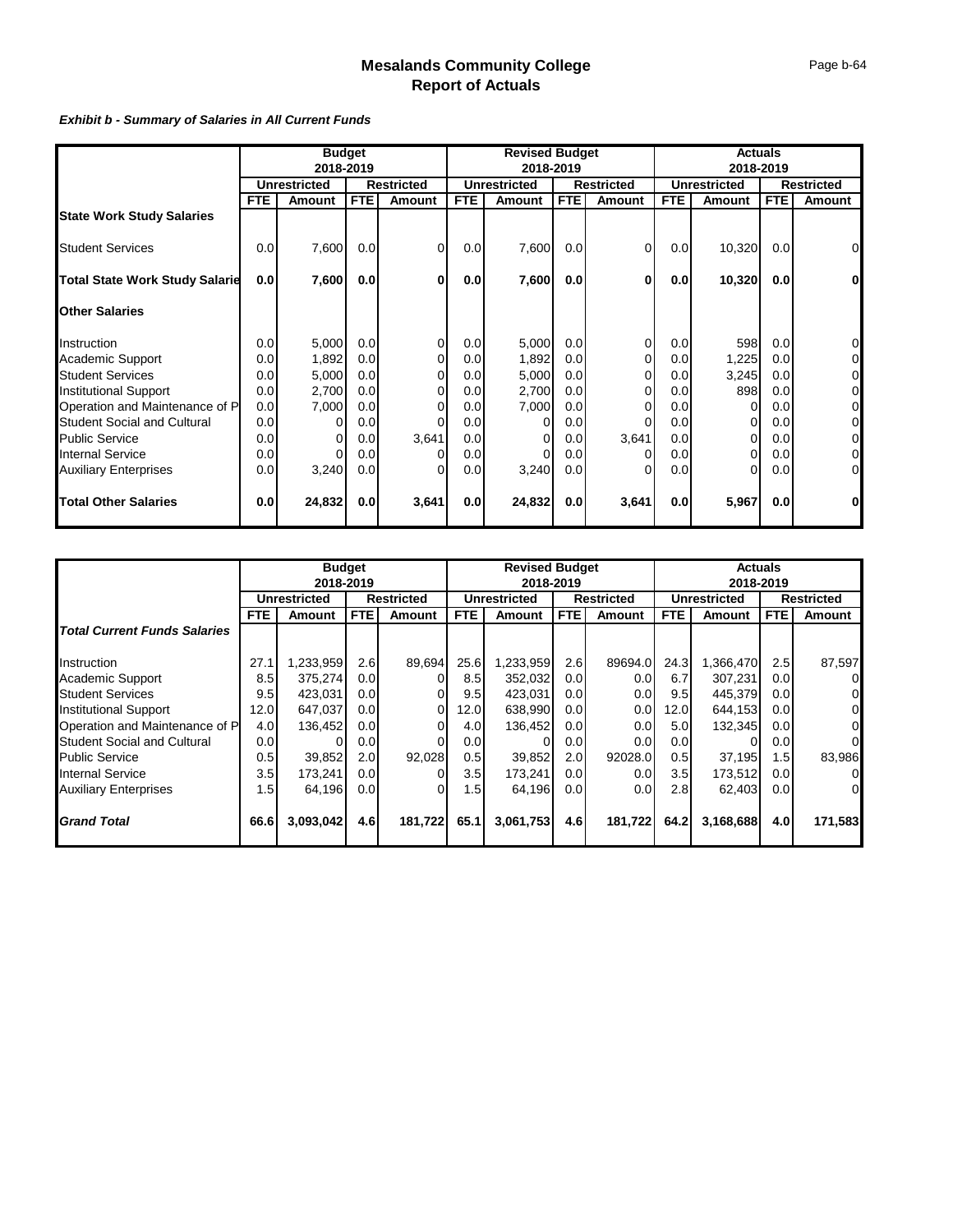#### *Exhibit d - Tuition, Required Fees, Revenue from Fees and Board Rates*

|                                                                                                  | <b>Budget</b><br>2018-2019 | <b>Revised Budget</b><br>2018-2019 | <b>Actuals</b><br>2018-2019 |
|--------------------------------------------------------------------------------------------------|----------------------------|------------------------------------|-----------------------------|
|                                                                                                  |                            |                                    |                             |
|                                                                                                  |                            |                                    |                             |
| <b>Undergraduate Tuition</b><br>Part-time Students (Hourly Rate)                                 |                            |                                    |                             |
| <b>Resident In-District</b>                                                                      | \$58.00                    | \$58.00                            | \$58.00                     |
| <b>Resident Out-of-District</b>                                                                  | \$58.00                    | \$58.00                            | \$58.00                     |
| Non-Resident                                                                                     | \$104.00                   | \$104.00                           | \$104.00                    |
| Full-time Students (Per Semester)                                                                |                            |                                    |                             |
| <b>Resident In-District</b>                                                                      | \$696.00                   | \$696.00                           | \$696.00                    |
| <b>Resident Out-of-District</b>                                                                  | \$696.00                   | \$696.00                           | \$696.00                    |
| Non-Resident                                                                                     | \$1,248.00                 | \$1,248.00                         | \$1,248.00                  |
|                                                                                                  |                            |                                    |                             |
| Summer Session (Hourly Rate)<br><b>Resident In-District</b>                                      | \$58.00                    | \$58.00                            | \$58.00                     |
| <b>Resident Out-of-District</b>                                                                  | \$104.00                   | \$104.00                           | \$104.00                    |
|                                                                                                  |                            |                                    |                             |
| <b>Required Student Fees</b>                                                                     |                            |                                    |                             |
| <b>Full-time Students</b>                                                                        | \$210.00                   | \$210.00                           | \$210.00                    |
| Part-time Students                                                                               | \$120.00                   | \$120.00                           | \$120.00                    |
| Non-Resident                                                                                     | \$210.00                   | \$210.00                           | \$210.00                    |
| <b>Total Tuition and Required Fees</b><br>Full-time Undergraduate<br><b>Resident In-District</b> | \$906.00                   | \$906.00                           | \$906.00                    |
| <b>Resident Out-of-District</b>                                                                  | \$906.00                   | \$906.00                           | \$906.00                    |
| Non-Resident                                                                                     | \$1,458.00                 | \$1,458.00                         | \$1,458.00                  |
|                                                                                                  |                            |                                    |                             |
|                                                                                                  |                            |                                    |                             |
|                                                                                                  |                            |                                    |                             |
|                                                                                                  |                            |                                    |                             |